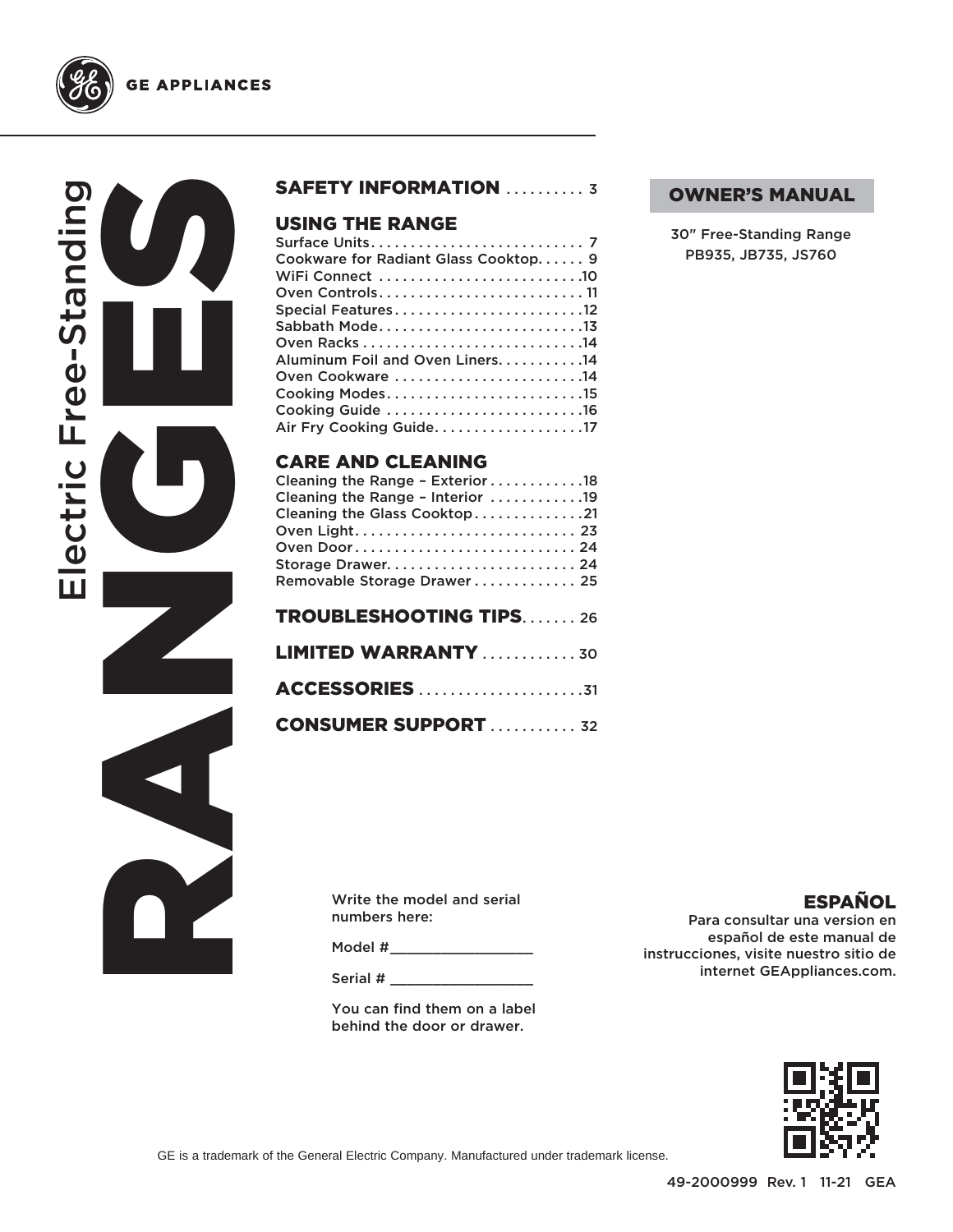## **THANK YOU FOR MAKING GE APPLIANCES A PART OF YOUR HOME.**

Whether you grew up with GE Appliances, or this is your first, we're happy to have you in the family.

We take pride in the craftsmanship, innovation and design that goes into every GE Appliances product, and we think you will too. Among other things, registration of your appliance ensures that we can deliver important product information and warranty details when you need them.

Register your GE appliance now online. Helpful websites and phone numbers are available in the Consumer Support section of this Owner's Manual. You may also mail in the pre-printed registration card included in the packing material.

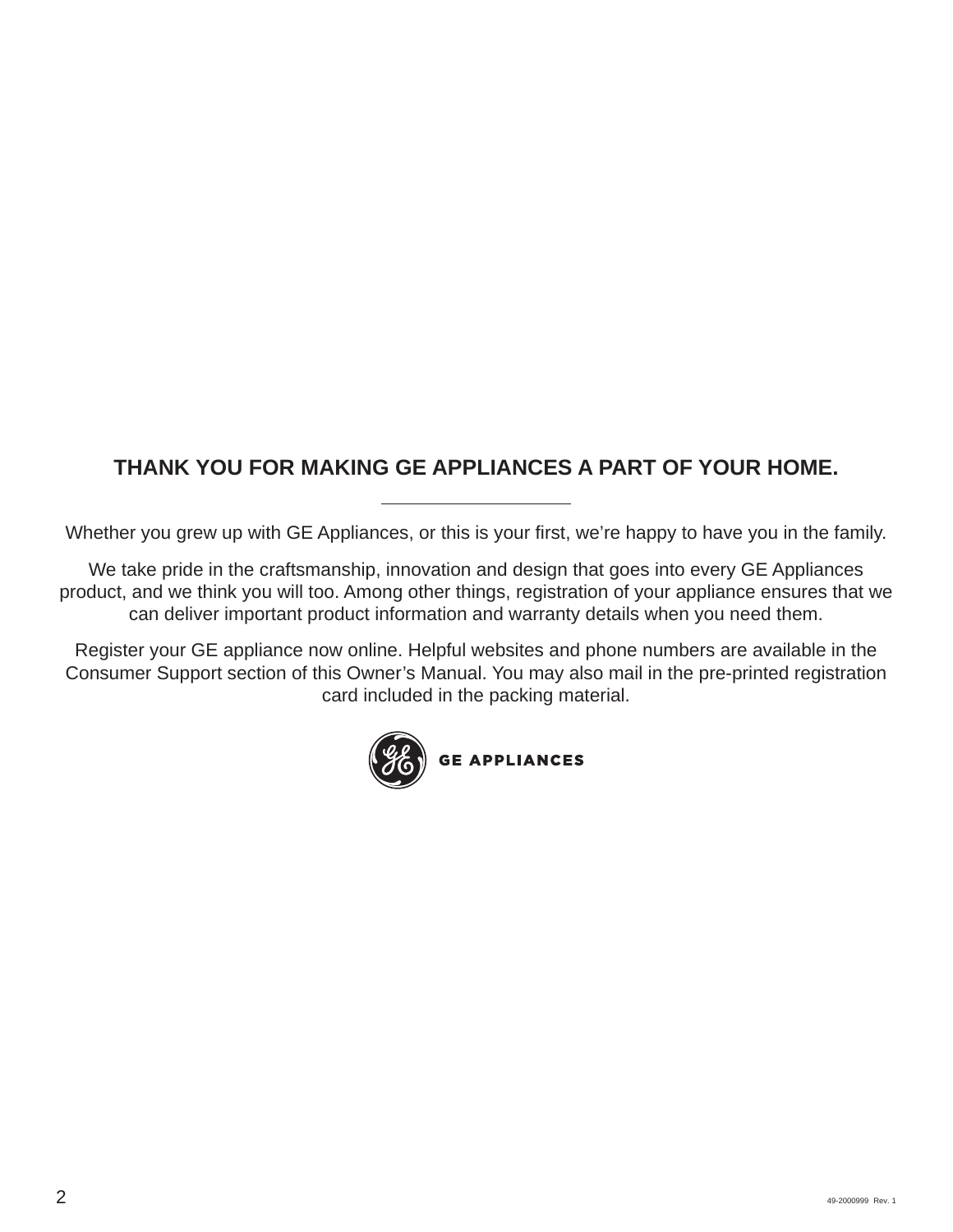**AWARNING** Read all safety instructions before using the product. Failure to follow these instructions may result in fire, electrical shock, serious injury or death.

#### **ANTI-TIP DEVICE**

## **WARNING**

**Tip-Over Hazard**

- **A child or adult can tip the range and be killed.**
- **Install the anti-tip bracket to the wall or floor.**
- **Engage the range to the anti-tip bracket by sliding the range back such that the foot is engaged.**
- **Re-engage the anti-tip bracket if the range is moved.**
- **Failure to do so can result in death or serious burns to children or adults.**

engaged in the bracket. On some models, the storage drawer or kick panel can be removed for easy inspection. If visual inspection is not possible, slide the range forward, confirm the anti-tip bracket is securely attached to the floor or wall, and slide the range back so the rear leveling leg is under the anti-tip bracket.

If the range is pulled from the wall for any reason, always repeat this procedure to verify the range is properly secured by the anti-tip bracket.

Never completely remove the leveling legs or the range will not be secured to the anti-tip device properly.

To reduce the risk of tipping the range, the range must be secured by a properly installed anti-tip bracket. See installation instructions shipped with the bracket for complete details before attempting to install.

#### **For Free-Standing and Slide-In Ranges**

To check if the bracket is installed and engaged properly, look underneath the range to see that the rear leveling leg is



Free-Standing and Slide-In Ranges

## **WARNING GENERAL SAFETY INSTRUCTIONS**

- Use this appliance only for its intended purpose as described in this Owner's Manual.
- $\blacksquare$  Be sure your appliance is properly installed and grounded by a qualified installer in accordance with the provided installation instructions.
- $\blacksquare$  Do not attempt to repair or replace any part of your range unless it is specifically recommended in this manual. All other servicing should be transferred to a qualified technician.
- $\blacksquare$  Before performing any service, unplug the range or disconnect the power supply at the household

distribution panel by removing the fuse or switching off the circuit breaker.

Do not leave children alone—children should not be left alone or unattended in an area where an appliance is in use. They should never be allowed to climb, sit or stand on any part of the appliance.

Ŷ **ACAUTION** Do not store items of interest to children above a range or on the backguard of a range—children climbing on the range to reach items could be seriously injured.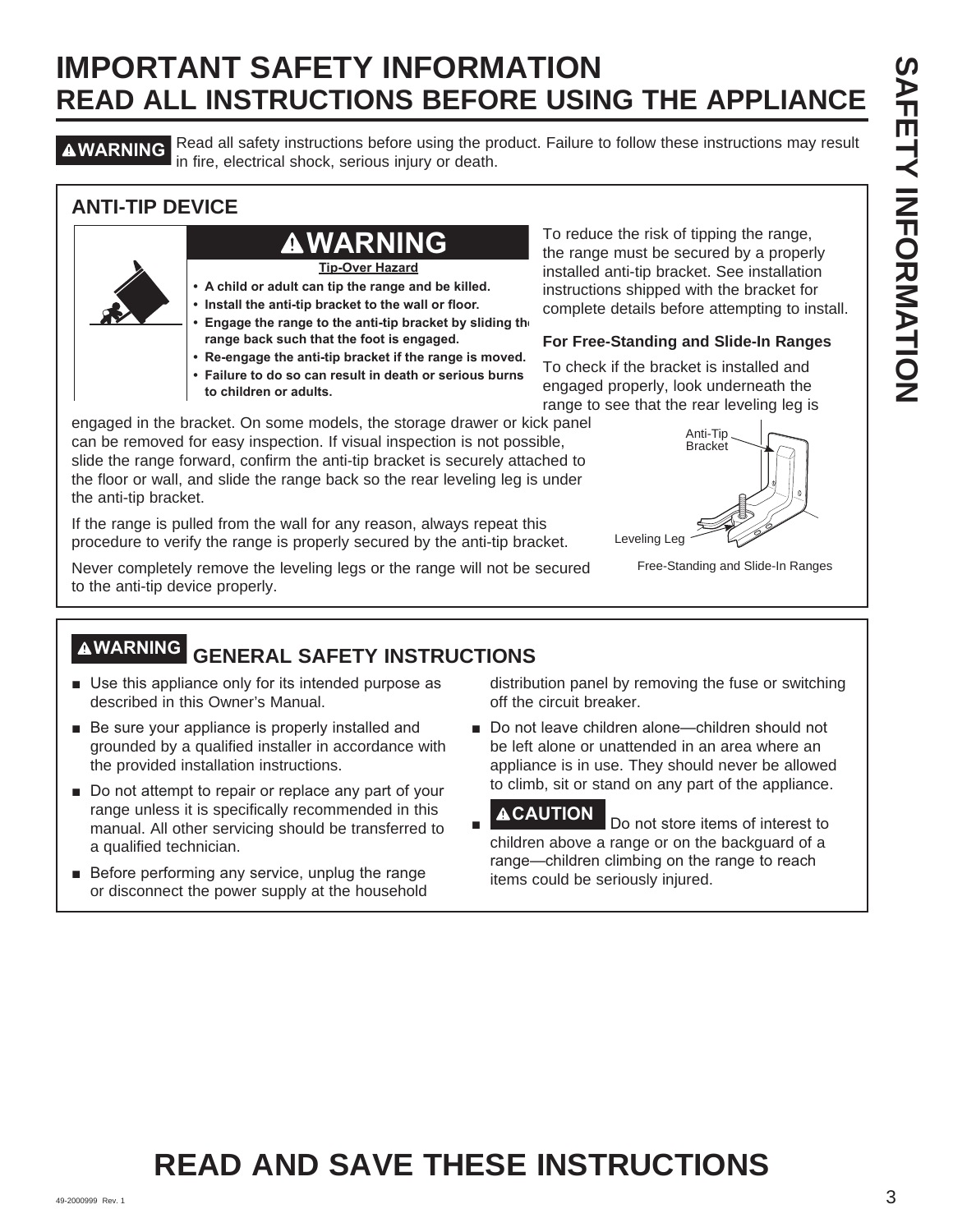# **WARNING GENERAL SAFETY INSTRUCTIONS (Cont.)**

- $\blacksquare$  Use only dry pot holders—moist or damp pot holders on hot surfaces may result in burns from steam. Do not let pot holders touch hot surface units or heating elements. Do not use a towel or other bulky cloth in place of pot holders.
- $\blacksquare$  Never use your appliance for warming or heating the room.
- $\blacksquare$  Do not touch the surface units, the heating elements or the interior surface of the oven. These surfaces may be hot enough to burn even though they are dark in color. During and after use, do not touch, or let clothing or other flammable materials contact the surface units, areas nearby the surface units or any interior area of the oven; allow sufficient time for cooling first. Other surfaces of the appliance may become hot enough to cause burns. Potentially hot surfaces include the cooktop, areas facing the cooktop, oven vent opening, surfaces near the opening and crevices around the oven door.
- Do not heat unopened food containers. Pressure could build up and the container could burst, causing an injury.
- Do not use any type of foil or liner to cover the oven bottom or anywhere in the oven, except as described in this manual. Oven liners can trap heat or melt, resulting in damage to the product and risk of shock, smoke or fire.
- Avoid scratching or impacting glass doors, cook tops or control panels. Doing so may lead to glass breakage. Do not cook on a product with broken glass. Shock, fire or cuts may occur.
- Cook meat and poultry thoroughly—meat to at least an internal temperature of 160°F and poultry to at least an internal temperature of 180°F. Cooking to these temperatures usually protects against foodborne illness.

#### **WARNING KEEP FLAMMABLE MATERIALS AWAY FROM THE RANGE Failure to do so may result in fire or personal injury.**

- Do not store or use flammable materials in an oven or near the cooktop, including paper, plastic, pot holders, linens, wall coverings, curtains, drapes and gasoline or other flammable vapors and liquids.
- Never wear loose-fitting or hanging garments while using the appliance. These garments may ignite if they contact hot surfaces causing severe burns.
- Do not let cooking grease or other flammable materials accumulate in or near the range. Grease in the oven or on the cooktop may ignite.
- Clean ventilating hoods frequently. Grease should not be allowed to accumulate on the hood or filter.

#### **WARNING IN THE EVENT OF A FIRE, TAKE THE FOLLOWING STEPS TO PREVENT INJURY AND FIRE SPREADING**

- Do not use water on grease fires. Never pick up a flaming pan. Turn the controls off. Smother a flaming pan on a surface unit by covering the pan completely with a well-fitting lid, cookie sheet or flat tray. Use a multi-purpose dry chemical or foam-type fire extinguisher.
- $\blacksquare$  If there is a fire in the oven during baking, smother the fire by closing the oven door and turning the

oven off or by using a multi-purpose dry chemical or foam-type fire extinguisher.

 $\blacksquare$  If there is a fire in the oven during self-clean, turn the oven off and wait for the fire to go out. Do not force the door open. Introduction of fresh air at selfclean temperatures may lead to a burst of flame from the oven. Failure to follow this instruction may result in severe burns.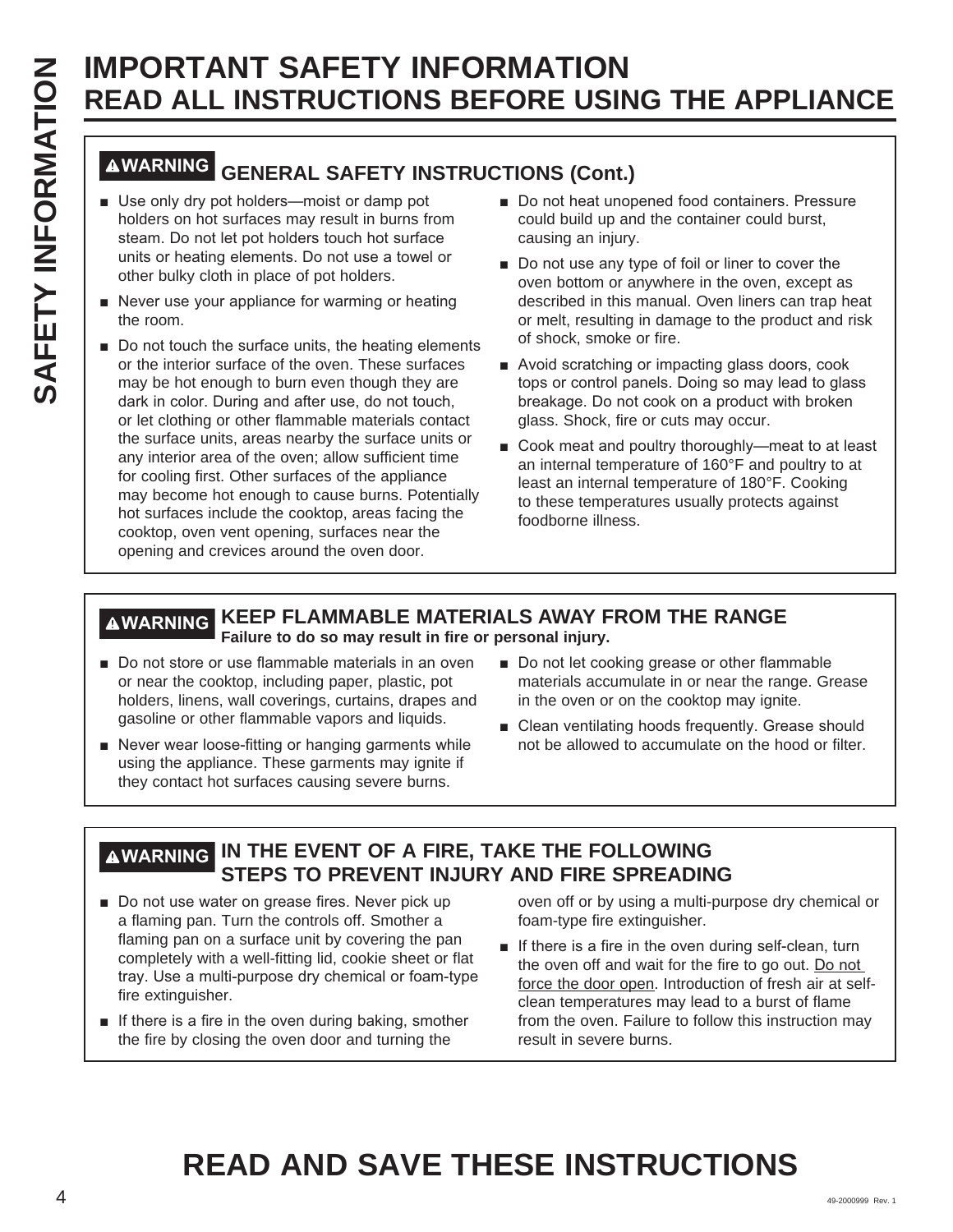## **WARNING COOKTOP SAFETY INSTRUCTIONS**

- Never leave the surface units unattended. Boilovers cause smoking and greasy spillovers that may catch on fire.
- Never leave oil unattended while frying. If allowed to heat beyond its smoking point, oil may ignite resulting in fire that may spread to surrounding cabinets. Use a deep fat thermometer whenever possible to monitor oil temperature.
- To avoid oil spillover and fire, use a minimum amount of oil when shallow pan-frying and avoid cooking frozen foods with excessive amounts of ice.
- **B** Use proper pan size-select cookware having flat bottoms large enough to cover the surface heating element. The use of undersized cookware will expose a portion of the surface unit to direct contact and may result in ignition of clothing. Proper relationship of cookware to surface unit will also improve efficiency.
- Only certain types of glass, glass/ceramic, earthenware or other glazed containers are suitable for cooktop service; others may break because of the sudden change in temperature.
- $\blacksquare$  To minimize the possibility of burns, ignition of flammable materials and spillage, the handle of a container should be turned toward the center of the range without extending over nearby surface units.
- When preparing flaming foods under a hood, turn the fan on.
- **If power is lost to an electric cooktop while a surface** unit is ON, the surface unit will turn back on as soon as power is restored. In the event of power loss, failure to turn all surface unit knobs to the OFF position may result in ignition of items on or near the cooktop, leading to serious injury or death.

## **WARNING RADIANT COOKTOP SAFETY INSTRUCTIONS**

- $\blacksquare$  Use care when touching the cooktop. The glass surface of the cooktop will retain heat after the controls have been turned off.
- $\blacksquare$  Do not cook on a broken cooktop. If glass cooktop should break, cleaning solutions and spillovers may penetrate the broken cooktop and create a risk of electric shock. Contact a qualified technician immediately.
- $\blacksquare$  Avoid scratching the glass cooktop. The cooktop can be scratched with items such as knives, sharp instruments, rings or other jewelry, and rivets on clothing.
- $\blacksquare$  Do not place or store items that can melt or catch fire on the glass cooktop, even when it is not being

used. If the cooktop is inadvertently turned on, they may ignite. Heat from the cooktop or oven vent after it is turned off may cause them to ignite also.

- Use ceramic cooktop cleaner and non-scratch cleaning pad to clean the cooktop. Wait until the cooktop cools and the indicator light goes out before cleaning. a wet sponge or cloth on a hot surface can cause steam burns. Some cleaners can produce noxious fumes if applied to a hot surface. **NOTE:** Sugar spills are an exception. They should be scraped off while still hot using an oven mitt and a scraper. See the Cleaning the glass cooktop section for detailed instructions.
- Read and follow all instructions and warnings on the cleaning cream label.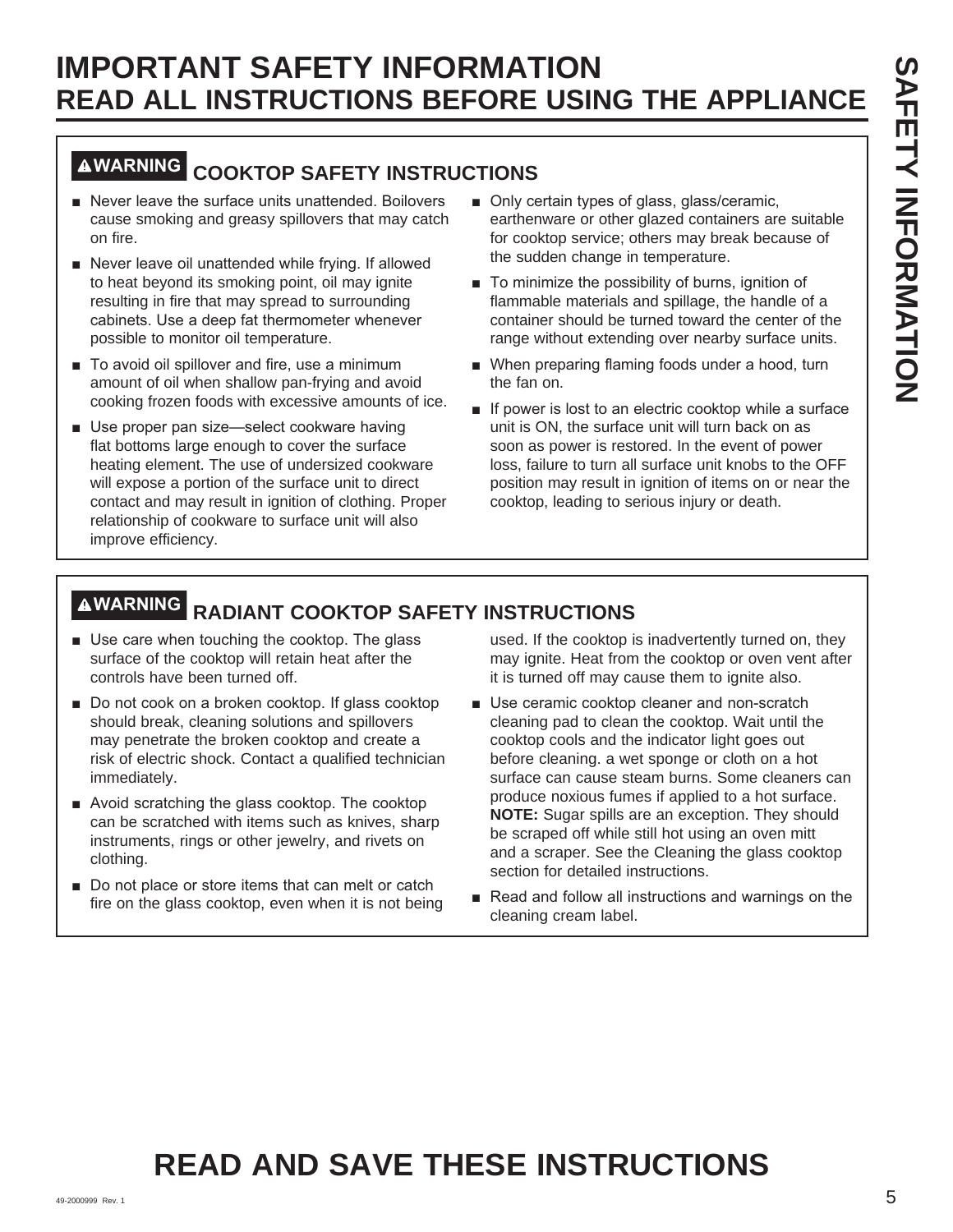## **WARNING OVEN SAFETY INSTRUCTIONS**

- Stand away from the range when opening the oven door. Hot air or steam which escapes can cause burns to hands, face and/or eyes.
- $\blacksquare$  Do not use the oven if a heating element develops a glowing spot during use or shows other signs of damage. A glowing spot indicates the heating element may fail and present a potential burn, fire, or shock hazard. Turn the oven off immediately and have the heating element replaced by a qualified service technician.
- $\blacksquare$  Keep the oven vent unobstructed.
- Keep the oven free from grease buildup. Grease in the oven may ignite.
- $\blacksquare$  Place oven racks in desired location while oven is cool. If rack must be moved while oven is hot, do not let pot holder contact hot heating element in oven.
- When using cooking or roasting bags in the oven, follow the manufacturer's directions.
- $\blacksquare$  Pull the oven rack to the stop-lock position when loading and unloading food from the oven. This helps prevent burns from touching hot surfaces of the door and oven walls.
- Do not leave items such as paper, cooking utensils or food in the oven when not in use. Items stored in an oven can ignite.
- Never place cooking utensils, pizza or baking stones, or any type of foil or liner on the oven floor. These items can trap heat or melt, resulting in damage to the product and risk of shock, smoke or fire.

## **WARNING SELF-CLEANING OVEN SAFETY INSTRUCTIONS**

The self-cleaning feature operates the oven at temperatures high enough to burn away food soils in the oven. Follow these instructions for safe operation.

- Do not touch oven surfaces during self-clean operation. Keep children away from the oven during self-cleaning. Failure to follow these instructions may cause burns.
- $\blacksquare$  Before operating the self-clean cycle, remove pans, shiny metal oven racks and other utensils from the oven. Only gray porcelain-coated oven racks may be left in the oven. Do not use self-clean to clean other parts, such as drip pans or bowls.
- $\blacksquare$  Before operating the self-clean cycle, wipe grease and food soils from the oven. Excessive amount of grease may ignite leading to smoke damage to your home.
- $\blacksquare$  If the self-cleaning mode malfunctions, turn the oven off and disconnect the power supply. Have it serviced by a qualified technician.
- Do not clean the door gasket. The door gasket is essential for a good seal. Care should be taken not to rub, damage or move the gasket.
- Do not use a protective coating to line the oven and do not use commercial oven cleaners unless certified for use in a self-cleaning oven.

#### **How to Remove Protective Shipping Film and Packaging Tape**

Carefully grasp a corner of the protective shipping film with your fingers and slowly peel it from the appliance surface. Do not use any sharp items to remove the film. Remove all of the film before using the appliance for the first time.

To assure no damage is done to the finish of the product, the safest way to remove the adhesive from packaging tape on new appliances is an application of a household liquid dishwashing detergent. Apply with a soft cloth and allow to soak.

**NOTE:** The adhesive must be removed from all parts. It cannot be removed if it is baked on.

Consider recycling options for your appliance packaging material.

#### **PROPER DISPOSAL OF YOUR APPLIANCE**

Dispose of or recycle your appliance in accordance with Federal and Local Regulations. Contact your local authorities for the environmentally safe disposal or recycling of your appliance.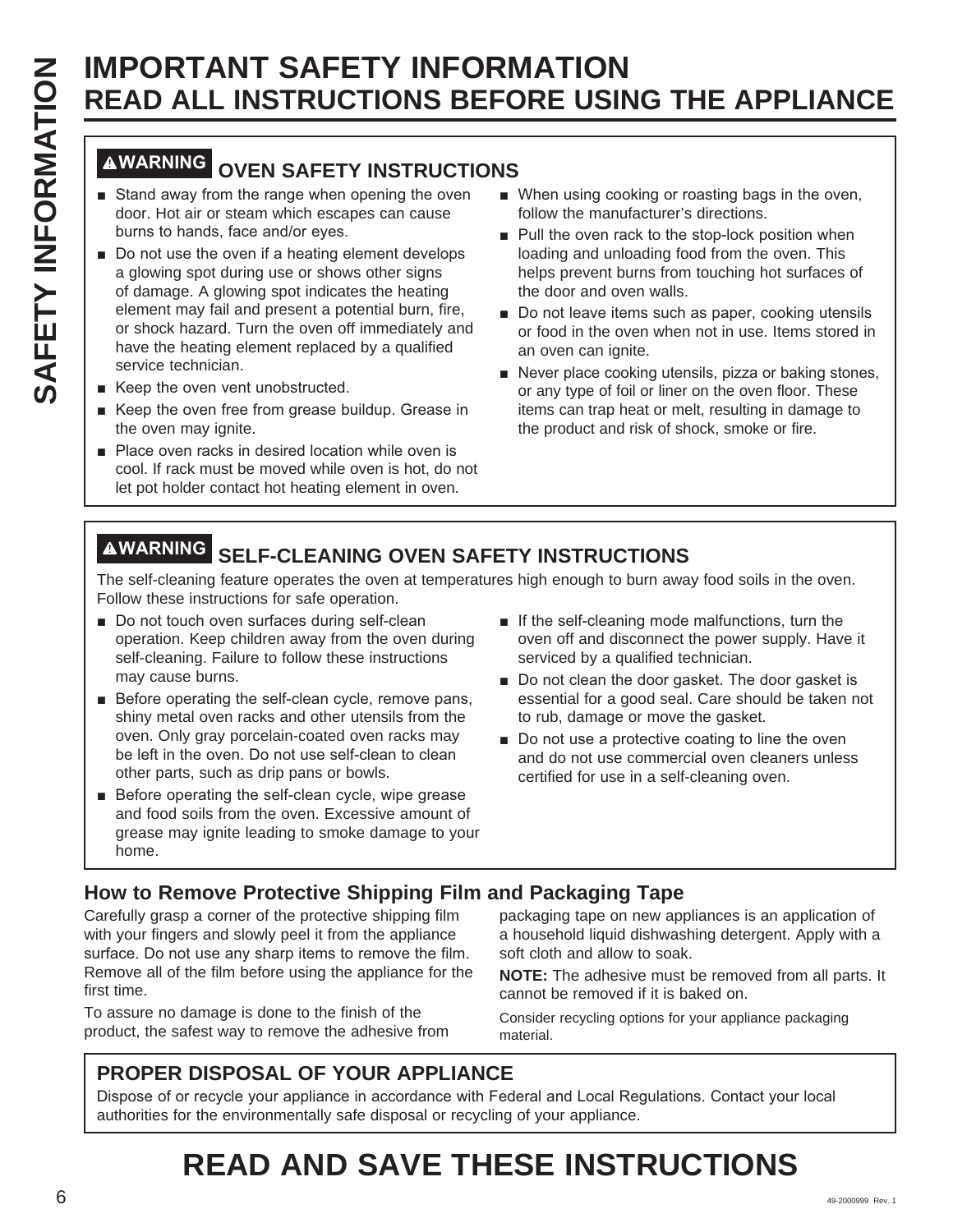# **USING THE RANGE:DOING THE RANGE:** Surface Chits Surface Units

**Melt** setting (on some models) will melt chocolate or butter.

Off

Hi

Melt

## **Surface Units**

**WARNING FIRE HAZARD:** Never leave the range ON unattended. Keep flammable items away from the cooktop. Turn off all controls when done cooking. Failure to follow these instructions can result in fire, serious injury or death.

> At both OFF and HI the control clicks into position. You may hear slight clicking sounds during cooking, indicating the control is maintaining your desired setting. Be sure you turn the control knob to OFF when you finish cooking.

Off

Hi

Throughout this manual, features and appearance may vary from your model.

#### **How to Set**

Push the knob in and turn in either direction to the setting you want.

A surface ON indicator light will glow when any surface unit is on

#### **For glass cooktop surfaces:**

A **HOT COOKTOP** indicator light will:

- come on when the unit is hot to the touch.
- stay on even after the unit is turned off.
- stay on until the unit is cooled to approximately 150°F.



Burner • Off @ Burner

Small

Hi

Hi

Models with a Tri-Ring surface element only.

5  $\odot$ 

The surface unit has 2 or 3 cooking sizes to select from so you can match the size of the unit to the size of the cookware you are using. Large

Lo

L٥



Models with a Dual-Ring surface element only

Knob appearance may vary



Knob appearance may vary.

#### **Using the Warming Zone (on some models)**

**WARNING FOOD POISON HAZARD:** Bacteria may grow in food at temperatures below 140°F.

- Always start with hot food. Do not use warm setting to heat cold food.
- Do not use warm setting for more than 2 hours.

The **Warming Zone**, located in the back center of the glass surface, will keep hot, cooked food at serving temperature. Always start with hot food. Do not use to heat cold food. Placing uncooked or cold food on the **Warming Zone** could result in foodborne illness.

Turn the control knob to the ON position or press the **Warming Zone** button.

For best results, all foods on the **Warming Zone** should be covered with a lid or aluminum foil. When warming pastries or breads, the cover should be vented to allow moisture to escape.

The initial temperature, type and amount of food, type of pan, and the time held will affect the quality of the food.

Always use pot holders or oven mitts when removing food from the **Warming Zone**, since cookware and plates will be hot.

**NOTE:** The surface warmer will not glow red like the cooking elements.



On/Off





**Warming Zone** Knob appearance may vary.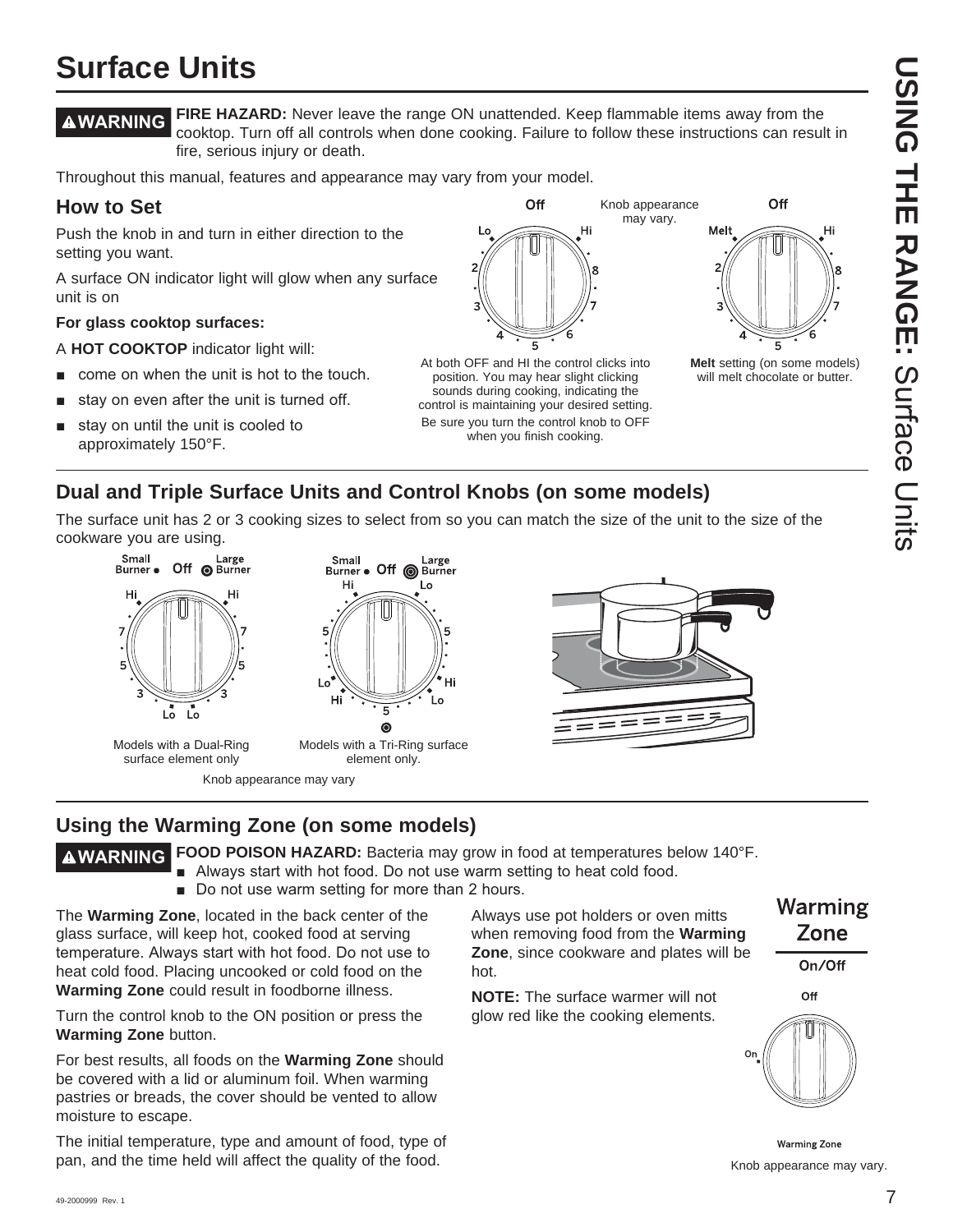# **Surface Units**

#### **Home Canning Tips**

Be sure the canner is centered over the surface unit.

Make sure the canner is flat on the bottom.

To prevent burns from steam or heat, use caution when canning.

Use recipes and procedures from reputable sources. These are available from manufacturers such as Ball® and Kerr® and the Department of Agriculture Extension Service.

Flat-bottomed canners are recommended. Use of water bath canners with rippled bottoms may extend the time required to bring the water to a boil.

#### **For Models With a Radiant Glass Cooktop**

The radiant cooktop features heating units beneath a smooth glass surface.

**NOTE:** A slight odor is normal when a new cooktop is used for the first time. It is caused by the heating of new parts and insulating materials and will disappear in a short time.

**NOTE:** On models with light-colored glass cooktops, it is normal for the cooking zones to change color when hot or cooling down. This is temporary and will disappear as the glass cools to room temperature.

The surface unit will cycle on and off to maintain your selected control setting.

It is safe to place hot cookware on the glass surface even when the cooktop is cool.

Even after the surface units are turned off, the glass cooktop retains enough heat to continue cooking. To avoid overcooking, remove pans from the surface units when the food is cooked. Avoid placing anything on the surface unit until it has cooled completely.

- Water stains (mineral deposits) are removable using the cleaning cream or full-strength white vinegar.
- $\blacksquare$  Use of window cleaner may leave an iridescent film on the cooktop. The cleaning cream will remove this film.
- $\blacksquare$  Don't store heavy items above the cooktop. If they drop onto the cooktop, they can cause damage.
- Do not use the surface as a cutting board.



Never cook directly on the glass. Always use cookware.



Always place the pan in the center of the surface unit you are cooking on.



Do not slide cookware across the cooktop because it can scratch the glass-the glass is scratchresistant, not scratch proof.

#### **Temperature Limiter on Radiant Glass Cooktops**

Every radiant surface unit has a temperature limiter.

The temperature limiter protects the glass cooktop from getting too hot.

The temperature limiter may cycle the surface units off for a time if:

- $\blacksquare$  the pan boils dry.
- $\blacksquare$  the pan bottom is not flat.
- $\blacksquare$  the pan is off-center.
- $\blacksquare$  there is no pan on the unit.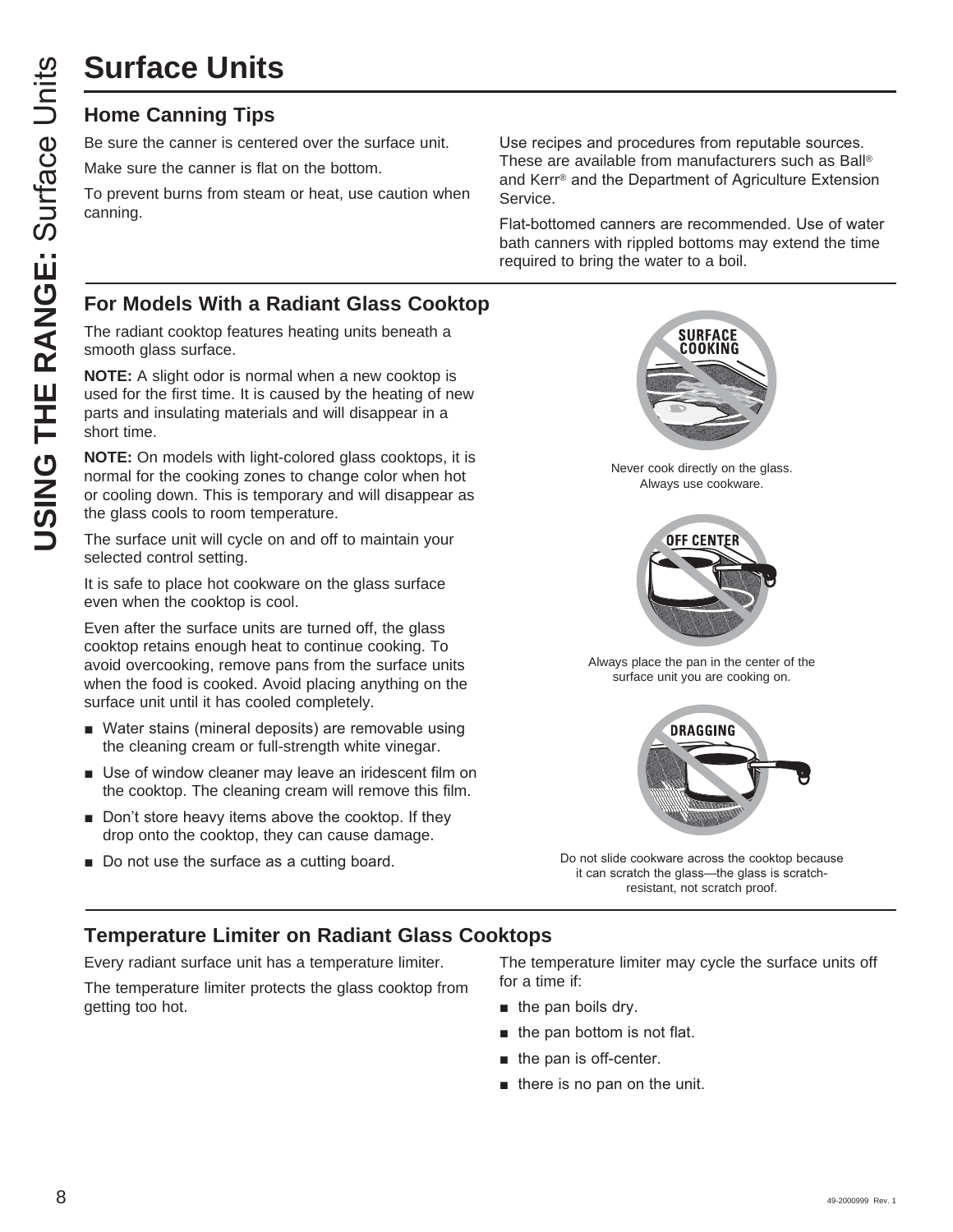## **Cookware for Radiant Glass Cooktop**

The following information will help you choose cookware which will give good performance on glass cooktops.

**NOTE:** Follow all cookware manufacturer's recommendations when using any type of cookware on the ceramic cooktop.

### **Recommended**

#### **Stainless Steel**

#### **Aluminum:**

heavy weight recommended

Good conductivity. Aluminum residues sometimes appear as scratches on the cooktop but can be removed if cleaned immediately. Because of its low melting point, thin weight aluminum should not be used.

#### **Copper Bottom:**

Copper may leave residues which can appear as scratches. The residues can be removed, as long as the cooktop is cleaned immediately. However, do not let these pots boil dry. Overheated metal can bond to glass cooktops. An overheated copper bottom pot will leave a residue that will permanently stain the cooktop if not removed immediately.

#### **Enamel (painted) on Cast Iron:**

recommended if bottom of pan is coated

## **Avoid/Not Recommended**

#### **Enamel (painted) on Steel:**

Heating empty pans can cause permanent damage to cooktop glass. The enamel can melt and bond to the ceramic cooktop.

#### **Glass-ceramic:**

Poor performance. Will scratch the surface.

#### **Stoneware:**

Poor performance. May scratch the surface.

#### **Cast Iron:**

not recommended—unless designed specifically for glass cooktops

Poor conductivity and slow to absorb heat. Will scratch the cooktop surface.



Check pans for flat bottoms by using a straight edge.







Pans with rounded, curved, ridged or warped bottoms are not recommended.

#### **For Best Results**

- $\blacksquare$  Place only dry pans on the surface elements. Do not place lids on the surface elements, particularly wet lids. Wet pans and lids may stick to the surface when cool.
- $\blacksquare$  Do not use woks that have support rings. This type of wok will not heat on glass surface elements.
- $\blacksquare$  We recommend that you use only a flat-bottomed wok. They are available at your local retail store. The bottom of the wok should have the same diameter as the surface element to ensure proper contact.
- Some special cooking procedures require specific cookware such as pressure cookers or deep-fat fryers. All cookware must have flat bottoms and be the correct size.



Do not place wet pans on the glass cooktop.



Do not use woks with support rings on the glass cooktop.



Use flat-bottomed woks on the glass cooktop.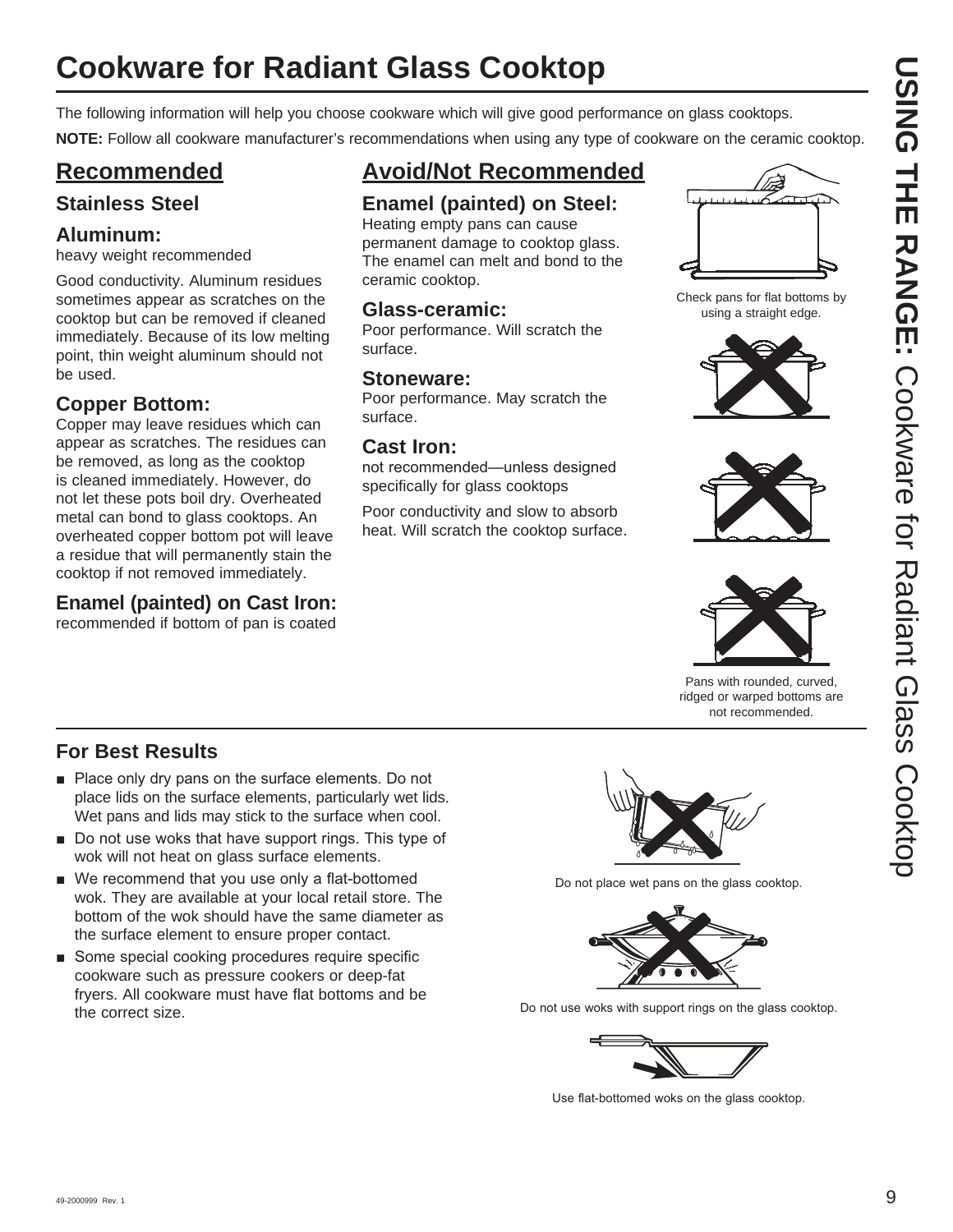# **WiFi Connect (on some models)**

**WIFI Connect (on some set of the properties)**<br>
Your oven is designed to provide you with two-way<br>
communication between your appliance and smart<br>
be able to control essential oven operations such as<br>
temperature settings, communication between your appliance and smart device. By using the WiFi Connect features, you will be able to control essential oven operations such as temperature settings, timers and cooking modes using your smartphone or tablet.\*

Press and hold **WiFi Connect** pad for 3 seconds - follow the instructions on your oven display and phone app. It is necessary to turn on WiFi before using SmartHQ App on your oven.

#### **Connecting your WiFi Connect Enabled Oven**

#### **What you will need**

Your GE Appliances oven uses your existing home WiFi network to communicate between the appliance and your smart device. In order to setup your GE Appliances oven, you will need to gather some information:

- 1. Each GE Appliances oven has a connected appliance information label that includes an Appliance Network Name and Password. These are the two important details that you will need to connect to the appliance. The label is typically located inside the door of the oven or drawer.
- 2. Have your smart phone or tablet ready with the ability to access the internet and download apps.
- 3. You will need to know the password of your home WiFi router. Have this password ready while you are setting up your GE Appliances oven.

| <b>Connected Appliance Information</b> |                         |
|----------------------------------------|-------------------------|
| FCC: ZKJ-WCATA001                      | Network: GE XXXXXX XXXX |
| IC: 10229A-WCATA001                    | Password: XXXXXXXX      |
| MAC ID: XX - XX - XX - XX - XX - XX    | PT. NO. 229C6272G001-0  |

Sample Label

\* Compatible Apple or Android devices and home WiFi network required.

#### **Connect your GE Appliances oven**

- 1. On your smart phone or tablet visit **GEAppliances.com/connect** to learn more about connected appliance features and to download the SmrtHQ App.
- 2. Follow the app onscreen instructions to connect your GE Appliances oven.
- 3. Once the process is complete, the connection light located on your GE Appliances oven display will stay on solid and the app will confirm you are connected.
- 4. If the connection light does not turn on or is blinking, follow the instructions on the app to reconnect. If issues continue, please call the Connected Call Center 1.800.220.6899 and ask for assistance regarding oven wireless connectivity.

To connect additional smart devices, repeat steps 1 and 2.

Note that any changes or modifications to the remote enable device installed on this oven that are not expressly approved by the manufacturer could void the user's authority to operate the equipment.

#### **REMOTE STARTING YOUR OVEN**  $\widehat{\mathbf{R}}$

To be able to start the oven remotely once connected to WiFi, make sure the  $\Box$  icon is visible in the display. The oven can now be remotely started with a connected device. The  $\Box$  icon must be lit to start the oven remotely. The  $\Box$ icon is not required to change the oven temperature while it is running, set a timer or to turn the oven off from the phone app while the  $\widehat{\mathcal{F}}$  icon shows it is Wifi Connected.

If you do not see the  $\Box$  icon, refer to the Remote Enable instructions in the Special Features section of this manual.

**NOTE:** Foods that spoil easily-such as milk, eggs, fish, stuffings, poultry and pork-should not be allowed to sit for more than 1 hour before or after cooking. Room temperature promotes the growth of harmful bacteria. Be sure that the oven light is off because heat from the bulb will speed harmful bacteria growth.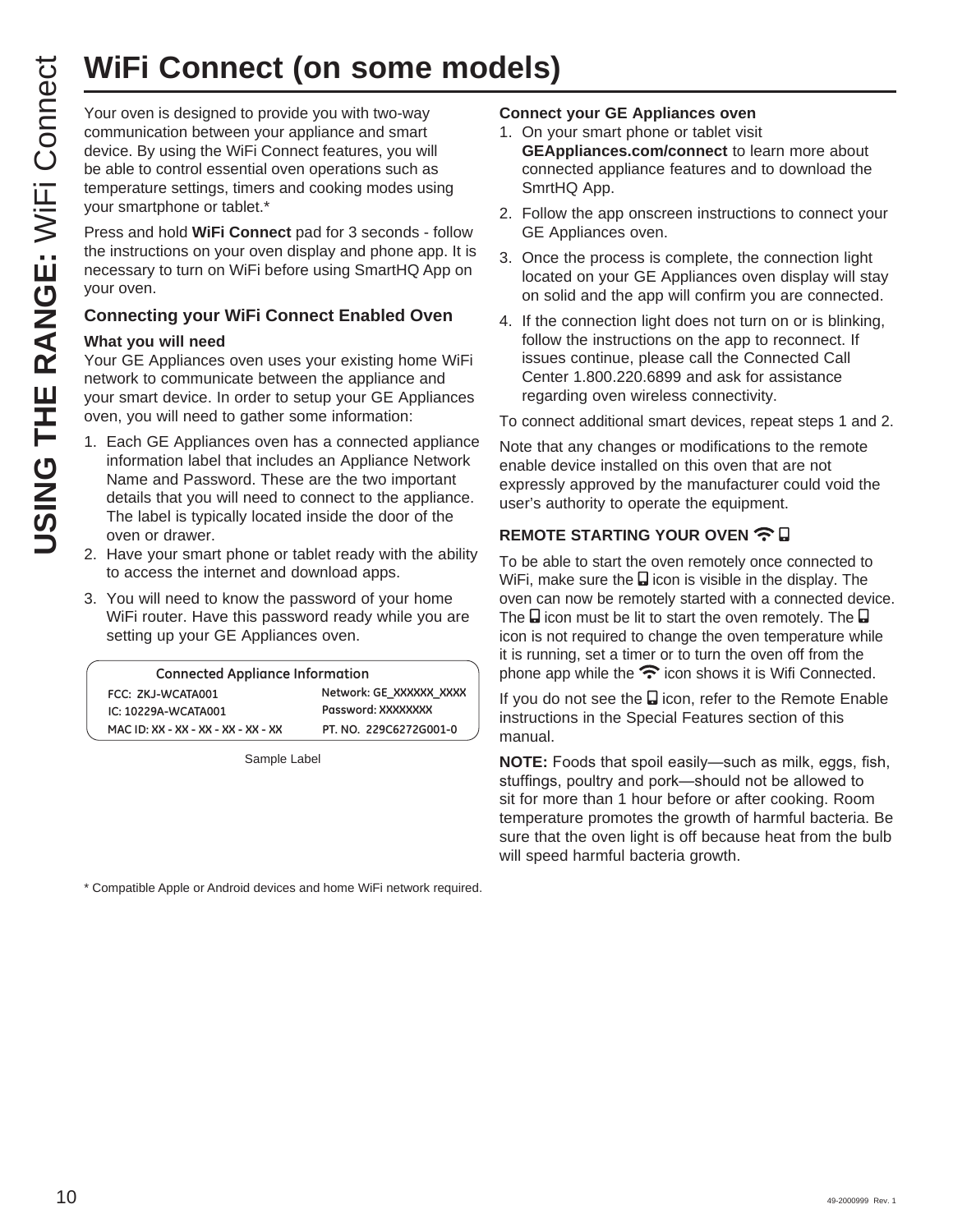## **Oven Controls**



- **1. Convection Cooking Modes:** Convection cooking modes use increased air circulation to improve performance. The type of benefit depends on the mode. Your oven has the following convection cooking modes: Convection Bake and Convection Roast. See the Cooking Modes section for more information.
- **2. Traditional Cooking Modes:** Your oven has the following traditional cooking modes: **Bake, Broil Hi/Lo,** and **Warm**. See the Cooking Modes section for more information.
- **3. Clean:** Your oven has two cleaning modes: Self Clean and Steam Clean. See the Cleaning the Oven section for important information about using these modes.
- **4.** Start: Must be pressed to start any cooking, cleaning, or timed function.
- **5. Cancel/Off:** Cancels ALL oven operations except the clock, timer, Warming Drawer and Warming Zone.
- **6. Cook Time:** Counts down cooking time and turns off the oven when the cooking time is complete. Press the **Cook Time** pad, use the number pads to program a cooking time in hours and minutes, then press **Start.** This can only be used with Bake, Convection Bake, Convection Roast, Warm, and Air Fry.

You may use Cook Time at any point during the oven cooking cycle

- **7. Clock:** Press and hold the **0** pad for 3 seconds to set clock.
- **8. Timer On/Off:** Works as a countdown timer. Press the **Timer On/Off** pad and the number pads to program the time in hours and minutes. Press the **Start** pad. The timer countdown is complete. To turn the timer off press the **Timer On/Off** pad.

**9. Delay Time:** Delays when the oven will turn on. Use this to set a time when you want the oven to start. Press the desired cooking mode and temperature. A Cook Time may also be programmed if desired. Follow the directions under Cook Time for setting this feature. Press the **Delay Time** pad and use the number pads to program the time of day for the oven to turn on then press **Start**. This can only be used with Bake, Convection Bake, Convection Roast, and Self-Clean.

**NOTE:** When using the Delay Time feature, foods that spoil easily—such as milk, eggs, fish, stuffings, poultry and pork—should not be allowed to sit for more than 1 hour before or after cooking. Room temperature promotes the growth of harmful bacteria. Be sure that the oven light is off because heat from the bulb will speed harmful bacteria growth.

- **10. Oven Light:** Turns the oven light on or off.
- **11. Lock Controls:** Locks out the control so that pressing the pads does not activate the controls. Press the **Lock Controls** pad, for three seconds to lock or unlock the control. **Cancel/Off** is always active, even when the control is locked.
- **12. WiFi Connect (on some models):** For instructions on how to connect your oven, see the WiFi Connect section of this manual.
- **13. Air Fry:** The Air Fry mode is designed to produce foods with a crispier exterior than traditional oven cooking. See the Oven Cooking Modes section for more information.
- **14. Warming Zone (on some**

**models):** The Warming Zone will keep hot, cooked food at serving temperature. See the Warming Zone section for more information.

## Warming Zone

On/Off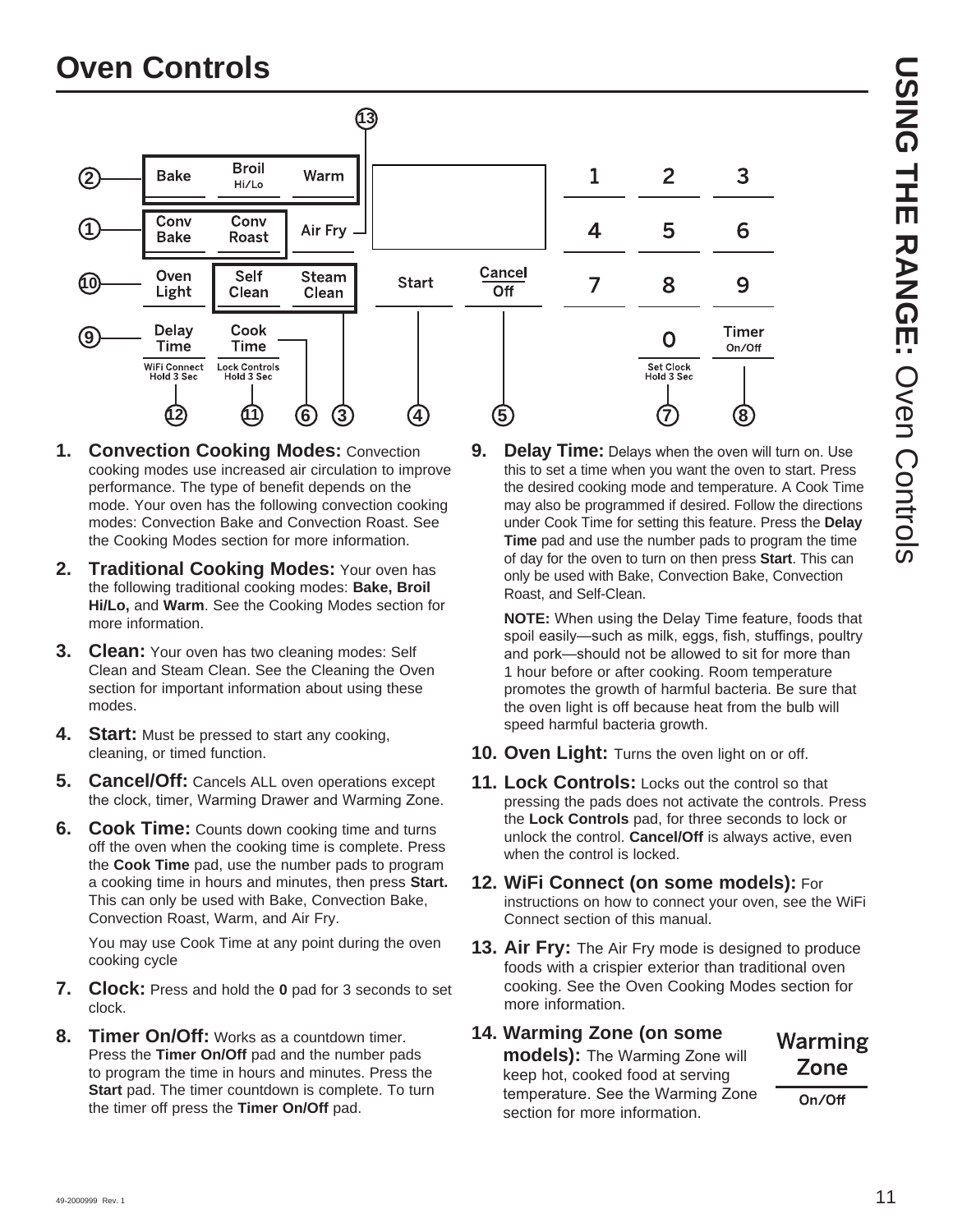There are several different special features on your range. To change the settings of these special features:

- Press the **Bake** and **Broil** pads at the same time and hold until the special features menu is displayed.
- **Use the 2 or 8** number pads to scroll through the special features until the desired feature is displayed.
- Press the 6 number pad to enter into the feature's menu and scroll through the options.
- Once the desired option is displayed, press the 6 pad to save the setting and the 4 pad to exit the menu.



 $4 =$  Cancel/Back,  $2 =$  Up,  $8 =$  Down,  $6 =$  Save/Forward

#### **Adjust the Oven Temperature (OFSt)**

This feature allows the oven baking temperature to be adjusted up to  $35^{\circ}$ F hotter or down to  $35^{\circ}$ F cooler. Use this feature if you believe your oven temperature is too hot or too cold and wish to change it. This adjustment affects every cooking mode except broil.

Enter into the special features menu as outlined above. Scroll through the features until "OFSt" is displayed and press 6. Use the 2 pad to increase the adjusted temperature or use the **8** pad to decrease the adjusted temperature. Save and exit the special features menu.

#### **End of Timer Signals (End tonE)**

This is the tone that signals the end of a timer. The tone can be either continuous (Cont) or single (bEEp). The continuous setting (Cont) will repeatedly sound a tone every few seconds until a button on the control is pressed. A single setting (bEEp) will sound just a single tone at the end of the timer. Enter into the special features menu as outlined above. Scroll through the options until "End tonE" is displayed and press **6.** Scroll through the options until the desired setting is displayed. Press **6** to save the setting and then **4** to exit the menu.

#### **Fahrenheit or Celsius Temperature Display (Unit dEg)**

The oven control is set to use Fahrenheit temperatures (F), but you can change it to use Celsius temperatures (C). Enter into the special features menu as outlined above. Scroll through the options until "deg Unit" is displayed and press **6.** Scroll through the options until the desired setting is displayed. Press **6** to save the setting and then **4** to exit the menu.

#### **Clock Display (CLoc diSP)**

This feature (On/Off) specifies if the time of day is displayed. Enter into the special features menu as outlined above. Scroll through the options until "Cloc diSP" is displayed and press **6.** Scroll through the

options until the desired setting is displayed. Press **6** to save the setting and then **4** to exit the menu.

### **Clock Configuration (Cloc cFg)**

This feature specifies how the time of day will be displayed. You can select a standard 12-hour clock (12) or 24-hour military time display. Enter into the special features menu as outlined above. Scroll through the options until "Cloc cFg" is displayed and press **6.** Scroll through the options until the desired setting is displayed. Press **6** to save the setting and then **4** to exit the menu.

#### **Sound Volume (Snd)**

This feature allows the oven tone volume to be adjusted on and off (oFF). Enter into the special features menu as outlined above. Scroll through the options until "sound" is displayed and press **6.** Scroll through the options until the desired setting is displayed. Press **6** to save the setting and then **4** to exit the menu. The selected sound option will play once **6** is pressed.

#### **Auto Recipe Conversion**

This feature (On/Off), automatically adjusts the programmed recipe temperature in Convection Multi-Bake mode. Enter into the special features menu as outlined above. Scroll through the options until "Auto rEciPE" is displayed. Scroll through the options until the desired setting is displayed. Press **6** to save the setting and then **4** to exit the menu.

**NOTE:** This option does not convert baking time, only temperatures. This option does not adjust temperatures for Convection Roast mode.

#### **Remote Enable (App ENbl) (on some models)**

Allows you to control your oven remotely (On/Off). Enter the special features menu as outlined above. Scroll through the options until "App ENbl" is displayed. Use 6 to enter the menu and toggle the setting using the 2 or 8 key. Press the 6 key to save the setting and then 4 to exit the menu.

#### **12-Hour Auto Shut Off (12H Shut)**

This feature turns off the oven after 12 hours of continuous operation (On/Off). Enter the special features menu as outlined above. Scroll through the options until "12H Shut" is displayed. Use 6 to enter the menu and toggle the setting using the 2 or 8 key. Press the 6 key to save the setting and then 4 to exit the menu.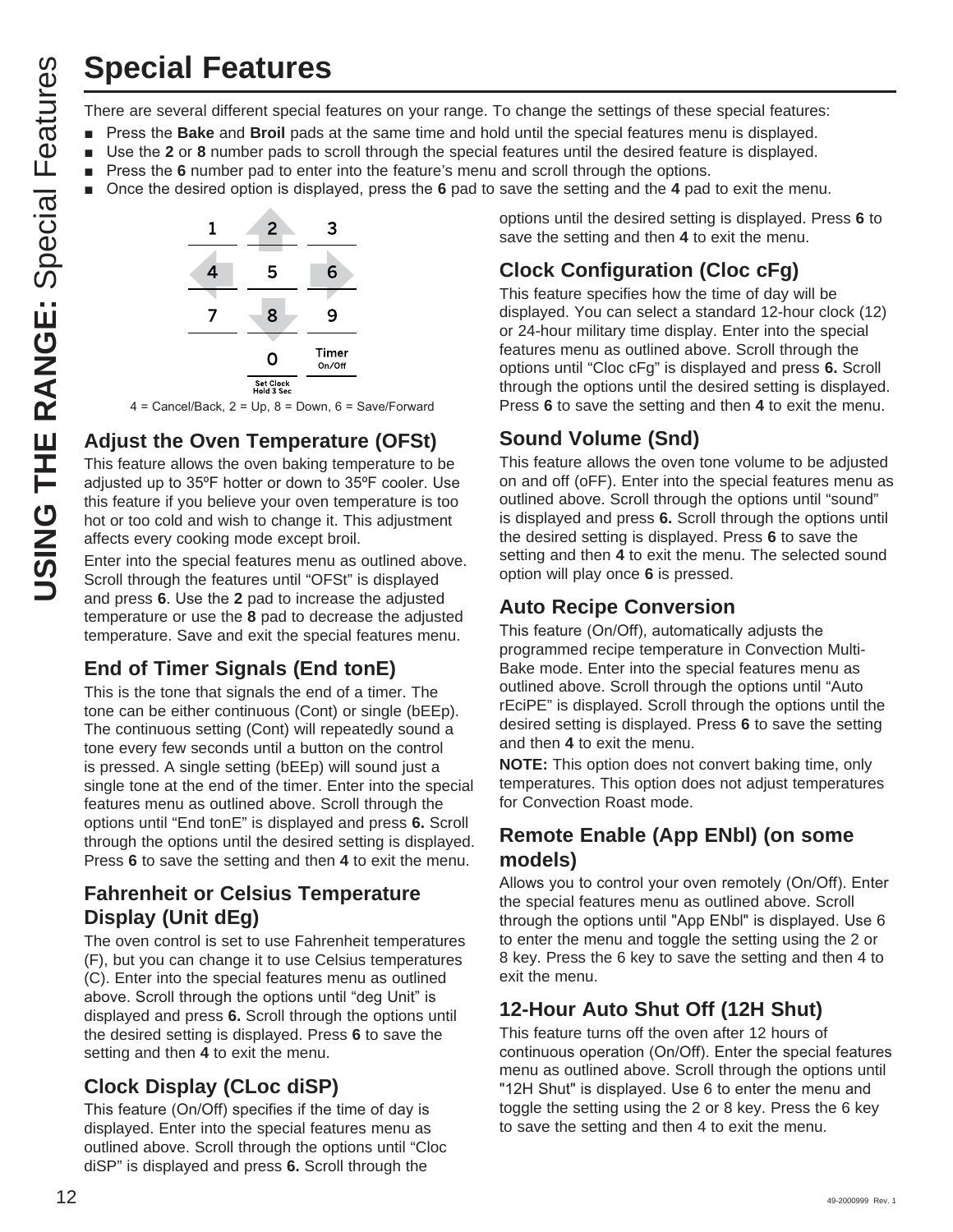## **Sabbath Mode**

The Sabbath mode feature complies with standards set forth by Star K. Some of these standards that will be noticed by the consumer include the disabling of tones, disabling of oven lights, and delays of about 30 seconds to one minute on display changes. Only continuous baking or timed baking is allowed in the Sabbath mode. Cooking in the Sabbath mode is a two-step process, first the Sabbath mode must be set and then the bake mode must be set.

#### **Setting the Sabbath Mode**

- 1. Press and hold **Bake** + **Broil** to enter special features menu.
- 2. Use number key 8 to navigate to "Sabb" menu, Enter the menu using number key 6.
- 3. Use number key 8 again to toggle the setting to ON. Use number key 6 to confirm the setting.
- 4. Use number key 4 to exit Special features menu.

## **Starting a Continuous Bake**

- 1. Press the **Bake** pad.
- 2. If the desired temperature is 350F, press **Start**. If a different cooking temperature is desired, use the **1** through **5** number pads or **Timer** pad to select a preset cooking temperature, then press **Start**. Refer to the graphic below to determine which pad sets the desired cooking temperature.

After a delay, a second bracket "] [" will appear in the display indicating that the oven is baking.

| 400                     |     | Temperature (°F) |     |      |                |
|-------------------------|-----|------------------|-----|------|----------------|
| <b>Timer</b><br>On/Off  | 5   | 4                | 3   | 2    | 1              |
|                         | 325 | 300              | 250 | 200  | 170            |
|                         |     |                  |     |      |                |
| Lock<br><b>Controls</b> | O   | 9                | 8   |      | 6              |
| Hold 3 Sec              | 4h  | 3.5h             | 3h  | 2.5h | 2 <sub>h</sub> |

 $1 = 170^{\circ}$  F,  $2 = 200^{\circ}$  F,  $3 = 250^{\circ}$  F,  $4 = 300^{\circ}$  F,  $5 = 325^{\circ}$  F, Timer = 400° F

 $6 = 2$  hours,  $7 = 2.5$  hours,  $8 = 3$  hours,  $9 = 3.5$  hours,  $0 = 4$  hours, Lock Controls = 6 hours

## **Adjusting the Temperature**

- 1. Press **Bake**, use the **1** through **5** number pads and the **Timer** pad to select a different preset cooking temperature, and press **Start**.
- 2. Since no feedback is given during temperature change, an oven thermometer can be used to confirm temperature changes.

#### **Starting a Timed Bake**

- 1. Press the **Bake** pad.
- 2. If the desired temperature is 350F, use the **6** through **0** number pads or the **Lock Control** pad to select a cooking time. If a cooking temperature other than 350F is desired, use the **1** through **5** number pads or the **Timer** pad to select a preset cooking temperature, then select the cooking time. Refer to the graphic on this page to determine which pad sets the desired cooking temperature and cooking time.

#### 3. Press **Start**.

After a delay, a second bracket "] [" will appear in the display indicating that the oven is baking. When the cook time expires, the display will change back to a single bracket "]" indicating that the oven is no longer baking. No tone will sound when the cook time is complete.

## **Exit the Sabbath Mode**

Exiting the Sabbath mode should be done after the Sabbath is over.

- 1. Press **Cancel/Off** to end any bake mode that may be running.
- 2. Press and hold **Bake** + **Broil** to enter special features menu.
- 3. Use number key 8 to navigate to "Sabb" menu, Enter the menu using num key 6.
- 4. Use number key 8 again to toggle the setting to OFF. Use number key 6 to confirm the setting.
- 5. Use number key 4 to exit Special features menu.

## **Sabbath Mode Power Outage Note**

If a power outage occurs while the oven is in Sabbath Mode, the unit will return to Sabbath Mode when power is restored, however the oven will return to the off state even if it was in the middle of a bake cycle when the power outage occurred.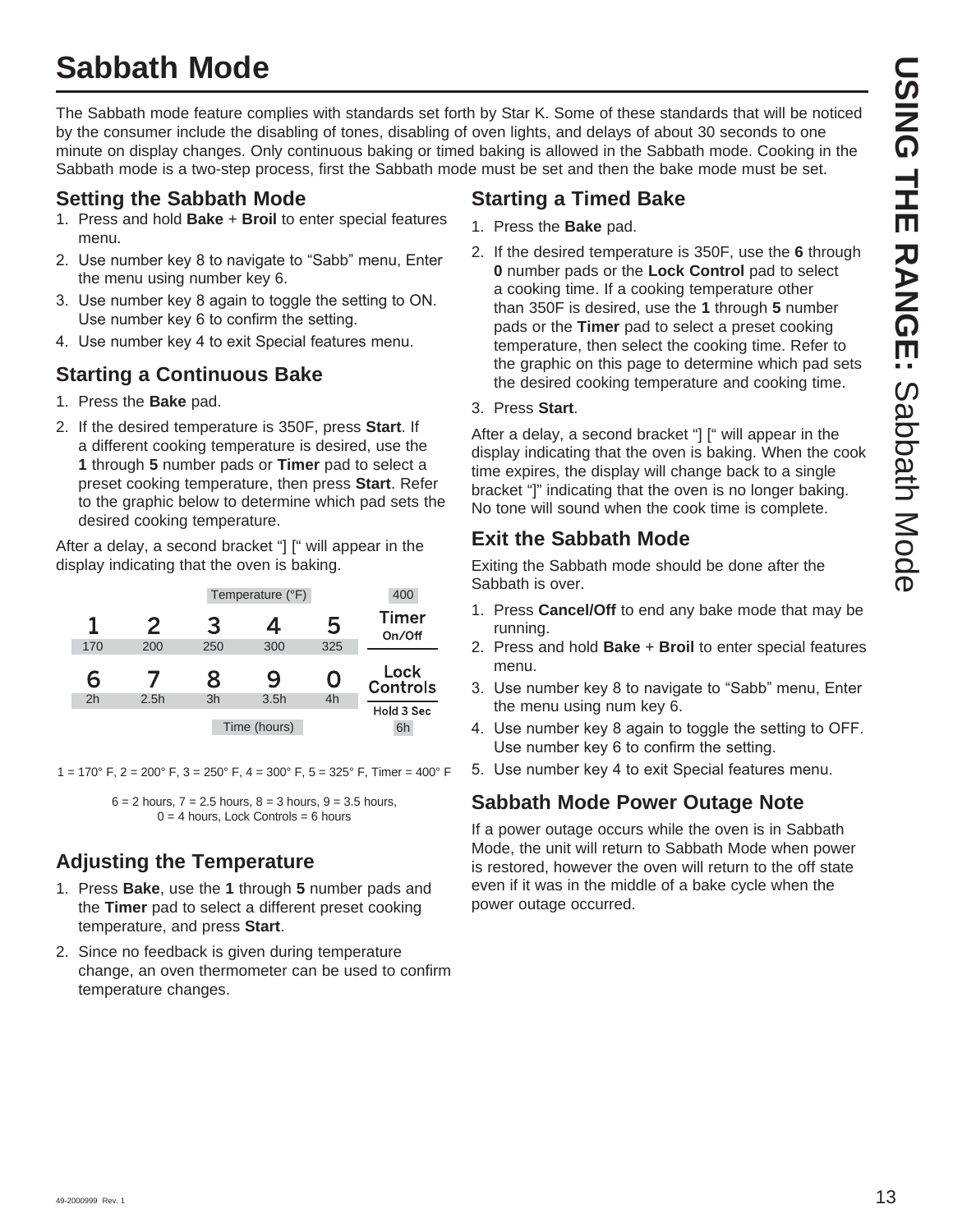Recommended rack positions for various types of foods are provided in the Cooking Guide. Adjusting rack position is one way to impact cooking results. For example, if you would prefer darker tops on cakes, muffins, or cookies, try moving food one rack position higher. If you find foods are too brown on top try moving them down next time.

When baking with multiple pans and on multiple racks, ensure there is at least 1½" between pans to allow sufficient space for air to flow.

Your Oven may have extension racks and/or traditional flat racks.

To avoid possible burns, place the racks in the desired position before you turn the oven on.



The number of rack positions may vary by model.

## **Aluminum Foil and Oven Liners**

Do not use any type of foil or oven liner to cover the oven bottom. These items can trap heat **or melt, resulting in damage to the product and risk of shock, smoke or fire. Damage from improper use of these items is not covered by the product warranty.** 

Foil may be used to catch spills by placing a sheet on a lower rack, several inches below the food. Do not use more foil than necessary and never entirely cover an oven rack with aluminum foil. Keep foil at least 1-1/2" from oven walls to prevent poor heat circulation.

## **Oven Cookware**

#### **Cookware Guidelines**

The material, finish, and size of cookware affect baking performance.

Dark, coated and dull pans absorb heat more readily than light, shiny pans. Pans that absorb heat more readily can result in a browner, crisper, and thicker crust. If using dark and coated cookware check food earlier than minimum cook time. If undesirable results are obtained with this type of cookware consider reducing oven temperature by 25º F next time.

Shiny pans can produce more evenly cooked baked goods such as cakes and cookies.

Glass and ceramic pans heat slowly but retain heat well. These types of pans work well for dishes such as pies and custards.

Air insulated pans heat slowly and can reduce bottom browning.

Keep cookware clean to promote even heating.

Stoneware heats slowly and retains heat well. It is recommended to preheat this type of cookware if possible. Additional cook time may be required.

Cookware used in broil modes and air fry must be broilsafe.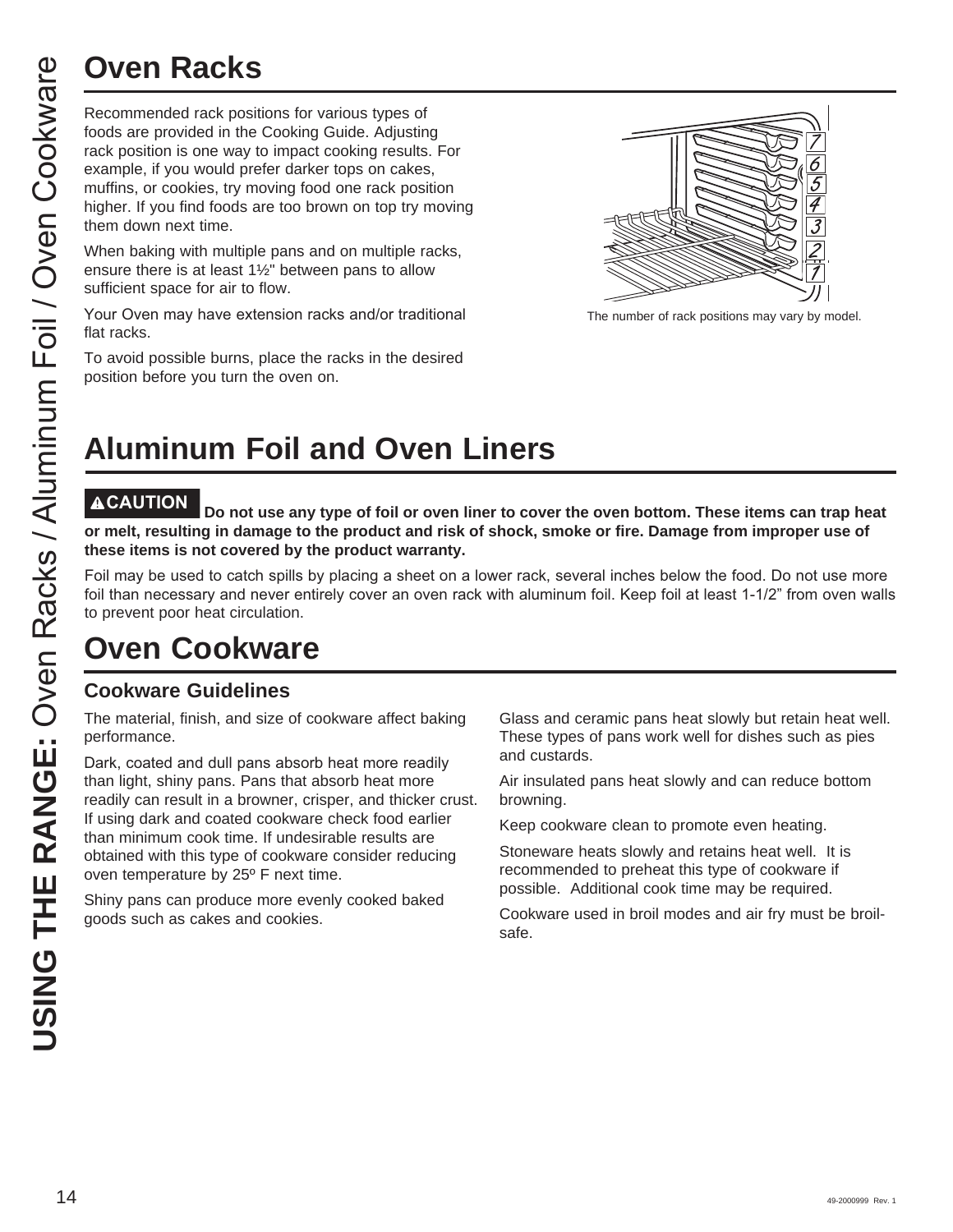# **Cooking Modes**

Your new oven has a variety of cooking modes to help you get the best results. These modes are described below. Refer to the Cooking Guide section for rack position and other recommendations for specific modes and foods. Remember, your new oven may perform differently than the oven it is replacing.

#### **Baking and Roasting Modes**

Select a mode for baking and roasting based on the type and quantity of food you are preparing. When preparing baked goods such as cakes, cookies, and pastries always preheat the oven first. Follow recipe recommendations for food placement. If no guidelines are provided, center food in the oven.

#### **Traditional Bake**

The Bake mode is for baking and roasting. When preparing baked goods such as cakes, cookies, and pastries, always preheat the oven first. To use this mode press the **Bake** pad, enter a temperature, and then press **Start**.

#### **Convection Bake**

This mode uses air movement from the convection fan to enhance cooking evenness. Your oven is equipped with Auto Recipe Conversion, so it is not necessary to adjust the temperature when using this mode. Always preheat when using this mode. Baking time might be slightly longer for multiple racks than what would be expected for a single rack. To use this mode press the **Convection Bake** pad, enter a temperature, and then press **Start**.

#### **Convection Roast**

The Convection Roast mode is intended for roasting whole cuts of meat on a single rack. This mode uses air movement from the convection fan to improve browning and reduce cooking time. Check food earlier than the recipe suggested time when using this mode. To use this mode press the **Convection Roast** pad, enter a temperature, and then press **Start**.

#### **Air Fry**

Air Fry is a special, no-preheat, cooking mode that is designed to produce foods with a crispier exterior than traditional oven cooking. The Air Fry mode is intended for single rack cooking only. Select **Air Fry**, then input the desired set temperature and press **Start**. The temperature can be set between 300°F and 500°F. Preheating is not recommended for this mode. Follow traditional oven recipe or package guidelines for set temperatures and cook times; adjust cook time to achieve your desired crispness. Additional guidelines for using this mode can be found in the Cooking Guide.

#### **Broiling Modes**

Always broil with the oven door closed. Monitor food closely while broiling. Use caution when broiling; placing food closer to the broil element increases smoking, spattering, and the possibility of fats igniting. It is not necessary to preheat when using the Broil modes.

#### **Broil Hi**

The Broil Hi mode uses intense heat from the upper element to sear foods. Use Broil Hi for thinner cuts of meat and/or when you would like to have a seared surface and rare interior. To use this mode press the **Broil** pad once and then press **Start**.

#### **Broil Lo**

The Broil Lo mode uses less intense heat from the upper element to cook food thoroughly while also browning the surface. Use Broil Lo for thicker cuts of meat and/or foods that you would like cooked all the way through. To use this mode press the **Broil** pad **twice** and then press **Start**.

#### **Warm**

Warm modes are designed to keep hot, cooked foods hot. Cover foods that should remain moist and do not cover foods that should be crisp. Preheating is not required. Do not use warm to heat cold food. It is recommended that food not be kept warm for more than 2 hours. To use this mode, press the **Warm** pad then press **Start.** The control display will show the oven is set to Bake at 170F.

#### **Pre-Heat**

Proper preheating ensures that the oven is hot enough to begin baking. Improper preheating (that is, cooking in the oven that has not come up to set temperature) can negatively affect cooking. Depending on the recipe recommendations, the temperature of your foods when they go into the oven may determine your final baking time and baking results; if you put your food, such as biscuits or breads, in during Pre-heat, they may over brown on top or burn.

**IMPORTANT:** The more items to be heated in the oven during preheat (this includes multiple racks, baking stones, etc.) will affect the length of your pre-heat time. Always begin baking after the pre-heat signal. The signal will be a beep, indicaotr light or chime. This lets you know your oven is at your needed baking temperature. For best results, turn the oven On before you begin your prep work.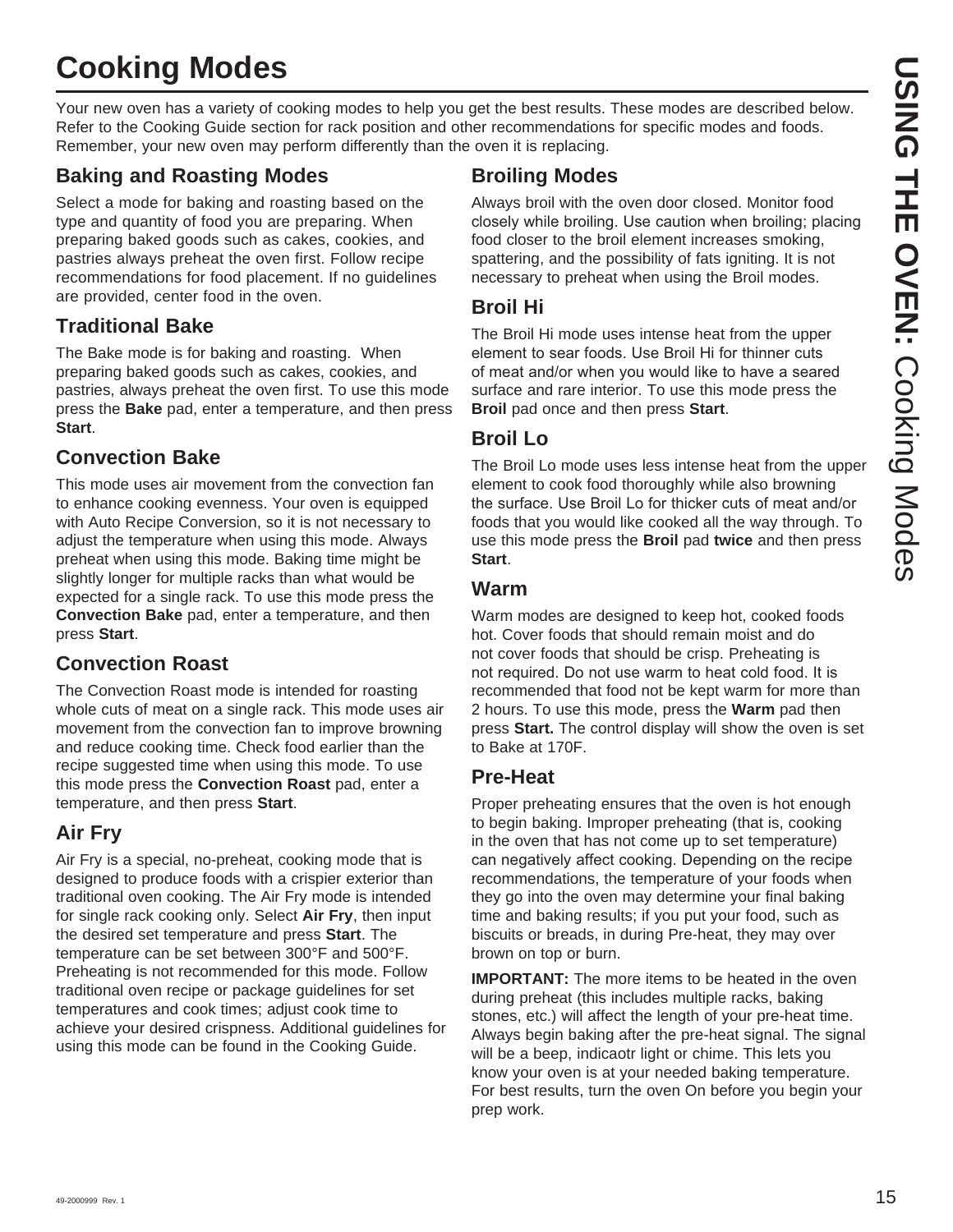## **Oven Cooking Guide**

| <b>FOOD TYPE</b>                                                                    | <b>RECOMMENDED</b><br><b>MODE(S)</b>   | <b>RECOMMENDED</b><br><b>RACK POSITION(S)</b> | <b>ADDITIONAL SUGGESTIONS</b>                                                                                                                                                             |
|-------------------------------------------------------------------------------------|----------------------------------------|-----------------------------------------------|-------------------------------------------------------------------------------------------------------------------------------------------------------------------------------------------|
| <b>Baked Goods</b>                                                                  |                                        |                                               |                                                                                                                                                                                           |
| Layer Cakes, sheet cakes,<br>bundt cakes, muffins, quick<br>breads on a Single Rack | <b>Bake</b>                            | 3                                             | Use shiny cookware.                                                                                                                                                                       |
| Layer cakes* on Multiple Racks                                                      | Bake<br><b>Convection Bake</b>         | $2$ and $4$                                   | Ensure adequate airflow<br>(see illustration below).                                                                                                                                      |
| Chiffon cakes (angel food)                                                          | Bake                                   | 1                                             | Use shiny cookware.                                                                                                                                                                       |
| Cookies, biscuits, scones on a<br>Single Rack                                       | <b>Bake</b>                            | 3                                             | Use shiny cookware.                                                                                                                                                                       |
| Cookies, biscuits, scones on<br><b>Multiple Racks</b>                               | <b>Convection Bake</b>                 | $2$ and $4$<br>2, 4, and 6                    | Ensure adequate airflow.                                                                                                                                                                  |
| Beef & Pork                                                                         |                                        |                                               |                                                                                                                                                                                           |
| Hamburgers                                                                          | <b>Broil Hi</b>                        | 6                                             | Use a broil pan; move food down for more doneness/<br>less searing. Watch food closely when broiling. For best<br>performance center food below the broil heating element.                |
| Steaks & Chops                                                                      | <b>Broil Hi</b>                        | 6                                             | Use a broil pan; move food down for more doneness/<br>less searing. Watch food closely when broiling. For best<br>performance center food below the broil heating element.                |
| Roasts                                                                              | Bake<br><b>Convection Roast</b>        | 2 or 3                                        | Use a low sided pan such as a broil pan. Preheating is<br>not necessary.                                                                                                                  |
| <b>Poultry</b>                                                                      |                                        |                                               |                                                                                                                                                                                           |
| Whole chicken                                                                       | <b>Bake</b><br><b>Convection Roast</b> | 2 or 3                                        | Use a low sided pan such as a broil pan.                                                                                                                                                  |
|                                                                                     | <b>Broil Hi</b>                        | $\overline{2}$                                | If breaded or coated in sauce avoid Broil Hi modes. Broil                                                                                                                                 |
| Bone-in chicken breasts, legs,<br>thighs                                            | <b>Broil Lo</b><br><b>Bake</b>         | 2 or 3                                        | skin side down first. Watch food closely when broiling. For<br>best performance when broiling, center food below the<br>broil heating element.                                            |
| Boneless chicken breasts                                                            | <b>Broil Lo</b><br><b>Bake</b>         | 2 or 3                                        | Move food down for more doneness/less searing and<br>up for greater searing/browning when broiling. For best<br>performance when broiling, center food below the broil<br>heating element |
| Whole turkey                                                                        | Bake<br><b>Convection Roast</b>        | 1 or 2                                        | Use a low sided pan such as a broil pan.                                                                                                                                                  |
| <b>Turkey Breast</b>                                                                | Bake<br><b>Convection Roast</b>        | 2 or 3                                        | Use a low sided pan such as a broil pan.                                                                                                                                                  |
| Fish                                                                                | <b>Broil Lo</b>                        | 6 (1/2 thick or less)<br>5 (>1/2 inch)        | Watch food closely when broiling. For best performance<br>center food below the broil heating element.                                                                                    |
| <b>Casseroles</b>                                                                   | <b>Bake</b>                            | 3                                             |                                                                                                                                                                                           |
| <b>Frozen Convenience Foods</b>                                                     |                                        |                                               |                                                                                                                                                                                           |
| Single Rack                                                                         | <b>Bake</b>                            | 4                                             | Place food in oven prior to starting mode. Use dark<br>cookware for more browning/crisping; use shiny cookware<br>for less browning.                                                      |
| <b>Multiple Racks</b>                                                               | <b>Convection Bake</b>                 | $2$ and $4$                                   | Use dark cookware for more browning/crisping; use shiny<br>cookware for less browning. For multiple racks of pizzas,<br>stagger left to right, do not place directly over each other.     |

\*When baking four cake layers at a time with traditional bake, use racks 2 and 4.

\*When baking four cake layers at a time with convection bake, use racks 2 and 4.

Cook food thoroughly to help protect against food borne illness. Minimum safe food temperature recommendations for food safety can be found at **IsItDoneYet.gov**. Make sure to use a food thermometer to take food temperatures.

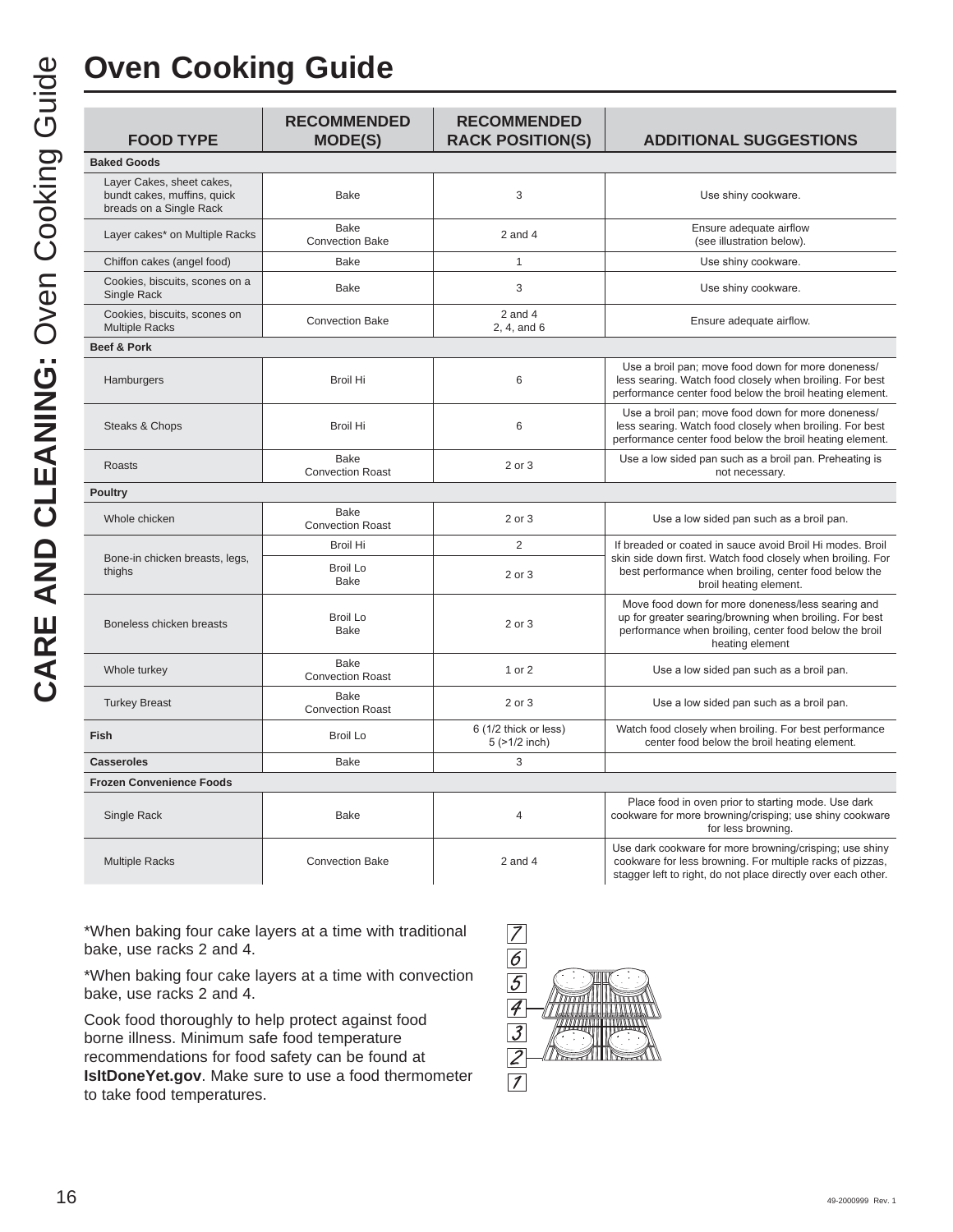## **Oven Cooking Guide**

#### **Air Fry Cooking Guide**

Air Fry is a special, no-preheat, cooking mode that is designed to produce foods with a crispier exterior than traditional oven cooking. Select **Air Fry**, then input the desired set temperature and press **Start**. The temperature can be set between 300°F and 500°F.

#### **Air Fry Cookware Guidelines**

- Only use broil safe cookware when using Air Fry mode.
- A dark sheet pan is recommended. A dark pan promotes better browning and crisping.
- Oven baking baskets and baking grids can also be used. A sheet pan should be placed on the rack below the foods to catch any drippings when using a baking basket.



Primary recommended cookware



Alternate cookware options

#### **General Tips for Air Fry Mode**

- The Air Fry mode is designed for cooking on a single rack.
- The Air Fry mode is designed to be used without preheating.
- Rack position 4 is recommended for most foods. Use rack position 3 for thicker foods.
- Foods may cook faster than expected if the oven is already hot when food is placed in the oven.
- When air frying foods with sauce, it is recommended to apply the sauce at the end of cooking.
- If foods are browning too quickly, try a lower rack position or lower oven set temperature.
- For packaged foods, use traditional oven cooking instructions for set temperature and expected cook time.
- It is not necessary to flip or stir food during cooking
- Arrange food in a single layer on the pan, do not overload the pan.
- Always check internal food temperature to confirm minimum safe temperatures have been reached. Minimum safe food temperatures can be found on packages and at **IsItDoneYet.gov.**

| <b>FOOD TYPE</b>                                                                       | <b>RECOMMENDED</b><br><b>RACK POSITION(S)</b>            | <b>RECOMMENDED</b><br><b>SET TEMPERATURES (F°)</b> | <b>RECOMMENDED</b><br><b>COOK TIME (MIN)</b>   | <b>NOTES</b>                                                                                                                                                                                                                         |
|----------------------------------------------------------------------------------------|----------------------------------------------------------|----------------------------------------------------|------------------------------------------------|--------------------------------------------------------------------------------------------------------------------------------------------------------------------------------------------------------------------------------------|
| Fresh boneless fish or<br>poultry pieces, breaded such<br>as nuggets, tenders, fillets | 4                                                        | 375-400                                            | $15 - 30$                                      | User lower set temperatures for larger pieces.<br>Use shiny cookware.                                                                                                                                                                |
| Fresh bone in<br>chicken wings                                                         | $\overline{4}$                                           | 375-400                                            | $25 - 40$                                      | Salt wings or coat in a dry rub, if using sauce<br>apply after cooking or toward the end of cooking                                                                                                                                  |
| Fresh bone in chicken<br>drumsticks or thighs                                          | 3 or 4                                                   | 375-400                                            | $30 - 55$                                      | User lower set temperatures for larger pieces.                                                                                                                                                                                       |
| Fresh French fries,<br>thin $(\frac{1}{2} inch)$                                       | $\overline{4}$                                           | 400-425                                            | $15 - 30$                                      | Parchment paper is recommended when<br>preparing fresh French fries. For crispier fries,<br>toss fries in corn starch or rice flour before<br>cooking.                                                                               |
| Fresh French fries,<br>thick $(>\frac{1}{2}$ inch)                                     | 3 or 4                                                   | 375-400                                            | $20 - 35$                                      | Parchment paper is recommended when<br>preparing fresh French fries. For crispier fries,<br>toss fries in corn starch or rice flour before<br>cooking.                                                                               |
| Frozen packaged<br>foods                                                               | $3$ or $4$<br>(use rack position 3 for<br>thicker foods) |                                                    | may cook faster than the minimum package time. | Use traditional oven (not Air Fry) cooking instructions as a guideline for set temperature and cook time. Additional<br>cook time beyond recommended package time may be required for some foods. If oven is hot when starting, food |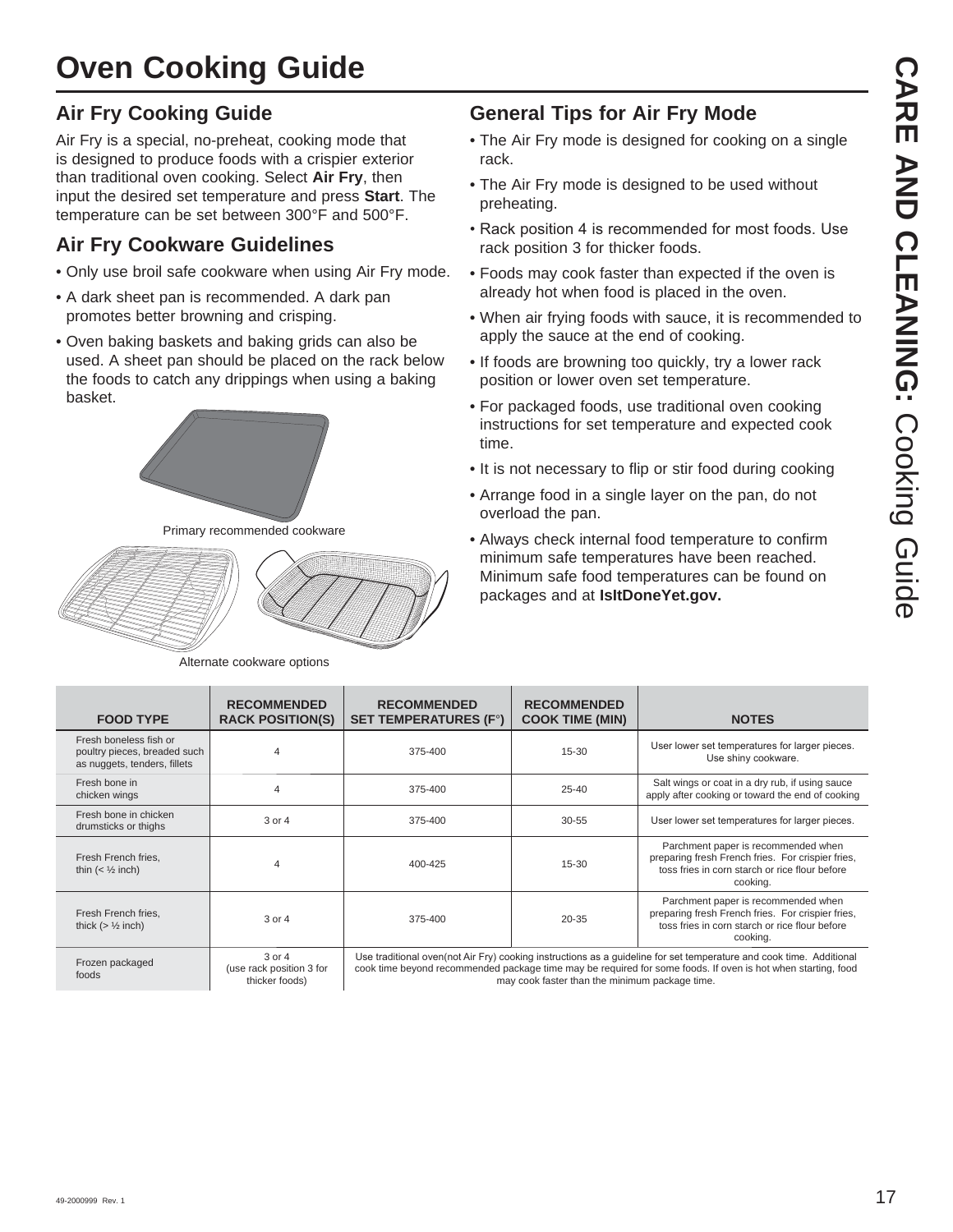# **Cleaning the Range – Exterior**

Be sure all controls are off and all surfaces are cool before cleaning any part of the range.



**AWARNING** If your range is removed for cleaning, servicing or any reason, be sure the anti-tip device is reengaged properly when the range is replaced. Failure to take this precaution could result in tipping of the range and can result in death or serious burns to children or adults.

You may also use a glass cleaner.

Reactivate the touch pads after cleaning.

abrasives of any kind.

#### **Control Knobs**

The control knobs may be removed for easier cleaning. Make sure the knobs are in the **OFF** positions and pull them straight off the stems for cleaning.

The knobs can be washed with soap and water. Make sure the inside of the knobs are dry before replacing. Replace the knobs, in the **OFF** position to ensure proper placement.

Remove heavier soil with warm, soapy water. Do not use

#### **Control Lockout**

If desired, the touch pads may be deactivated before cleaning.

See Lock Controls in the Oven Controls section in this manual.

Clean up splatters with a damp cloth.

#### **Control Panel**

It's a good idea to wipe the control panel after each use. Clean with mild soap and water or vinegar and water, rinse with clean water and polish dry with a soft cloth.

Do not use abrasive cleansers, strong liquid cleansers, plastic scouring pads or oven cleaners on the control panel-they will damage the finish, including Black Stainless Steel.

#### **Oven Exterior**

Do not use oven cleaners, abrasive cleansers, strong liquid cleansers, steel wool, plastic scouring pads, or cleaning powders on the exterior of the oven. Clean with a mild soap and water or vinegar and water solution. Rinse with clean water and dry with a soft cloth. When cleaning surfaces, make sure that they are at room temperature and not in direct sunlight.

If stain on the door vent trim is persistent, use a mild abrasive cleaner and a sponge-scrubber for best results. Spillage of marinades, fruit juices, tomato sauces and basting liquids containing acids may cause discoloration and should be wiped up immediately. Let hot surfaces cool, then clean and rinse.

#### **Painted Surfaces, Black Stainless Steel, and Fingerprint Resistant Stainless Steel**

Painted surfaces include the sides of the range and the door, top of control panel and the drawer front. Clean these with soap and water or a vinegar and water solution.

Do not use commercial oven cleaners, cleaning powders, steel wool or harsh abrasives on any painted surface, including Black Stainless Steel.

#### **Stainless Steel - Excluding Black Stainless Steel**

Do not use a steel wool pad; it will scratch the surface. To clean the stainless steel surface, use warm sudsy water or a stainless steel cleaner or polish. Always wipe the surface in the direction of the grain. Follow the cleaner instructions for cleaning the stainless steel surface. Cleaners with oxalic acid such as Bar Keepers Friend Soft Cleanser™ will remove surface rust, tarnish and small

#### **Porcelain Enamel Cooktop Frame**

The porcelain enamel finish is sturdy but breakable if misused. This finish is acid-resistant. However, any acidic foods spilled (such as fruit juices, tomato or vinegar) should not be permitted to remain on the finish. If acids spill on the cooktop while it is hot, use a dry paper

blemishes. Use only a liquid cleanser free of grit and rub in the direction of the brush lines with a damp, soft sponge. To inquire about purchasing cleaning products including stainless steel appliance cleaner or polish, see the Accessories and Consumer Support sections at the end of this manual.

towel or cloth to wipe it up right away. When the surface has cooled, wash with soap and water. Rinse well. For other spills such as fat spatterings, wash with soap and water or cleansing powders after the surface has cooled. Rinse well. Polish with a dry cloth.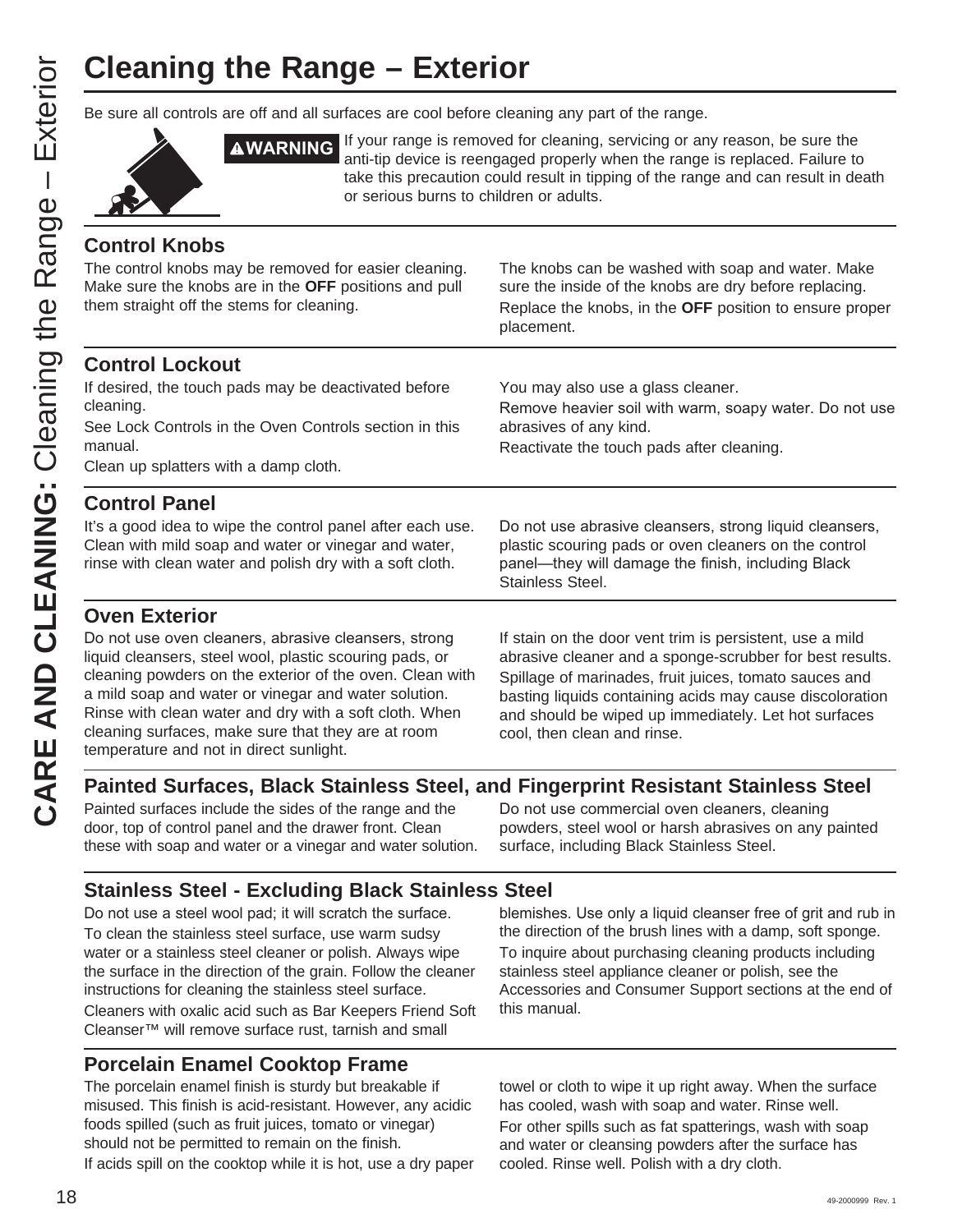# **Cleaning the Range – Interior**

The interior of your new oven can be cleaned manually or by using Steam Clean or Self Clean modes.

Spillage of marinades, fruit juices, tomato sauces and basting liquids containing acids may cause discoloration and should be wiped up immediately. Let hot surfaces cool, then clean and rinse.

## **Manual Cleaning**

Do not use oven cleaners (unless certified for selfcleaning oven), abrasive cleaners, strong liquid cleansers, steel wool, scouring pads, or cleaning powders on the interior of the oven. Clean with a mild

### **Steam Clean Mode**

Steam clean is intended to clean small spills using water and a lower cleaning temperature than Self-Clean.

To use the Steam Clean feature, wipe grease and soils from the oven. Pour one cup of water into the bottom of the oven. Close the door.

## **Self Clean Mode**

Read Self-Cleaning Oven Safety Instructions at the beginning of this manual before using Self Clean Mode. Self clean uses very high temperatures to clean the oven interior. The oven door will lock when using this feature. Before operating the self-clean cycle, wipe up grease and soils from the oven. Remove all items from the oven other than enameled (dark color) racks. Shiny or silver racks, the meat probe, and any cookware or other items should all be removed from the oven before initiating a self-clean cycle. Close the door.

Press the **Self Clean** pad and a default self-clean time is displayed. The clean time can be changed to any time between 3:00 and 5:00 hours by using the number pads to enter a different time and pressing Start. For heavily soiled ovens, the maximum 5 hour clean time is recommended. If you wish to use the default time, press the **Start** pad immediately after pressing the **Self Clean** pad. The oven will turn off automatically when the selfclean cycle is complete. The door will stay locked until the oven has cooled down. After the oven has cooled down wipe any ash out of the oven.

We recommend venting your kitchen with an open window or using a ventilation fan or hood during the first self-clean cycle.

Soil on the front frame of the range and outside the gasket on the door will need to be cleaned by hand. Clean these areas with hot water, soap-filled steel-wool pads or cleansers such as Soft Scrub®. Rinse well with clean water and dry.

Press the **Steam Clean** pad and then press **Start**. Do not open the door during the 30 minute steam clean as this will decrease the steam clean performance. Wipe

out any excess water and any remaining soil.

soap and water or vinegar and water solution. Rinse with clean water and dry with a soft cloth. When cleaning surfaces, make sure that they are at room temperature.

Do not clean the gasket. The fiberglass material of the oven door gasket cannot withstand abrasion. It is essential for the gasket to remain intact. If you notice it becoming worn or frayed, replace it.

Make sure the oven light bulb cover is in place and the oven light is off.

Do not turn on self clean while cooktop is on. Self Clean will be cancelled within 15 seconds if the cooktop is turned on.

**IMPORTANT:** The health of some birds is extremely sensitive to the fumes given off during the self-cleaning cycle of any range. Move birds to another well-ventilated room.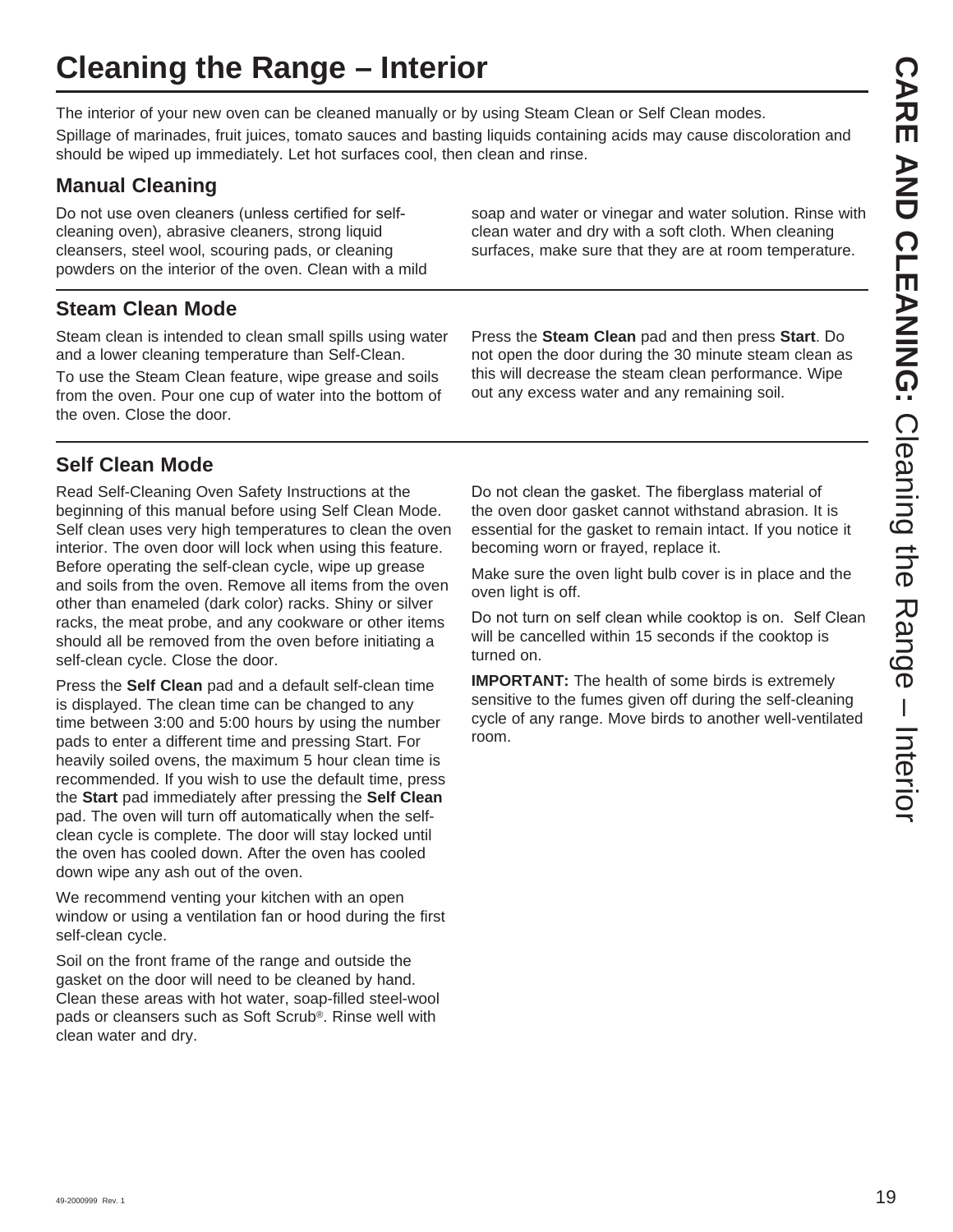# **Cleaning the Range – Interior (Cont.)**

#### **Racks**

All racks can be washed with warm, soapy water. Enameled (not shiny) racks can be left in the cavity during self clean.

#### **Oven Heating Elements**

Do not clean the broil element. Any soil will burn off when the elements are heated.

The bake element is not exposed and is under the oven floor. Clean the oven floor with warm, soapy water.

Racks may be more difficult to slide, especially after a self-clean. Put some vegetable oil on a soft cloth or paper towel and rub onto the left and right edges.



Wipe up heavy soil on the oven bottom.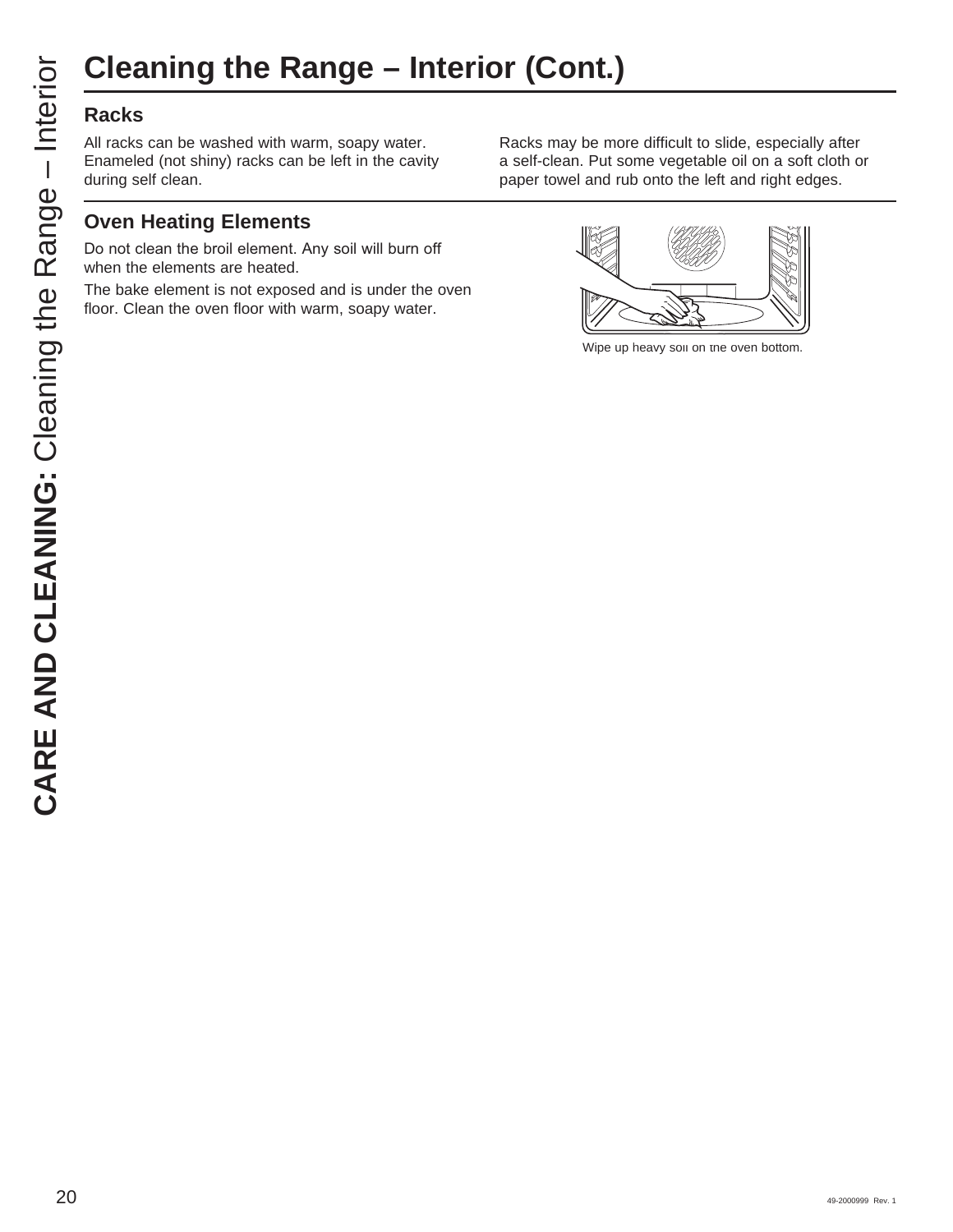## **Cleaning the Glass Cooktop**

To maintain and protect the surface of your glass cooktop, follow these steps:

- 1. Before using the cooktop for the first time, clean it with a ceramic cooktop cleaner. This helps protect the top and makes cleanup easier.
- 2. Regular use of ceramic cooktop cleaner will help keep the cooktop looking new.
- 3. Shake the cleaning cream well. Apply a few drops of ceramic cooktop cleaner directly to the cooktop.
- 4. Use a paper towel or non-scratch cleaning pad for ceramic cooktops to clean the entire cooktop surface.
- 5. Use a dry cloth or paper towel to remove all cleaning residue. No need to rinse..

#### **Burned-On Residue**

**NOTE:** DAMAGE to your glass surface may occur if you use scrub pads other than those recommended.

- 1. Allow the cooktop to cool.
- 2. Spread a few drops of ceramic cooktop cleaner on the entire burned residue area.
- 3. Using a non-scratch cleaning pad for ceramic cooktops, rub the residue area, applying pressure as needed.
- 4. If any residue remains, repeat the steps listed above as needed.

#### **Heavy, Burned-On Residue**

- 1. Allow the cooktop to cool.
- 2. Use a single-edge razor blade scraper at approximately a 45° angle against the glass surface and scrape the soil. It will be necessary to apply pressure to the razor scraper in order to remove the residue.
- 3. After scraping with the razor scraper, spread a few drops of ceramic cooktop cleaner on the entire burned residue area. Use a non-scratch cleaning pad to remove any remaining residue.
- 4. For additional protection, after all residue has been removed, polish the entire surface with ceramic cooktop cleaner and a paper towel.

#### **Metal Marks and Scratches**

1. Be careful not to slide pots and pans across your cooktop. It will leave metal markings on the cooktop surface.

 These marks are removable using the ceramic cooktop cleaner with a non-scratch cleaning pad for ceramic cooktops.

2. If pots with a thin overlay of aluminum or copper are allowed to boil dry, the overlay may leave black discoloration on the cooktop.

**NOTE:** It is very important that you DO NOT heat the cooktop until it has been cleaned thoroughly.



Clean your cooktop after each spill. Use a ceramic cooktop cleaner.



For cleaning videos and instructions, scan the QR code with your device.

5. For additional protection, after all residue has been removed, polish the entire surface with ceramic cooktop cleaner and a paper towel.



Use a non-scratch cleaning pad for Ceramic Cooktops.



The ceramic cooktop scraper and all recommended supplies are available through our Parts Center. See the Accessories and Consumer Support sections at the end of this manual.

**NOTE:** Do not use a dull or nicked blade.

 This should be removed immediately before heating again or the discoloration may be permanent.

**NOTE:** Carefully check the bottom of pans for roughness that would scratch the cooktop.

3. Be careful not to place aluminum baking sheets or aluminum frozen entrée containers on a hot cooktop surface. It will leave shinny dots or markings on the cooktop surface. These markings are permanent and cannot be cleaned off.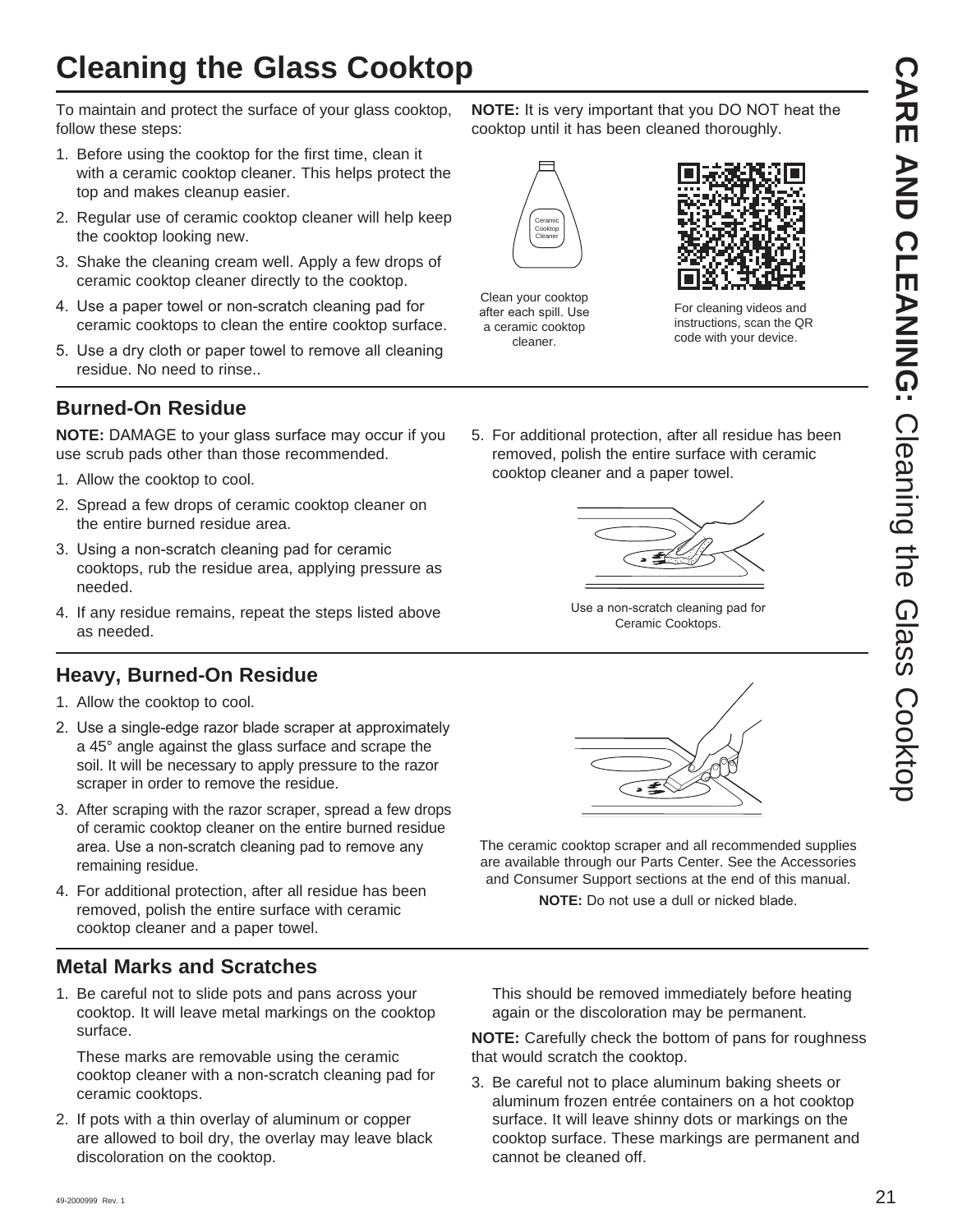#### **Cooktop Seal**

To clean the cooktop seal around the edges of the glass, lay a wet cloth on it for a few minutes, then wipe clean with nonabrasive cleaners.



#### **Damage from Sugary Spills and Melted Plastic**

Special care should be taken when removing hot substances **to avoid permanent damage of the glass surface**. Sugary spillovers (such as jellies, fudge, candy, syrups) or melted plastics can cause pitting of the surface of your cooktop (not covered by the warranty) unless the spill is removed while still hot. Special care should be taken when removing hot substances.

Be sure to use a new, sharp razor scraper.

Do not use a dull or nicked blade.

- 1. Turn off all surface units. Remove hot pans.
- 2. Wearing an oven mitt:
	- a. Use a single-edge razor blade scraper to move the spill to a cool area on the cooktop.
	- b. Remove the spill with paper towels.
- 3. Any remaining spillover should be left until the surface of the cooktop has cooled.
- 4. Don't use the surface units again until all of the residue has been completely removed.

**NOTE:** If pitting or indentation in the glass surface has already occurred, the cooktop glass will have to be replaced. In this case, service will be necessary.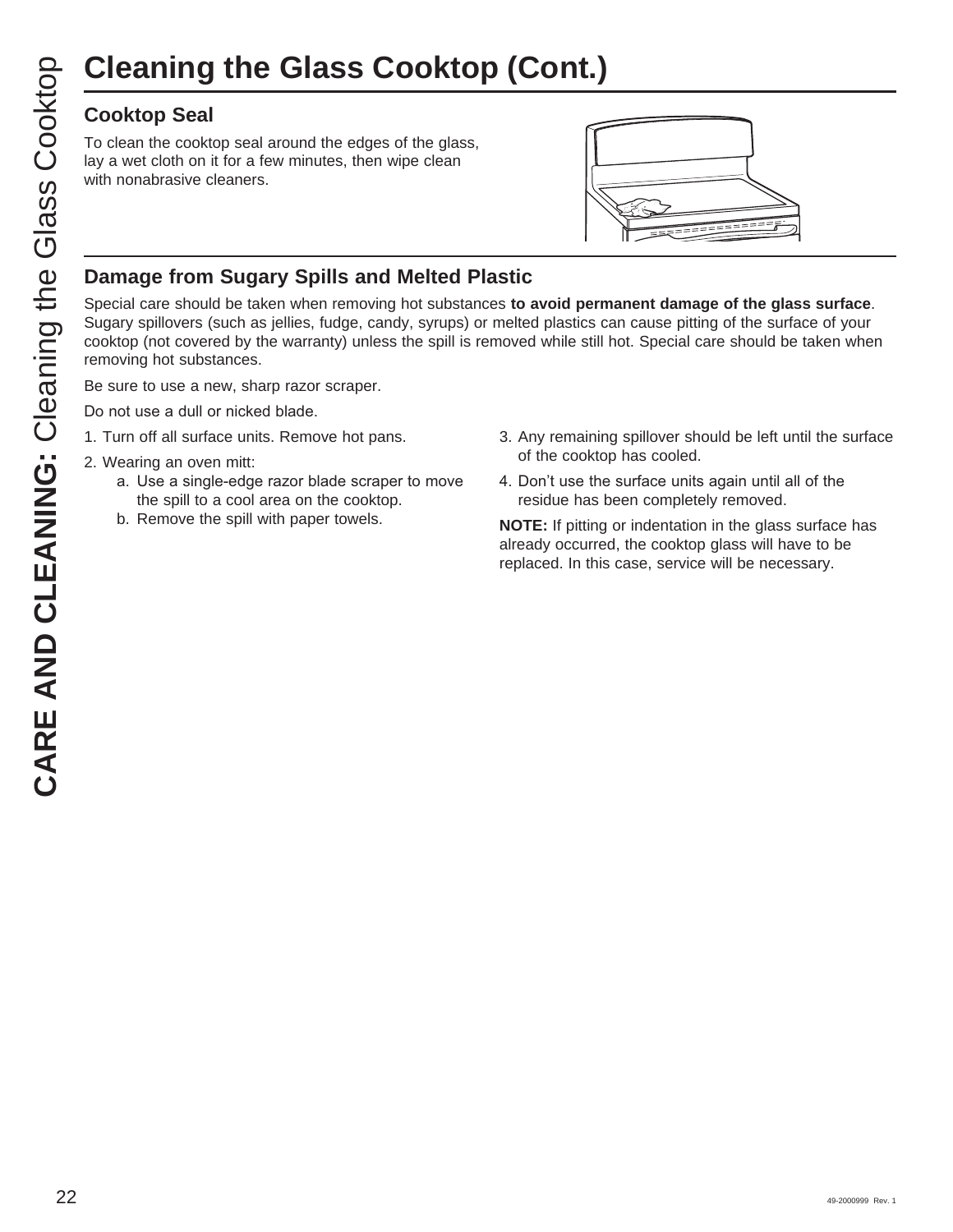## **Oven Light**

**AWARNING** SHOCK OR BURN HAZARD: Before replacing oven light bulb, disconnect the electrical power to the range at the main fuse or circuit breaker panel. Failure to do so may result in electric shock or burn.

**ACAUTION** BURN HAZARD: The glass cover and bulb should be removed when cool. Touching hot glass with bare hands or a damp cloth can cause burns.

**Receptacle** 

Receptacle

#### **Oven Light Replacement (on some models)**

#### **To remove:**

- 1. Turn the glass cover counterclockwise until the glass is removed. Wearing latex gloves may offer a better grip.
- 2. Remove the bulb by pulling it straight out.

#### **To replace:**

- 1. Use a new 120/130-volt halogen bulb, not to exceed 50 watts. Replace the bulb with the same type of bulb that was removed. Be sure the replacement bulb is rated 120 volts or 130 volts (NOT 12 volts) and has a G9 base.
- 2. Using gloves or a dry cloth, remove the bulb from its packaging. Do not touch the bulb with bare fingers. Oil from skin will damage the bulb and shorten its life.
- 3. Push the bulb straight into the receptacle all the way.
- 4. Replace the glass cover. For improved lighting inside the oven, clean the glass cover frequently using a wet cloth. This should be done when the oven is completely cool and the light is off.
- 5. Reconnect electrical power to the oven.

#### **Oven Light Replacement (on some models)**

#### **To remove:**

- 1. Turn the glass cover counterclockwise 1/4 turn until the tabs of the glass cover clear the grooves of the socket. Wearing latex gloves may offer a better grip.
- 2. Remove the bulb by turning it counter-clockwise.



#### **To replace:**

- 1. Replace bulb with a new 40-watt appliance bulb. Insert the bulb and turn it clockwise until it is tight.
- 2. Place the tabs of the glass cover into the grooves of the socket. Turn the glass cover clockwise 1/4 turn. For improved lighting inside the oven, clean the glass cover frequently using a wet cloth. This should be done when the oven is completely cool.

6. Pull the wire cover holder near the indent until the

Glass cover

3. Reconnect electrical power to the oven.

G9 Bulb

Tab

Glass cover

Socket

G9 Bulb

Glass cover

Use gloves or cloth

Receptacle

Socket

#### **Oven Light Replacement (on some models)**

The oven light bulb is covered with a removable glass cover that is held in place with a bail-shaped wire. Remove the oven door, if desired, to reach the cover easily. See the Lift-Off Oven Door section for detailed oven door removal instructions.

#### **Replacing the Light Bulb:**

- 1. Disconnect electrical power to the range.
- 2. Hold the glass cover stable, so it doesn't fall when released.
- 3. Slide near the indent of the cover holder until the cover is released. **Do not remove any screws to release the glass cover.**
- 4. Replace bulb with a 40-watt household appliance bulb. **Do not touch hot bulb with hand or wet cloth. Only remove bulb when it is cool.**
- 5. Hold glass cover stable over new bulb.
- holder is located the glass cover. (on self clean model only)
- 7. Connect electrical power to range.

indent in the wire cover

in the indent of

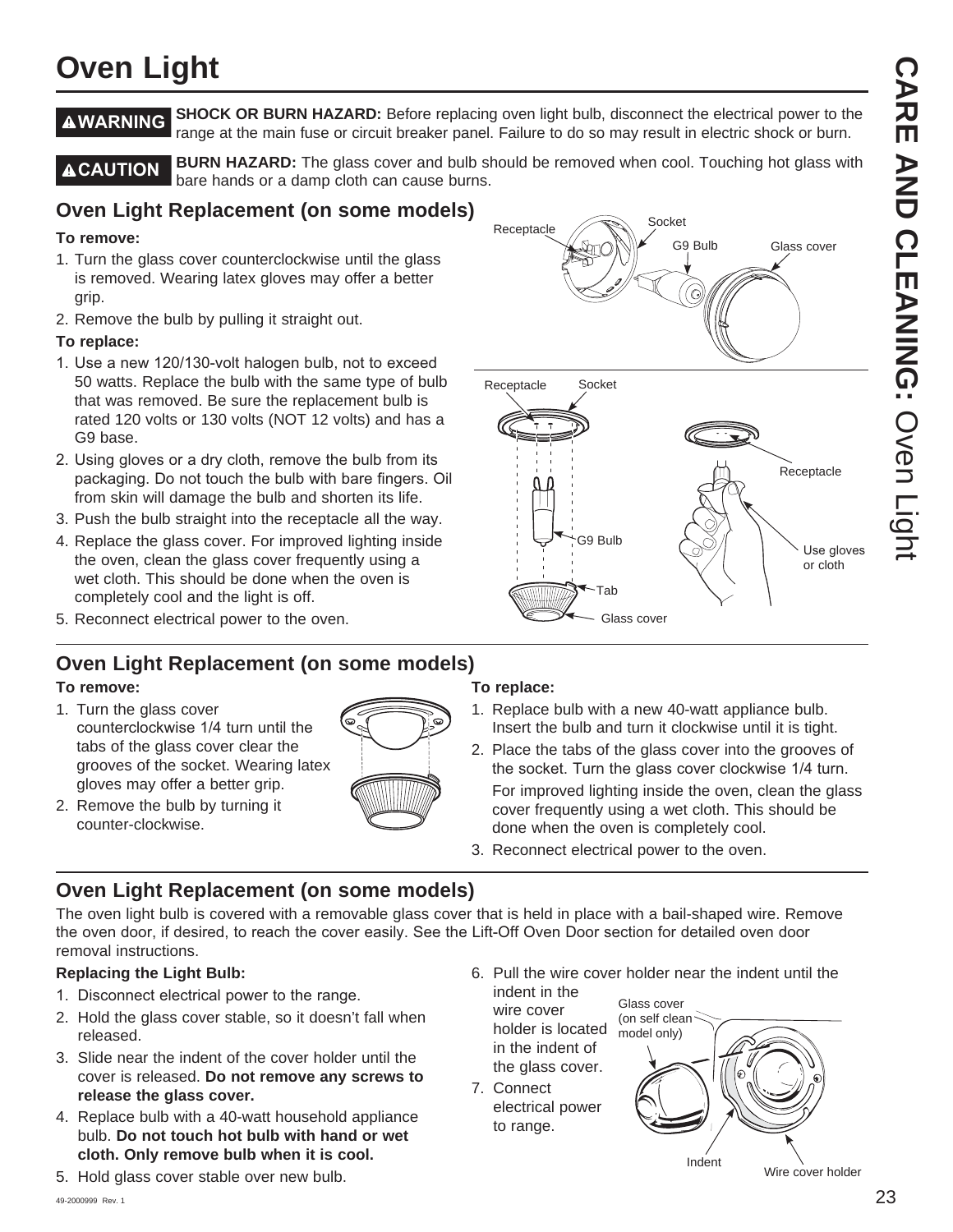# **Oven Door**

Do not lift the door by the handle.

#### **To remove the door:**

- 1. Fully open the door.
- 2. Pull the hinge locks down toward the door frame, to the unlocked position. A tool, such as a small flatblade screwdriver, may be required.
- 3. Firmly grasp both sides of the door at the top.
- 4. Close door to the door removal position. The door should be open approximately 3" with no obstruction above the door.
- 5. Lift door up and out until both hinge arms are clear of the slots.



Pull hinge locks down to unlock

Removal position

#### **To replace the door:**

- 1. Firmly grasp both sides of the door at the top.
- 2. Starting on the left side, with the door at the same angle as the removal position, seat the indentation of the hinge arm into the bottom edge of the hinge slot. The notch in the hinge arm must be fully seated into the bottom of the slot. Repeat for right side.
- 3. Fully open the door. If the door will not fully open, the indentation is not seated correctly in the bottom edge of the slot.
- 4. Push the hinge locks up against the front frame of the oven cavity, to the locked position.
- 5. Close the oven door.



#### **To remove the drawer:**

1. Pull the drawer out until it stops.

**Storage Drawer**

- 2. Lift the front of the drawer until the stops clear the guides.
- 3. Remove the drawer.

#### **To replace the drawer:**

- 1. Place the drawer rails on the guides.
- 2. Push the drawer back until it stops.
- 3. Lift the front of the drawer and push back until the stops clear the guides.
- 4. Lower the front of the drawer and push back until it closes.

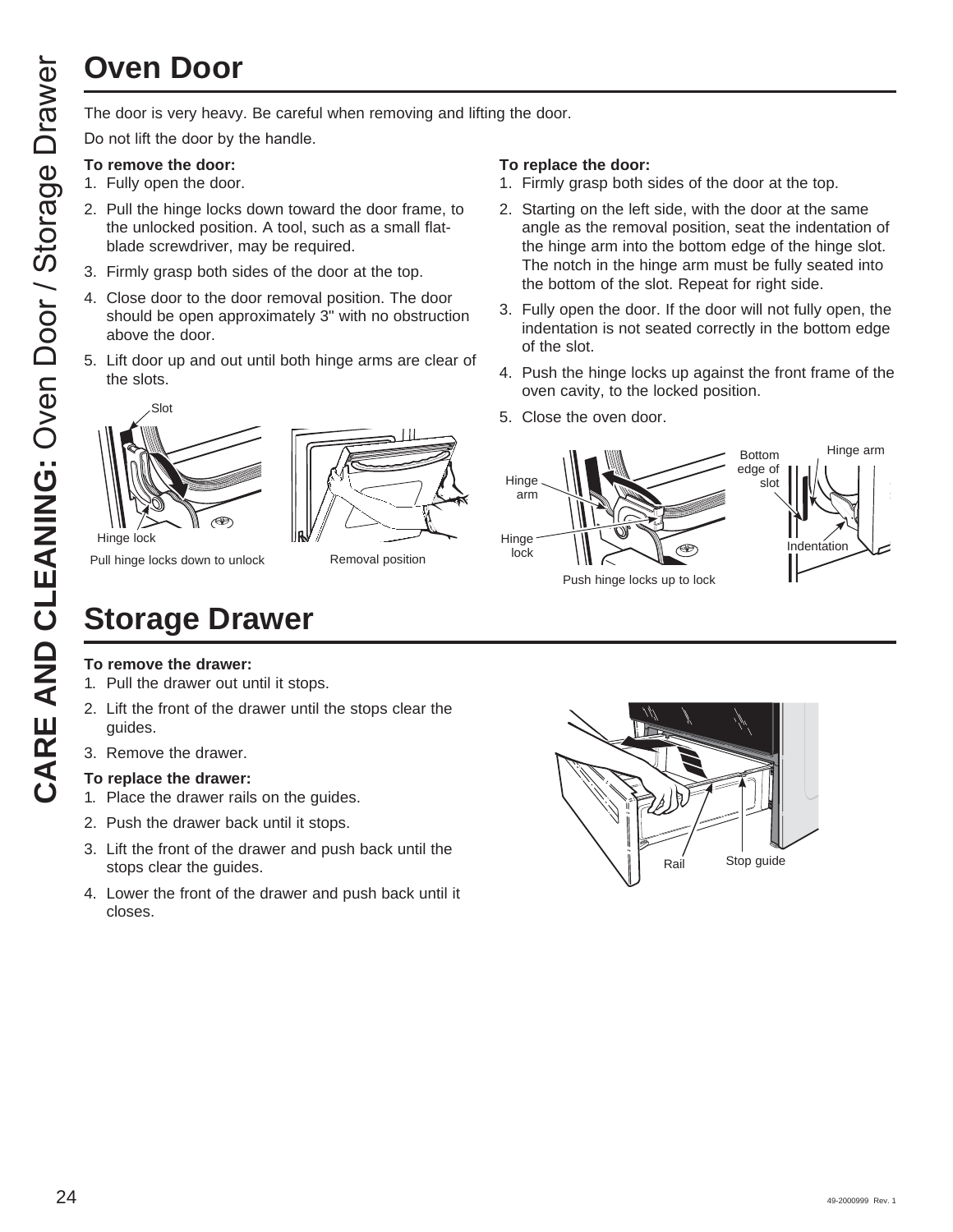## **Removable Storage Drawer (on some models)**

The storage drawer is a good place to store cookware and bakeware. Do not store plastics or flammable material in the drawer.

The storage drawer may be removed for cleaning under the range. Clean the storage drawer with a damp cloth or sponge. Never use harsh abrasives or scouring pads.

#### **Removing the Storage Drawer (for models that have release tabs):**

- 1. Pull the drawer straight out until it stops.
- 2. While pulling the drawer forward, press the left rail release lever up and the right rail release lever down.
- 3. Continue to pull the drawer forward until completely detached from the unit.



#### **Removing the Storage Drawer (for models that do not have release tabs):**

- 1. Pull drawer straight out until it stops.
- 2. Continue to pull the drawer until it is detached from the oven.



1. Rest the left drawer rail inside the inner left rail guide channel at the bottom and slide it in slightly.



2. Place the right drawer rail inside the inner right rail guide channel at the top and slide it in slightly.



3. Keep the drawer straight (no need to tilt) and slide the drawer all the way in.



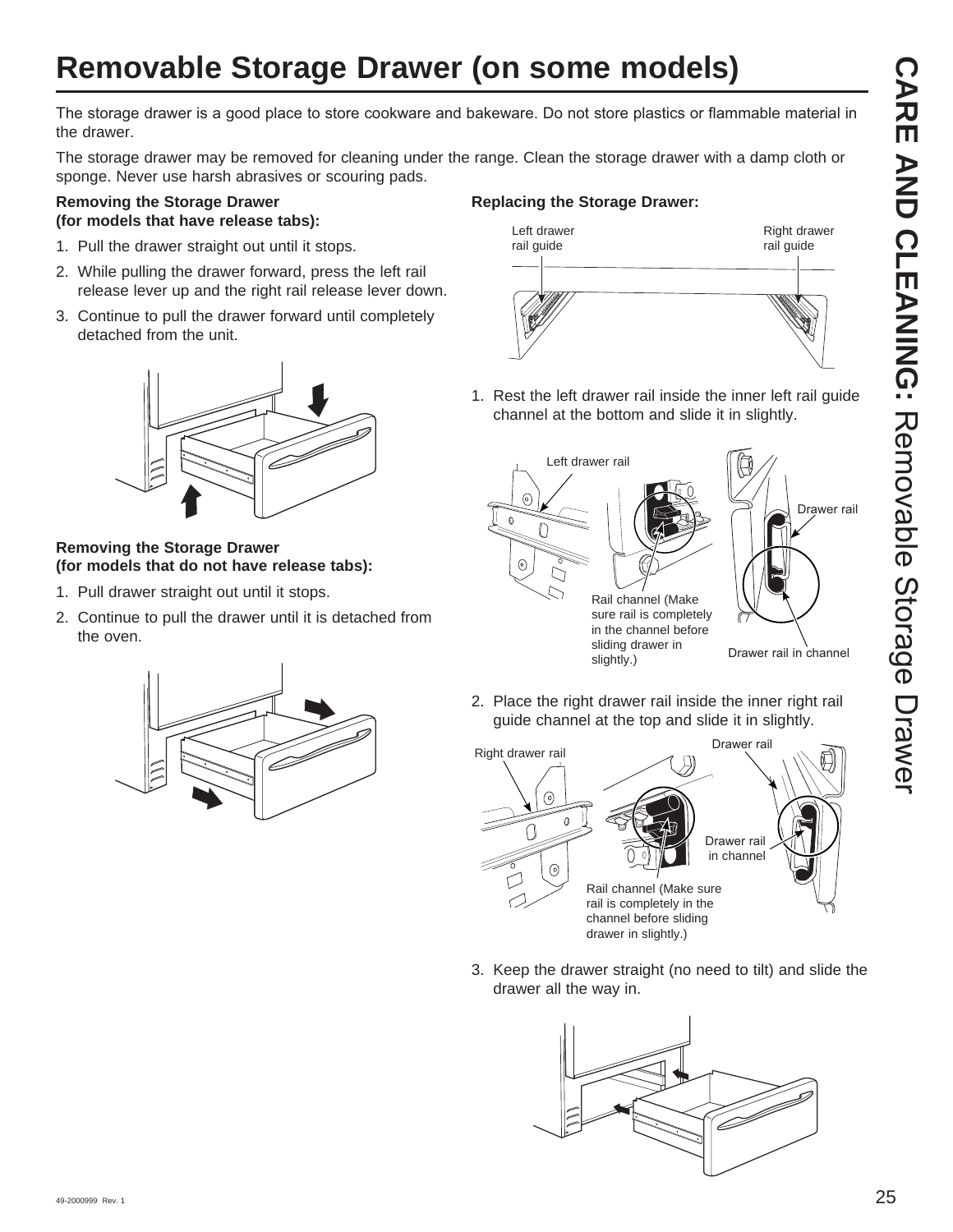| <b>Problem</b>                                                                                       | <b>Possible Cause</b>                                                                                                                                                                                 | <b>What To Do</b>                                                                                                                                                                                                                                                                                                                                                                                      |
|------------------------------------------------------------------------------------------------------|-------------------------------------------------------------------------------------------------------------------------------------------------------------------------------------------------------|--------------------------------------------------------------------------------------------------------------------------------------------------------------------------------------------------------------------------------------------------------------------------------------------------------------------------------------------------------------------------------------------------------|
| Surface units will not<br>maintain a rolling boil                                                    | Improper cookware being used.                                                                                                                                                                         | Use pans which are flat and match the diameter of the<br>surface unit selected.                                                                                                                                                                                                                                                                                                                        |
| or cooking is not fast<br>enough                                                                     | In some areas, the power (voltage)<br>may be low.                                                                                                                                                     | Cover pan with a lid until desired heat is obtained.                                                                                                                                                                                                                                                                                                                                                   |
| Surface units do not<br>work properly                                                                | A fuse in your home may be blown<br>or the circuit breaker tripped.                                                                                                                                   | Replace the fuse or reset the circuit breaker.                                                                                                                                                                                                                                                                                                                                                         |
|                                                                                                      | Cooktop controls improperly set.                                                                                                                                                                      | Check to see the correct control is set for the surface unit<br>you are using.                                                                                                                                                                                                                                                                                                                         |
| <b>Surface unit stops</b><br>glowing when turned to a<br>lower setting                               | The unit is still on and hot.                                                                                                                                                                         | This is normal.                                                                                                                                                                                                                                                                                                                                                                                        |
| <b>Scratches (may appear</b><br>as cracks) on cooktop                                                | Incorrect cleaning methods being<br>used.                                                                                                                                                             | Scratches are not removable. Tiny scratches will become<br>less visible in time as a result of cleaning.                                                                                                                                                                                                                                                                                               |
| glass surface                                                                                        | Cookware with rough bottoms being<br>used or coarse particles (salt or<br>sand) were between the cookware<br>and the surface of the cooktop.<br>Cookware has been slid across the<br>cooktop surface. | To avoid scratches, use the recommended cleaning<br>procedures. Make sure bottoms of cookware are clean<br>before use, and use cookware with smooth bottoms.                                                                                                                                                                                                                                           |
| Areas of discoloration on<br>the cooktop                                                             | Food spillovers not cleaned before<br>next use.                                                                                                                                                       | See the Cleaning the glass cooktop section.                                                                                                                                                                                                                                                                                                                                                            |
|                                                                                                      | Hot surface on a model with a light-<br>colored cooktop.                                                                                                                                              | This is normal. The surface may appear discolored when it is<br>hot. This is temporary and will disappear as the glass cools.                                                                                                                                                                                                                                                                          |
| <b>Plastic melted to the</b><br>surface                                                              | Hot cooktop came into contact with<br>plastic placed on the hot cooktop.                                                                                                                              | See the Glass surface-potential for permanent damage<br>section in the Cleaning the glass cooktop section.                                                                                                                                                                                                                                                                                             |
| Pitting (or indentation) of<br>the cooktop                                                           | Hot sugar mixture spilled on the<br>cooktop.                                                                                                                                                          | Call a qualified technician for replacement.                                                                                                                                                                                                                                                                                                                                                           |
| Frequent cycling off and<br>on of surface units                                                      | Improper cookware being used.                                                                                                                                                                         | Use only flat cookware to minimize cycling.                                                                                                                                                                                                                                                                                                                                                            |
| My new oven doesn't<br>cook like my old one. Is<br>something wrong with<br>the temperature settings? | Your new oven has a different<br>cooking system from your old oven<br>and therefore may cook differently<br>than your old oven.                                                                       | For the first few uses, follow your recipe times and<br>temperatures carefully. If you still think your new oven<br>is too hot or too cold, you can adjust the temperature<br>yourself to meet your specific cooking preference. See<br>the Special Features section. NOTE: This adjustment<br>affects Bake, and Convection Bake temperatures; it will<br>not affect Convection Roast, Broil or Clean. |
| Food does not bake                                                                                   | Oven controls improperly set.                                                                                                                                                                         | See the Cooking Modes section.                                                                                                                                                                                                                                                                                                                                                                         |
| properly                                                                                             | Rack position is incorrect or rack is<br>not level.                                                                                                                                                   | See the Cooking Modes section and Cooking Guide.                                                                                                                                                                                                                                                                                                                                                       |
|                                                                                                      | Incorrect cookware or cookware of<br>improper size being used.                                                                                                                                        | See the Cookware section.                                                                                                                                                                                                                                                                                                                                                                              |
|                                                                                                      | Oven temperature needs adjustment.                                                                                                                                                                    | See the Special Features section.                                                                                                                                                                                                                                                                                                                                                                      |
|                                                                                                      | Ingredient substitution                                                                                                                                                                               |                                                                                                                                                                                                                                                                                                                                                                                                        |
|                                                                                                      |                                                                                                                                                                                                       | Substituting ingredients can change the recipe outcome.                                                                                                                                                                                                                                                                                                                                                |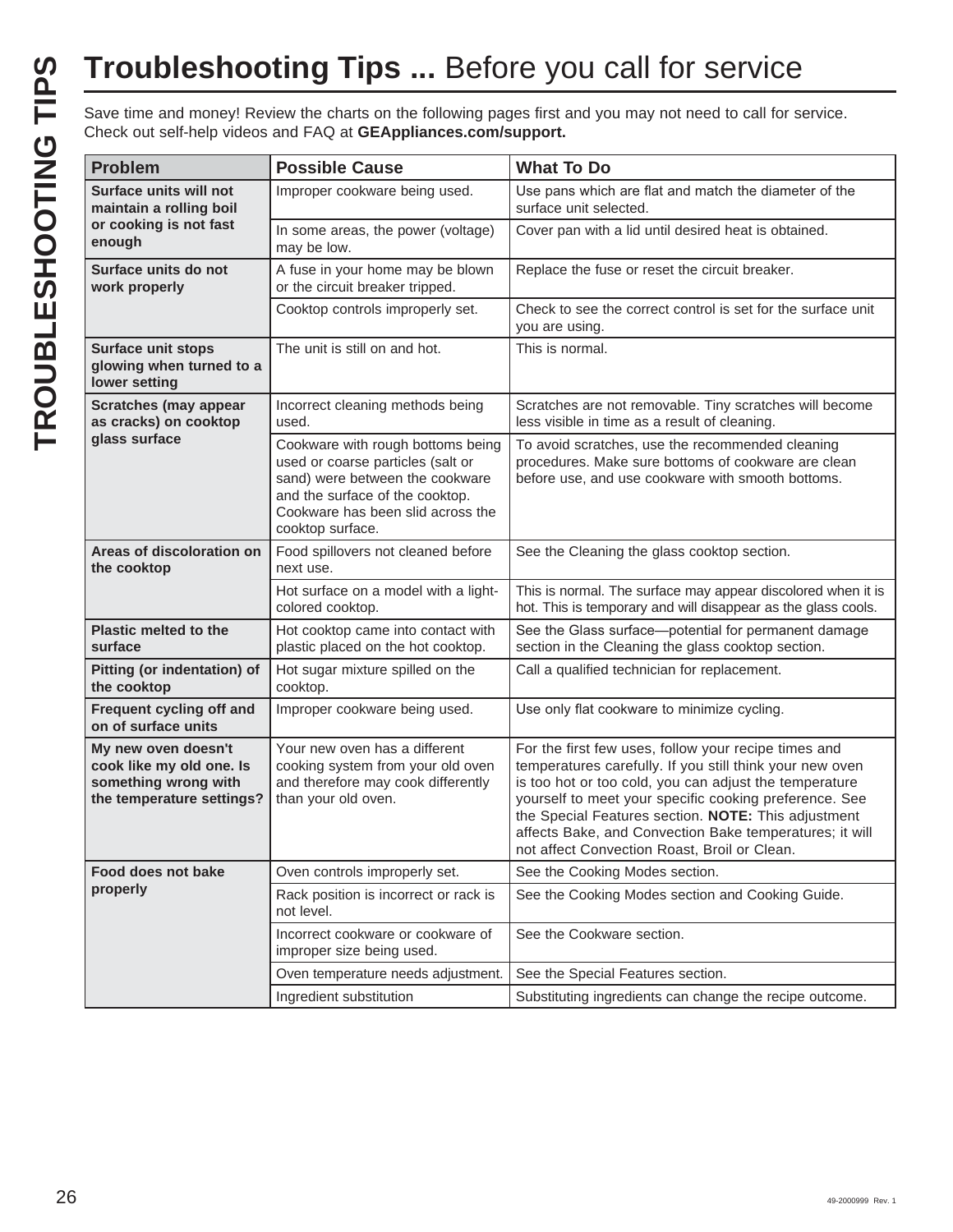## **Troubleshooting Tips ...** Before you call for service

| <b>Problem</b>                                                      | <b>Possible Cause</b>                                                                                       | <b>What To Do</b>                                                                                                                                                                                                              |
|---------------------------------------------------------------------|-------------------------------------------------------------------------------------------------------------|--------------------------------------------------------------------------------------------------------------------------------------------------------------------------------------------------------------------------------|
| Food does not broil                                                 | Oven controls improperly set.                                                                               | Make sure you select the appropriate broil mode.                                                                                                                                                                               |
| properly                                                            | Improper rack position being used.                                                                          | See Cooking Guide for rack location suggestions.                                                                                                                                                                               |
|                                                                     | Food being cooked in a hot pan.                                                                             | Make sure cookware is cool.                                                                                                                                                                                                    |
|                                                                     | Cookware not suited for broiling.                                                                           | Use a pan specifically designed for broiling.                                                                                                                                                                                  |
|                                                                     | Aluminum foil used on the broiling<br>pan and grid has not been fitted<br>properly and slit as recommended. | If using aluminum foil conform to pan slits.                                                                                                                                                                                   |
|                                                                     | In some areas the power (voltage)<br>may be low.                                                            | Preheat the broil element for 10 minutes.                                                                                                                                                                                      |
| Oven temperature too<br>hot or too cold                             | Oven temperature needs adjustment.                                                                          | See the Special Features section.                                                                                                                                                                                              |
| Oven does not work or<br>appears not to work                        | A fuse in your home may be blown<br>or the circuit breaker tripped.                                         | Replace the fuse or reset the circuit breaker.                                                                                                                                                                                 |
|                                                                     | Oven controls improperly set.                                                                               | See the Using the Oven section.                                                                                                                                                                                                |
|                                                                     | Oven is in Sabbath Mode.                                                                                    | Verify, that the oven is not in Sabbath Mode. See the<br>Special Features section.                                                                                                                                             |
| "Crackling" or "popping"<br>sound                                   | This is the sound of the metal<br>heating and cooling during both the<br>cooking and cleaning functions.    | This is normal.                                                                                                                                                                                                                |
| Why is my range making<br>a "clicking" noise when<br>using my oven? | Your range cycles the heating<br>elements by turning relays on and off<br>to maintain the oven temperature. | This is normal.                                                                                                                                                                                                                |
| <b>Clock and timer do not</b><br>work                               | A fuse in your home may be blown<br>or the circuit breaker tripped.                                         | Replace the fuse or reset the circuit breaker.                                                                                                                                                                                 |
|                                                                     | Plug on range is not completely<br>inserted in the electrical outlet.                                       | Make sure electrical plug is plugged into a live, properly<br>grounded outlet.                                                                                                                                                 |
|                                                                     | Oven controls improperly set.                                                                               | See the Oven controls section.                                                                                                                                                                                                 |
| Storage drawer won't<br>close                                       | Power cord may be obstructing<br>drawer in the lower back of the range.                                     | Reposition the drawer and power cord. See the Storage<br>Drawer Removal instructions in the Care and cleaning of<br>the range section.                                                                                         |
|                                                                     | Rear drawer support is on top of the<br>guide rail.                                                         | Reposition the drawer. See the Storage Drawer Removal<br>instructions in the Care and cleaning of the range section.                                                                                                           |
|                                                                     | The soft close mechanism may be<br>uncoupled from the drawer.                                               | Reset the mechanism - see Soft Close Drawer section.                                                                                                                                                                           |
| Oven door is crooked                                                | The door is out of position.                                                                                | Because the oven door is removable, it sometimes<br>gets out of position during installation. To straighten the<br>door, re-install the door. See the "Lift-Off Oven Door"<br>instructions in the "Care and Cleaning" section. |
| Oven will not work<br>remotely                                      | Router issues, no wireless signal, etc.<br>Oven is not connected.                                           | For assistance with oven wireless network connectivity,<br>please call 1.800.220.6899.                                                                                                                                         |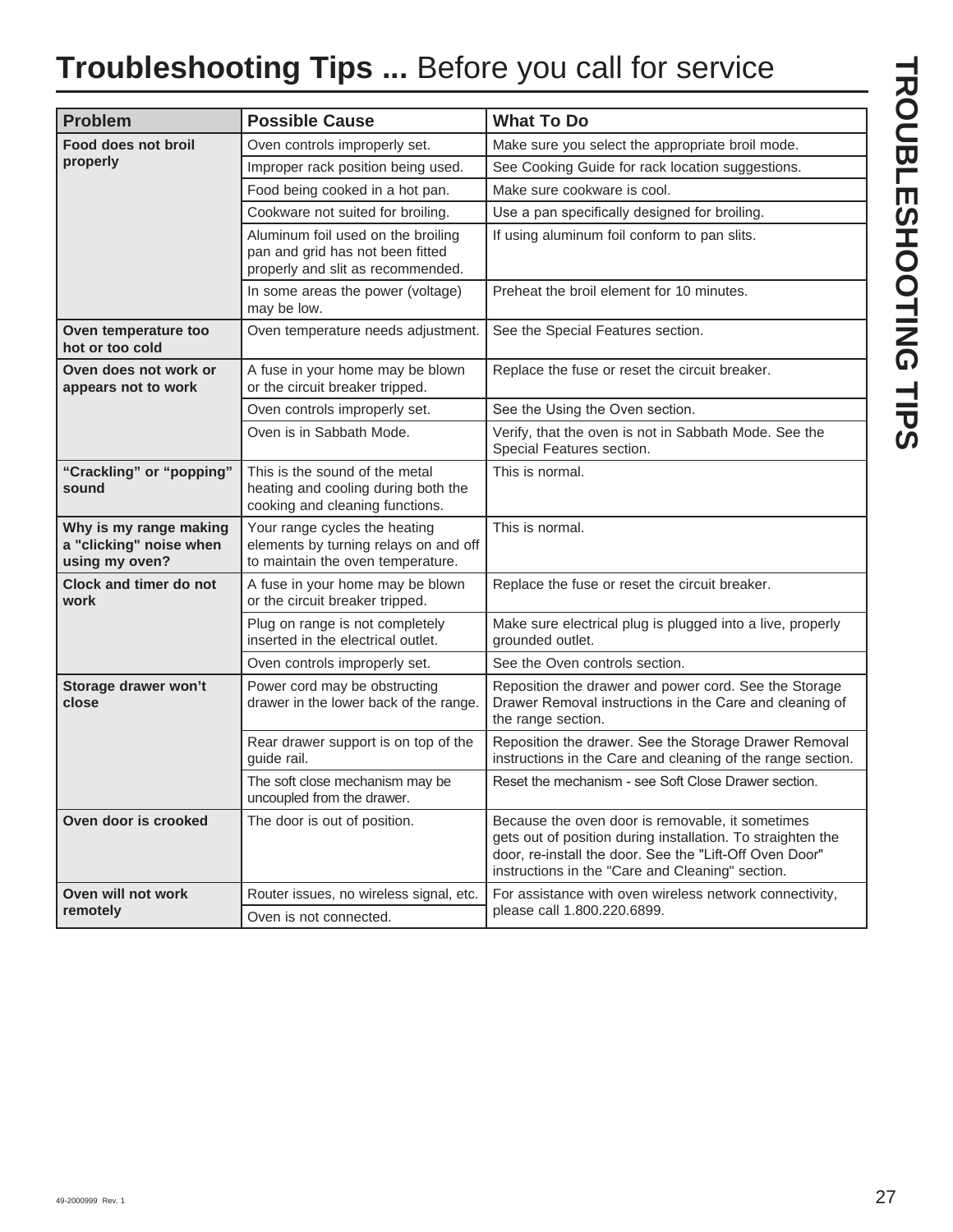| <b>Problem</b>                                                                                   | <b>Possible Cause</b>                                                                                                                                                  | <b>What To Do</b>                                                                                                                                                                                                                                                |
|--------------------------------------------------------------------------------------------------|------------------------------------------------------------------------------------------------------------------------------------------------------------------------|------------------------------------------------------------------------------------------------------------------------------------------------------------------------------------------------------------------------------------------------------------------|
| Oven light does not work                                                                         | Light bulb is loose or defective.                                                                                                                                      | Tighten or replace bulb.                                                                                                                                                                                                                                         |
|                                                                                                  | Pad operating light is broken.                                                                                                                                         | Call for service.                                                                                                                                                                                                                                                |
| Oven will not self-clean                                                                         | The temperature is too high to set a<br>self-clean operation.                                                                                                          | Allow the oven to cool and reset the controls.                                                                                                                                                                                                                   |
|                                                                                                  | Oven controls improperly set.                                                                                                                                          | See the Cleaning the Oven section.                                                                                                                                                                                                                               |
| <b>Excessive smoking</b><br>during clean cycle                                                   | Excessive soil or grease.                                                                                                                                              | Press the Cancel/Off pad. Open the windows to rid the<br>room of smoke. Wait until the LOCKED light goes off.<br>Wipe up the excess soil and reset the clean cycle.                                                                                              |
| <b>Excessive smoking</b><br>during broiling                                                      | Food too close to burner element.                                                                                                                                      | Lower the rack position of the food.                                                                                                                                                                                                                             |
| Oven door will not open<br>after a clean cycle                                                   | Oven too hot.                                                                                                                                                          | Allow the oven to cool below locking temperature.                                                                                                                                                                                                                |
| Oven not clean after a                                                                           | Oven controls improperly set.                                                                                                                                          | See the Cleaning the Oven section.                                                                                                                                                                                                                               |
| clean cycle                                                                                      | Oven was heavily soiled.                                                                                                                                               | Clean up heavy spillovers before starting the clean<br>cycle. Heavily soiled ovens may need to self-clean again<br>or for a longer period of time.                                                                                                               |
| <b>DOOR LOCK of flashes</b><br>in the display                                                    | The self-clean cycle has been selected<br>but the door is not closed.                                                                                                  | Close the oven door.                                                                                                                                                                                                                                             |
| DOOR LOCK <b>a</b> light is<br>on when you want to<br>cook                                       | The oven door is locked because the<br>temperature inside the oven has not<br>dropped below the locking temperature.                                                   | Press the Cancel/Off pad. Allow the oven to cool.                                                                                                                                                                                                                |
| "F-and a number"<br>or letter" flash in the<br>display                                           | You have a function error code.                                                                                                                                        | Press the Cancel/Off pad. Allow the oven to cool for<br>one hour. Put the oven back into operation.                                                                                                                                                              |
|                                                                                                  | If the function code repeats.                                                                                                                                          | Disconnect all power to the oven for at least 30 seconds<br>and then reconnect power. If the function error code<br>repeats, call for service.                                                                                                                   |
| Display goes blank                                                                               | A fuse in your home may be blown or<br>the circuit breaker tripped.                                                                                                    | Replace the fuse or reset the circuit breaker.                                                                                                                                                                                                                   |
|                                                                                                  | The clock is turned off.                                                                                                                                               | See the Special features section.                                                                                                                                                                                                                                |
|                                                                                                  | Oven is in Sabbath Mode.                                                                                                                                               | Verify that the oven is not in Sabbath Mode. See the<br>Special Features section.                                                                                                                                                                                |
| Power outage, clock<br>flashes                                                                   | Power outage or surge                                                                                                                                                  | Reset the clock. If the oven was in use, you must reset<br>it by pressing the Cancel/Off pad, setting the clock and<br>resetting any cooking function.                                                                                                           |
| "Burning" or "oily" odor<br>emitting from the vent                                               | This is normal in a new oven and will<br>disappear in time.                                                                                                            | To speed the process, set a self-clean cycle for a<br>minimum of 3 hours. See the Cleaning the Oven section.                                                                                                                                                     |
| <b>Strong odor</b>                                                                               | An odor from the insulation around the<br>inside of the oven is normal for the first<br>few times the oven is used.                                                    | This is temporary and will go away after several uses or<br>a self-clean cycle.                                                                                                                                                                                  |
| <b>Fan noise</b><br>(on some models)                                                             | A convection fan may automatically turn<br>on and off.                                                                                                                 | This is normal. The fan is designed to operate<br>intermittently to maximize cooking evenness. The<br>convection fan will operate during preheat of the bake<br>cycle. The fan will turn off after the oven is heated to the<br>set temperature. This is normal. |
|                                                                                                  | A cooling fan may automatically turn on<br>and off.                                                                                                                    | This is normal on some models. The cooling fan will<br>turn off and on to cool internal parts. It may run after the<br>oven is turned off.                                                                                                                       |
| My oven door glass<br>appears to be "tinted" or<br>have a "rainbow" color.<br>Is this defective? | No. The inner oven glass is coated with<br>a heat barrier to reflect the heat back<br>into the oven to prevent heat loss and<br>keep the outer door cool while baking. | This is normal. Under certain light or angles, you may<br>see this tint or rainbow color.                                                                                                                                                                        |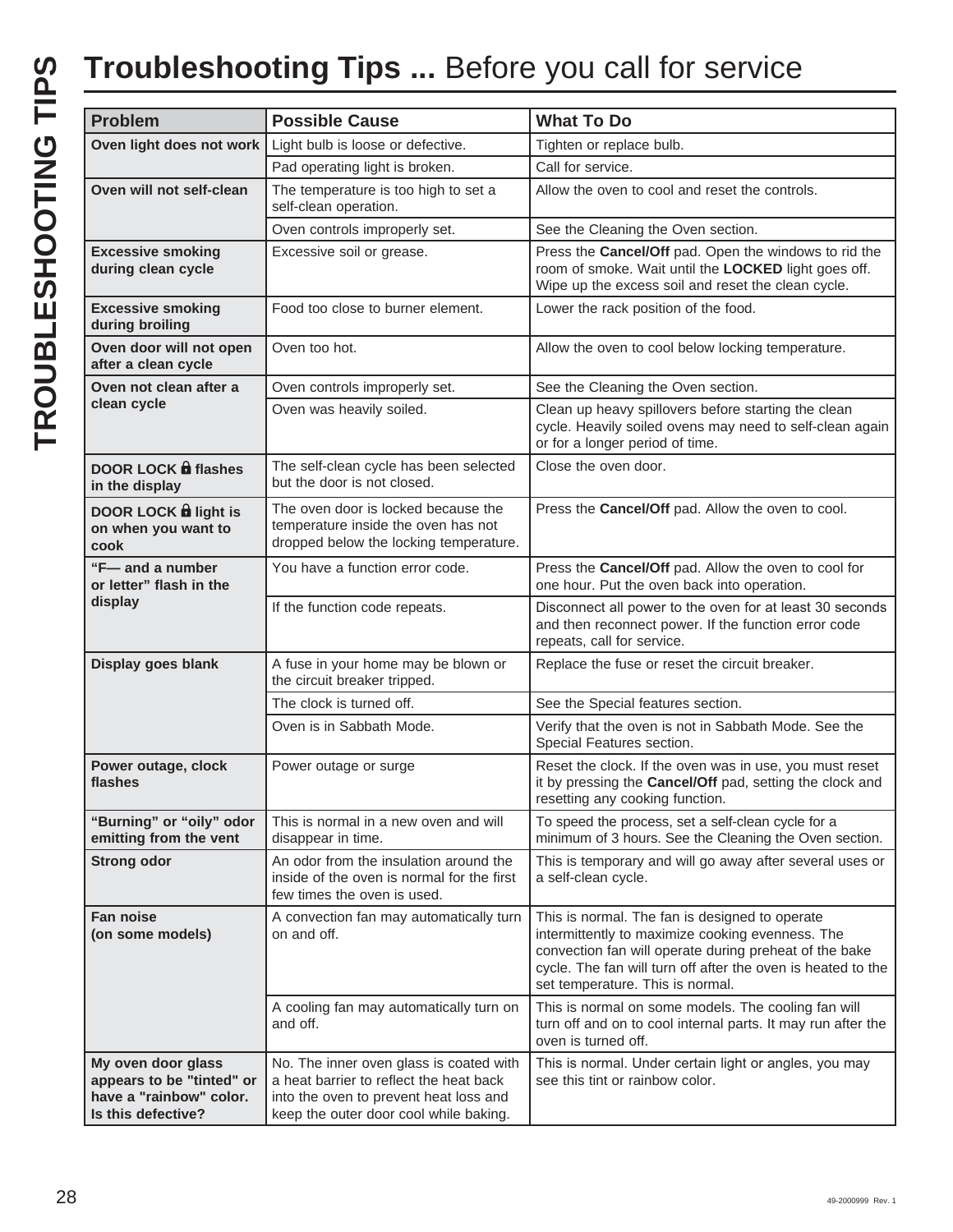## **Troubleshooting Tips ...** Before you call for service

| <b>Problem</b>                                                         | <b>Possible Cause</b>                                                                                                                                                                                    | <b>What To Do</b>                                                                                                                                                               |
|------------------------------------------------------------------------|----------------------------------------------------------------------------------------------------------------------------------------------------------------------------------------------------------|---------------------------------------------------------------------------------------------------------------------------------------------------------------------------------|
| Sometimes the oven<br>takes longer to preheat                          | Cookware or food in oven.                                                                                                                                                                                | The cookware or food in the oven will cause the oven to take<br>longer to preheat. Remove items to reduce preheat time.                                                         |
| to the same temperature                                                | Number of racks in oven.                                                                                                                                                                                 | Adding more racks to the oven will cause the oven to take<br>longer to preheat. Remove some racks.                                                                              |
|                                                                        | Different cooking modes.                                                                                                                                                                                 | The different cooking modes use different preheat methods to<br>heat the oven for the specific cooking mode. Some modes will<br>take longer than others (i.e. convection bake). |
| <b>Display flashes</b>                                                 | Power failure.                                                                                                                                                                                           | Reset the clock.                                                                                                                                                                |
| Unable to get the display<br>to show "OFFSET"                          | Oven control pads were not<br>touched properly.                                                                                                                                                          | The BROIL HI/LO and BAKE pads must be touched at the<br>same time and held for 3 seconds.                                                                                       |
| <b>Control signals after</b><br>entering cooking time or<br>start time | You forgot to enter a bake<br>temperature or cleaning time.                                                                                                                                              | Touch the BAKE pad and desired temperature or the SELF<br><b>CLEAN</b> pad and desired clean time.                                                                              |
| Oven racks are difficult<br>to slide                                   | The shiny, silver-colored racks<br>were cleaned in a self-clean cycle.                                                                                                                                   | Apply a small amount of vegetable oil to a paper towel and<br>wipe the edges of the oven racks with the paper towel. Do not<br>spray with Pam® or other lubricant sprays.       |
| Drawer does not slide<br>smoothly or drags                             | The drawer is out of alignment.                                                                                                                                                                          | Fully extend the drawer and push it all the way in See the<br>Care and cleaning of the range section.                                                                           |
|                                                                        | Drawer is over-loaded or load is<br>unbalanced.                                                                                                                                                          | Reduce weight. Redistribute drawer contents.                                                                                                                                    |
| <b>Steam from the vent</b>                                             | When using the ovens, it is<br>normal to see steam coming out<br>of the oven vents. As the number<br>of racks or amount of food being<br>cooked increases, the amount of<br>visible steam will increase. | This is normal.                                                                                                                                                                 |
| Water remaining on oven<br>floor after Steam Clean<br>cycle            | This is normal.                                                                                                                                                                                          | Remove any remaining water with a dry cloth or sponge.                                                                                                                          |
| Oven will not steam<br>clean                                           | Display flashes HOT.                                                                                                                                                                                     | Allow the oven to cool to room temperature and reset the<br>controls.                                                                                                           |
|                                                                        | Oven controls improperly set.                                                                                                                                                                            | See the Using Steam Clean section.                                                                                                                                              |
|                                                                        | Oven door is not closed.                                                                                                                                                                                 | Make sure you close the door to start steam clean cycle.                                                                                                                        |
| Oven will not work<br>remotely (on some                                | Router issues, no wireless signal,<br>etc.                                                                                                                                                               | For assistance with oven wireless network connectivity, please<br>call 1-800-220-6899.                                                                                          |
| models)                                                                | Oven is not connected.                                                                                                                                                                                   |                                                                                                                                                                                 |
|                                                                        | Remote enable is off                                                                                                                                                                                     | Turn remote enable on (see Special Features section of this<br>manual)                                                                                                          |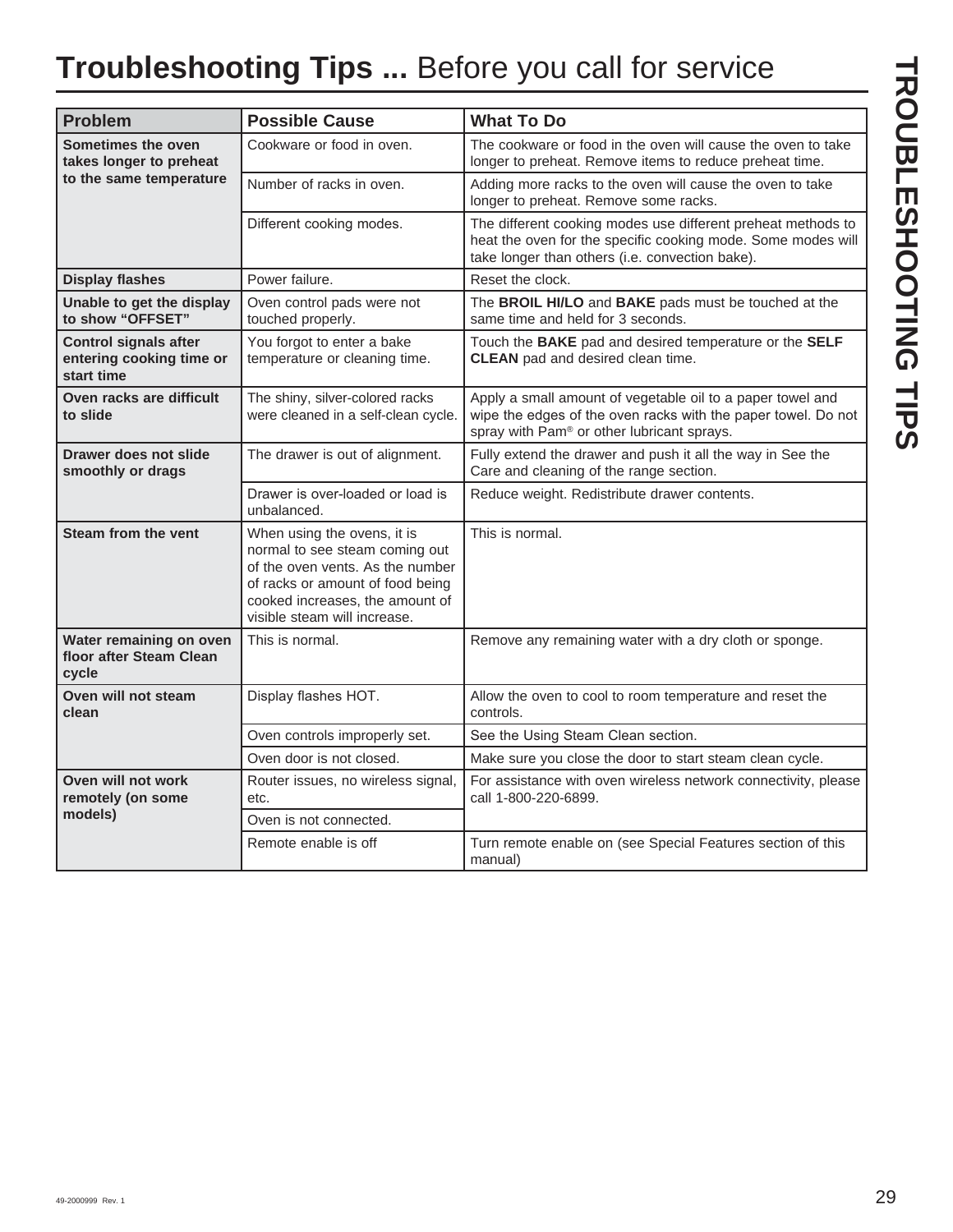#### **GEAppliances.com**

|                                                          | <b>GE Appliances Electric Range Limited Warranty</b>                                                                                                                                                                                                                                                                                                                                                                                                                                               |
|----------------------------------------------------------|----------------------------------------------------------------------------------------------------------------------------------------------------------------------------------------------------------------------------------------------------------------------------------------------------------------------------------------------------------------------------------------------------------------------------------------------------------------------------------------------------|
| <b>GEAppliances.com</b>                                  | All warranty service is provided by our Factory Service Centers, or an authorized Customer Care® technician. To<br>schedule service online, visit us at GEAppliances.com/service_and_support/, or call GE Appliances at 800.GE.CARES<br>(800.432.2737). Please have your serial number and your model number available when calling for service.                                                                                                                                                   |
|                                                          | Servicing your appliance may require the use of the onboard data port for diagnostics. This gives a GE Appliances factory<br>service technician the ability to quickly diagnose any issues with your appliance and helps GE Appliances improve its<br>products by providing GE Appliances with information on your appliance. If you do not want your appliance data to be<br>sent to GE Appliances, please advise your technician not to submit the data to GE Appliances at the time of service. |
| For the period of                                        | <b>GE Appliances will replace</b>                                                                                                                                                                                                                                                                                                                                                                                                                                                                  |
| One year<br>From the date<br>of the original<br>purchase | Any part of the range which fails due to a defect in materials or workmanship. During this<br>limited one-year warranty, GE Appliances will provide, free of charge, all labor and in-home<br>service to replace the defective part.                                                                                                                                                                                                                                                               |

#### **What GE Appliances will not cover:**

- $\blacksquare$  Service trips to your home to teach you how to use the product.
- $\blacksquare$  Improper installation, delivery or maintenance.
- Failure of the product if it is abused, misused, modified or used for other than the intended purpose or used commercially.
- $\blacksquare$  Damage to the glass cooktop caused by use of cleaners other than the recommended cleaning creams and pads.
- $\blacksquare$  Damage to the glass cooktop caused by hardened spills of sugary materials or melted plastic that are not cleaned according to the directions in the Owner's Manual.
- Replacement of house fuses or resetting of circuit breakers.
- Damage to the product caused by accident, fire, floods or acts of God.
- Damage to finish, such as surface rust, tarnish, or small blemishes not reported within 48 hours of delivery.
- **n** Incidental or consequential damage caused by possible defects with this appliance.
- Damage caused after delivery.
- **Product not accessible to provide required service.**
- Service to repair or replace light bulbs, except for LED lamps.
- Effective January 1, 2022, cosmetic damage to the glass cooktop such as, but not limited to, chips, scratches, or baked on residue not reported within 90 days of installation.
- Effective January 1, 2022, damage to the glass cooktop due to impact or misuse. See example.



#### **EXCLUSION OF IMPLIED WARRANTIES**

Your sole and exclusive remedy is product repair as provided in this Limited Warranty. Any implied warranties, including the implied warranties of merchantability or fitness for a particular purpose, are limited to one year or the shortest period allowed by law.

This limited warranty is extended to the original purchaser and any succeeding owner for products purchased for home use within the USA. If the product is located in an area where service by a GE Appliances Authorized Servicer is not available, you may be responsible for a trip charge or you may be required to bring the product to an Authorized GE Appliances Service location for service. In Alaska, the limited warranty excludes the cost of shipping or service calls to your home.

Some states do not allow the exclusion or limitation of incidental or consequential damages. This limited warranty gives you specific legal rights, and you may also have other rights which vary from state to state. To know what your legal rights are, consult your local or state consumer affairs office or your state's Attorney General.

#### **Warrantor: GE Appliances,** *a* **Haier** *company*

Louisville, KY 40225

**Extended Warranties:** Purchase a GE Appliances extended warranty and learn about special discounts that are available while your warranty is still in effect. You can purchase it online anytime at

#### **GEAppliances.com/extended-warranty**

or call 800.626.2224 during normal business hours. GE Appliances Service will still be there after your warranty expires.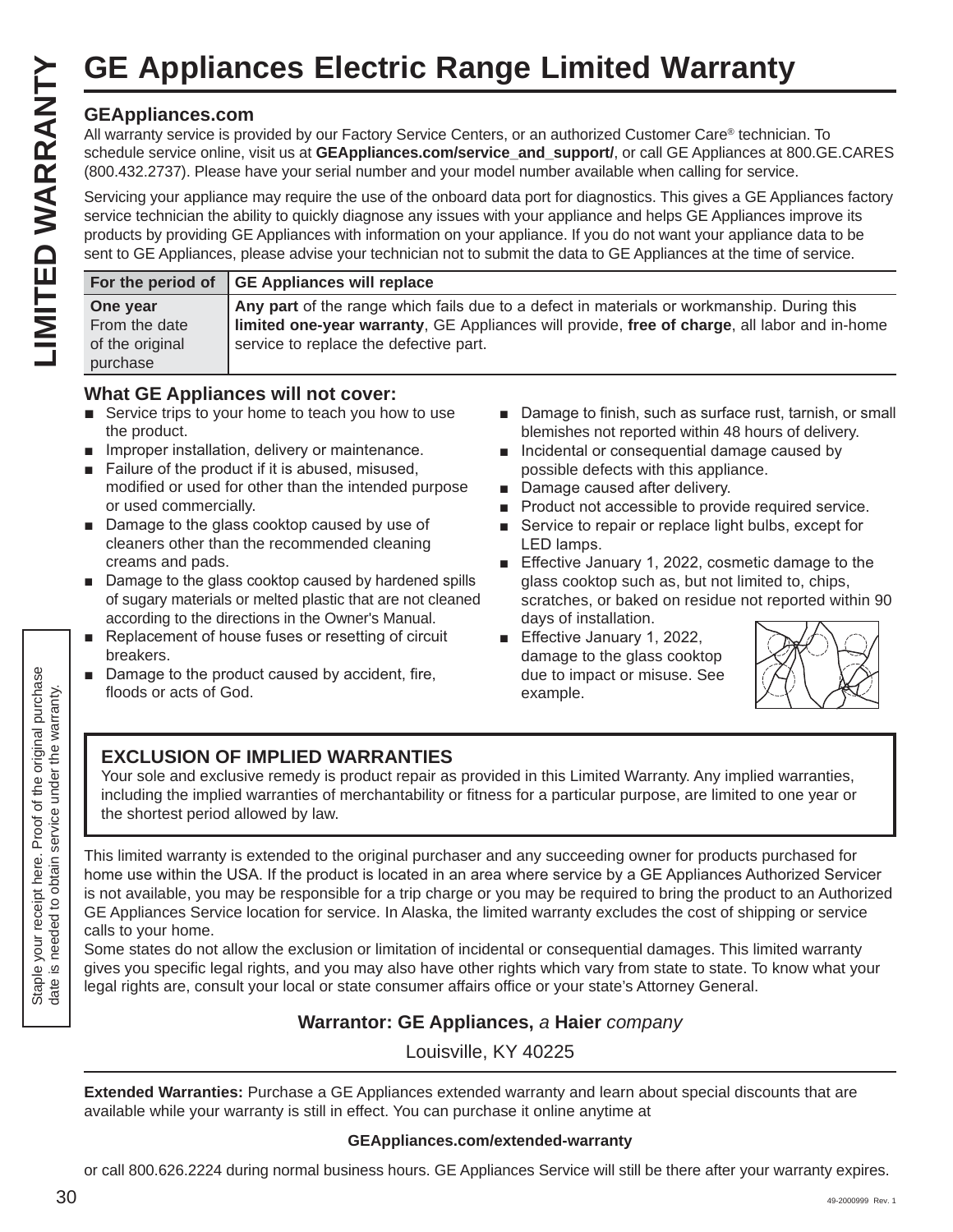#### **Looking For Something More?**

#### **GE Appliances offers a variety of accessories to improve your cooking and maintenance experiences!**

Refer to the Consumer Support page for phone numbers and website information.

The following products and more are available:

#### **Accessories**

| Small Broiler Pan $(8 \frac{3}{4}$ " x 1 $\frac{1}{4}$ " x 13 $\frac{1}{2}$ ")   |  |
|----------------------------------------------------------------------------------|--|
| Large* Broiler Pan (12 $\frac{3}{4}$ " x 1 $\frac{1}{4}$ " x 16 $\frac{1}{2}$ ") |  |
| $XL^{**}$ Broiler Pan (17 " x 1 ¼" x 19 1/4")                                    |  |

#### **Parts**

Oven racks

Oven elements

Light bulbs

#### **Cleaning Supplies**

CitruShine™ Stainless Steel Wipes

Stainless Steel Appliance Cleaner

Non-scratch Cleaning Pads for Ceramic Cooktops

Ceramic Cooktop Cleaner

Ceramic Cooktop Scraper

Ceramic Cooktop Cleaner Kit (Kit includes cream and cooktop scraper)

\*The large broiler pan does not fit in 20"/24" ranges.

\*\* The XL broiler pan does not fit in 24" wall ovens, 27" drop-ins or 20"/24" range.

**NOTE:** Go to GE Appliances website to view recommended cleaners.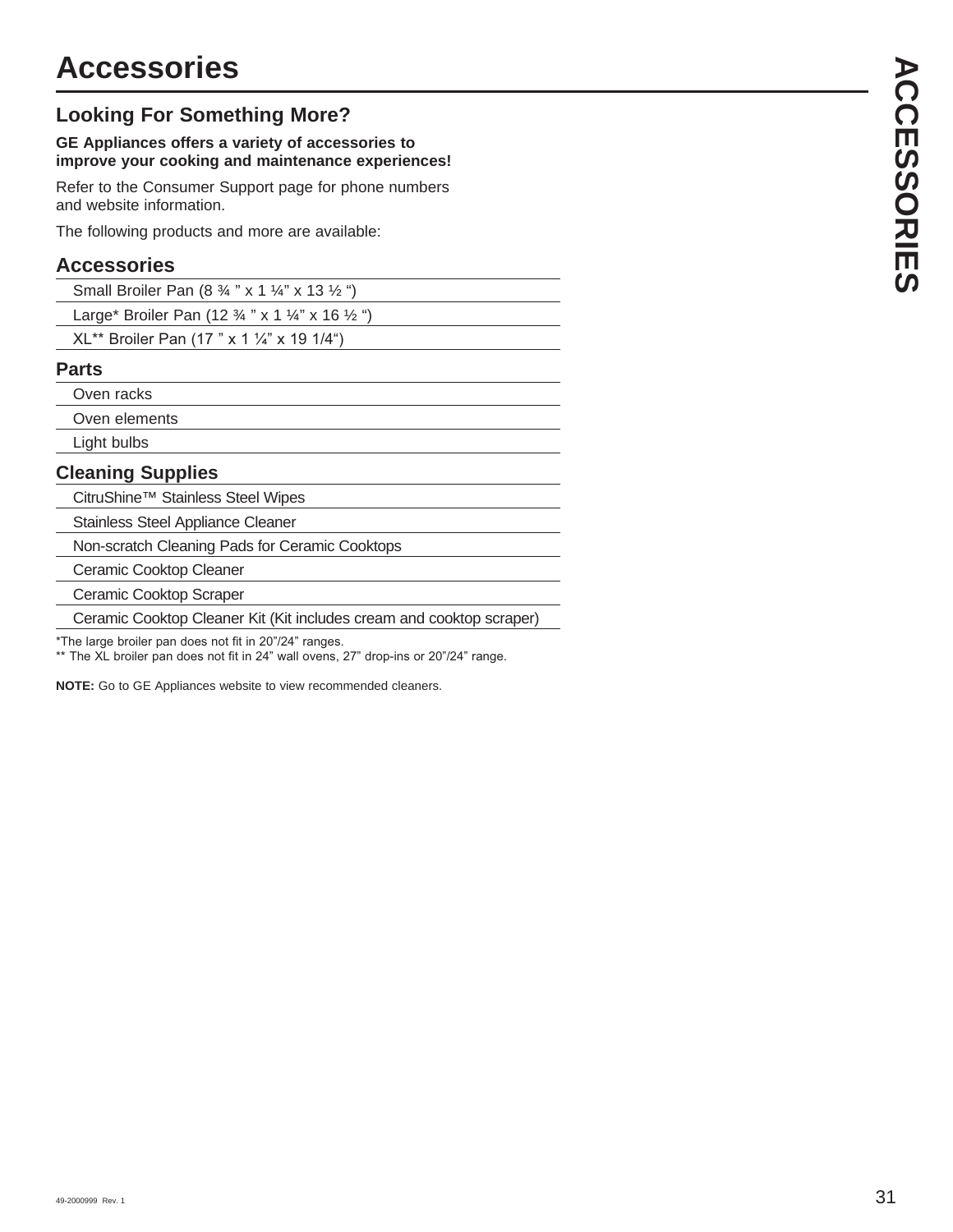# **Consumer Support**

**CONSUMER SUP**<br> **GE Appliances Website**<br>
Have a question or need assistar<br>
of the year! You can also shop for<br>
services designed for your conver<br> **CONSUMER Appliance OF APPLIANCE Register your new appliance on-1**<br> **CONSUME** Have a question or need assistance with your appliance? Try the GE Appliances Website 24 hours a day, any day of the year! You can also shop for more great GE Appliances products and take advantage of all our on-line support services designed for your convenience. In the US: GEAppliances.com

#### **Register Your Appliance**

Register your new appliance on-line at your convenience! Timely product registration will allow for enhanced communication and prompt service under the terms of your warranty, should the need arise. You may also mail in the pre-printed registration card included in the packing material. In the US: **GEAppliances.com/register** 

#### **Schedule Service**

Expert GE Appliances repair service is only one step away from your door. Get on-line and schedule your service at your convenience any day of the year. In the US: **GEAppliances.com/service** or call 800.432.2737 during normal business hours.

#### **Extended Warranties**

Purchase a GE Appliances extended warranty and learn about special discounts that are available while your warranty is still in effect. You can purchase it on-line anytime. GE Appliances Services will still be there after your warranty expires. In the US: GEAppliances.com/extended-warranty or call 800.626.2224 during normal business hours.

#### **Remote Connectivity**

For assistance with wireless network connectivity (for models with remote enable), visit our website at GEAppliances.com/connect or call 800.220.6899 in the US.

#### **Parts and Accessories**

Individuals qualified to service their own appliances can have parts or accessories sent directly to their homes (VISA, MasterCard and Discover cards are accepted). Order on-line today 24 hours every day. In the US: **GEApplianceparts.com** or by phone at 877.959.8688 during normal business hours.

**Instructions contained in this manual cover procedures to be performed by any user. Other servicing generally should be referred to qualified service personnel. Caution must be exercised, since improper servicing may cause unsafe operation.**

#### **Contact Us**

If you are not satisfied with the service you receive from GE Appliances, contact us on our Website with all the details including your phone number, or write to:

In the US: General Manager, Customer Relations | GE Appliances, Appliance Park | Louisville, KY 40225 **GEAppliances.com/contact**

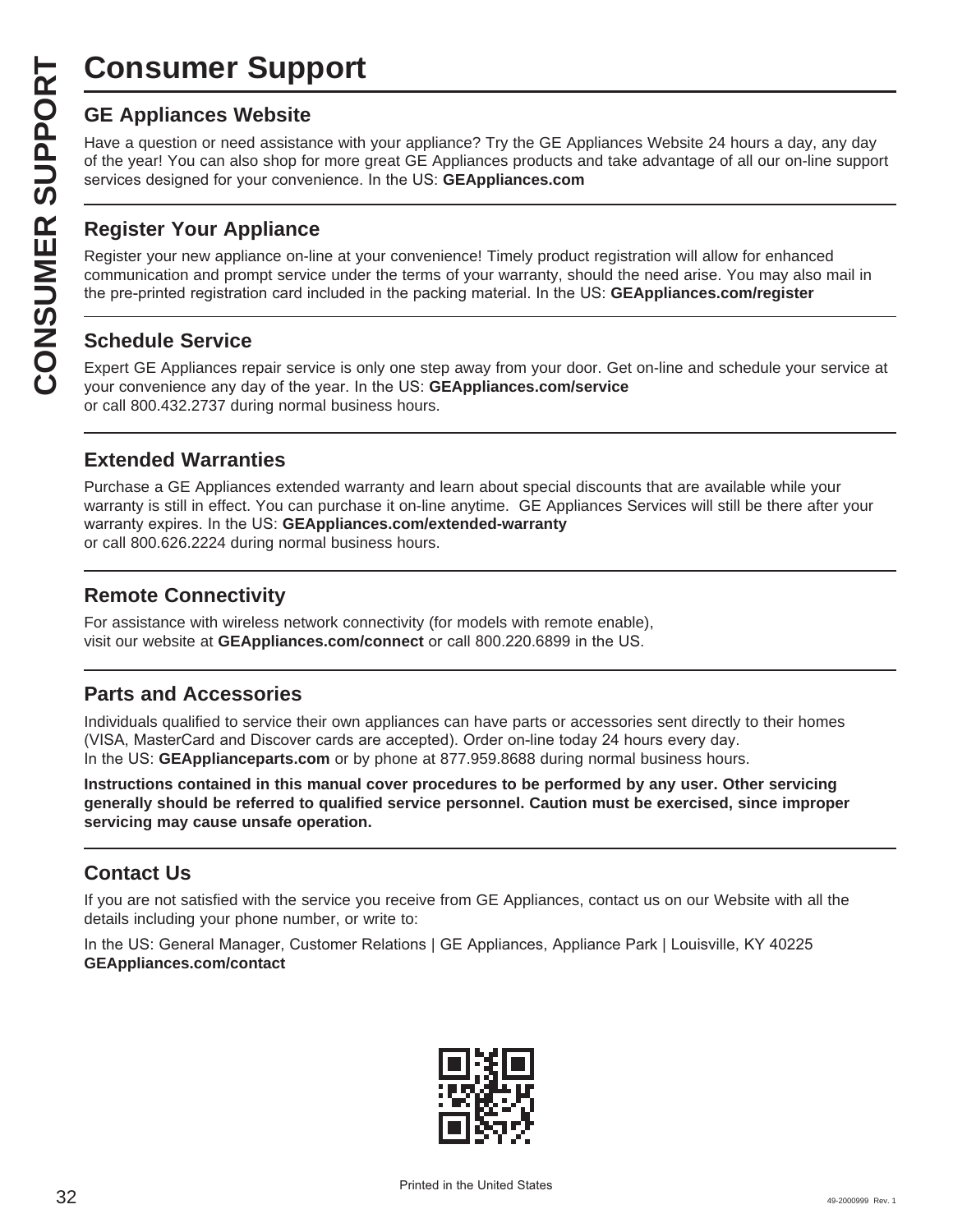



#### INFORMACIÓN DE SEGURIDAD .....3

#### USO DE LA ESTUFAS

| Utensilio para Placa de Cocción            |
|--------------------------------------------|
| para Vidrio Radiante 9                     |
|                                            |
|                                            |
| Funciones Especiales 12                    |
|                                            |
| Estantes del Horno 14                      |
| Papel de Aluminio y Cobertores del Horno14 |
|                                            |
|                                            |
|                                            |
| Modo de Cocción para Freír con Aire17      |

#### CUIDADO Y LIMPIEZA

| Limpieza de la Estufa - Exterior  18         |  |
|----------------------------------------------|--|
| Limpieza de la Estufa - Interior  19         |  |
| Limpieza de la Placa de Cocción de Vidrio 21 |  |
|                                              |  |
| Puerta del Horno 24                          |  |
| Cajón de Almacenamiento 24                   |  |
| Cajón de Almacenamiento Extraíble25          |  |
|                                              |  |

| <b>CONSEJOS PARA LA</b><br><b>SOLUCIÓN DE PROBLEMAS 26</b> |
|------------------------------------------------------------|
| <b>GARANTÍA LIMITADA30</b>                                 |
|                                                            |
| <b>SOPORTE PARA</b>                                        |

| -------- <i>-</i> ---- |                         |
|------------------------|-------------------------|
|                        | <b>EL CONSUMIDOR 32</b> |

Escriba los números de modelo y de serie aquí:

Nº de Modelo \_\_\_\_\_\_\_\_\_\_\_\_\_

Nº de Serie \_\_\_\_\_\_\_\_\_\_\_\_\_\_

Los encontrará en una etiqueta detrás de la puerta o del cajón.

#### MANUAL DEL PROPIETARIO

Superficie de Cocción con Modo de Pie de 30" PB935, JB735

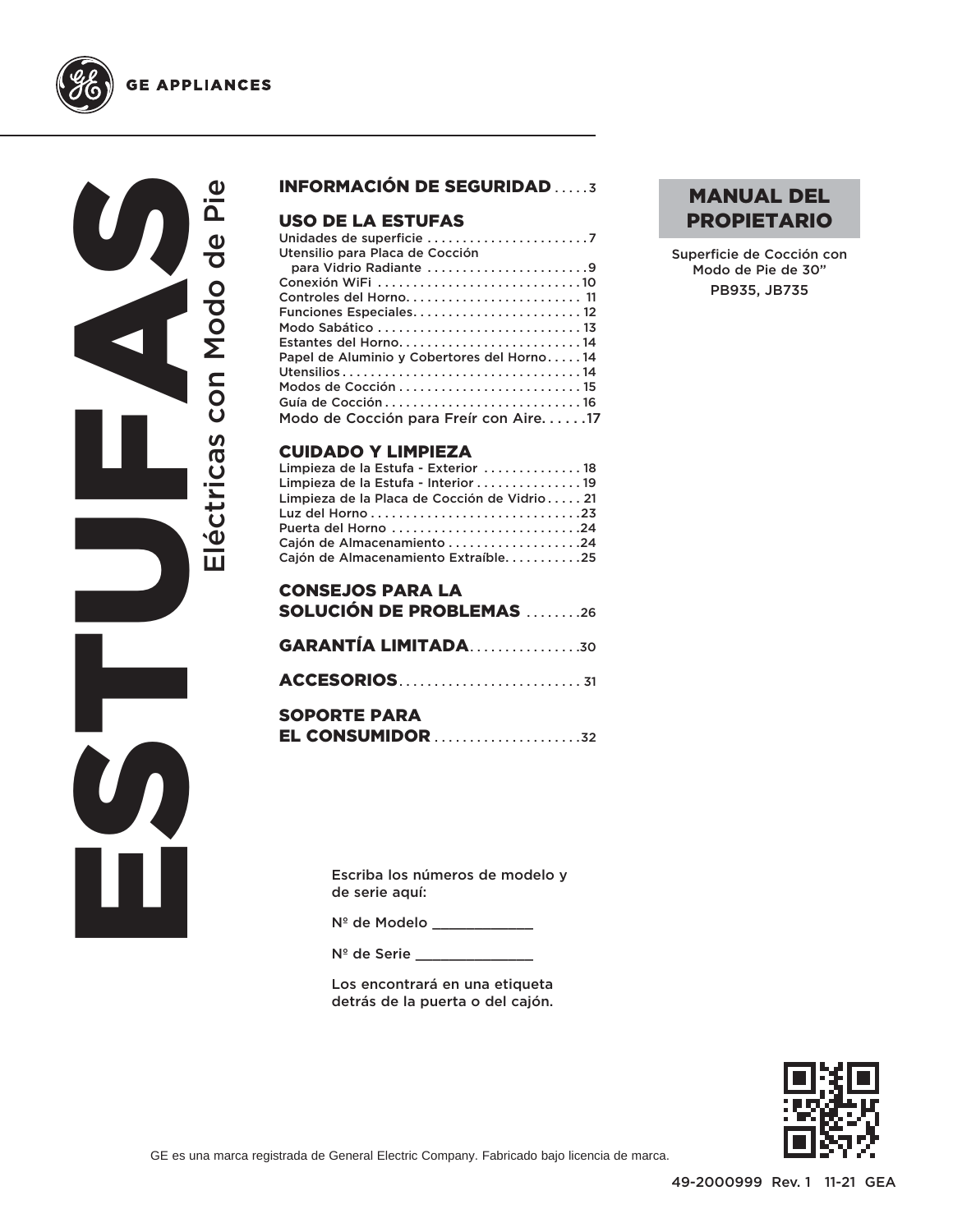## **GRACIAS POR HACER QUE GE APPLIANCES SEA PARTE DE SU HOGAR.**

Ya sea que haya crecido usando GE Appliances, o que ésta es su primera vez, nos complace tenerlo en la familia.

Sentimos orgullo por el nivel de arte, innovación y diseño de cada uno de los electrodomésticos de GE Appliances, y creemos que usted también. Entre otras cosas, el registro de su electrodoméstico asegura que podamos entregarle información importante del producto y detalles de la garantía cuando los necesite.

Registre su electrodoméstico GE ahora a través de Internet. Sitios Web y números telefónicos útiles están disponibles en la sección de Soporte para el Consumidor de este Manual del Propietario. También puede enviar una carta en la tarjeta de inscripción preimpresa que se incluye con el material embalado.

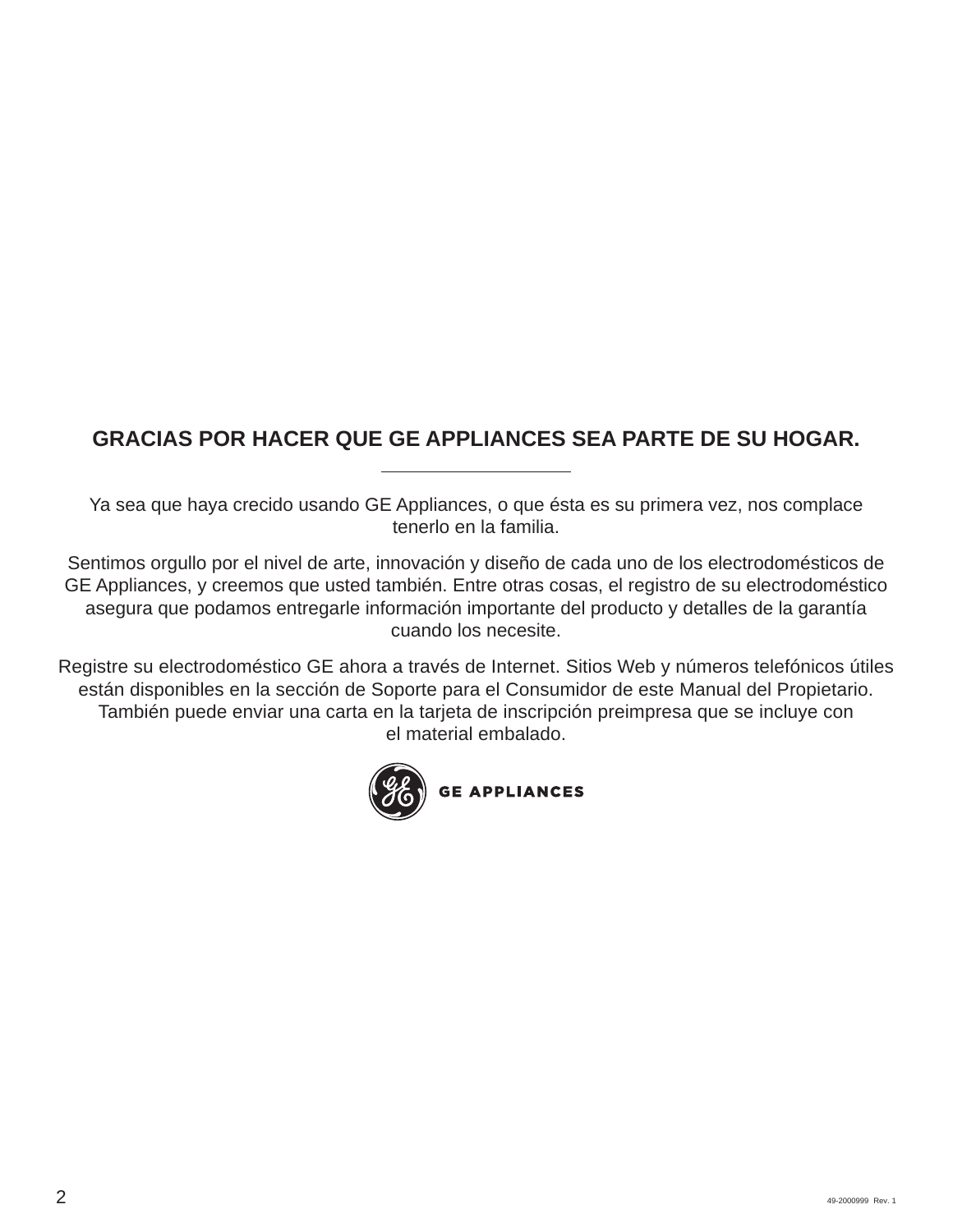## **INFORMACIÓN IMPORTANTE DE SEGURIDAD LEA TODAS LAS INSTRUCCIONES ANTES DE USAR ESTE ELECTRODOMÉSTICO**

**ADVERTENCIA** Lea todas las instrucciones de seguridad antes de utilizar este producto. No seguir estas instrucciones puede generar un incendio, una descarga eléctrica, lesiones corporales o la muerte.

#### **DISPOSITIVO ANTI-VOLCADURAS**

## **ADVERTENCIA**

**Riesgo de Caída**

- **Un niño o adulto pueden volcar la cocina y morir.**
- **Instale el soporte anti-volcaduras sobre la pared o el piso. • Asegúrese la estufa al soporte anti-volcaduras deslizando la unidad hacia atras de tal manera que la pata niveladora sea enganchada.**
- **Vuelva a adherir el soporte anti-volcaduras si la estufa se mueve de lugar.**
- **Si esto no se hace, se podrá producir la muerte o quemaduras graves en niños o adultos.**

Para reducir el riesgo de volcar la estufa, ésta debe sujetarse mediante un soporte antivolcaduras con una adecuada instalación. Ver las instrucciones de instalación enviadas con el soporte para obtener detalles completos antes de iniciar la instalación.

#### **Para Estufas Sin Apoyo y Deslizabless**

Para controlar si el soporte es instalado y ajustado de forma apropiada, mire que debajo de la estufa la pata niveladora trasera esté ajustada

al soporte. En algunos modelos, el cajón de almacenamiento o el panel de protección se pueden retirar para una fácil inspección. Si no es posible realizar una inspección visual, deslice la estufa hacia adelante, confirme que el soporte anti-volcaduras esté ajustado de forma segura al piso o la pared, y deslice la estufa hacia atrás de modo que la pata niveladora trasera se encuentre debajo del soporte anti-volcaduras.

Si la estufa es expulsada de la pared por alguna razón, siempre repita este procedimiento a fin de verificar que esté asegurado de forma correcta con un soporte anti volcaduras.

Nunca quite las patas de nivelación por completo ya que la estufa no quedará bien sujeta al dispositivo anti-volcaduras.



Estufas Sin Apoyo y Deslizables

## **ADVERTENCIA INSTRUCCIONES GENERALES DE SEGURIDAD**

- Use este aparato sólo con el objetivo para el que fue creado, como se describe en este Manual del Propietario.
- A Sequirese de que un técnico calificado realice una correcta instalación y puesta a tierra del artefacto de acuerdo con las instrucciones de instalación provistas.
- No intente reparar o cambiar ninguna pieza de su estufa a menos que esté específicamente recomendado en este manual. Cualquier otro servicio debe realizarlo un técnico calificado.
- Antes de realizar cualquier clase de reparación, desenchufe la estufa o desconecte el suministro eléctrico

desde el panel de distribución doméstico quitando el fusible o desconectando el interruptor de circuitos.

No deje a los niños solos; éstos no deben quedar solos o sin atención en un área donde un aparato esté en uso. Nunca debe permitirse que se suban, sienten o paren en cualquier parte de este aparato.

**A PRECAUCIÓN** No almacene elementos de interés para niños sobre una estufa o en la protección trasera de una estufa: los niños que se trepan a la estufa para alcanzar elementos pueden resultar gravemente heridos.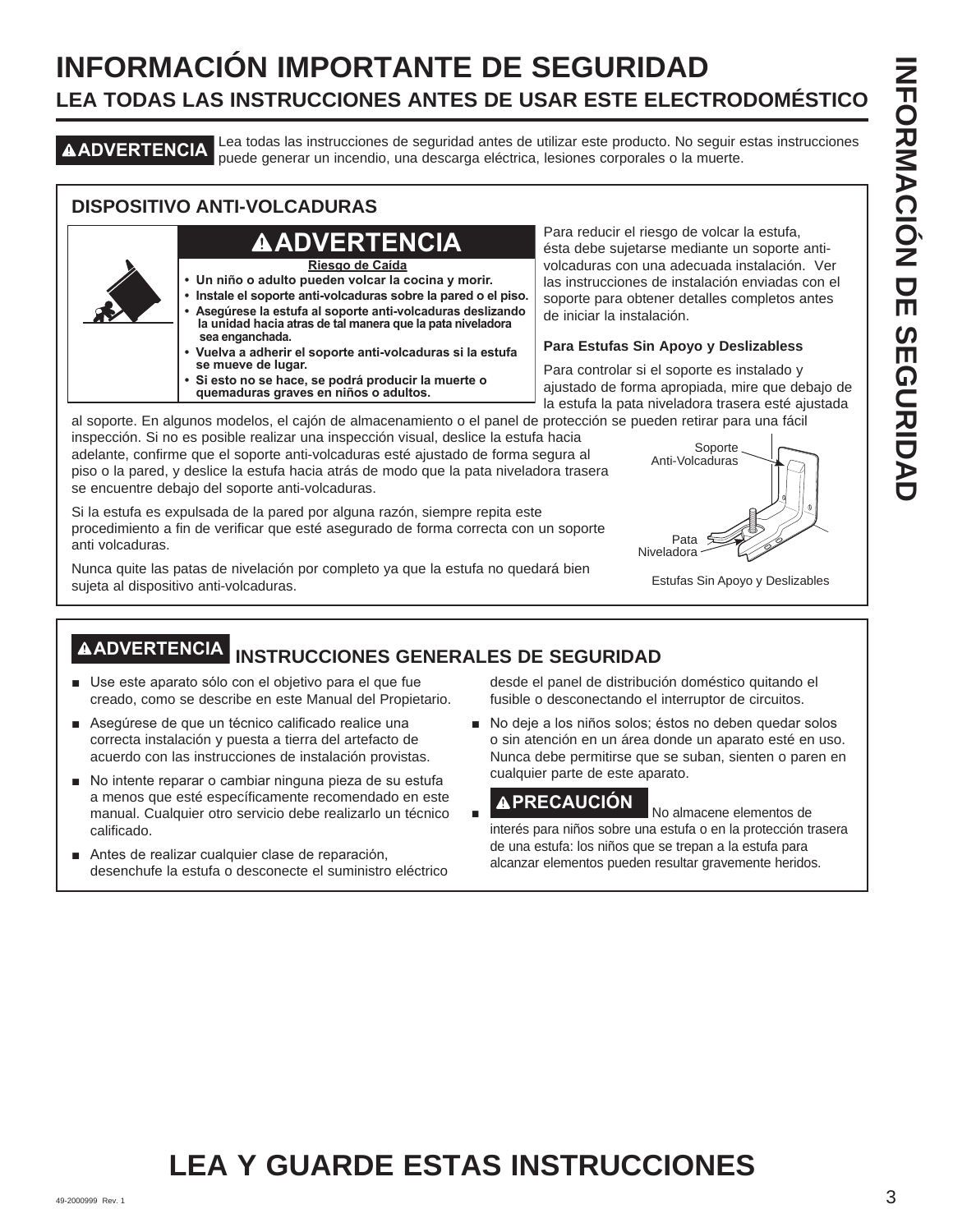# **LEA TODAS LAS INSTRUCCIONES ANTES DE USAR ESTE ELECTRODOMÉSTICO**

#### **ADVERTENCIA INSTRUCCIONES GENERALES DE SEGURIDAD (Cont.)**

- Sólo use agarraderas secas: las agarraderas húmedas o mojadas colocadas en superficies calientes pueden provocar quemaduras de vapor. No permita que las agarraderas entren en contacto con unidades de superficie o los elementos calentadores calientes. No utilice toallas u otras telas gruesas en lugar de una agarradera.
- Nunca use su electrodoméstico para calentar la habitación.
- **INFORMACIÓN IMPORTANTE DE SEGURIDAD**<br> **INFORMACIÓN INSTRUCCIONES ANTES DE USAR ESTE ELECT<br>
<b>INFORMACIÓN INSTRUCCIONES GENERALES DE SEGURIDAD (Con<br>
INFORMACIÓN INSTRUCCIONES GENERALES DE SEGURIDAD (CON<br>
INFORMACIÓN INSTRUC** No toque las unidades de superficie, los elementos calentadores o la superficie interior del horno. Estas superficies pueden estar lo suficientemente calientes para quemar aún cuando tengan un color oscuro. Durante y después del uso, no toque o deje que su vestimenta u otros materiales inflamables entren en contacto con unidades de superficie, áreas cercanas a las unidades de superficie o cualquier área interior del horno; deje pasar un tiempo prudencial para que se enfríen. Otras superficies del aparato pueden calentarse lo suficiente como para provocar quemaduras. Las superficies potencialmente calientes incluyen la estufa, las áreas orientadas hacia la estufa, la abertura de ventilación

del horno, las superficies cercanas a la abertura y las hendiduras ubicadas alrededor de la puerta del horno.

- No caliente recipientes cerrados de alimentos. Podría haber una acumulación de presión en el recipiente y éste podría explotar, provocando lesiones.
- No use ningún tipo de aluminio o cobertor para cubrir el fondo del horno o cualquier parte del horno, excepto como se describe en este manual. Los cobertores de horno pueden atrapar el calor o derretirse, ocasionando daños sobre el producto y el riesgo de descargas, humo o incendios.
- Trate de no rayar o golpear las puertas, estufas o paneles de control de vidrio. Si lo hace podría romperse el vidrio. No cocine si un producto tiene un vidrio roto. Puede provocarse una descarga, un incendio o heridas.
- Cocine carnes de res y de ave por completo: Las carnes de res hasta alcanzar una temperatura interna de por lo menos 160°F (71°C) y las carnes de ave a una temperatura interna de por lo menos 180°F (82°C). La cocción a estas temperaturas generalmente protege de enfermedades transmitidas por los alimentos.

#### **ADVERTENCIA MANTENGA LOS MATERIALES INFLAMABLES ALEJADOS DE LA ESTUFA Si esto no se cumple, se podrán sufrir lesiones personales graves o incendios.**

- No almacene o utilice materiales inflamables dentro de un horno o cerca de la estufa, tales como papel, plástico, agarraderas, telas, recubrimientos de pared, cortinas y gasolina u otros vapores y líquidos inflamables.
- $\blacksquare$  Nunca use vestimentas holgadas o amplias mientras utilice el aparato. Estas vestimentas pueden prenderse fuego si entran en contacto con superficies calientes, provocando quemaduras graves.
- No permita que la grasa de la cocción u otros materiales inflamables se acumulen dentro de la estufa o en su cercanía. La grasa dentro del horno o sobre la estufa puede encenderse.
- Limpie las campanas de ventilación con frecuencia. No debe permitirse la acumulación de grasa en la campana o en el filtro.

#### **ADVERTENCIA EN CASO DE INCENDIO, SIGA LOS SIGUIENTES PASOS PARA EVITAR LA PROPAGACIÓN DEL FUEGO**

- No utilice agua en incendios de grasa. Nunca levante una sartén en llamas. Apague los controles. Apague una sartén en llamas sobre una unidad de superficie cubriendo la sartén por completo con una tapa que ajuste bien, una plancha para galletas o una bandeja plana. Utilice un químico seco multiuso o un extintor de incendios de espuma.
- Si hay un incendio en el horno durante el horneado, apáguelo cerrando la puerta del horno y apagando el

control o usando un químico seco multiuso o un extintor de incendios de espuma.

Si hay un incendio en el horno durante la auto-limpieza, apague el horno y espere a que el incendio se consuma. No abra la puerta del horno a la fuerza. El ingreso de aire fresco a temperaturas de auto-limpieza puede provocar una explosión de llamas desde el horno. No seguir esta instrucción puede provocar quemaduras graves.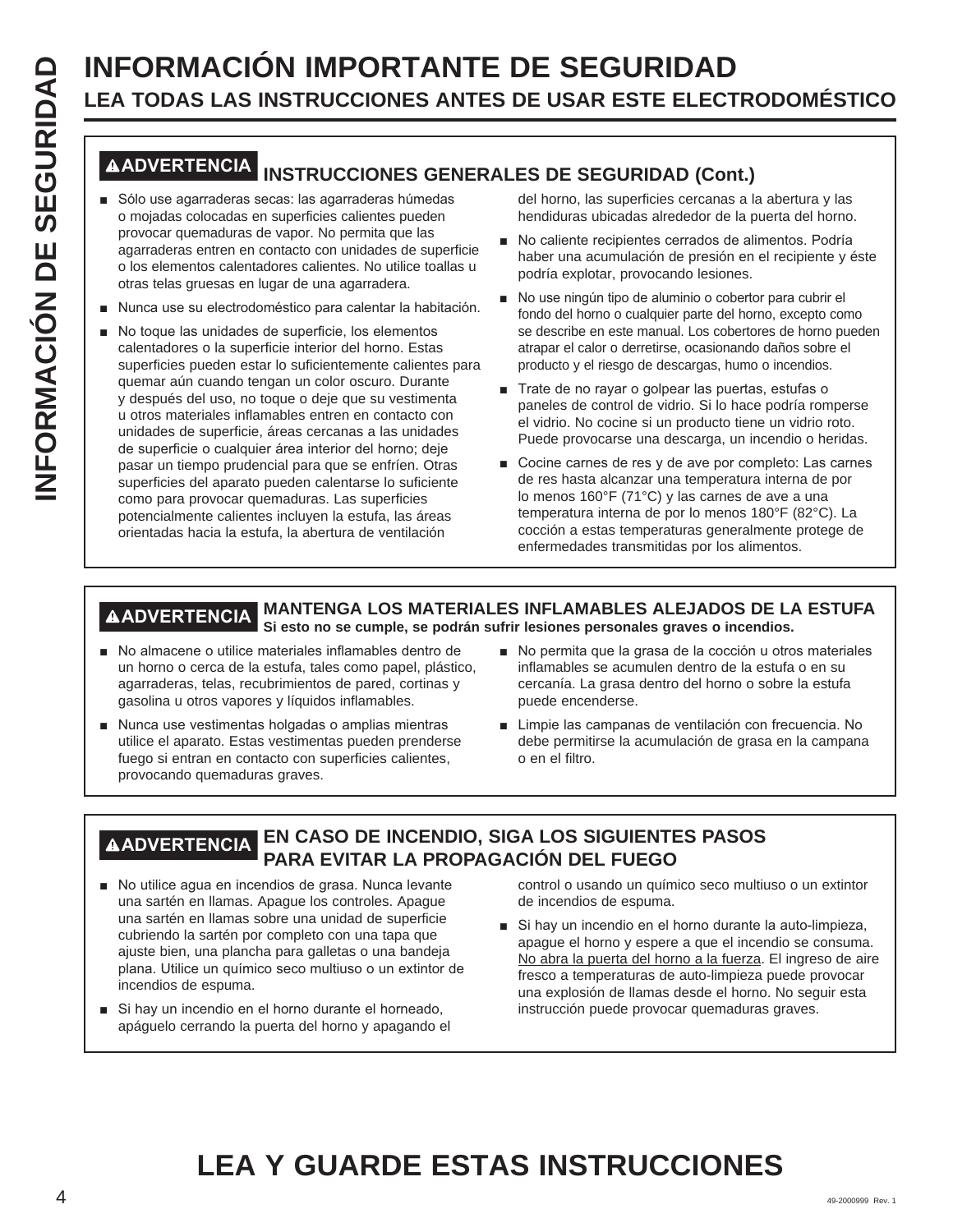## **INFORMACIÓN IMPORTANTE DE SEGURIDAD LEA TODAS LAS INSTRUCCIONES ANTES DE USAR ESTE ELECTRODOMÉSTICO**

# **ADVERTENCIA INSTRUCCIONES DE SEGURIDAD DE LA ESTUFA**

- Nunca deje las unidades de superficie sin atención. Los alimentos que hierven y se derraman pueden provocar humo y derrames grasosos que pueden prenderse fuego.
- Nunca deje aceite sin atención mientras fríe. Si se deja calentar más allá del punto de humeo, el aceite puede encenderse, provocando un incendio que podría propagarse a los gabinetes cercanos. Utilice un termómetro para grasa cuando sea posible para controlar la temperatura del aceite.
- Para evitar el derrame de aceite y un incendio, utilice una cantidad mínima de aceite cuando fría en sartenes poco profundas y evite la cocción de alimentos congelados con una cantidad excesiva de hielo.
- Utilice el tamaño de recipiente adecuado: Elija recipientes con bases planas lo suficientemente grandes para cubrir el elemento calentador de superficie. La utilización de recipientes más pequeños dejará expuesta una porción de la unidad de superficie al contacto directo, lo que puede provocar el encendido de sus vestimentas. Una relación adecuada del recipiente con la unidad de superficie también mejorará la eficiencia.
- Sólo ciertos tipos de recipientes de vidrio, vidrio/cerámico, cerámica, u otros recipientes vidriados pueden utilizarse sobre la estufa; otros pueden romperse debido al cambio repentino de temperatura.
- Para minimizar la posibilidad de quemaduras, el encendido de materiales inflamables y los derrames, la manija de los recipientes deben girarse hacia el centro de la estufa sin extenderse sobre ninguna unidad de superficie cercana.
- Si flambea alimentos bajo la campana, encienda el ventilador.
- Si se produce un corte de luz en una estufa eléctrica mientras la unidad superficial está en ON (Encendido), la unidad se volverá a encender cuando regrese la luz. En caso de falta de corriente, si no se giran todas las perillas de la unidad de superficial a la posición OFF (Apagado) se podrán incendiar artículos en o cerca de la estufa, lo cual podrá producir lesiones graves o la muerte.

### **ADVERTENCIA INSTRUCCIONES DE SEGURIDAD DE LA ESTUFA RADIANTE**

- Tenga cuidado al tocar la estufa. La superficie de vidrio de la estufa retendrá calor después de que los controles se hayan apagado.
- No cocine sobre una estufa rota. Si la estufa se rompe, las soluciones de limpieza y los derrames pueden penetrar en la estufa rota y crear un riesgo de descarga eléctrica. Comuníquese con un técnico calificado de inmediato.
- Evite rayar la estufa de vidrio. La estufa puede rayarse con elementos tales como cuchillos, instrumentos filosos, anillos u otras joyas, y remaches de la ropa.
- No coloque o almacene elementos que pueden derretirse o prenderse fuego sobre la estufa de vidrio, aún cuando no la esté usando. Si la estufa se enciende en forma accidental, pueden prenderse fuego. El calor proveniente

de la estufa o de la ventilación del horno también puede prenderlos fuego, aún si el aparato está apagado.

- Use el limpiador de estufas cerámicas y la esponjilla de limpieza para limpiar la estufa. Espere hasta que la estufa se enfríe y la luz indicadora se apague antes de limpiar. Una esponja o un paño húmedos sobre una superficie caliente pueden provocar quemaduras de vapor. Algunos limpiadores pueden producir humos tóxicos si se los aplica a una superficie caliente. **NOTA:** Los derrames de azúcar son la excepción. Éstos deben quitarse mientras están calientes utilizando una agarradera y un raspador. Para instrucciones detalladas, ver la sección Cómo limpiar la estufa de vidrio.
- Lea y cumpla con todas las instrucciones y advertencias de la etiqueta de la crema de limpieza.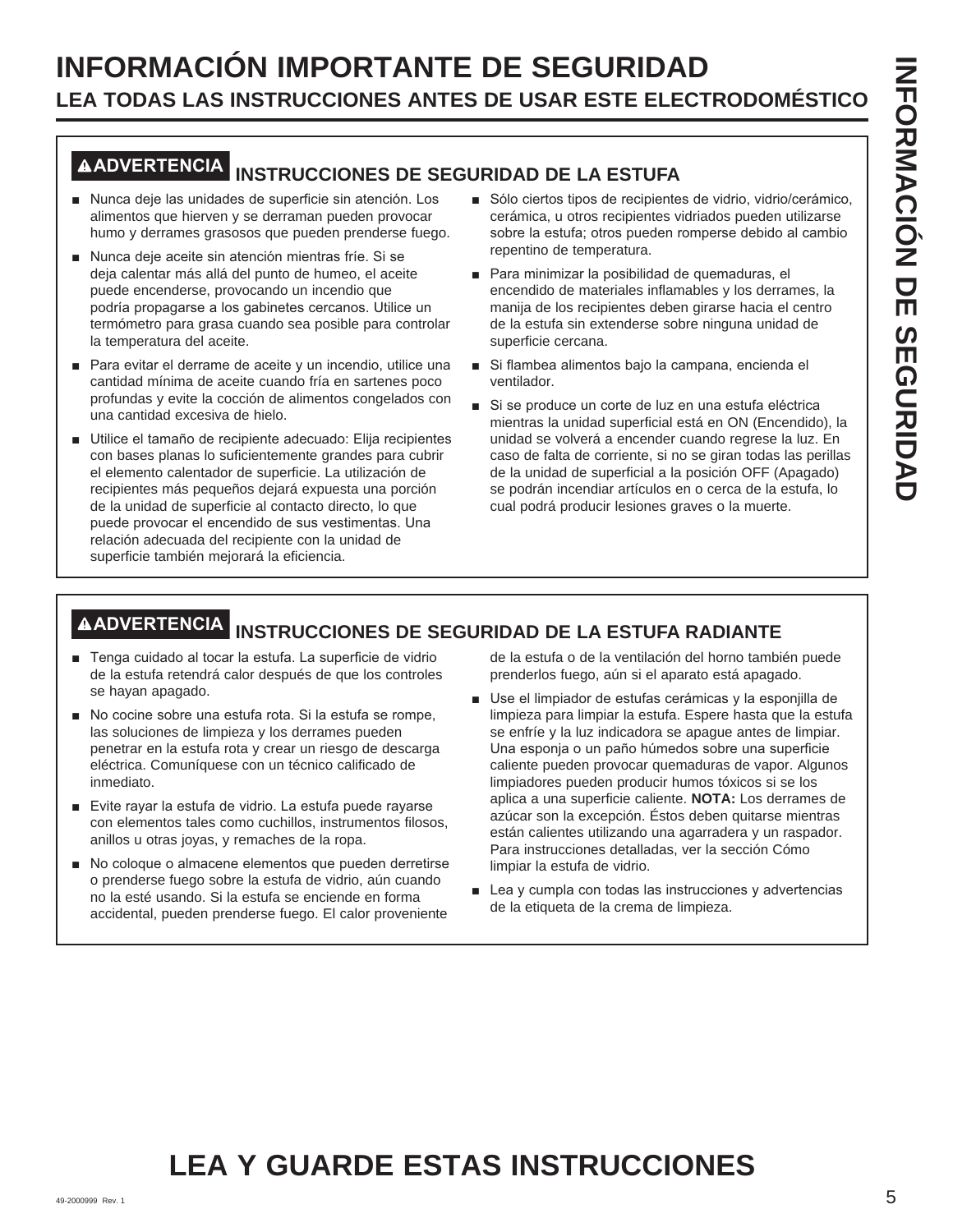# **LEA TODAS LAS INSTRUCCIONES ANTES DE USAR ESTE ELECTRODOMÉSTICO**

### **ADVERTENCIA INSTRUCCIONES DE SEGURIDAD DEL HORNO**

- Manténgase alejado del horno al abrir la puerta del mismo. El aire caliente o el vapor que sale puede causar quemaduras en las manos, rostro y/u ojos.
- **INFORMACIÓN IMPORTANTE DE SEGURIDAD**<br> **INFORMACIÓN INSTRUCCIONES ANTES DE USAR ESTE ELECT<br>
MADVERIENCIAL INSTRUCCIONES DE SEGURIDAD DEL HORNO<br>
INFORMACIÓN INSTRUCCIONES DE SEGURIDAD DEL HORNO<br>
INFORMACIÓN INSTRUCCIONES DE** No use el horno si un elemento de calentamiento genera un punto brillante durante el uso o aparecen otros signos de daños. Un punto brillante indica que el elemento para calentar puede fallar y generar una posible quemadura, incendio o descarga eléctrica. Apague el horno de inmediato y solicite a un técnico calificado del servicio que reemplace el elemento para calentar.
	- Mantenga desobstruida la ventilación del horno.
	- Mantenga el horno libre de acumulación de grasa. La grasa del horno se puede incendiar.
	- Goloque los estantes del horno en la ubicación deseada mientras éste se encuentra frío. Si es necesario mover el estante mientras el horno está caliente, evite que el mango de la olla tenga contacto con el elemento calentador en el horno.
- Al usar las bolsas para cocinar o dorar en el horno, siga las instrucciones del fabricante.
- Coloque el estante del horno en la posición de bloqueo, al introducir y retirar comida del horno. Esto ayuda a evitar quemaduras por tocar superficies calientes de la puerta y las paredes del horno.
- No deje productos tales como papel, utensilios de estufa ni comida en el horno cuando éste no se encuentre en uso. Los artículos guardados en el horno se pueden incendiar.
- Nunca coloque los utensilios de estufa, piedras para pizza u horneado o cualquier otro tipo de aluminio o cobertor en la base del horno. Estos ítems pueden atrapar el calor o derretirse, ocasionando daños sobre el producto y el riesgo de descargas, humo o incendios.

#### **ADVERTENCIA INSTRUCCIONES DE SEGURIDAD DEL HORNO CON LIMPIEZA AUTOMÁTICA**

La función de limpieza automática usa el horno en temperaturas lo suficientemente altas como para consumir la suciedad de comida que haya dentro del horno. Para un funcionamiento seguro, siga estas instrucciones.

- No toque las superficies del horno durante el ciclo de limpieza automática. Mantenga a los niños alejados del horno durante la limpieza automática. Si no se siguen estas instrucciones, se podrán producir quemaduras.
- Antes de utilizar el ciclo de limpieza automática, retire las ollas, estantes de metal brillante del horno y otros utensilios que haya en el horno. Sólo se pueden dejar dentro del horno los estantes para horno cubiertos de porcelana. No use la función de limpieza automática para limpiar otras partes, tales como ollas de goteo o recipientes.
- Antes de utilizar el ciclo de limpieza automática, limpie la grasa y restos de comida que haya en el horno. Una

cantidad excesiva de grasa se puede incendiar, lo cual puede producir daños con humo en su hogar.

- Si el modo de limpieza automática funciona de forma incorrecta, apague el horno y desconecte el suministro de corriente. Solicite el servicio de un técnico calificado.
- No limpie la junta de la puerta. La junta de la puerta es esencial para un buen sellado. Se debe tener cuidado de no frotar, dañar ni mover la junta.
- No use una capa protectora para forrar el horno. No use limpiadores de horno comerciales, a menos que estén certificados para uso en hornos con limpieza automática.

#### **Cómo Retirar la Película Protectora de Envío y la Cinta de Embalaje**

Con cuidado tome un extremo de la película protectora de envío con los dedos y lentamente retire la misma de la superficie del electrodoméstico. No utilice ningún producto filoso para retirar la película. Retire toda la película antes de usar el electrodoméstico por primera vez.

Para asegurar que no haya daños sobre el acabado del producto, la forma más segura de retirar el adhesivo de la cinta de embalaje en electrodomésticos nuevos es aplicando un detergente líquido hogareño para lavar platos. Aplique con una tela suave y deje que se seque.

**NOTA:** El adhesivo deberá ser eliminado de todas las partes. No se puede retirar si se hornea con éste dentro.

Tenga en cuenta las opciones de reciclaje del material de embalaje de su electrodoméstico.

#### **FORMA ADECUADA DE DESCARTAR SU ELECTRODOMÉSTICO**

Descarte o recicle su electrodoméstico de acuerdo con las Regulaciones Federales y Locales. Comuníquese con las autoridades locales para descartar o reciclar su electrodoméstico de forma ambientalmente segura.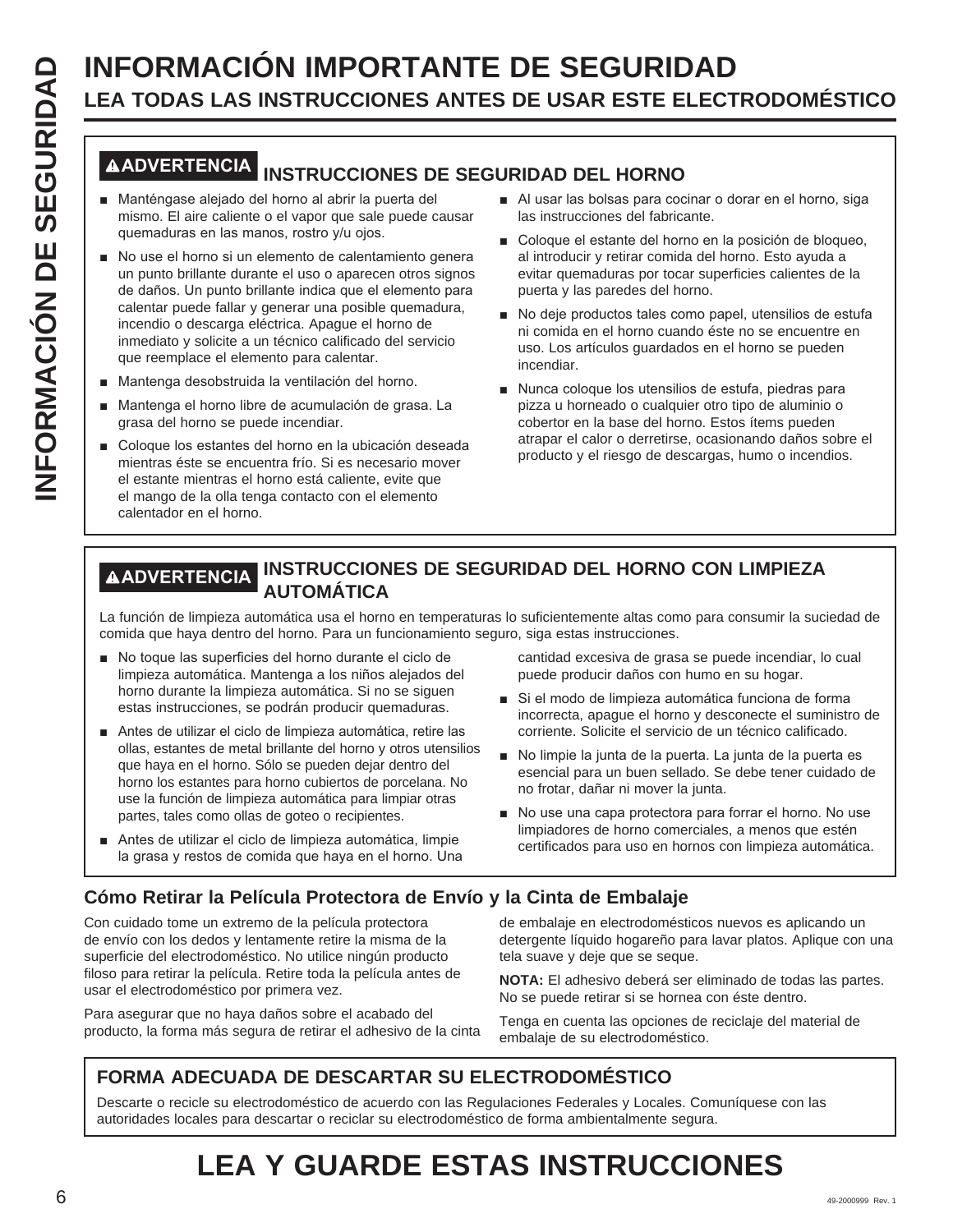# **USO DE LA ESTUFA:DEE** -A ESTUFA: Cliclades de scherlicie Unidades de superficie

La configuración **Melt (Derretir)** (en algunos modelos) derretirá chocolate o manteca.

 $\overline{5}$ 

Off

Hi

## **Unidades de superficie**

**ADVERTENCIA RIESGO DE INCENDIO:** Nunca deje la estufa en ON (Encendida) fuera de su atención. Mantenga los ítems inflamables alejados de la estufa. Apague todos los controles cuando finalice la cocción. Si no se siguen estas instrucciones se podrá producir incendios, lesiones graves o la muerte.

Es posible que las funciones y apariencias varíen con relación a su modelo a lo largo del manual.

#### **Cómo Configurar**

Presione la perilla hacia adentro y gire en cualquiera de las direcciones hasta la configuración que desee.

Una luz indicadora de de superficie en ON (Encendido) brillará cuando una unidad superficial esté encendida.

#### **Para superficies de vidrio de la estufa:**

Una luz indicadora de **ESTUFA CALIENTE:** 

- se encenderá cuando la unidad esté caliente al tact.
- permanecerá encendida incluso luego de que la unidad esté apagada.
- permanecerá encendida hasta que la unidad se enfríe a aproximadamente 150º F.



Off

Hi

Asegúrese de girar la perilla de control a **Off (Apagado)** cuando finalice la cocción.

#### **Unidades Superficiales Dobles y Triples y Perillas de Control (en algunos modelos)**

La unidad de superficie posee 2 o 3 tamaños de cocción que se pueden seleccionar, de modo que pueda enlazar el tamaño de la unidad al tamaño del utensilio que esté usando.



Modelos con un elemento superficial de Anillo-Doble únicamente





La apariencia de la perilla puede variar.

Melt

Modelos con un elemento superficial de Anillo-Triple únicamente.

La apariencia de la perilla puede variar.

#### **Uso del Área para Calentar (en algunos modelos)**

**ADVERTENCIA RIESGO DE ENVENENAMIENTO CON COMIDA:** Se pueden desarrollar bacterias cuando la comida esté a una temperatura inferior a los 140º.

- Siempre comience con comida caliente. No use la configuración caliente para calentar comida fría.
- No use la configuración caliente durante más de 2 horas.

**Warming Zone (Área para Calentar)**, ubicada en la parte central trasera de la superficie de vidrio, mantendrá la comida caliente y cocida a la temperatura para servir. Siempre comience con comida caliente. No use la función para calentar comida fría. Colocar comida que no está cocinada o fría en el **Warming Zone (Área para Calentar)** podría producir enfermedades desarrolladas por bacterias en la comida.

Gire la perilla de control a la posición **ON** (Encender) o presione el botón **Warming Zone** (Área para Calentar).

Para obtener mejores resultados, todas las comidas en el **Warming Zone (Área para Calentar)** deberían estar cubiertas por una tapa o papel de aluminio. Al calentar pasteles o panes, la tapa se deberá ventilar para dejar que la humedad salga.

La temperatura inicial, el tipo y la cantidad de comida, el tipo de pan y el tiempo afectarán la calidad de la comida.

Siempre use las manijas de las ollas o guantes para horno al retirar comida del **Warming Zone (Área para Calentar)** ya que los utensilios y platos estarán calientes.

**NOTA:** El calentador superficial emitirá un brillo rojo, al igual que los elementos de cocción.

Warming Zone

On/Off

Off



**Warming Zone** 

La apariencia de la perilla puede variar.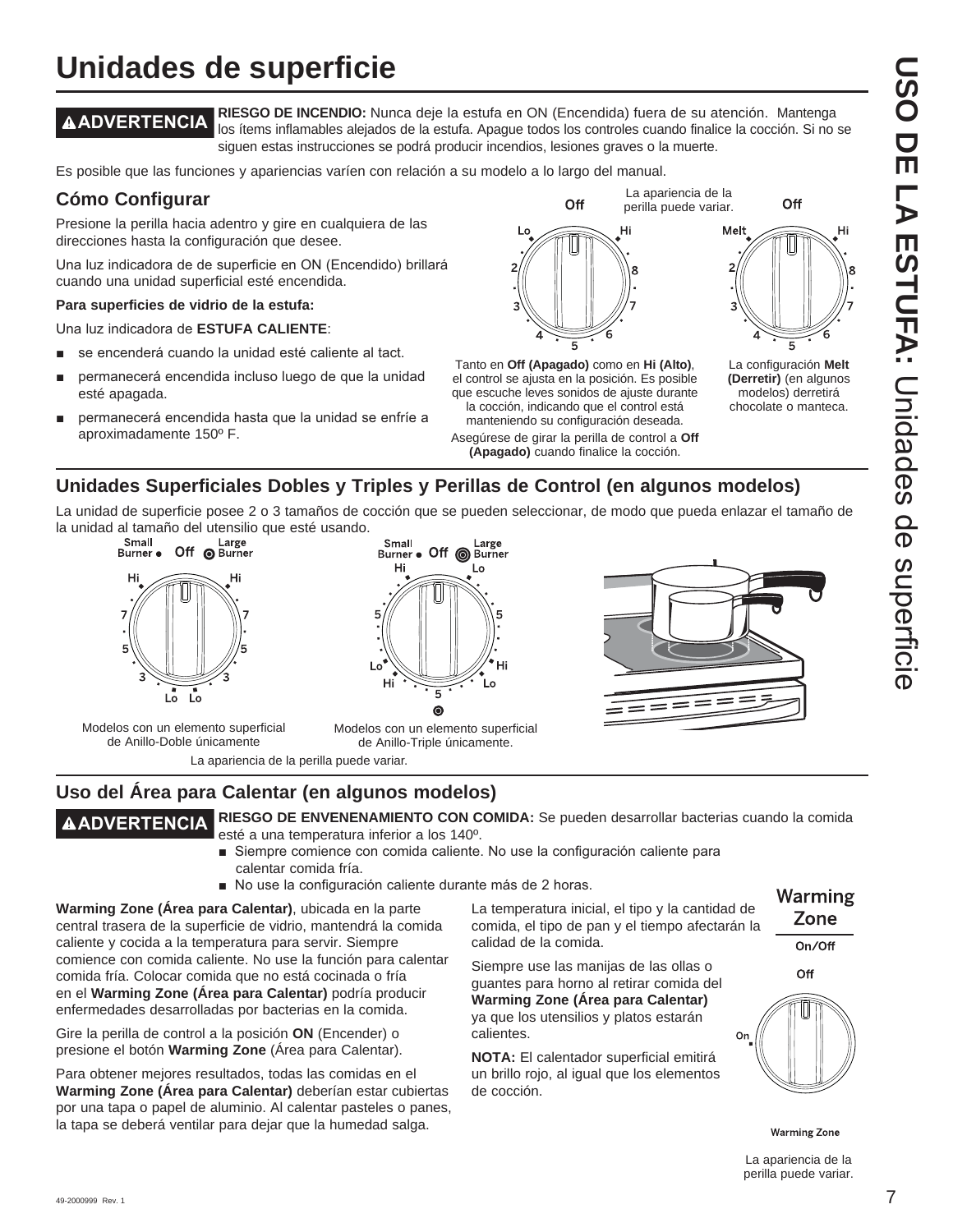## **Unidades de superficie**

#### **Consejos para Productos Enlatados en el Hogar**

Asegúrese que el producto enlatado se encuentre sobre la unidad superficial.

Asegúrese de que el producto enlatado sea plano en su parte inferior.

Para evitar quemadoras de vapor o calor, tenga cuidado al enlatar el producto.

#### **Para Modelos con Estufa de Vidrio Radiante**

La estufa radiante cuenta con unidades calentadoras debajo de una superficie lisa de vidrio.

**NOTA:** Un ligero olor es normal cuando una estufa nueva se utiliza por primera vez. Es provocado por el calentamiento de piezas nuevas y materiales aislantes y desaparecerá en poco tiempo.

**NOTA:** En modelos con estufas de vidrio de color claro, es normal que las zonas de cocción cambien de color cuando están calientes o enfriándose. Esto es temporal y desaparecerá a medida que el vidrio se enfríe a temperatura ambiente

La unidad superficial seguirá un ciclo de encendido y apagado para mantener su configuración de control seleccionada.

Es seguro colocar utensilios calientes en la superficie de vidrio, incluso cuando la estufa esté fría.

Aunque las unidades de superficie se hayan apagado, la estufa de vidrio retiene suficiente calor para continuar la cocción. Para evitar la sobrecocción, quite las ollas de las unidades de superficie cuando los alimentos estén cocidos. No coloque nada sobre la unidad de superficie hasta que se haya enfriado por completo.

- Las manchas de agua (depósitos minerales) pueden quitarse utilizando crema limpiadora o vinagre blanco sin diluir.
- El uso de limpiador de ventanas puede dejar una película iridiscente sobre la estufa. La crema limpiadora quitará esta decoloración.
- No almacene elementos pesados sobre la estufa. Si caen sobre la estufa, podrían provocar daños.
- No utilice la superficie como una tabla para cortar.

Use recetas y procedimientos de fuentes confiables. Estos se encuentran disponibles a través de fabricantes como Ball® y Kerr® y el Department of Agriculture Extension Service (Servicio del Departamento de Agricultura).

El uso de enlatados cerrados a baño maría con fondos ondeados podrán extender el tiempo requerido para traer el agua al punto de hervor.



Nunca cocine directamente sobre el vidrio. Siempre utilice recipientes de cocción.



Siempre coloque el recipiente en el centro de la unidad de superficie sobre la que está cocinando.



No deslice los recipientes de cocción a través del control y la superficie de la estufa porque puede rayar el vidrio. El vidrio es resistente a los rayones, pero no a prueba de los mismos.

#### **Limitador de Temperatura en Estufas de Vidrio Radiante**

Cada unidad de superficie radiante cuenta con un limitador de temperatura.

El limitador de temperatura evita que la estufa de vidrio se caliente en exceso.

El limitador de temperatura podrá apagar las unidades superficiales por ciclos durante un tiempo si:

- **a** la olla hierve hasta secarse.
- el fondo de la olla no es plano.
- la olla está fuera del centro.
- $\blacksquare$  no hay olla en la unidad.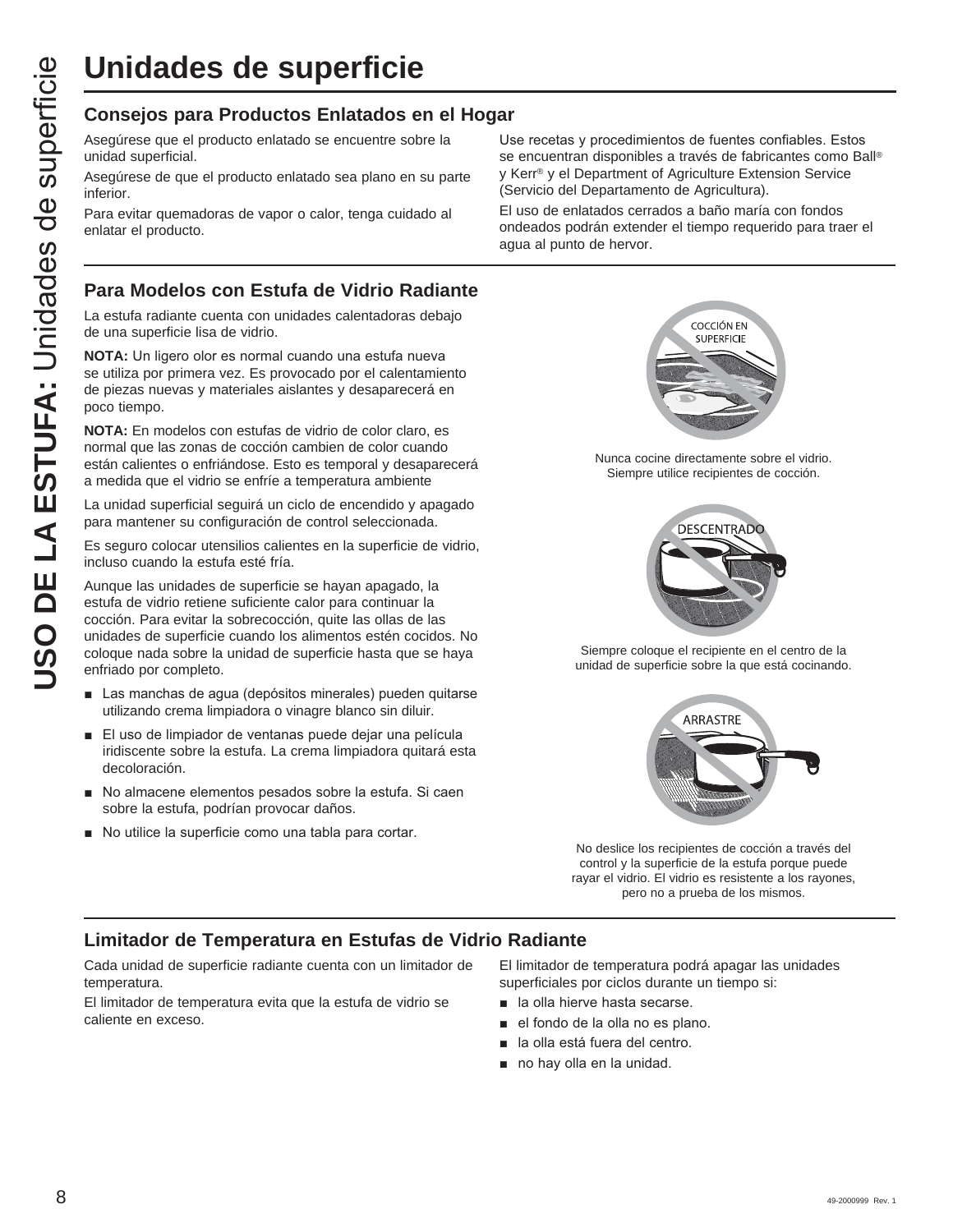# **Utensilio para Placa de Cocción para Vidrio Radiante**

La siguiente información lo ayudará a elegir los recipientes de cocción que brindan un buen desempeño en estufas de vidrio. Ver el folleto sobre recipientes para usar con estufas de inducción.

**NOTA:** Siga todas las recomendaciones del fabricante de recipientes cuando utilice cualquier clase de recipiente de cocción sobre la estufa cerámica.

#### **Recomendado**

#### **Acero inoxidable**

#### **Aluminio:**

Se recomienda de capa gruesa

Buena conductividad. Los residuos de aluminio a veces parecen rayones sobre la estufa pero pueden quitarse si se los limpia de inmediato. Debido a su bajo punto de fusión, no debe utilizarse aluminio de capa fina.

#### **Base de cobre:**

El cobre puede dejar residuos que pueden parecer rayones. Los residuos pueden eliminarse, siempre y cuando la estufa se limpie de inmediato. Sin embargo, no permita que estas ollas hiervan en seco. El metal sobrecalentado puede adherirse a las estufas de vidrio. Si no se elimina de inmediato, una olla con la base de cobre sobrecalentado dejará un residuo que manchará la estufa en forma permanente.

#### **Esmalte (pintado) sobre hierro fundido:**

Se recomienda si la base de la olla se encuentra revestida

#### **Evitar/No se recomienda**

#### **Esmalte (pintado) sobre acero:**

Calentar recipientes vacíos puede provocar daños permanentes al vidrio de las estufas. El esmalte puede derretirse y adherirse a la estufa cerámica.

#### **Vidrio-cerámico:**

Desempeño pobre. Raya la superficie.

#### **Cerámica:**

Desempeño pobre. Puede rayar la superficie.

#### **Hierro fundido:**

No se recomienda, a menos que se encuentre específicamente diseñado para estufas de vidrio

Pobre conductividad y lentitud para absorber el calor. Raya la superficie de la estufa.



Verifique que los recipientes tengan bases planas utilizando una regla.







No se recomiendan recipientes con bases redondeadas, curvadas, con rebordes o torceduras..

#### **Para mejores resultados**

- Coloque sólo recipientes secos sobre los elementos de superficie. No coloque tapas sobre los elementos de superficie, en especial tapas mojadas. Las ollas y tapas mojadas podrán quedar adheridas a la superficie una vez frías.
- No use woks con anillos de soporte. Esta clase de wok no se calienta sobre elementos de superficie de vidrio.
- Recomendamos el uso de woks de base plana solamente. Se encuentran disponibles en su negocio minorista local. La base del wok debe tener el mismo diámetro que el elemento de superficie para asegurar un contacto adecuado.
- Algunos procedimientos de cocción especiales requieren recipientes de cocción específicos, como ollas a presión, freidoras, etc. Todos los recipientes de cocción deben tener bases planas y ser del tamaño correcto.



No coloque recipientes mojados sobre la estufa de vidrio.



No use woks con anillos de soporte sobre la estufa de vidrio.



Utilice woks de base plana sobre la estufa de vidrio.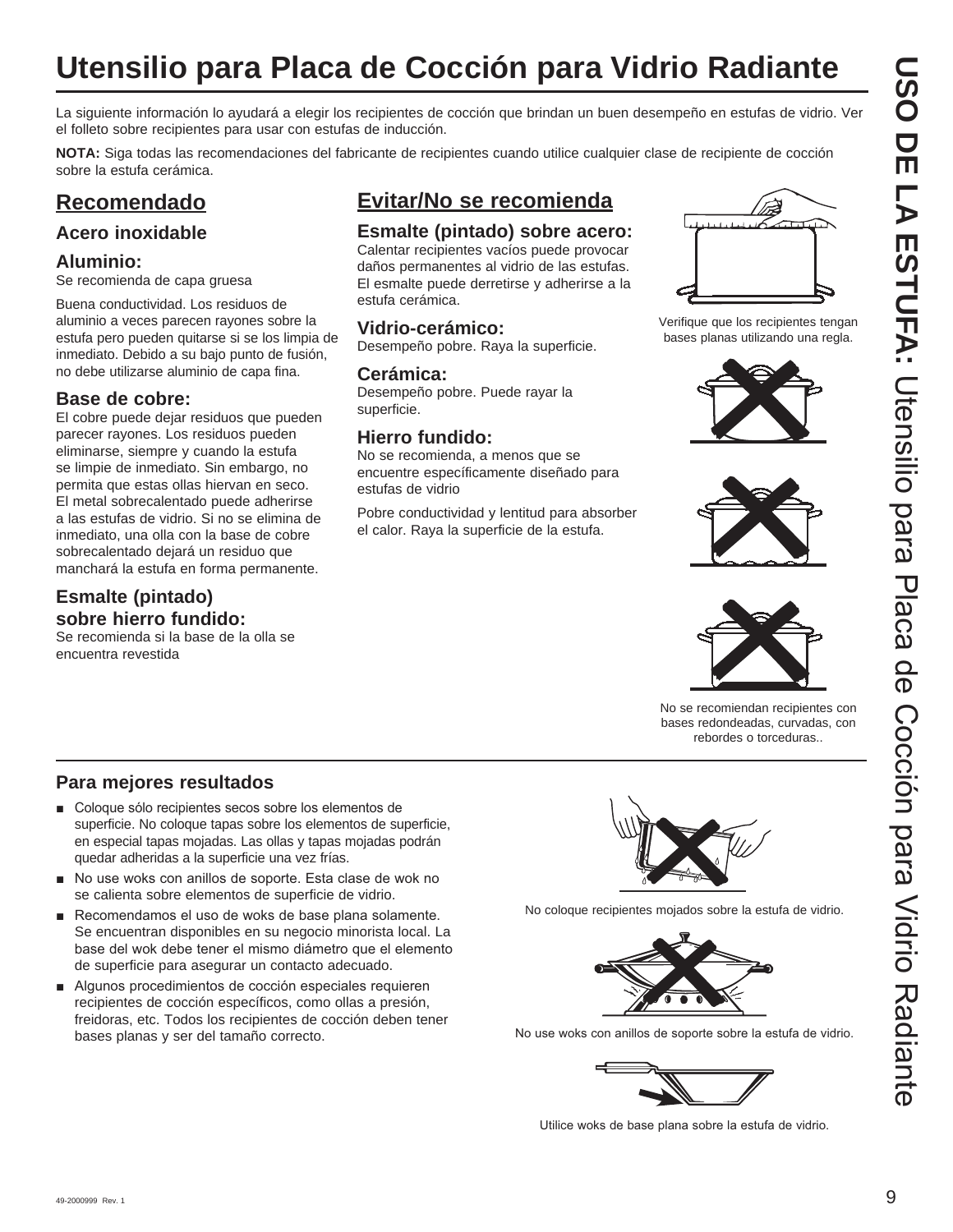## **Conexión WiFi (en algunos modelos)**

Su horno de está diseñado para brindarle una comunicación recíproca entre su electrodoméstico y dispositivos inteligentes. Mediante el uso de las funciones WiFi Connect, usted podrá controlar funciones esenciales de su horno tales como las configuraciones de temperatura, temporizadores y modos de cocción, utilizando su teléfono inteligente o tableta\*.

Mantenga presionada la tecla WiFi Connect (Conexión WiFi) durante 3 segundos.– siga las instrucciones de la pantalla de su horno y de la aplicación de su teléfono. Es necesario activar la función WiFi antes de usar SmrtHQ App. en su horno.

#### **Conexión de su Horno con Opción de WiFi Connect**

#### **Qué necesitará**

Su horno de GE Appliances utiliza su red de WiFi hogareña existente para realizar la comunicación entre el electrodoméstico y su dispositivo inteligente. A fin de configurar su horno de GE Appliances, usted necesitará reunir cierta información:

- 1. Cada horno de GE Appliances cuenta con una etiqueta informativa del electrodoméstico conectado, que incluye un Nombre y Contraseña de Red del Electrodoméstico. Estos son los dos detalles importantes que necesitará para conectar el electrodoméstico. La etiqueta está ubicada normalmente dentro de la puerta del horno o en el cajón.
- 2. Su teléfono inteligente o tableta deben estar preparados con la capacidad de acceder a Internet y descargar aplicaciones.
- 3. Usted deberá conocer la contraseña del enrutador WiFi de su hogar. Tenga esta contraseña a mano al configurar el horno de GE Appliances.

| <b>Connected Appliance Information</b> |                         |
|----------------------------------------|-------------------------|
| FCC: ZKJ-WCATA001                      | Network: GE XXXXXX XXXX |
| IC: 10229A-WCATA001                    | Password: XXXXXXXX      |
| MAC ID: XX - XX - XX - XX - XX - XX    | PT. NO. 229C6272G001-0  |

Ejemplo de Etiqueta

#### **Conexión de su horno de GE Appliances**

- 1. A través de su teléfono inteligente o tableta, visite **GEAppliances.com/connect** para aprender más sobre las funciones del electrodoméstico conectado y para descargar la SmrtHQ App.
- 2. Siga las instrucciones en pantalla de la aplicación para conectar su horno de GE Appliances.
- 3. Una vez que el proceso se haya completado, la luz de conexión ubicada en la pantalla de su horno GE Appliances, permanecerá en sólido y la aplicación confirmará que usted está conectado.
- 4. Si la luz de conexión no se enciende o está titilando, siga las instrucciones en la aplicación para volver a realizar la conexión. Si los problemas continúan, comuníquese al Connected Call Center (Centro de Conexión de Llamadas) al 1.800.220.6899 y solicite asistencia en relación a la conectividad inalámbrica del horno.

Para conectar dispositivos inteligentes adicionales, repita los pasos 1 y 2.

Observe que todos los cambios o modificaciones al dispositivo de acceso remoto instalado en este horno que no están expresamente aprobados por el fabricante podrían anular la autoridad del usuario para operar el equipamiento.

#### **INICIO DEL HORNO EN FORMA REMOTA <del>全</del>日**

Para poder iniciar el horno de forma remota una vez conectado a WiFi, asegúrese de que el ícono **D**icon se encuentre visible en la pantalla. El horno puede ser iniciado ahora de forma remota con un dispositivo conectado. El ícono deberá estar iluminado para iniciar el horno de forma remota. No se requiere el ícono **a** para modificar la temperatura del horno mientras esté funcionando, configurar un temporizador o apagar el horno desde la aplicación del teléfono mientras el ícono  $\widehat{\mathbb{C}}$  muestre que está Conectado a WiFi.

Si no visualiza el ícono  $\Box$ , consulte las instrucciones de Remote Enable (Control Remoto Activado) en la sección de Funciones Especiales de este manual.

**NOTA:** Las comidas que se echan a perder rápidamente, tales como leche, huevos, pescado, rellenos, ave y cerdo, no se deberán dejar reposar por más de 1 hora antes y después de la cocción. La temperatura ambiente estimula el desarrollo de bacterias nocivas. Asegúrese de que la luz del horno esté apagada, ya que el calor de la lámpara acelerará el crecimiento de bacterias nocivas.

\* Se requiere el uso de dispositivos y de una red WiFi hogareña que sean compatibles con Apple o Android.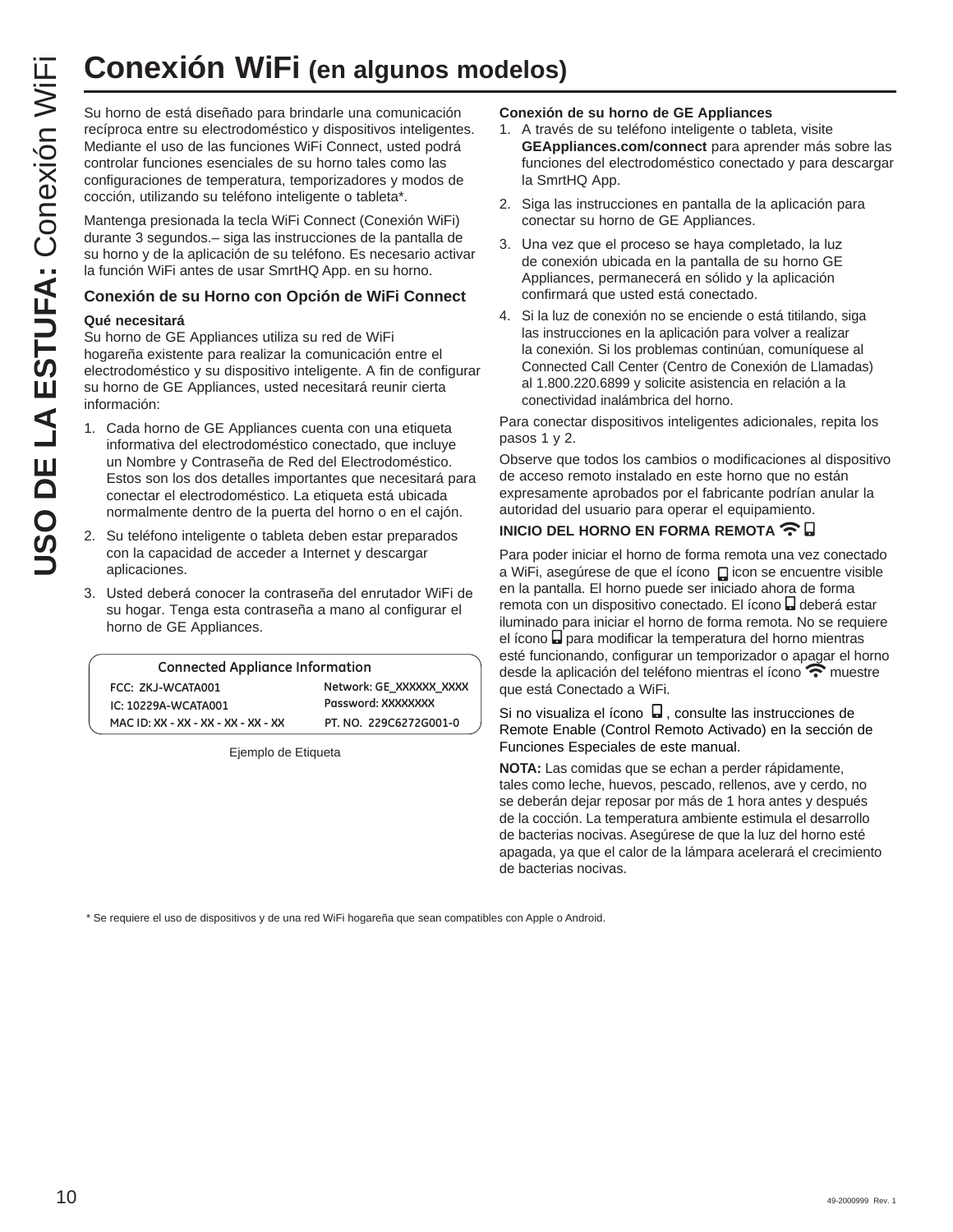# **USO DE LA ESTUFA:ESTUPIEN: Controles del Torno** Controles del Horno

## **Controles del Horno**



- **1. Convection Cooking Modes (Modos de Cocción por Convección):** Los modos de cocción por convección utilizan una circulación de aire incrementada para mejorar el rendimiento. El tipo de beneficio depende del modo. Su horno cuenta con los siguientes modos de cocción por convección: Convection Bake (Hornear por Convección) y Convection Roast (Asar por Convección). Para más información, consulte la sección de Modos de Cocción.
- **2. Traditional Cooking Modes (Modos de Cocción Tradicionales):** Su horno cuenta con los siguientes modos de cocción tradicionales: Bake (Hornear), Broil Hi (Asar Alto), Broil Lo (Asar Bajo) y Warm (Calentar). Para más información, consulte la sección de Modos de Cocción.
- **3. Clean (Limpieza):** El horno cuenta con dos modos de limpieza: Self Clean (Limpieza Automática) y Steam Clean (Limpieza con Vapor). Para acceder a información importante sobre el uso de estos modos, consulte la sección de Limpieza del Horno.
- **4. Start (Iniciar):** Se deberá presionar para comenzar cualquier función de cocción, limpieza o por tiempo.
- **5. Cancel/Off (Cancelar/ Apagar):** Cancela TODAS las funciones del horno, excepto el reloj, el temporizador, el cajón para calentar y el área para calentar.
- **6. Cook Time (Tiempo de Cocción):** Cuenta el tiempo de cocción y apaga el horno cuando el tiempo de cocción está completo. Presione la tecla **Cook Time (Tiempo de Cocción)**, use las teclas numéricas para programar un tiempo de cocción en horas y minutos, y luego presione **Start (Iniciar).** Esto sólo puede ser usado con Bake (Hornear), Convection Bake (Hornear por Convección), Convection Roast (Dorar por Convección) Warm (Calentar), y . Air Fry (Fritura con Aire).

Usted puede usar Cook Time (Tiempo de Cocción) en cualquier momento durante el ciclo de cocción en el horno.

- **7. Clock (Reloj):** Mantenga presionado el botón 0 durante 3 segundos para configurar el reloj.
- **8. Timer On/Off (Temporizador Encendido/**

**Apagado):** Funciona como un temporizador con cuenta regresiva: Presione la tecla **Timer On/Off (Temporizador Encendido/ Apagado)** y las teclas numéricas para programar el tiempo en horas y minutos. Presione la tecla **Start (Iniciar)**. La cuenta regresiva del temporizador se completó. Para apagar el temporizador, presione la tecla **Timer On/Off (Temporizador Encendido/ Apagado)**.

**9. Delay Time (Tiempo de Retraso):** Genera un retraso cuando el horno es encendido. Use esta tecla para configurar el momento en que desea que el horno se inicie. Presione el modo de cocción deseado y la temperatura. Si lo desea, también puede ser programado un tiempo de cocción. Presione la tecla Delay Time (Tiempo de Retraso) y use las teclas numéricas para programar la hora del día en que desea que el horno se encienda y presione Start (Iniciar). Siga las instrucciones de Cook Time (Tiempo de Cocción) para configurar esta función.

3

6

9

Timer

On/Off

**NOTA:** Al usar la función de tiempo de retraso, las comidas que se echan a perder rápidamente, tales como leche, huevos, pescado, rellenos, ave y cerdo, no se deberán dejar reposar por más de 1 hora antes y después de la cocción. La temperatura ambiente estimula el desarrollo de bacterias nocivas. Asegúrese de que la luz del horno esté apagada, ya que el calor de la lámpara acelerará el crecimiento de bacterias nocivas.

- **10. Oven Light(s) (Luz(es) del Horno):** Enciende o apaga la luz(es) del horno.
- **11. Lock Controls (Controles de Bloqueo):** Bloquean el control de modo que al presionar las teclas no se activen los controles. Presione la tecla **Lock Controls (Controles de Bloqueo)** durante tres segundos para bloquear o desbloquear el control. **Cancel/Off (Cancelar/ Apagar)** siempre está activa, incluso cuando el control está bloqueado.
- **12. WiFi Connect (Conexión WiFi) (en algunos modelos):** Para acceder a instrucciones sobre cómo conectar el horno, consulte la sección de Conexión WiFi de este manual.
- **13. Air Fry:** El modo Air Fry (Freír con Aire) fue diseñado para producir comidas con un exterior más crocante que en la cocción de horno tradicional. Para más información, consulte la sección de Modos de Cocción en Horno.
- **14. Área para Calentar (en algunos modelos):** Warming Zone (Área para Calentar) mantendrá las comidas calientes y cocinadas en la temperatura para servir. Para más información, consulte la sección Warming Zone (Área para Warming Calentar).

Zone

On/Off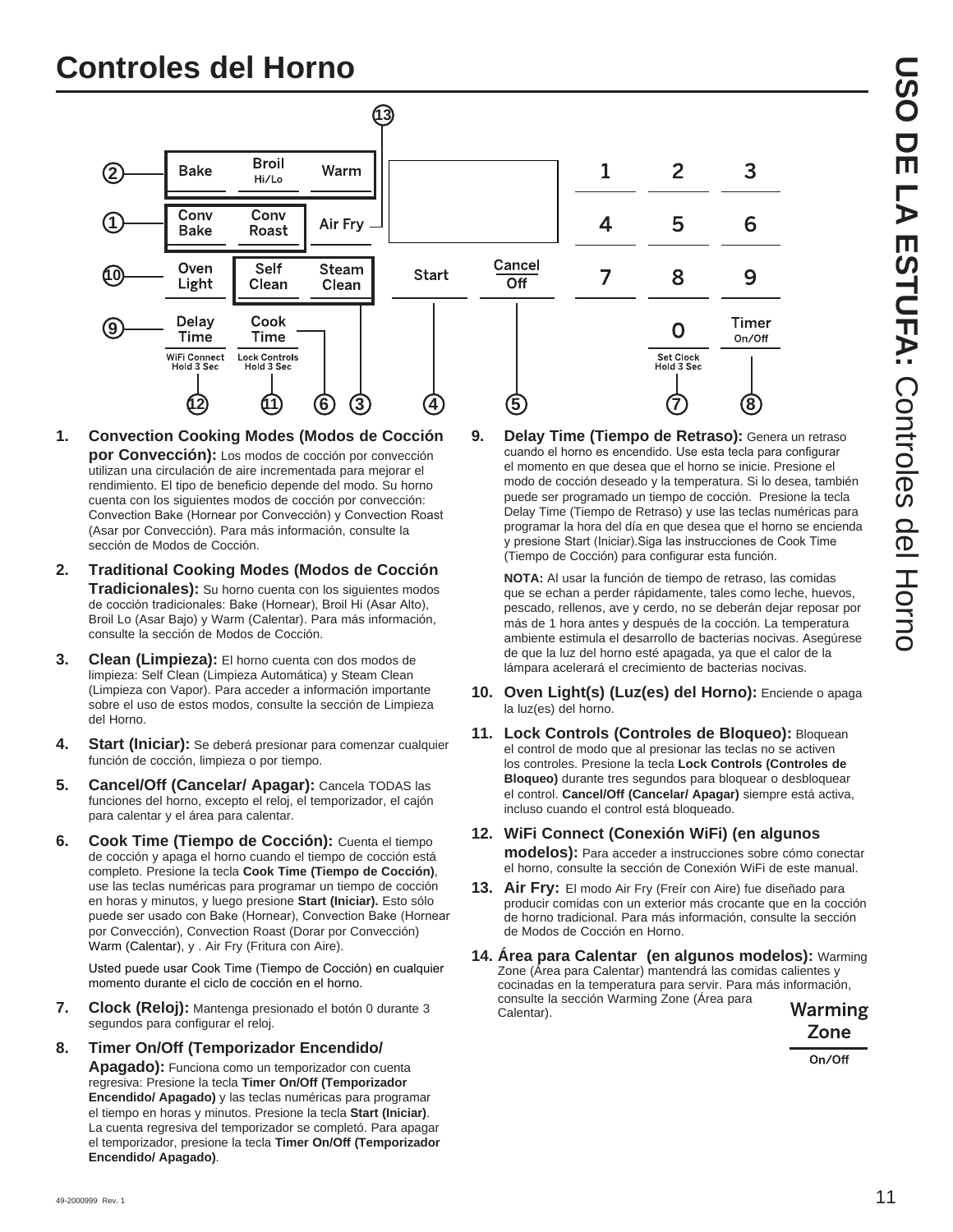## **Funciones Especiales**

- **Presione las teclas Bake (Hornear)** y **Broil (Asar)** al mismo tiempo y espere a que el menú de funciones especiales sea exhibido.
- Use las teclas numéricas 2 o 8 para alternar entre las funciones especiales, hasta que la función deseada sea exhibida.
- **E** Presione la tecla numérica 6 para ingresar en el menú de funciones y alternar entre las opciones.
- Una vez exhibida la opción deseada, presiones la tecla 6 para guardar la configuración y la tecla 4 para salir del menú.



 $4 =$  Cancel/Back,  $2 =$  Up,  $8 =$  Down,  $6 =$  Save/Forward

#### **Ajuste de la Temperatura del Horno (OFSt)**

**USO THE ESTIFA:** FUNCIONES ESPECTRIES<br>
To extend contract a configuraciones especiales diferentes. Para modificar las configuraciones de estas funciones especiales su en a modificar de estas funciones especiales su en a m Esta función permite que la temperatura de horneado del horno sea ajustada hasta 35ºF más caliente o 35ºF más fría. Use esta función si piensa que la temperatura de su horno está demasiado caliente o demasiado fría y desea modificarla. Este ajuste afecta cada modo de cocción excepto el de asar. Ingrese en el menú de funciones especiales, como se detalla más arriba. Alterne entre las funciones hasta que la función "OFFSEt" (compensar) sea exhibida y presione 6. Use la tecla **2** para incrementar la temperatura ajustada o use la tecla **8** para reducir la temperatura ajustada. Guarde y salga del menú de funciones especiales.

#### **Sonido de Finalización del Temporizador (End tonE)**

Se trata de un tono que indica la finalización de un temporizador. El tono puede ser continuo (Cont) o simple (bEEp). La configuración continua (Cont) hará sonar de forma repetida un tono cada pocos segundos, hasta que el botón del control sea presionado. Una configuración simple (bEEp) hará sonar sólo un tono simple cuando el temporizador finalice. Ingrese en el menú de funciones especiales, como se detalla más arriba. Alterne entre las opciones hasta que la función "End Tone" sea exhibida y presione **6**. Alterne entre las opciones hasta que la configuración deseada sea exhibida. Presione **6** para guardar la configuración y luego **4** para salir del menú.

#### **Selección de Temperatura Fahrenheit o Celsius (Unit dEg)**

El control del horno está configurado para su uso con temperaturas Fahrenheit (F), pero lo puede modificar a temperaturas Celsius (C). Presione las teclas **Broil (Asar)** y **Cook Time (Tiempo de Cocción)** al mismo tiempo para visualizar la configuración actual; presione nuevamente para modificar la configuración. Ingrese en el menú de funciones especiales, como se detalla más arriba. Alterne entre las opciones hasta que la función "deg Unit" sea exhibida y presione **6**. Alterne entre las opciones hasta que la configuración deseada sea exhibida. Presione **6** para guardar la configuración y luego **4** para salir del menú.

#### **Pantalla del Reloj (CLoc diSP)**

Esta Función (Encender/ Apagar) especifica si la hora del día es exhibida. Ingrese en el menú de funciones especiales, como se detalla más arriba. Alterne entre las opciones hasta

que la función "Cloc diSP" sea exhibida y presione **6**. Alterne entre las opciones hasta que la configuración deseada sea exhibida. Presione **6** para guardar la configuración y luego **4** para salir del menú.

#### **Configuración del Reloj (Cloc cFg)**

Esta función especifica cómo se exhibirá la hora del día. Puede seleccionar el reloj estándar de 12 horas (12) o el reloj militar de 24 horas. Ingrese en el menú de funciones especiales, como se detalla más arriba. Alterne entre las opciones hasta que la función "Cloc cFg" sea exhibida y presione **6**. Alterne entre las opciones hasta que la configuración deseada sea exhibida. Presione **6** para guardar la configuración y luego **6** para salir del menú.

#### **Volumen del Sonido (Snd)**

Esta función le permite al horno configurar el volumen del tono de encendido y apagado (oFF). . Ingrese en el menú de funciones especiales, como se detalla más arriba. Alterne entre las opciones hasta que la función "sound" sea exhibida y presione **6**. Alterne entre las opciones hasta que la configuración deseada sea exhibida. Presione **6** para guardar la configuración y luego **6** para salir del menú. La opción de sonido seleccionada sonará una vez cuando **6** sea presionado.

#### **Conversión de Auto Recipe**

Esta función (Encender/ Apagar) de forma automática ajusta la temperatura programada de la receta en el modo Convection Multi-Bake (Horneado Múltiple por Convección). Ingrese en el menú de funciones especiales, como se detalla más arriba. Alterne entre las opciones hasta que la función "Auto rEciPE" (Receta Automática) sea mostrada. Alterne entre las opciones hasta que la configuración deseada sea exhibida. Presione **6** para guardar la configuración y luego **6** para salir del menú.

**NOTA:** Esta opción no convierte el tiempo de horneado; sólo las temperaturas. Esta opción no ajusta las temperatura del modo Convection Roast (Dorar por Convección).

#### **Control Remoto Activado (App ENbl) (en algunos modelos)**

Le permite controlar el horno de forma remota (Encender/ Apagar). Ingrese al menú de funciones especiales como se detalla más arriba. Pase a través de las opciones hasta que se visualice "App ENbl" (Aplicación Activada). Use el número 6 para ingresar al menú y muévase a través de la configuración usando las teclas 2 u 8. Presione la tecla 6 para guardar la configuración y luego 4 para salir del menú.

#### **Apagado Automático en 12 Horas (12H Shut)**

Esta función apaga el horno luego de 12 horas de funcionamiento continuo (Encender/ Apagar). Ingrese al menú de funciones especiales como se detalla más arriba. Pase a través de las opciones hasta que se visualice "12H Shut" (Apagado en 12 Horas). Use el número 6 para ingresar al menú y muévase a través de la configuración usando las teclas 2 u 8. Presione la tecla 6 para guardar al configuración y luego 4 para salir del menú.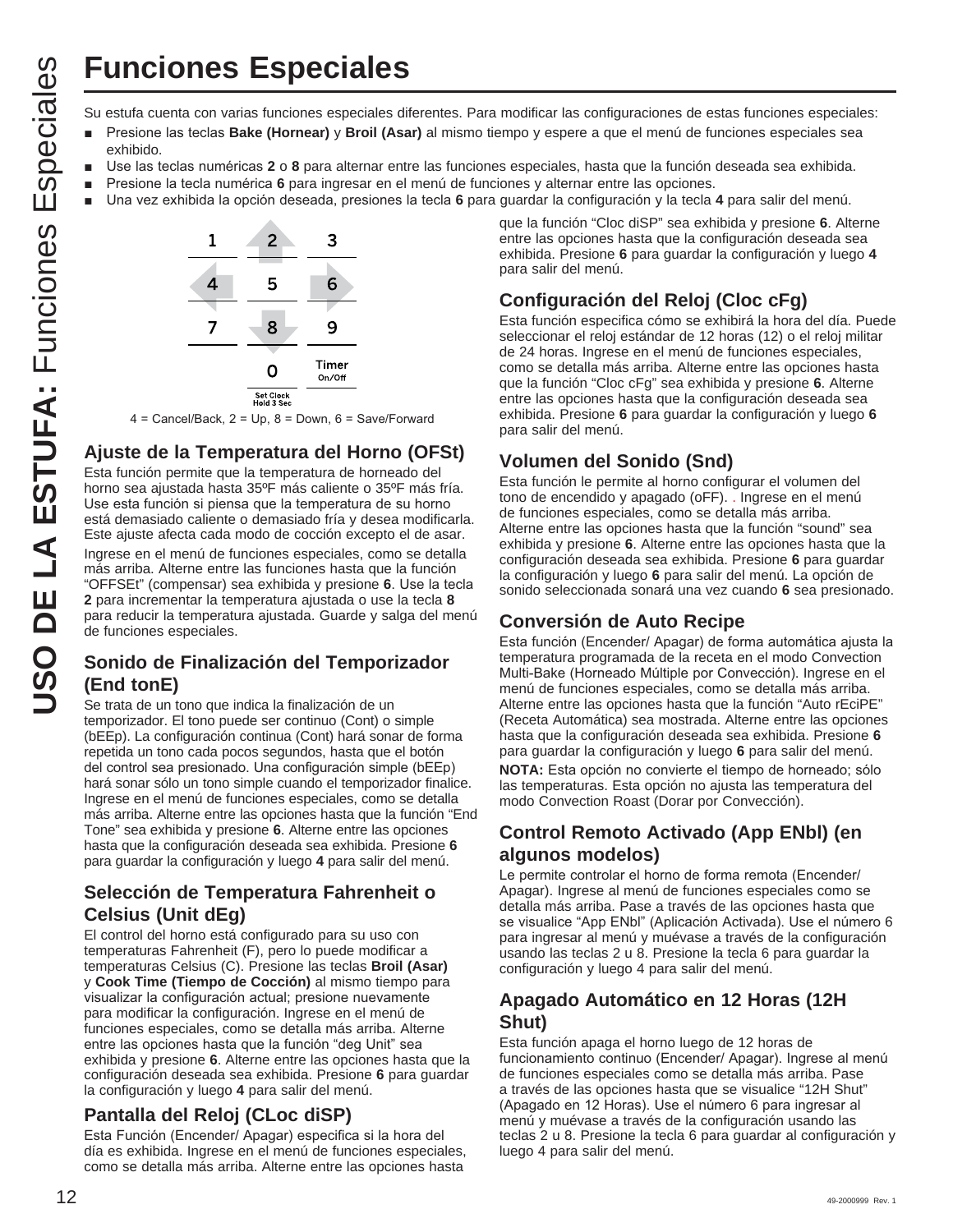## **Modo Sabático**

La función de modo sabático cumple con los estándares establecidos por Stark K. Algunos de estos estándares que serán observados por el consumidor incluyen la desactivación de los tonos, la desactivación de las luces del horno, y retrasos de aproximadamente 30 segundos a un minuto en relación a los cambios en la pantalla. Sólo el horneado continuo y el horneado por tiempo están permitidos en el modo sabático. La cocción en el modo sabático es un proceso de dos pasos; primero el modo sabático debe ser configurado y luego el modo hornear debe ser configurado.

#### **Configuración del Modo Sabático**

- 1. Mantenga presionadas las teclas Bake + Broil (Hornear + Asar) para ingresar al menú de funciones especiales.
- 2. Use la tecla numérica 8 para navegar por el menú "Sabb" (Sabático), e ingrese al menú usando la tecla numérica 6.
- 3. Use la tecla numérica 8 para cambiar la configuración a ON (Encendido). Use la tecla numérica 6 para confirmar la configuración.
- 4. Use la tecla numérica 4 para salir del menú de funciones especiales.

#### **Inicio del Horneado Continuo**

- 1. Presione la tecla **Bake (Hornear)**.
- 2. Si la temperatura deseada es 350ºF, presione **Start (Iniciar)**. Si se desea una temperatura de cocción diferente, use las teclas numéricas de **1** a **5** o la tecla **Timer (Temporizador)** para seleccionar una temperatura de cocción predeterminada, y luego presione **Start (Iniciar)**. Consulte el siguiente gráfico para determinar qué tecla configura la temperatura de cocción deseada.

Luego de una demora, un segundo corchete "] [" aparecerá en la pantalla, indicando que el horno está horneando.

|     |      |     | Temperatura (°F) |     | 400                    |
|-----|------|-----|------------------|-----|------------------------|
| 1   | 2    | 3   | 4                | 5   | <b>Timer</b><br>On/Off |
| 170 | 200  | 250 | 300              | 325 |                        |
|     |      |     |                  |     |                        |
| 6   |      | 8   | 9                | O   | Lock<br>Controls       |
| 2h  | 2.5h | 3h  | 3.5h             | 4h  | Hold 3 Sec             |

1 = 170° F, 2 = 200° F, 3 = 250° F, 4 = 300° F, 5 = 325° F, Temporizador = 400° F

#### **Ajuste de Temperatura**

- 1. Presione **Bake (Hornear)**, use las teclas numéricas de **1** a **5** y la tecla **Timer (Temporizador)** para seleccionar una temperatura de cocción actual diferente, y presione **Start (Iniciar)**.
- 2. Debido a que no hay ninguna indicación durante el cambio de temperatura, se puede usar un termómetro para horno para confirmar los cambios de temperatura.

#### **Inicie un Horneado por Tiempo**

- 1. Presione la tecla **Bake (Hornear)**.
- 2. Si la temperatura deseada es de 350ºF, use las teclas numéricas de **6** a **0** o la tecla **Lock Control (Control de Bloqueo)** para seleccionar un tiempo de cocción. Si se desea una temperatura de cocción diferente a 350ºF, use las teclas numéricas de **1** a **5** o la tecla **Timer (Temporizador)** para seleccionar una temperatura de cocción predeterminada, y luego seleccione el tiempo de cocción. Consulte el gráfico en esta página para determinar qué tecla configura la temperatura de cocción deseada y el tiempo de cocción.
- 3. Presione **Start (Iniciar)**.

Luego de una demora, un segundo corchete "] [" aparecerá en la pantalla, indicando que el horno está horneando. Cuando el tiempo de cocción finalice, la pantalla volverá a cambiar a un solo corchete "]", indicando que el horno ya no está horneando. No sonará ningún tono cuando el tiempo de cocción se haya completado.

#### **Salir del Modo Sabático**

Sólo se deberá salir del modo sabático una vez finalizado el mismo.

- 1. Presione **Cancel/Off (Cancelar/ Apagar)** para finalizar cualquier ciclo de horneado que pueda estar funcionando.
- 2. Mantenga presionadas las teclas Bake + Broil (Hornear + Asar) para ingresar al menú de funciones especiales.
- 3. Use la tecla numérica 8 para navegar por el menú "Sabb" (Sabático), e ingrese al menú usando la tecla numérica 6.
- 4. Use la tecla numérica 8 para cambiar la configuración a OFF (Apagado). Use la tecla numérica 6 para confirmar la configuración.
- 5. Use la tecla numérica 4 para salir del menú de funciones especiales.

#### **Aviso de Corte de Corriente durante el Modo Sabático**

Si se produce un corte de corriente mientras el horno se encuentra en Sabbath Mode (Modo Sabático), la unidad regresará a Sabbath Mode (Modo Sabático) cuando el suministro sea reestablecido; sin embargo, el horno regresará al estado de apagado incluso cuando haya estado en un ciclo de horneado en el momento del corte de corriente.

 $6 = 2$  horas,  $7 = 2.5$  horas,  $8 = 3$  horas,  $9 = 3.5$  horas,  $0 = 4$  horas, Controles de Bloqueo = 6 hours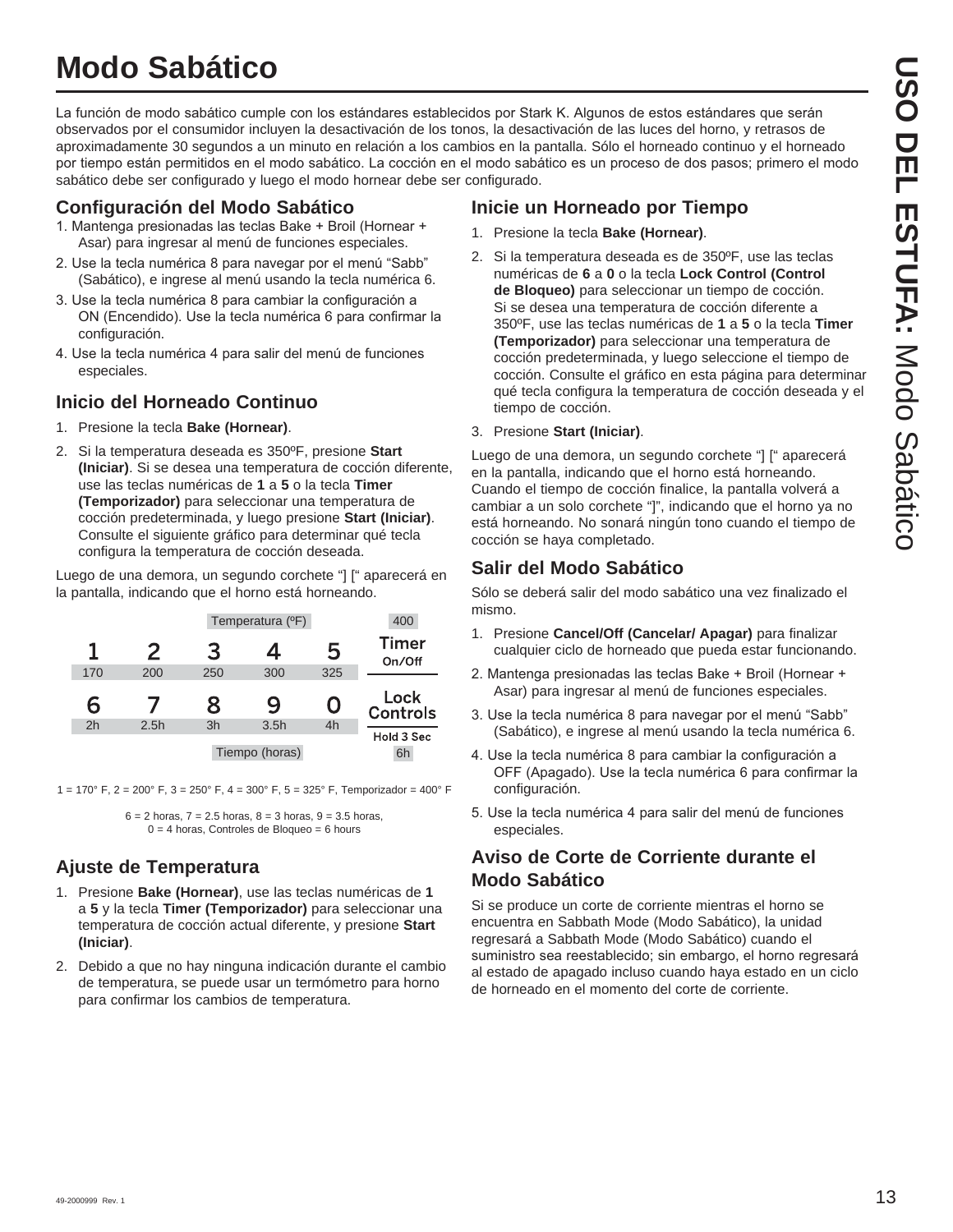El horno cuenta con seis posiciones de estantes. En la Guía de Cocción, se brindan recomendaciones de posiciones de los estantes para diferentes tipos de comidas. Se ajusta un estante en una dirección para afectar los resultados de cocción. Por ejemplo, si se prefieren partes superiores más oscuras en tartas, panecillos o galletas, pruebe moviendo la comida a un estante que se encuentre una posición más arriba. Si encuentra que las comidas están demasiado doradas en la parte superior, pruebe moviendo las mismas más abajo la próxima vez. **USO DE LA ENTRECAUCIÓN**<br> **USO DE LA ENTRE CACCIÓN, as brincher reconomistances de estan<br>
de Cocción, Par ejemplo, si es prefieren para afectar los tecanomistans de los castantes para diferentes tipos de conditas a coción.** 

Al hornear con múltiples ollas y en múltiples estantes, asegúrese de que haya por lo menos 11/2" entre las ollas, a fin de dejar suficiente espacio para que fluya el aire.

Es posible que su horno cuente con estantes extensibles v/o estantes planos tradicionales.

Para evitar posibles quemaduras, coloque los estantes en la posición deseada antes de encender el horno.



La cantidad de posiciones de la bandeja puede variar en relación al modelo.

## **Papel de Aluminio y Cobertores del Horno**

**PRECAUCIÓN No use ningún tipo de aluminio o cobertor de horno para cubrir el fondo del horno. Estos ítems pueden atrapar el calor o derretirse, ocasionando daños sobre el producto y el riesgo de descargas, humo o incendios. Los daños por uso inadecuado de estos ítems no están cubiertos por la garantía del producto.**

Se podrá usar aluminio para evitar derrames, colocando una hoja sobre un estante inferior varias pulgadas debajo de la comida. No use más aluminio que el necesario y nunca cubra totalmente el estante de un horno con papel de aluminio. Mantenga el aluminio a por lo menos 1 1/2" de las paredes del horno, para evitar una circulación deficiente del calor.

## **Utensilio del Horno**

#### **Pautas de Uso de Utensilios**

El material, el acabado y el tamaño de los utensilios afectan el horneado.

Las ollas oscuras, revestidas y opacas absorben el calor más rápidamente que las ollas claras y brillantes. Al usar ollas que absorben el calor más rápidamente, las comidas podrán resultar más doradas, crocantes y con una capa más gruesa.

Si utiliza utensilios oscuros y revestidos, controle la comida antes del tiempo mínimo de cocción. Si se obtienen resultados no deseados con este tipo de utensilios, considere la posibilidad de reducir la temperatura del horno en 25º F la próxima vez.

Las ollas brillantes pueden producir resultados de horneado más parejos en tortas y galletas.

Las ollas de vidrio y cerámica calientan con lentitud, pero retienen bien el calor.

Estos tipos de ollas funcionan bien con platos tales como tartas y postres con natilla.

Las ollas con aislante de aire calientan lentamente y pueden producir fondos dorados.

Mantenga los utensilios limpios para una cocción más pareja.

La cerámica calienta de forma lenta y retiene bien el calor. Si es posible, se recomienda precalentar este tipo de utensilios. Se podrá requerir tiempo de cocción adicional.

El utensilio usado en los modos para asar y freír con aire deberá ser de uso seguro para asar.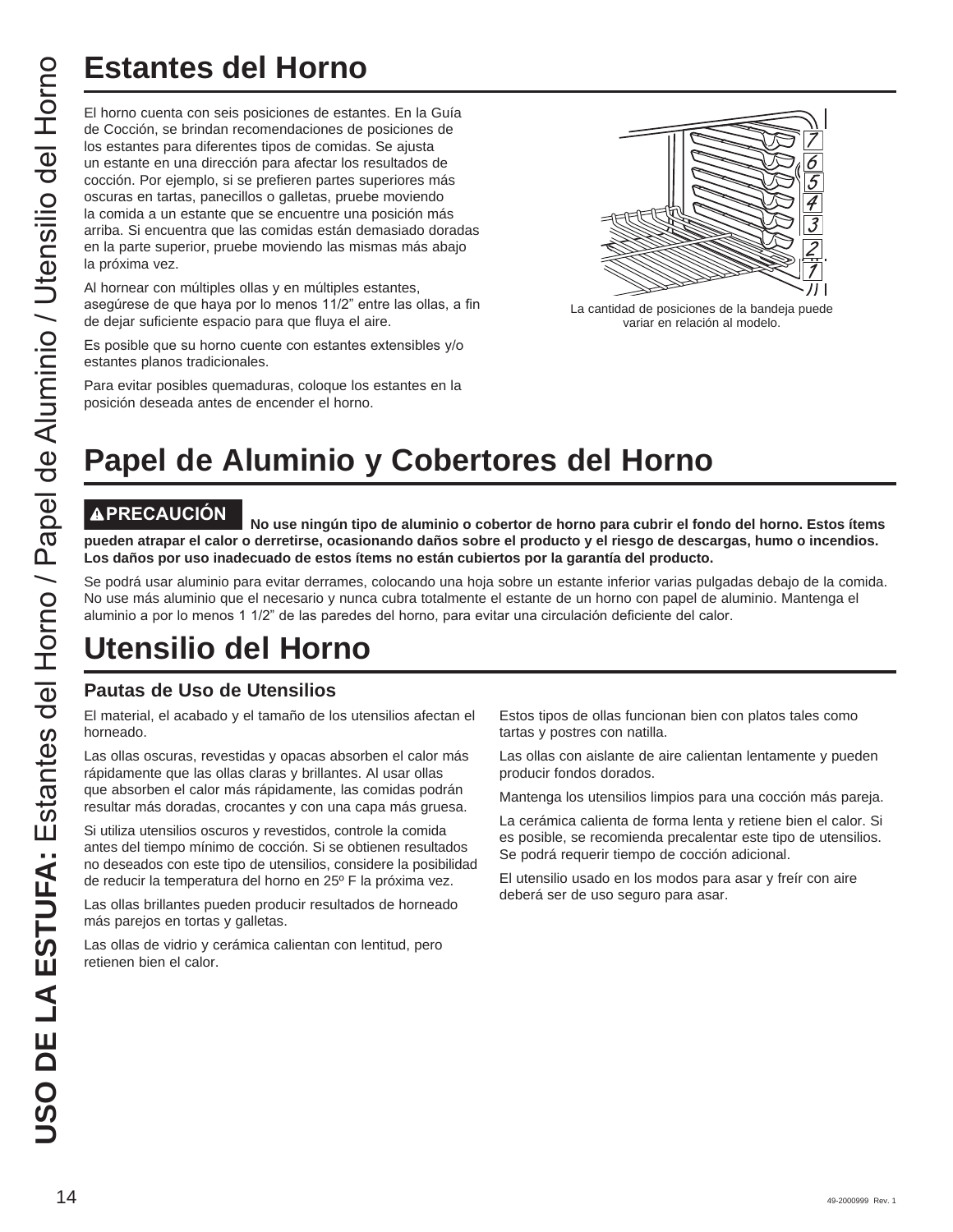## **Modos de Cocción**

Su nuevo horno posee una variedad de modos de cocción para que pueda obtener los mejores resultados. Estos modos se describen a continuación. Consulte la sección de la Guía de Cocción para acceder a información sobre la posición de los estantes y otras recomendaciones sobre modos específicos y comidas. Recuerde que es posible que su nuevo horno funcione de manera diferente que aquel que está reemplazando.

#### **Modos de Horneado y Dorado**

Seleccione un modo para hornear y dorar basado en el tipo y cantidad de comida que está preparando. Al preparar comidas horneadas tales como tartas, galletas y masas, siempre precaliente el horno primero. Siga las recomendaciones de la receta sobre la colocación de la comida. Si no se brindan pautas, centre la comida en el horno.

#### **Horneado Tradicional**

El modo de horneado es utilizado para hornear y dorar. Al preparar comidas horneadas tales como tartas, galletas y masas, siempre precaliente el horno primero. Para usar este modo, presione la tecla **Bake (Hornear)**, ingrese una temperatura, y luego presione **Start (Iniciar)**.

#### **Hornear por Convección**

Este modo usa el movimiento del aire desde el ventilador por convección para lograr una cocción más pareja. El horno está equipado con la función Auto Recipe Conversion (Conversión de Receta Automática); de modo que no es necesario ajustar la temperatura al usar este modo. Siempre realice el precalentamiento al usar este modo. Es posible que el tiempo de horneado sea un poco más prolongado con estantes múltiples, en comparación con lo que se espera con un solo estante. Para usar este modo, presione la tecla **Convection Bake (Hornear por Convección)**, ingrese una temperatura, y luego presione **Start (Iniciar)**.

#### **Dorar por Convección**

El modo Convection Roast (Dorado por Convección) está pensado para dorar cortes enteros de carne en un solo estante. Este modo usa el movimiento del aire desde el ventilador por convección para mejorar el dorado y reducir el tiempo de cocción. Controle la comida antes que el tiempo sugerido en la receta al usar este modo. Para usar este modo, presione la tecla **Convection Bake (Hornear por Convección)**, ingrese una temperatura, y luego presione **Start (Iniciar)**.

#### **Fritura con Aire**

Air Fry (Freír con Aire) es un modo de cocción especial sin precalentamiento, que fue diseñado para producir comidas que en su exterior queden más crocantes que en la cocción en hornos tradicionales. El modo Air Fry (Freír con Aire) fue diseñado para la cocción en un solo estante únicamente. Seleccione **Air Fry** (Freír con Air) y luego ingrese la configuración de temperatura deseada y presione **Start** (Iniciar). La temperatura se podrá configurar entre 300°F y 500°F. No es necesario precalentar en este modo. Siga las pautas de la receta tradicional para horno o del paquete en relación a los ajustes de temperatura y tiempos de cocción; ajuste el tiempo de cocción para lograr la textura crocante deseada. Se podrán encontrar pautas adicionales para utilizar este modo en la Guía de Cocción.

#### **Modo para Asar**

Siempre ase con la puerta del horno cerrada. Monitoree la comida de cerca al asar. Tenga cuidado al asar en posiciones de estantes superiores, ya que colocar la comida más cerca del elemento para asar incrementa el humo, salpicaduras y la posibilidad de que se incendien las grasas.

#### **Asar Alto**

El modo Broil Hi (Asado Alto) usa calor intenso del elemento superior para soasar las comidas. Use la función Broil Hi (Asado Alto) para cortes más delgados de carne y/o cuando desee que la superficie quede más soasada y el interior más jugoso. Para usar este modo, presione la tecla **Broil (Asar)** una vez y luego presione **Start (Iniciar)**.

#### **Asar Bajo**

El modo Broil Lo (Asar Bajo) usa menos calor intenso del elemento superior para cocinar la comida completamente mientras también se dora la superficie. Use la función Broil Lo (Asado Bajo) para cortes de carne más gruesos y/o comidas que desee que queden completamente cocinadas. Para usar este modo, presione la tecla **Broil (Asar) dos veces** y luego presione **Start (Iniciar)**.

#### **Calentar**

Los modos calientes están diseñados para mantener calientes las comidas cocinadas. Cubra las comidas que necesitan mantener la humedad y no cubra aquellas comidas que deberían quedar crocantes. No se requiere precalentar las mismas. No use la función Warm (Calentar) para calentar comida fría. Se recomienda, a fin de mantener la calidad de la comida, que ésta no se mantenga caliente por más de dos horas. Para usar este modo, presione la tecla **Warm (Caliente)** y luego presione **Start (Iniciar)**. La pantalla del control mostrará que el horno está configurado en Bake (Hornear) en 170°F.

#### **Precalentamiento**

Un precalentamiento adecuado asegura que el horno esté suficientemente caliente como para comenzar a hornear. Un precalentamiento inadecuado (es decir: cocinar cuando el horno aún no alcanzó la temperatura configurada) podrá afectar la cocción de forma negativa. Dependiendo de las recomendaciones de la receta, la temperatura de las comidas al ingresar al horno podrán determinar el tiempo de horneado final y los resultados del mismo; si introduce comidas tales como galletas o panes durante la función Pre-heat (Precalentamiento), se podrán dorar en exceso en su parte superior o quemarse.

**IMPORTANTE:** Agregar mayor cantidad de ítems para calentar en el horno durante el precalentamiento (esto incluye muchos estantes, piedras de horneado, etc.) afectará la duración del precalentamiento. Siempre comience a hornear luego de la señal de precalentamiento. La señal será un pitido, una luz indicadora o un sonido de campanada. Esto le permitirá saber que el horno se encuentra en la temperatura de horneado necesaria. Para obtener mejores resultados, encienda el horno antes de comenzar con el trabajo de preparación.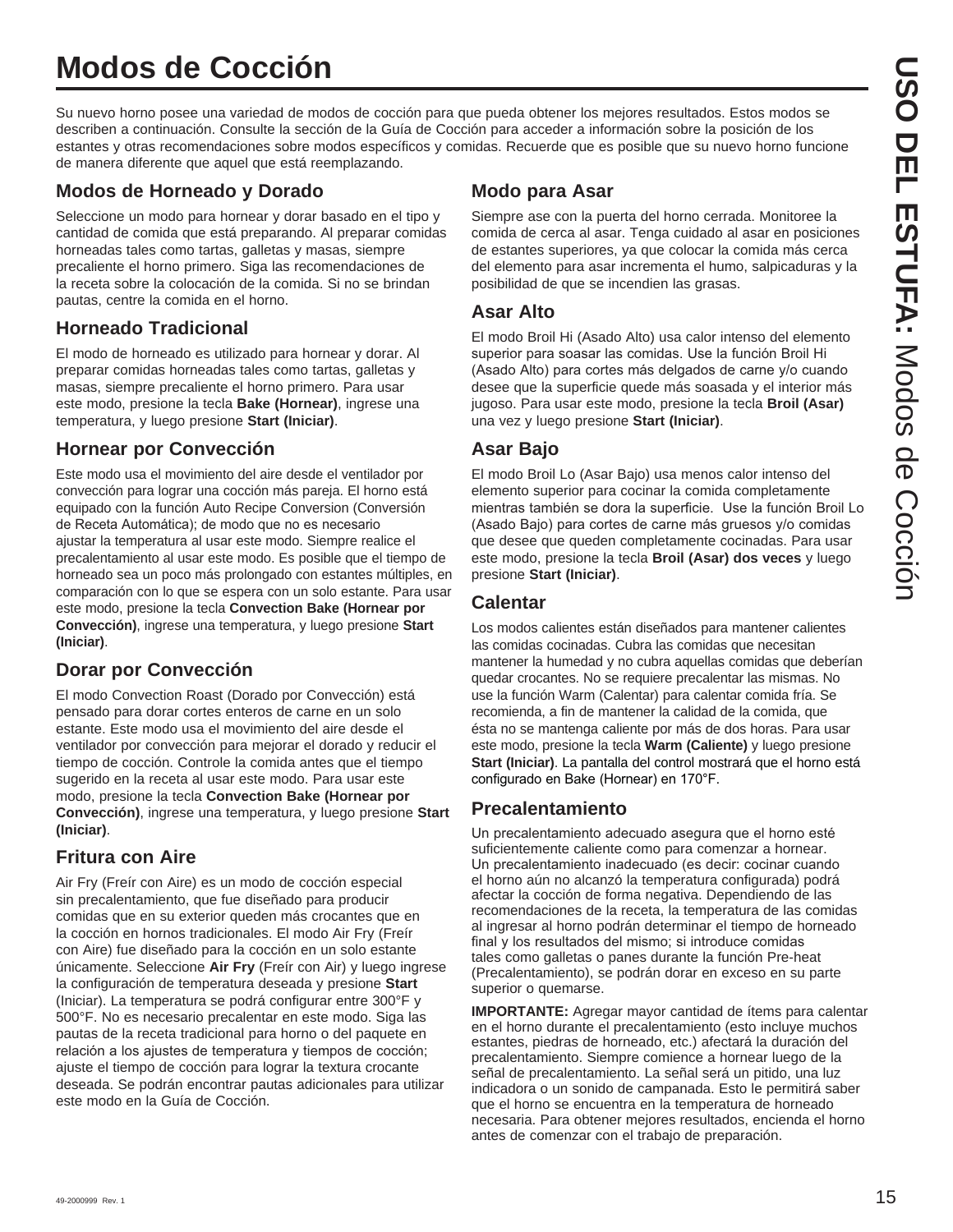## **Guía de Cocción del Horno**

| <b>TIPO DE COMIDA</b>                                                                           | <b>MODO(S)</b><br><b>RECOMENDADO(S)</b> | <b>POSICIÓN(ES)</b><br><b>DE ESTANTES</b><br><b>RECOMENDADA</b> | <b>SUGERENCIAS ADICIONALES</b>                                                                                                                                                                                                                                                                             |
|-------------------------------------------------------------------------------------------------|-----------------------------------------|-----------------------------------------------------------------|------------------------------------------------------------------------------------------------------------------------------------------------------------------------------------------------------------------------------------------------------------------------------------------------------------|
| <b>Productos Horneados</b>                                                                      |                                         |                                                                 |                                                                                                                                                                                                                                                                                                            |
| Tortas con capas, tortas<br>rectangulares, roscas, panecillos,<br>pan rápido en un Solo Estante | Hornear                                 | 3                                                               | Use utensilios brillantes.                                                                                                                                                                                                                                                                                 |
| Tortas con capas* en Múltiples<br>Estantes                                                      | Hornear<br>Horneado por Convección      | 2 y 4                                                           | Asegúrese de que haya un flujo de aire adecuado<br>(Vea lá ilustración).                                                                                                                                                                                                                                   |
| Tortas de grasa (pastel de ángel)                                                               | Hornear                                 | 1                                                               | Use utensilios brillantes.                                                                                                                                                                                                                                                                                 |
| Galletas, galletitas, bizcochitos en un<br>Solo Estante                                         | Hornear                                 | 3                                                               | Use utensilios brillantes.                                                                                                                                                                                                                                                                                 |
| Galletas, galletitas, bizcochitos en<br>Múltiples Estantes                                      | Horneado por Convección                 | 2y4<br>2, 4, y6                                                 | Asegúrese de que haya un flujo de aire adecuado.                                                                                                                                                                                                                                                           |
| <b>Bife y Cerdo</b>                                                                             |                                         |                                                                 |                                                                                                                                                                                                                                                                                                            |
| Hamburguesas                                                                                    | Asar Alto                               | 6                                                               | Use una olla para asa; precaliente 5 minutos si usará el Modo para<br>Asar por Convección. Mueva la comida hacia abajo para que quede<br>más preparada y menos soasada. Preste atención a la comida al<br>asarla. Para un mejor rendimiento, centre la comida debajo del<br>elemento calentador para asar. |
| <b>Bifes y Chuletas</b>                                                                         | Asar Alto                               | 6                                                               | Use una olla para asa; precaliente 5 minutos si usará el Modo para<br>Asar por Convección. Mueva la comida hacia abajo para que quede<br>más preparada y menos soasada. Preste atención a la comida al<br>asarla. Para un mejor rendimiento, centre la comida debajo del<br>elemento calentador para asar. |
| Dorados                                                                                         | Hornear<br>Dorado por Convección        | 203                                                             | Use una olla chata tal como una olla para asar.<br>No se requiere precalentarla.                                                                                                                                                                                                                           |
| Ave                                                                                             |                                         |                                                                 |                                                                                                                                                                                                                                                                                                            |
| Pollo entero                                                                                    | Hornear<br>Dorado por Convección        | 203                                                             | Use una olla chata tal como una olla para asar.                                                                                                                                                                                                                                                            |
|                                                                                                 | Asar Alto                               | $\overline{2}$                                                  | Si se empanó o cubrió con salsa, evite los modos Broil Hi (Asar Alto). Ase del lado de la piel hacia abajo primero. Preste atención                                                                                                                                                                        |
| Pechugas, patas, muslos con<br>huesos                                                           | Asado Bajo<br>Hornear                   | 203                                                             | a la comida al asarla. Para un mejor rendimiento, centre la comida<br>debajo del elemento calentador para asar.                                                                                                                                                                                            |
| Pechugas de pollo deshuesadas                                                                   | Asado Bajo<br>Hornear                   | 203                                                             | Mueva la comida más abajo para que quede más preparada y<br>menos soasada y más arriba para que quede más soasada y dorada al asar. Para un mejor rendimiento, centre la comida debajo del<br>elemento calentador para asar.                                                                               |
| Pavo entero                                                                                     | Hornear<br>Dorado por Convección        | 1 <sub>0</sub> 2                                                | Usa una olla chata tal como una olla para asar.                                                                                                                                                                                                                                                            |
| Pechuga de Pavo                                                                                 | Hornear<br>Dorado por Convección        | 203                                                             | Usa una olla chata tal como una olla para asar.                                                                                                                                                                                                                                                            |
| Pescado                                                                                         | Asado Bajo                              | 6 (mitad del grosor o menos)<br>$5$ ( $>1/2$ pulgada)           | Preste atención a la comida al asarla. Para un mejor rendimiento,<br>centre la comida debajo del elemento calentador para asar.                                                                                                                                                                            |
| Cazuelas                                                                                        | Hornear                                 | 3                                                               |                                                                                                                                                                                                                                                                                                            |
| Comidas Congeladas a Conveniencia                                                               |                                         |                                                                 |                                                                                                                                                                                                                                                                                                            |
| <b>Estante Simple</b>                                                                           | Hornear                                 | 4                                                               | Coloque la comida en el horno antes de iniciar el modo. Use<br>un utensilio oscuro para que quede más dorada/ crocante; use<br>utensilios brillantes para un menor dorado.                                                                                                                                 |
| <b>Estantes Múltiples</b>                                                                       | Horneado por Convección                 | 2y4                                                             | Use un utensilio oscuro para que quede más dorada/ crocante; use<br>utensilios brillantes para un menor dorado. Para múltiples estantes<br>de pizza, realice un escalonamiento de izquierda a derecha, y no las<br>coloque directamente una sobre otra.                                                    |

\*Cuando hornee cuatro capas de torta al mismo tiempo con el horneado tradicional, use los estantes 2 y 4.

\*Cuando hornee cuatro capas de torta al mismo tiempo con el horneado por convección, use los estantes 2 y 4.

Cocine la comida completamente para evitar que se produzcan enfermedades a partir de la comida. Puede encontrar recomendaciones sobre temperatura mínima para cocinar de forma segura en **IsItDoneYet.gov**. Asegúrese de usar un termómetro de comidas para medir la temperatura de las mismas.

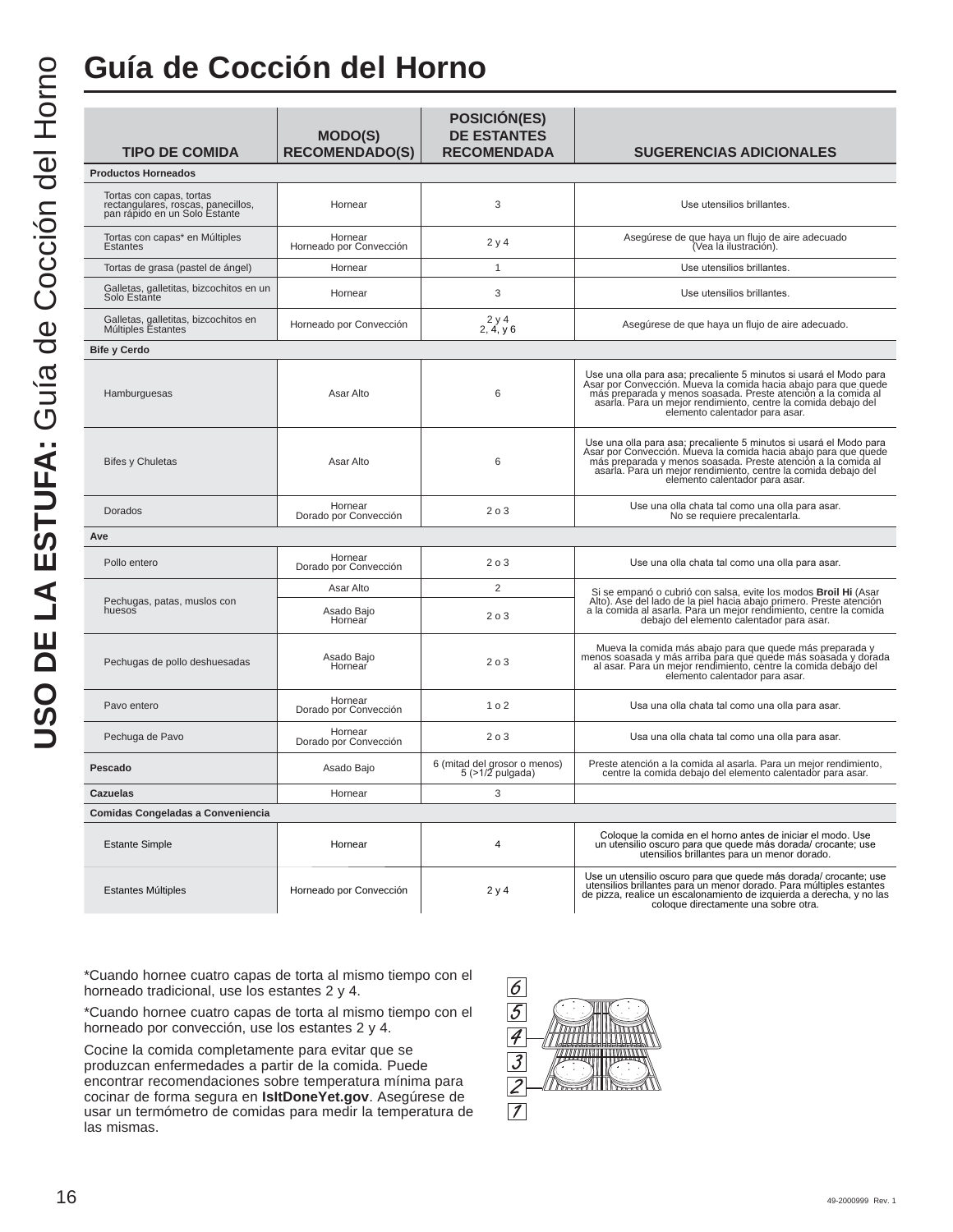# **Guía de Cocción del Horno**

#### **Modo de Cocción para Freír con Aire**

Air Fry (Freír con Aire) es un modo de cocción especial sin precalentamiento, que fue diseñado para producir comidas que en su exterior queden más crocantes que en la cocción en hornos tradicionales. Seleccione Air Fry (Freír con Aire) y luego ingrese la configuración de temperatura deseada y presione Start (Iniciar). La temperatura se puede configurar entre 300°F and 500°F.

#### **Pautas del Utensilio para Freír con Aire**

- Utilice utensilios de uso seguro para asar al utilizar el modo Air Fry (Freír con Aire).
- Se recomienda el uso de una bandeja de lámina oscura. Una bandeja oscura promueve un mejor dorado y que la comida quede más crocante.
- También se podrán usar canastas de horneado en el horno y rejillas de horneado. Se deberá colocar una bandeja plana sobre el estante debajo de las comidas, a fin de atrapar cualquier goteo al usar la canasta de horneado.



Utensilio principal recomendado



Opciones de utensilios alternativos

gruesas)

#### **Consejos Generales sobre el Modo para Freír con Aire**

- El modo Air Fry (Freír con Aire) fue diseñado para cocinar en un solo estante.
- El modo Air Fry (Freír con Aire) fue diseñado para un uso sin precalentamiento.
- Se recomienda la posición del estante 4 para la mayoría de las comidas. Use la posición del estante 3 para comidas más gruesas.
- Las comidas se podrán cocinar más rápido de lo esperado si el horno ya está caliente cuando se coloca la comida en el mismo.
- Al freír con aire comidas con salsa, se recomienda aplicar esta última al final de la cocción.
- Si las comidas se doran demasiado rápido, intente colocar la misma en un estante que se encuentre en un posición más baja o en una configuración de temperatura de horno más baja.
- En el caso de comidas empaquetadas, utilice las instrucciones de cocción tradicionales para horno en relación a la configuración de temperatura y tiempos de cocción esperados.
- No es necesario voltear o revolver la comida durante la cocción.
- Ubique la comida en una sola capa sobre la bandeja, sin sobrecargar la misma.
- Siempre controle la temperatura interior de la comida, a fin de confirmar que se hayan alcanzado las temperaturas mínimas seguras. Las temperaturas mínimas seguras de la comida se podrán encontrar en los paquetes y en **IsItDoneYet.gov.**

más rápido que el tiempo mínimo que figura en el paquete.

| <b>TIPO DE COMIDA</b>                                                                                             | <b>POSICIÓN(ES)</b><br><b>DE ESTANTES</b><br><b>RECOMENDADAS</b> | <b>CONFIGURACIÓN</b><br><b>DE TEMPERATURA</b><br><b>RECOMENDADA (°F)</b> | <b>TIEMPO DE</b><br><b>COCCIÓN</b><br><b>RECOMENDADO</b><br>(MIN.) | <b>NOTAS</b>                                                                                                                                                                                                                                                                                                                                           |
|-------------------------------------------------------------------------------------------------------------------|------------------------------------------------------------------|--------------------------------------------------------------------------|--------------------------------------------------------------------|--------------------------------------------------------------------------------------------------------------------------------------------------------------------------------------------------------------------------------------------------------------------------------------------------------------------------------------------------------|
| Trozos de pescado<br>fresco deshuesado o ave,<br>empanados en forma de<br>patitas, frituras crocantes,<br>filetes | 4                                                                | 375-400                                                                  | 15-30                                                              | Use configuraciones de temperatura más<br>bajas para piezas más grandes. Use utensilios<br>brillantes.                                                                                                                                                                                                                                                 |
| Huesos frescos de alitas<br>de pollo                                                                              | 4                                                                | 375-400                                                                  | 25-40                                                              | Sale las alitas o cubra las mismas con un roce<br>en seco si usará salsa luego de la cocción o<br>hacia el final de la cocción.                                                                                                                                                                                                                        |
| Huesos frescos de patas o<br>muslos de pollo                                                                      | 304                                                              | 375-400                                                                  | $30 - 55$                                                          | Use configuraciones de temperatura más bajas<br>para piezas más grandes.                                                                                                                                                                                                                                                                               |
| Papas fritas frescas y<br>delgadas (< $\frac{1}{2}$ pulgada)                                                      | 4                                                                | 400-425                                                                  | 15-30                                                              | Se recomienda el uso de papel para hornear al<br>preparar papas fritas frescas. Para frituras más<br>crocantes, mezcle las papas fritas con almidón<br>de maíz o harina de arroz antes de la cocción.                                                                                                                                                  |
| Papas fritas frescas y<br>delgadas (< $\frac{1}{2}$ pulgada)                                                      | 304                                                              | 375-400                                                                  | 20-35                                                              | Se recomienda el uso de papel para hornear al<br>preparar papas fritas frescas. Para frituras más<br>crocantes, mezcle las papas fritas con almidón<br>de maíz o harina de arroz antes de la cocción.                                                                                                                                                  |
| Comidas envasadas<br>congeladas                                                                                   | 304<br>(use la posición de estate<br>3 para comidas más          |                                                                          |                                                                    | Use las instrucciones de cocción para horno tradicional (no para Freír con Aire) como guía de configuración de<br>temperatura y tiempo de cocción. Con algunas comidas, se podrá requerir un tiempo de cocción adicional diferente<br>al tiempo recomendado en el paquete. Si el horno está caliente al iniciar la cocción, la comida se podrá cocinar |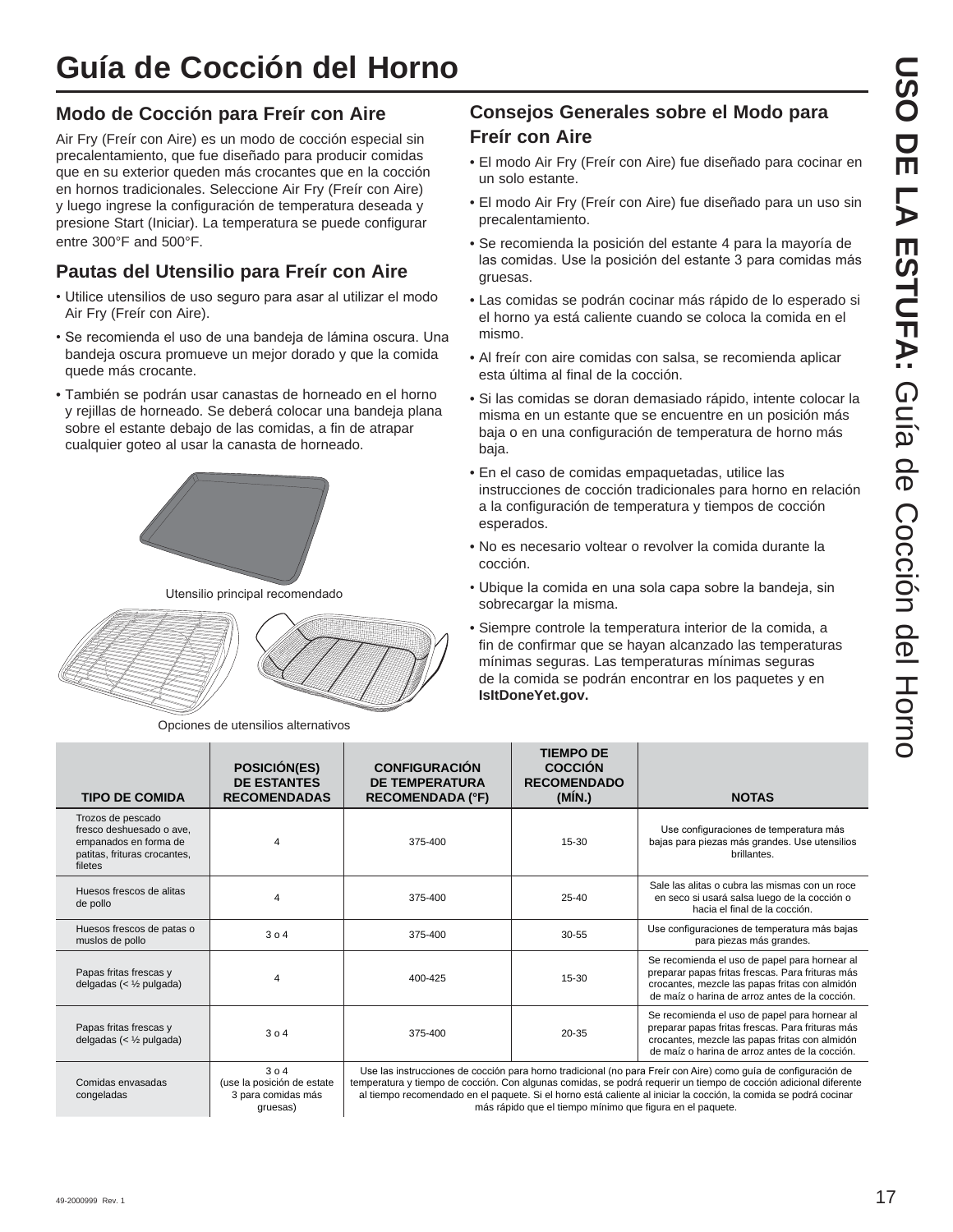Asegúrese de que todos los controles estén apagados y que las superficies estén frías antes de limpiar cualquier parte de la estufa.



**ADVERTENCIA** Si se quita la estufa para efectuar una limpieza, reparaciones o cualquier otra razón, verifique que el dispositivo anti-volcaduras se coloque de manera adecuada cuando vuelva a instalarse la estufa. Si no toma esta precaución, la estufa puede volcarse y provocar lesiones.

#### **Perillas de control**

Las perillas de control se pueden retirar para facilitar la limpieza. Verifique que las perillas estén en la posición **OFF (apagado)** y sáquelas de los vástagos para la limpieza.

Las perillas pueden ser lavadas con agua y jabón. Asegúrese

#### **Bloqueo del Control**

Si así lo desea, puede desactivar los botones de toque antes de la limpieza.

Consulte Lock Controls (Controles de Bloqueo) en la sección Oven Controls (Controles del Horno) en este manual. Limpie los derrames con un paño húmedo.

de que la parte interna de las perillas esté seca antes de volver a colocarse.

Vuelva a colocar las perillas en la posición **OFF (apagado)** para asegurar una colocación correcta.

También puede utilizar un limpiador de vidrios.

Quite suciedades más rebeldes con agua tibia jabonosa. No utilice abrasivos de ninguna clase.

Vuelva a activar los botones de toque después de la limpieza.

#### **Panel de control**

Una buena idea es limpiar el panel de control luego de cada uso. Limpie con un jabón suave y agua o vinagre y agua, enjuague con agua limpia y pula en seco con una tela suave.

#### **Exterior del Horno**

No use limpiadores de horno, limpiadores abrasivos, limpiadores líquidos fuertes, estropajos de acero, almohadillas para fregar de plástico, ni polvos limpiadores en el exterior del horno. Limpie el mismo con agua y jabón o una solución de vinagre y agua. Enjuague con agua limpia y seque con una tela seca. Al limpiar supeficies, asegúrese de que estén a temperatura ambiente y fuera del contacto con la luz

No use limpiadores abrasivos, limpiadores líquidos fuertes, almohadillas para fregar de plástico ni limpiadores de horno en el panel de control; dañarán el acabado, incluyendo el Acero Inoxidable Negro.

solar. Si las manchas en el borde de la ventana de la puerta son persistentes, use un limpiador abrasivo suave o una esponja con estropajo para obtener un mejor resultado. El derrame de adobo, jugos de fruta, salsas de tomate y líquidos para humedecer que contengan ácidos pueden ocasionar descoloración y se deberán limpiar de inmediato. Deje que las superficies calientes se enfríen, y luego limpie y enjuague.

#### **Superficies pintadas, Acero Inoxidable Negro, Acero Inoxidable Resistente a Huellas Dactilares**

Las superficies pintadas incluyen los lados de la estufa y la puerta, la parte superior del panel de control y el frente del cajón. Límpielas con jabón y agua o con una solución de agua y vinagre.

No utilice limpiadores de horno comerciales, polvos limpiadores, esponjillas de acero o abrasivos potentes sobre cualquier superficie pintada, incluyendo el Acero Inoxidable Negro.

#### **Acero Inoxidable – Excluyendo el Acero Inoxidable Negro**

No use virutas de acero; éstas dañarán la superficie. Para limpiar la superficie de acero inoxidable, use agua tibia con jabón o un limpiador o pulidor para acero inoxidable. Siempre limpie la superficie en la dirección del veteado. Siga las instrucciones del limpiador para limpiar la superficie de acero inoxidable.

Los limpiadores con ácido oxálico tales como Bar Keepers Friend Soft Cleanser™ eliminarán el óxido, deslustres y

pequeñas manchas sobre la superficie. Use sólo un limpiador líquido libre de material abrasivo y frote en la dirección de las líneas del cepillo con una esponja suave y húmeda.

Para realizar consultas sobre la adquisición de productos, incluyendo limpiadores o pulidores para electrodomésticos de acero inoxidable, consulte las secciones de Accesorios y Soporte al Consumidor al final de este manual.

#### **Estructura de la Superficie de Cocción de Porcelana Esmaltada**

El acabado de esmalte de porcelana es resistente pero puede romperse si se utiliza incorrectamente. Este acabado es resistente al ácido. Sin embargo, no debe permitirse que algunos alimentos ácidos que se derraman (como jugos de fruta, tomate o vinagre) permanezcan en el acabado.

Si se derraman ácidos en la estufa mientras está caliente, utilice una toalla de papel o un paño secos para limpiarlo en

el momento. Cuando la superficie se haya enfriado, limpie con agua jabonosa. Enjuague bien.

En el caso de otros derrames, como salpicaduras de grasa, etc., limpie con agua jabonosa o polvos limpiadores cuando la superficie se haya enfriado. Enjuague bien. Pula con un paño seco.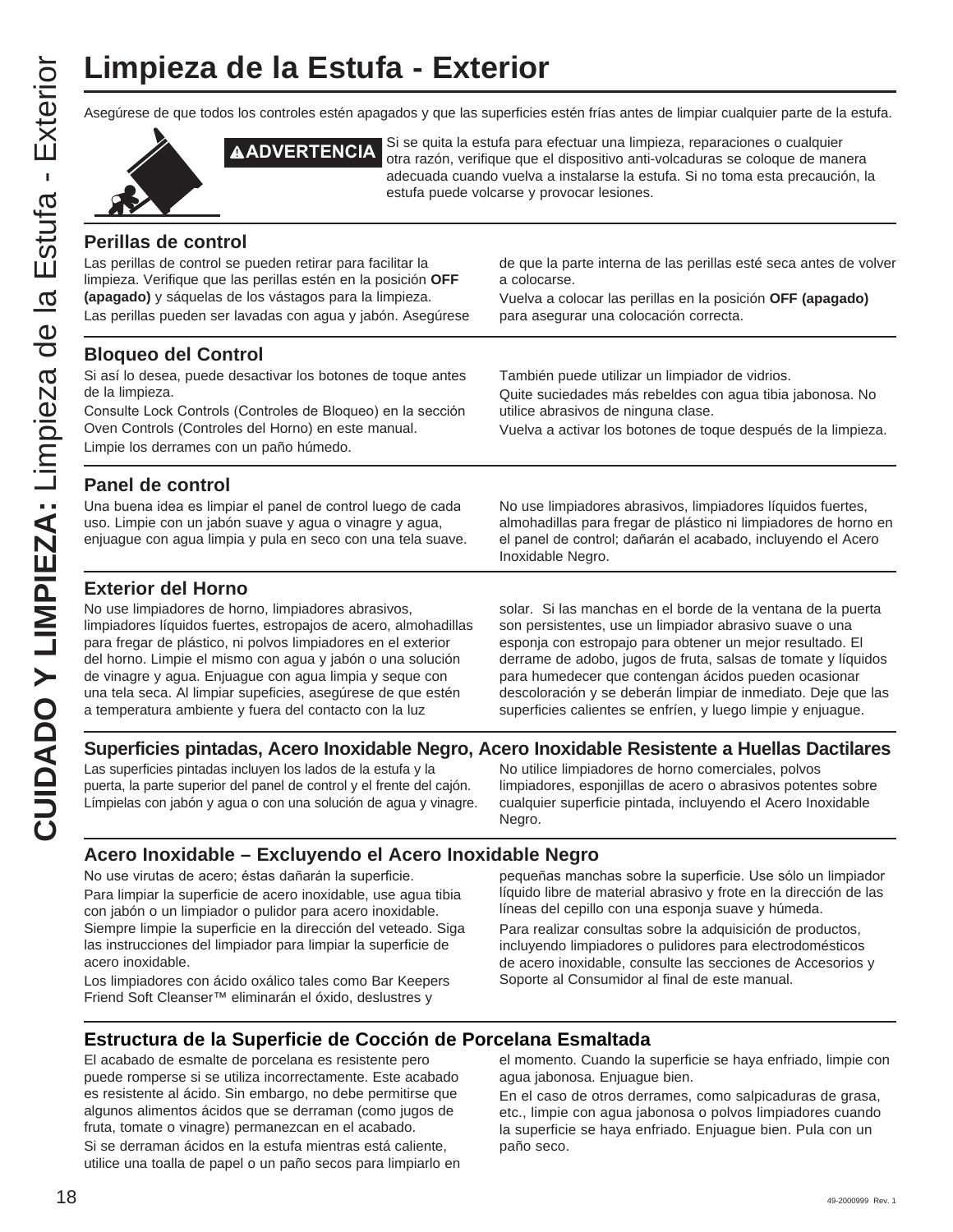## **Limpieza de la Estufa - Interior**

El interior de su nuevo horno puede ser limpiado de forma manual o utilizando los modos Steam Clean (Limpieza con Vapor) o Self Clean (Limpieza Automática).

El derrame de adobo, jugos de fruta, salsas de tomate y líquidos para humedecer que contengan ácidos pueden ocasionar descoloración y se deberán limpiar de inmediato. Espere a que las superficies calientes se enfríen, y luego limpie y enjuague.

#### **Limpieza Manual**

No use limpiadores de horno (a menos que estén certificados para hornos con limpieza automática), limpiadores abrasivos, limpiadores líquidos fuertes, estropajos de acero, almohadillas para fregar, ni polvos limpiadores en el interior del horno.

#### **Modo de Limpieza con Vapor**

La limpieza con vapor está pensada para limpiar pequeños derrames usando agua y a una temperatura de limpieza más baja que la función **Self-Clean (Limpieza Automática).**

Para usar la función **Steam Clean (Limpieza con Vapor),**  limpie las grasas y suciedades del horno. Vierta una taza de agua en la parte inferior del horno. Cierre la puerta.

#### **Modo de Limpieza Automática**

Lea las Instrucciones de Seguridad del Horno con Limpieza Automática, en el comienzo de este manual antes de usar el modo Self Clean (Limpieza Automática). Este modo usa temperaturas muy altas para limpiar el interior del horno. Cuando use esta función, la puerta del horno se trabará. Antes de utilizar el ciclo de limpieza automática, limpie la grasa y restos de comida que haya en el horno. Retire todos los artículos del horno, excepto los estantes esmaltados (color oscuro). Los estantes brillantes o de plata, la sonda de carnes, y cualquier utensilio u otros artículos deberían ser retirados del horno antes de iniciar un ciclo de limpieza automática. Cierre la puerta. Presione la tecla **Self Clean (Limpieza Automática)** y se exhibirá un tiempo de limpieza automática por omisión. El tiempo de limpieza puede ser modificado en cualquier momento entre las 3:00 y las 5:00 horas, usando las teclas numéricas para ingresar un tiempo diferente y presionando **Start (Iniciar)**. Si desea usar el tiempo por omisión, presione la tecla **Start (Iniciar)** inmediatamente luego de presionar la tecla **Self Clean (Limpieza Automática)** El horno se apagará de forma automática cuando el ciclo de limpieza automática sea completado. La puerta permanecerá bloqueada hasta que el horno se haya enfriado. Una vez que el horno se haya enfriado, limpie cualquier ceniza que haya quedado en el horno.

Recomendamos ventilar su estufa con una ventana abierta o utilizando un ventilador o campana durante el primer ciclo de auto-limpieza.

Limpie el mismo con agua y jabón o una solución de vinagre y agua. Enjuague con agua limpia y seque con una tela seca. Al limpiar supeficies, asegúrese de que estén a temperatura ambiente y fuera del contacto con la luz solar.

Presione la tecla **Steam Clean (Limpieza con Vapor)** y luego presione **Start (Iniciar)**. No abras la puerta durante los 30 minutos de la limpieza con vapor, ya que esto reducirá su rendimiento. Limpie cualquier exceso de agua y cualquier suciedad que haya quedado.

La suciedad ubicada en el marco frontal de la estufa y fuera de la junta de la puerta deberá limpiarse a mano. Limpie estas áreas con agua caliente, esponjillas de lana de acero embebidas en jabón o limpiadores tales como Soft Scrub®. Enjuague bien con agua limpia y seque.

No limpie la junta. El material de fibra de vidrio de la junta de la puerta del horno no resiste productos abrasivos. Es esencial que la junta se mantenga intacta. Si usted nota que está desgastada, reemplácela.

Verifique que la tapa de la bombilla de luz del horno esté en su lugar y que la luz del horno esté apagada.

No active la limpieza automática mientras la superficie de cocción se encuentre encendida. La función Self Clean (Limpieza Automática) será cancelada dentro de los 15 segundos si la superficie de cocción es activada.

**IMPORTANTE:** Las emanaciones producidas por el ciclo de autolimpieza de cualquier horno afectan la salud de algunas aves de manera notoria. Procure llevar sus aves a otra habitación bien ventilada..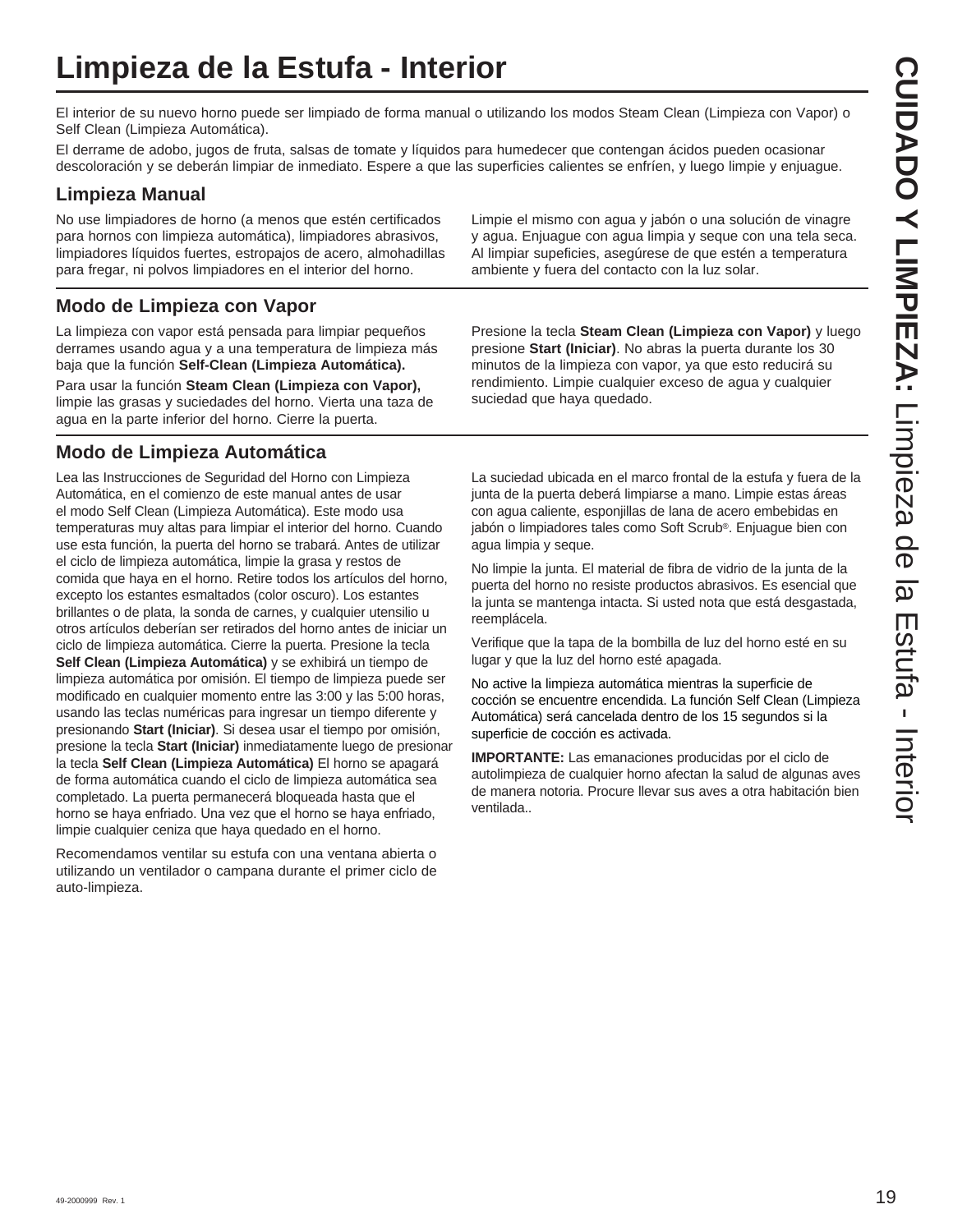#### **Estantes**

Todos los estantes se pueden lavar con agua caliente y jabón. Los estantes esmaltados (no brillosos) se pueden dejar en la cavidad durante el ciclo de limpieza automática.

#### **Elementos calentadores del horno**

No limpie los elementos para asar. Las suciedades se quemarán cuando se calienten los elementos.

El elemento para hornear no está expuesto y se encuentra debajo de la base del horno. Limpie la base del horno con agua caliente y jabón.

Es posible que resulte más difícil deslizar los estantes, especialmente luego de la limpieza automática. Coloque aceite vegetal en una tela húmeda o toalla de papel y frote sobre los extremos izquierdo y derecho.



Limpie con un pano los desecnos rebeldes acumulados en el piso del horno.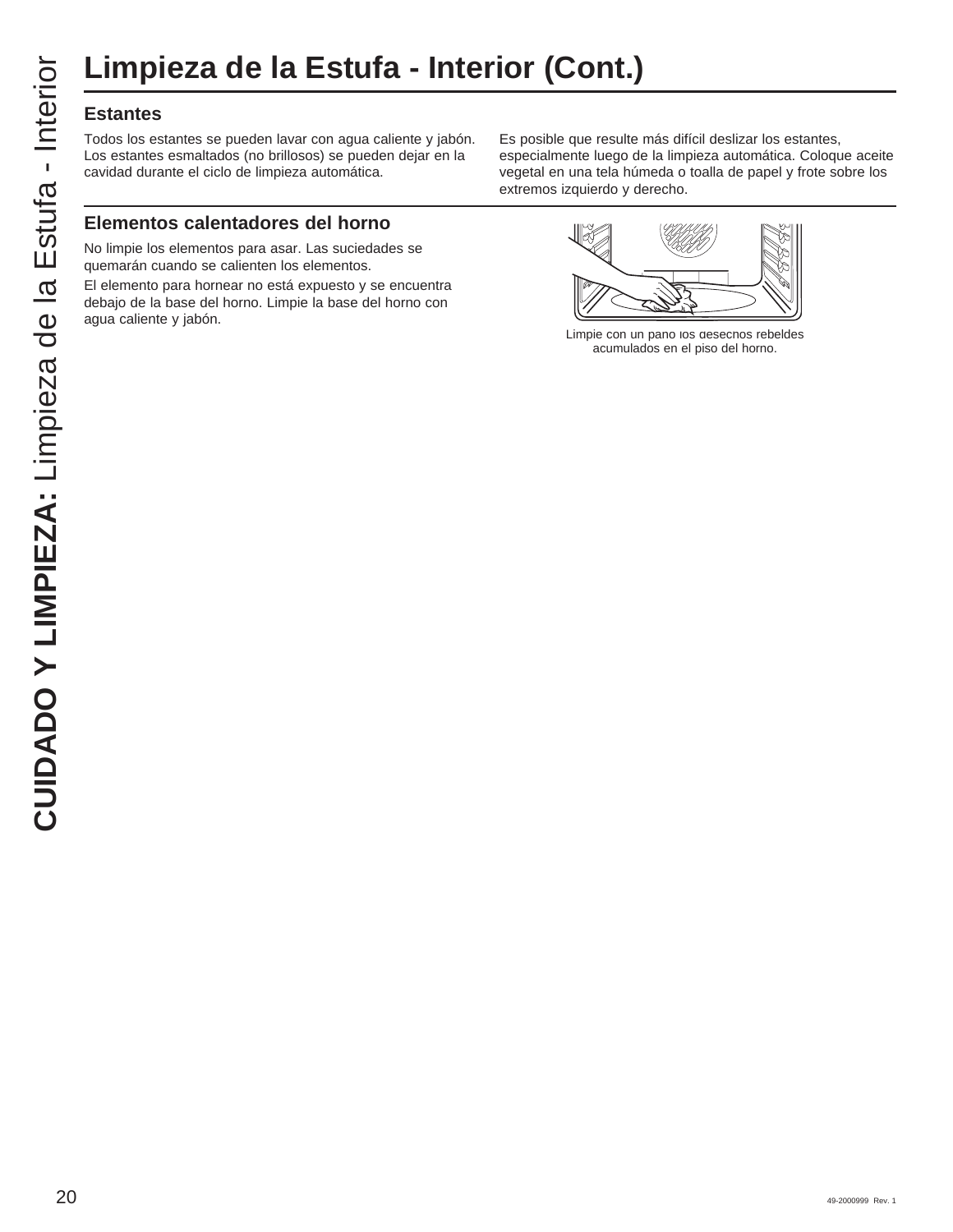## **Limpieza de la Placa de Cocción de Vidrio**

Para mantener y proteger la superficie de su estufa de vidrio, siga estos pasos:

- 1. Antes de usar la estufa por primera vez, límpiela con el limpiador de estufas cerámicas. Esto ayuda a proteger la estufa y hace la limpieza más sencilla.
- 2. El uso diario del limpiador de estufas cerámicas ayudará a que la estufa quede como nueva.
- 3. Agite bien la crema de limpieza. Aplique unas gotas del limpiador de estufas cerámicas directamente sobre la estufa.
- 4. Utilice una toalla de papel o un paño de limpieza para estufas cerámicas para limpiar toda la superficie de la estufa.
- 5. Use un paño seco o una toalla de papel para quitar los restos del limpiador. No hace falta enjuagar.

#### **Residuos pegados**

**NOTA:** Se podrán producir DAÑOS sobre la superficie de vidrio si utiliza estropajos que no sean los recomendados.

- 1. Deje enfriar la estufa.
- 2. Coloque unas gotas del limpiador de estufas cerámicas sobre toda el área de residuos pegados.
- 3. Utilizando un paño de limpieza para superficies de cocción de cerámica, frote el área sucia aplicando presión según sea necesario.
- 4. Si quedan restos, repita los pasos indicados con anterioridad.

#### **Residuos pegados rebeldes**

- 1. Deje enfriar la estufa.
- 2. Utilice el raspador de filo único a un ángulo aproximado de 45 degrees contra la superficie del vidrio y raspe la suciedad. Puede ser necesario aplicar presión al raspador para quitar la suciedad.
- 3. Después de utilizar el raspador, coloque unas gotas de limpiador de estufas cerámicas sobre toda el área de suciedad quemada. Utilice el paño de limpieza para quitar la suciedad restante.
- 4. Para protección adicional, después de haber quitado todos los restos, pula toda la superficie con limpiador de estufas cerámicas y una toalla de papel.

#### **Marcas de metal y rayones**

1. Tenga cuidado de no deslizar ollas y sartenes a través de su estufa. Dejará marcas de metal sobre la superficie de la estufa.

 Estas marcas pueden quitarse utilizando limpiador de estufas cerámicas con el paño de limpieza para estufas cerámicas.

2. Si se permite que ollas con una capa fina de aluminio o cobre hiervan en seco, la capa puede dejar una decoloración negra en la estufa.

**NOTA:** Es muy importante que NO CALIENTE la estufa hasta que la haya limpiado por completo.



Limpie la estufa después de cada derrame. Utilice el limpiador de estufas cerámicas



Para acceder a videos de limpieza e instrucciones, escanee el código QR con su dispositivo.

5. Para protección adicional, después de haber quitado todos los restos, pula toda la superficie con limpiador de estufas cerámicas y una toalla de papel.



Utilice un paño de limpieza para estufas cerámicas.



La espátula para superficies de cocción de cerámica y todos los elementos recomendados se encuentran disponibles a través de nuestro Centro de Piezas. Consulte las secciones de Accesorios y Soporte al Consumidor al final de este manual.

**NOTA:** No utilice hojas desafiladas o dañadas.

 Esto debe quitarse de inmediato antes de calentar de nuevo o la decoloración puede llegar a ser permanente.

**NOTA:** Verifique con detenimiento que la base de las ollas no sea áspera para no rayar la estufa.

3. Tenga cuidado de no colocar bandejas de horneado de aluminio ni recipientes de platos principales congelados de aluminio sobre una superficie caliente de la placa de cocción. Éstas dejarán puntos brillantes o marcas sobre la superficie de cocción. Estas marcas son permanentes y no se podrán eliminar.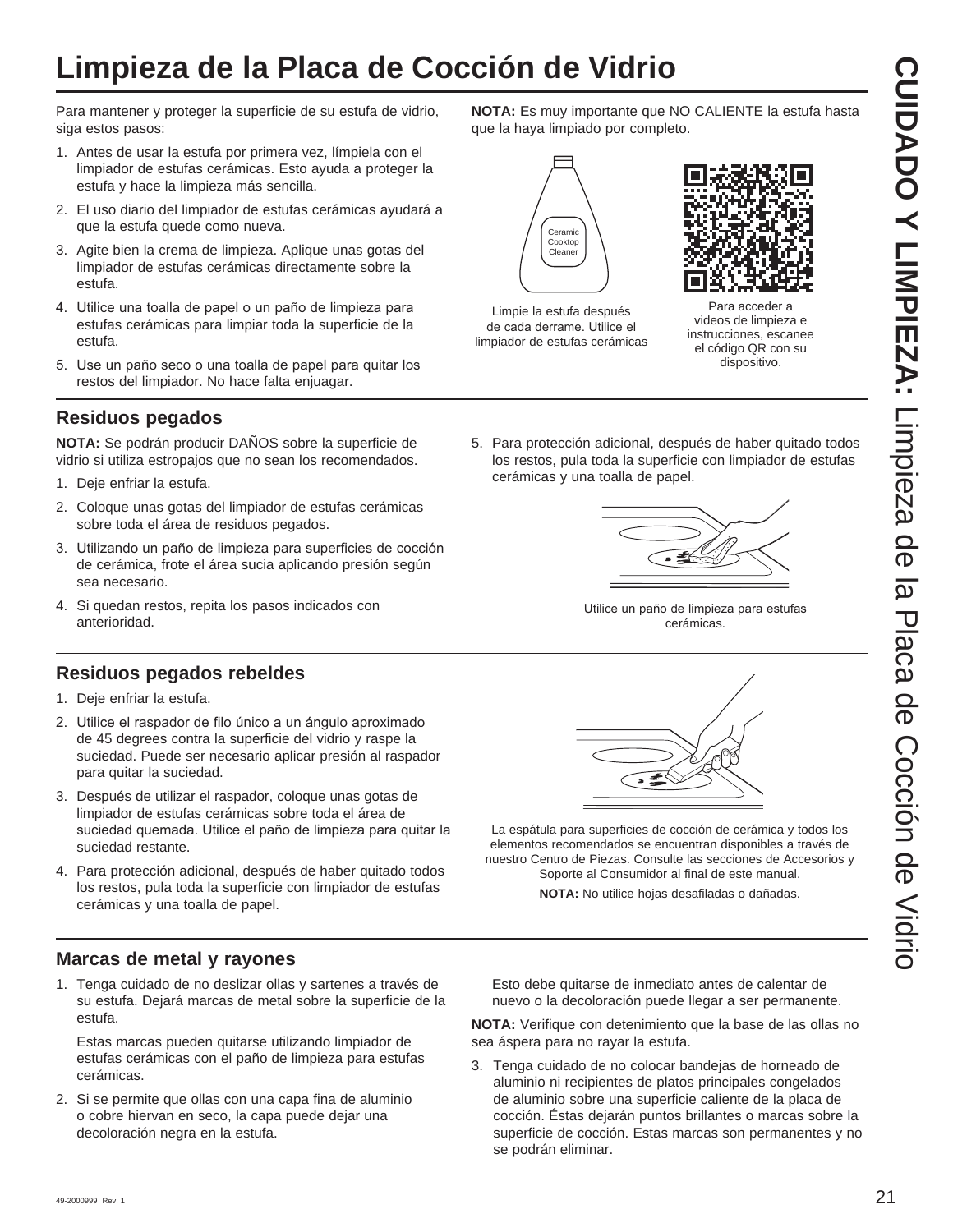## **Limpieza de la Placa de Cocción de Vidrio (Cont.)**

#### **Sellado de la estufa (en algunos modelos)**

Para limpiar el sellado de la estufa alrededor de los bordes de vidrio, coloque un paño húmedo sobre los mismos durante unos minutos y luego limpie con limpiadores no abrasivos.



#### **Daños por derrames azucarados y plástico derretido**

Se deberá tener especial cuidado al eliminar sustancias calientes, **a fin de evitar daños permanentes sobre la superficie de vidrio.** Los derrames azucarados (como gelatinas, dulce, caramelo, jarabes) o plásticos derretidos pueden marcar la superficie de la estufa (no cubierto por la garantía) a menos que el derrame se quite mientras está caliente. Debe tenerse mucho cuidado al remover sustancias calientes.

Asegúrese de utilizar un raspador nuevo y afilado.

No utilice hojas desafiladas o dañadas.

- 1. Apague todas las unidades de superficie. Quite las ollas calientes.
- 2. Utilizando un guante de estufa:
	- a. Use un raspador de filo único para desplazar el derrame a un área fría de la estufa.
	- b. Quite el derrame con toallas de papel.
- 3. Cualquier derrame restante debe dejarse hasta que la superficie de la estufa se haya enfriado.
- 4. No use las unidades de superficie de nuevo hasta que todos los restos se hayan eliminado por completo.

**NOTA:** Si la superficie de vidrio ya ha sufrido marcas o hendiduras, el vidrio de la estufa deberá cambiarse. En ese caso, será necesaria la atención de un técnico.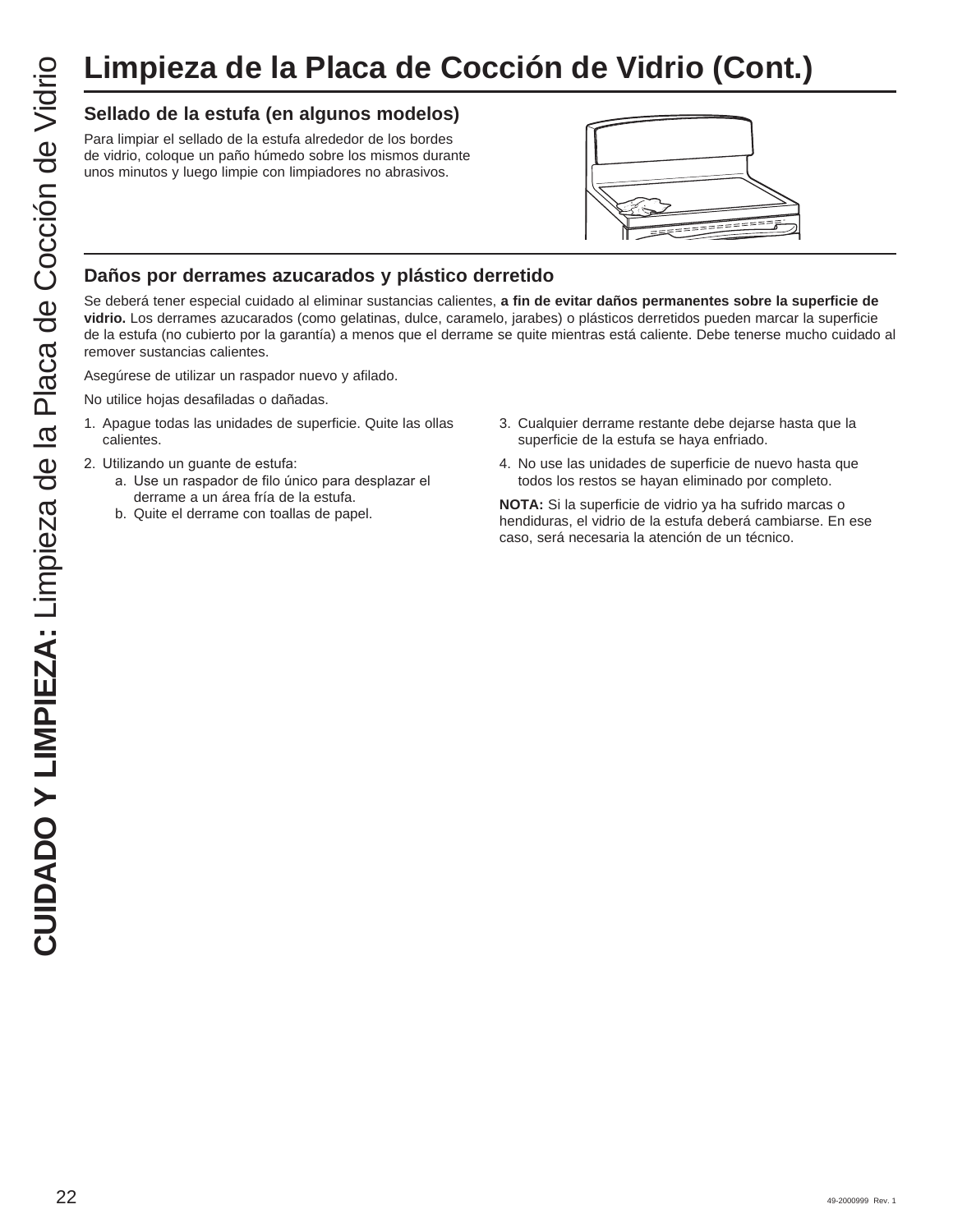## **Luz del Horno**

**ADVERTENCIA PELIGRO DE DESCARGA ELÉCTRICA O QUEMADURAS:** Antes de reemplazar la bombilla del horno, desconecte la alimentación de energía al horno desde el panel principal de fusibles o del interruptor de circuitos. No hacerlo puede provocar una descarga eléctrica o una quemadura.

**A PRECAUCIÓN** RIESGO DE INCENDIO: La tapa de vidrio y la lámpara de luz se deberán retirar cuando estén frías. Tocar el vidrio caliente sin protección en las manos o con un trapo húmedo puede ocasionar quemaduras.

Receptáculo

Receptáculo

#### **Reemplazo de la bombilla del horno (en algunos modelos)**

#### **Para retirar:**

- 1. Gire la tapa de vidrio en sentido antihorario hasta que el vidrio sea retirado. El uso de guantes de látex podrá ofrecer un mejor agarre.
- 2. Remueva la bombilla jalándola en línea recta.

#### **Para reemplazar:**

- 1. Utilice una nueva bombilla halógena de 120/130 voltios, no exceda 50 vatios. Reemplace la lámpara de luz con el mismo tipo de lámpara que se retiró. Asegúrese al reemplazar la lámpara que sea de 120 volts o 130 volts (NO de 12 volts) y que posea una base G9.
- 2. Utilizando guantes o un paño seco, remueva la bombilla de su paquete. No toque la bombilla con los dedos desnudos. El aceite para piel dañará la lámpara y acortará su tiempo de duración.
- 3. Empuje la bombilla en línea recta dentro del receptáculo hasta el tope.
- 4. Reemplace la tapa de vidrio. Para una mejor iluminación dentro del horno, limpie frecuentemente la cubierta de vidrio utilizando un paño húmedo. Esto debería hacerse cuando el horno está completamente frío y la luz apagda.
- 5. Conecte nuevamente el suministro eléctrico al horno.

#### **Reemplazo de la bombilla del horno (en algunos modelos)**

#### **Para quitar la tapa:**

- 1. Dé a la tapa de vidrio un cuarto de giro en contra de las agujas del reloj hasta que las lengüetas de la tapa de vidrio limpien las ranuras de la ficha. Si usa guantes de látex tendrá un mejor agarre.
- 2. Retire la lámpara girando la misma en dirección contraria a las agujas del reloj.



#### **Para volver a colocar la tapa:**

1. Reemplace la lámpara por una para electrodoméstico de 40 watts. Inserte la lámpara y gire la misma en dirección de las agujas del reloj, hasta que quede ajustada.

Cubierta de vidrio

2. Coloque las lengüetas de la tapa de vidrio en las ranuras de la ficha. Dé a la tapa de vidrio un cuarto de giro en dirección de las agujas del reloj.

Bombilla de G9

Lengüeta

Portalámpara

Bombilla de G9

Portalámpara

 Para una mejor iluminación dentro del horno, limpie la tapa del vidrio en forma frecuente utilizando una tela húmeda. Esto se deberá hacer cuando el horno esté completamente frío.

3. Vuelva a conectar el cable de electricidad del horno.

#### **Reemplazo de la bombilla del horno (en algunos modelos)**

La lámpara de luz del horno está cubierta por una tapa de vidrio extraíble que es sostenida por un cable que la cruza. Retire la puerta del horno, si lo desea, para llegar a la tapa fácilmente. Retire la puerta del horno, si lo desea, para llegar a la tapa fácilmente. Para acceder a instrucciones detalladas sobre el retiro de la puerta del horno, consulte la sección sobre Cómo Retirar la Puerta del Horno.

#### **Reemplazo de la Lámpara:**

- 1. Desconecte el cable de electricidad a la estufa.
- 2. Mantenga estable la tapa de vidrio, de modo que no se caiga al ser liberada.
- 3. Deslice la misma cerca del borde del suspensor de la tapa, hasta que la tapa sea liberada. **No retire ningún tornillo para retirar la tapa de vidrio.**
- 4. Reemplace la lámpara por una para electrodomésticos de 40 watts. No toque la lámpara caliente con la mano o una **tela húmeda. Sólo retire la lámpara cuando esté fría.**
- 5. Mantenga la tapa de vidrio estable sobre la lámpara nueva.
- 6. Empuje el suspensor de la tapa del cable cerca del borde, hasta que el borde del suspensor de la tapa del cable esté ubicado en el borde de la tapa de vidrio.
- 7. Conecte la electricidad a la estufa.



Use guantes o un paño

Receptáculo

Cubierta de vidrio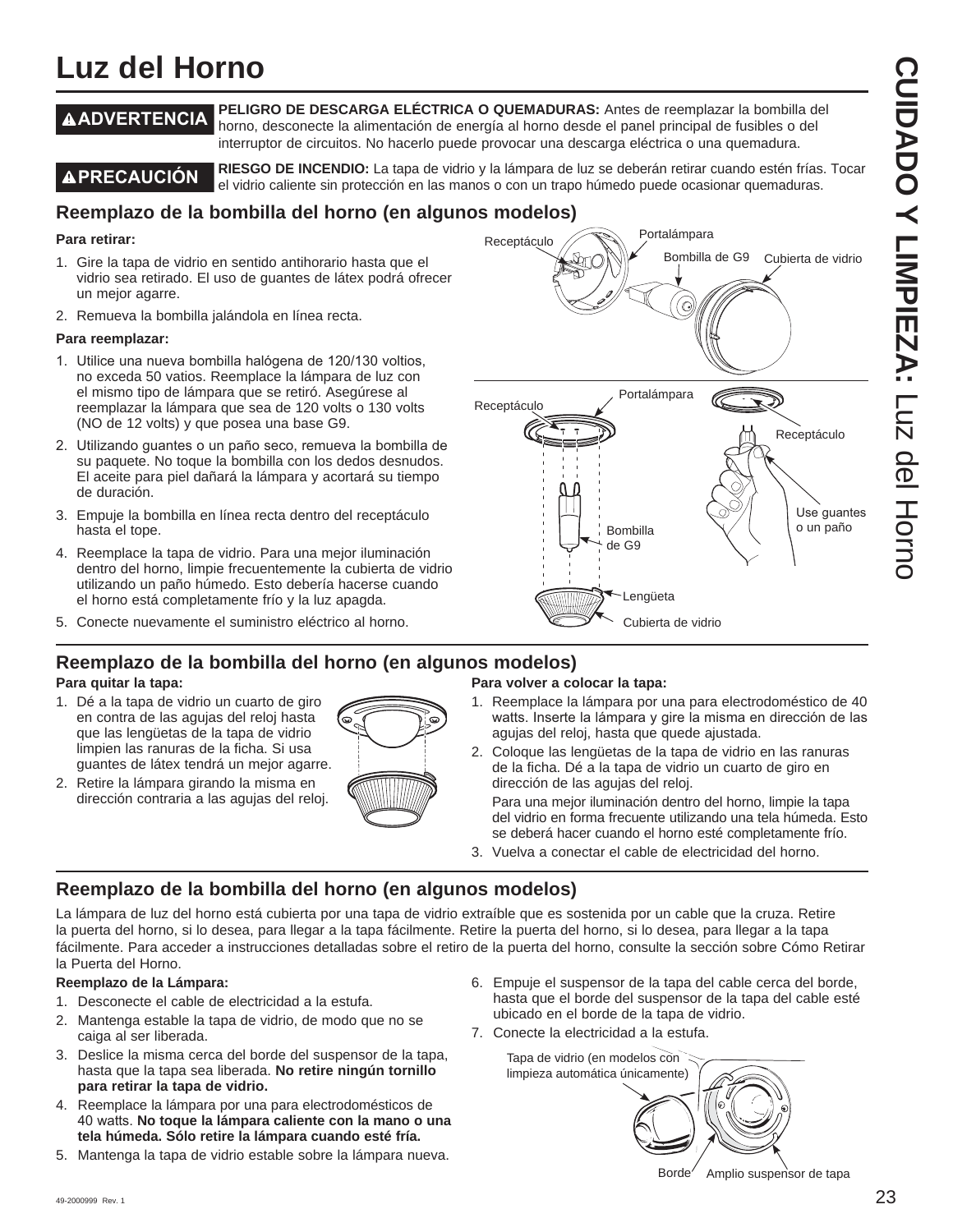## **Puerta del Horno**

No levante la puerta usando la manija.

#### **Para retirar la puerta:**

- 1. Abra la puerta totalmente.
- 2. Empuje los bloqueos de la bisagra hacia abajo en dirección a la estructura de la puerta, hasta la posición desbloqueada. Es posible que necesite una herramienta tal como un destornillador pequeño de punta plana.
- 3. Firmemente tome ambos lados de la puerta por la parte superior.
- 4. Cierre la puerta hasta la posición de retiro de la misma. La puerta debería ser abierta aproximadamente a 3", sin obstrucción sobre la misma.
- 5. Levante la puerta hacia arriba y afuera, hasta que los brazos de las bisagras queden fuera de las ranuras.



Empuje los bloqueos de la bisagra hacia abajo para desbloquear



Posición de retiro

#### **Para reemplazar la puerta:**

- 1. Firmemente tome ambos lados de la puerta por la parte superior.
- 2. Comenzando desde el lado izquierdo, con la puerta en el mismo ángulo de la posición de retiro, apoye la hendidura del brazo de la bisagra en el extremo inferior de la ranura de la bisagra. La abertura en el brazo de la bisagra deberá estar totalmente apoyada en la parte inferior de la ranura. Repita el procedimiento del lado derecho.
- 3. Abra la puerta totalmente. Si la puerta no se abre totalmente, la hendidura no está correctamente apoyada en el extremo inferior de la ranura.
- 4. Empuje los bloqueos de la bisagra contra la estructura frontal de la cavidad del horno, hasta la posición de bloqueo.
- 5. Cierre la puerta del horno.



# **Cajón de Almacenamiento**

#### **Para quitar el cajón:**

- 1. Tire del cajón hacia fuera hasta que se detenga.
- 2. Levante el frente del cajón hasta que las trabas salgan de las guías.
- 3. Retire el cajón.

#### **Para volver a colocar el cajón:**

- 1. Coloque los rieles del cajón en las guías.
- 2. Empuje el cajón hasta que se detenga.
- 3. Levante el frente del cajón y empuje hasta que las trabas superen las guías.
- 4. Baje el frente del cajón y empuje hacia abajo hasta que cierre.

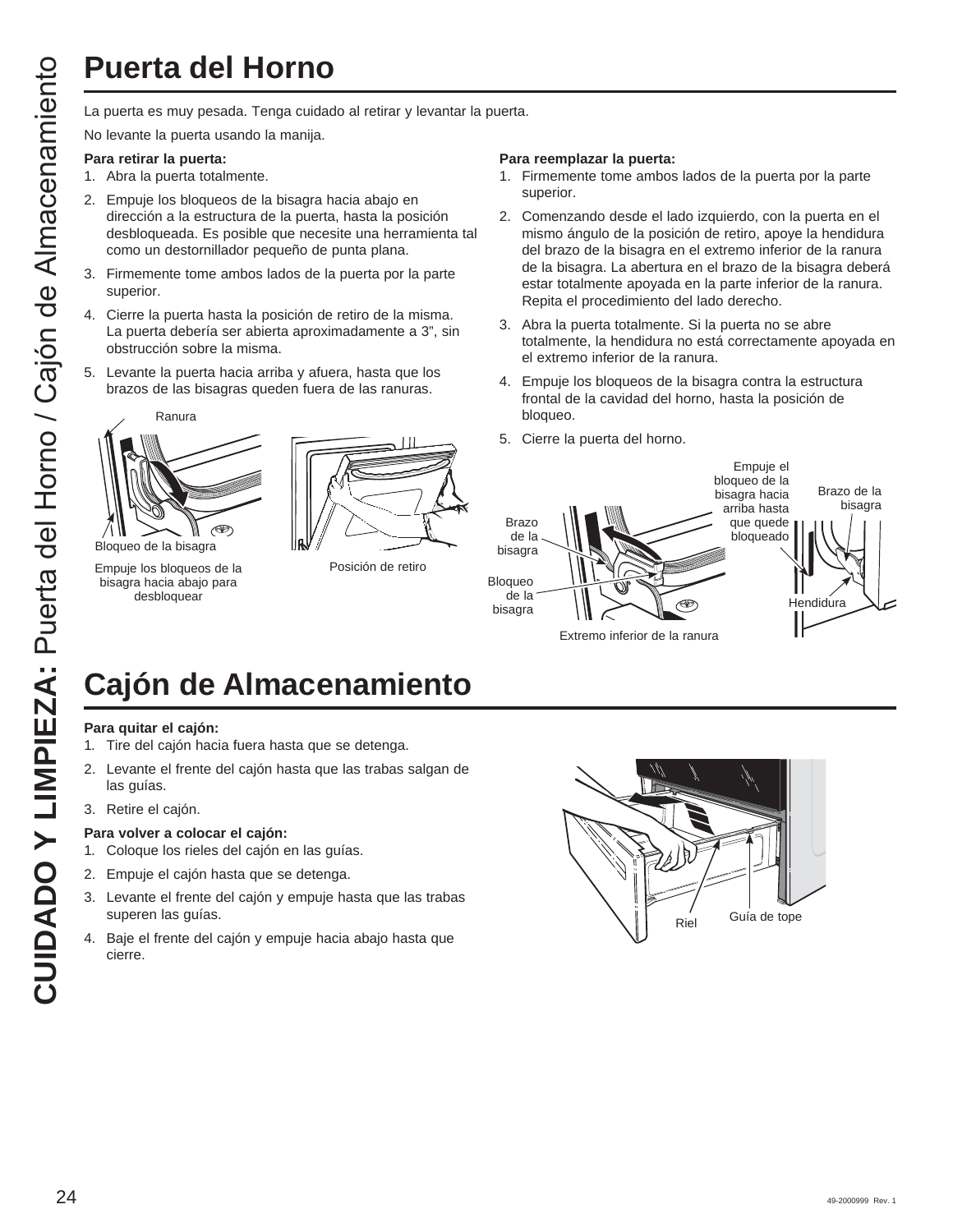# **Cajón de Almacenamiento Extraíble (en algunos modelos)**

El cajón de almacenamiento es un buen lugar para guardar utensilios de estufa y panadería. No guarde plásticos ni materiales inflamables en el cajón.

El cajón de almacenamiento se podrá retirar para limpiar debajo de la estufa. Limpie el cajón de almacenamiento con una tela o esponja húmeda. Nunca use abrasivos duros ni almohadillas para fregar.

#### **Retiro del Cajón de Almacenamiento (para modelos que cuentan con lengüetas de liberación):**

- 1. Empuje el cajón hacia afuera hasta que se detenga.
- 2. Mientras empuja el cajón hacia adelante, presione la palanca para liberar el riel izquierdo hacia arriba y la palanca para liberar el riel derecho hacia abajo.
- 3. Continúe empujando el cajón hacia adelante hasta que se separe completamente de la unidad.



#### **Retiro del Cajón de Almacenamiento (para modelos que no cuentan con lengüetas de liberación):**

- 1. Empuje el cajón hacia afuera hasta que se detenga.
- 2. Continúe empujando el cajón hasta que salga del horno.



1. Coloque el riel izquierdo del cajón alrededor de la guía del riel interior izquierdo y deslice el mismo lentamente.



en el canal

2. Coloque el riel derecho del cajón alrededor de la guía del riel interior derecho y deslice el mismo lentamente.



3. Mantenga el cajón recto (no hace falta inclinarlo) para deslizarlo hacia adentro por completo.



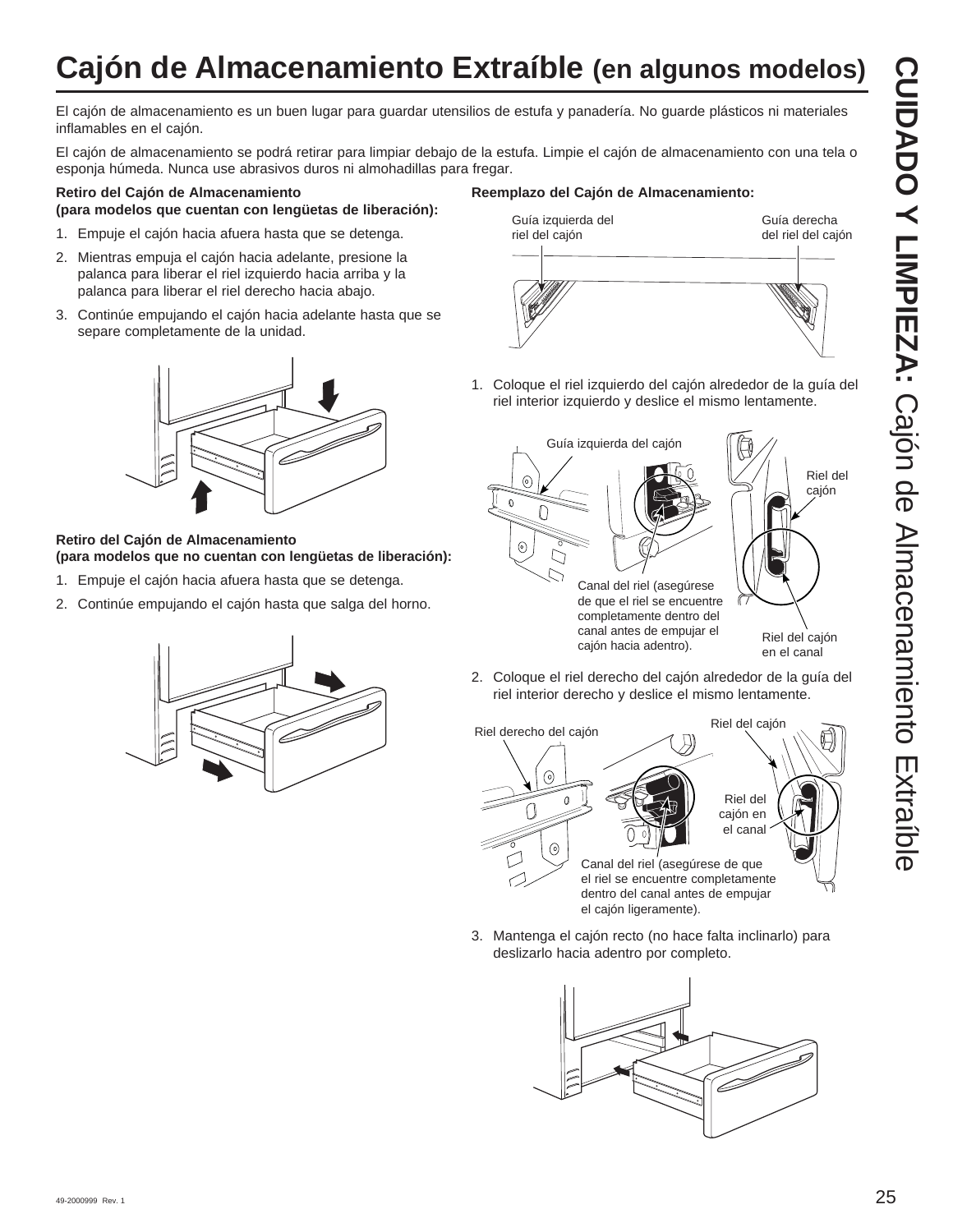## **Consejos para la Solución de Problemas...** Antes de solicitar el servicio técnico

|                                                                                                                    | <b>Causa Posible</b>                                                                                                                                                                                                        | Qué Hacer                                                                                                                                                                                                                                                                                                                                                                                                                                                                                                                          |
|--------------------------------------------------------------------------------------------------------------------|-----------------------------------------------------------------------------------------------------------------------------------------------------------------------------------------------------------------------------|------------------------------------------------------------------------------------------------------------------------------------------------------------------------------------------------------------------------------------------------------------------------------------------------------------------------------------------------------------------------------------------------------------------------------------------------------------------------------------------------------------------------------------|
| Las unidades de superficie<br>no mantienen un hervor                                                               | Se están utilizando recipientes de<br>cocción inadecuados.                                                                                                                                                                  | Use recipientes de base plana y que se ajusten al diámetro de la<br>unidad de superficie elegida.                                                                                                                                                                                                                                                                                                                                                                                                                                  |
| constante o la cocción es<br>lenta                                                                                 | En algunas regiones la energía (voltaje)<br>puede ser baja.                                                                                                                                                                 | Cubra el recipiente con una tapa hasta obtener el calo deseado.                                                                                                                                                                                                                                                                                                                                                                                                                                                                    |
| Los elementos de superficie<br>no funcionan bien                                                                   | El fusible puede haberse quemado o<br>el interruptor de circuitos puede haber<br>saltado.                                                                                                                                   | Cambie el fusible o vuelva a configurar el interruptor de circuitos.                                                                                                                                                                                                                                                                                                                                                                                                                                                               |
|                                                                                                                    | Los controles de la estufa están mal<br>configurados.                                                                                                                                                                       | Verifique que se haya configurado el control correcto para el<br>elemento de superficie que está utilizando.                                                                                                                                                                                                                                                                                                                                                                                                                       |
| La unidad de superficie deja<br>de resplandecer cuando se<br>cambia a una configuración<br>menor                   | La unidad sigue encendida y caliente.                                                                                                                                                                                       | Esto es normal.                                                                                                                                                                                                                                                                                                                                                                                                                                                                                                                    |
| Rayones (pueden parecer<br>como roturas) en la                                                                     | Se están usando métodos de limpieza<br>incorrectos.                                                                                                                                                                         | Los rayones no pueden removerse. Los rayones más pequeños se<br>volverán menos visibles como resultado de la limpieza.                                                                                                                                                                                                                                                                                                                                                                                                             |
| superficie de vidrio de la<br>estufa                                                                               | Se están usando recipientes con bases<br>ásperas o hay partículas gruesas (sal o<br>arena) entre el recipiente y la superficie<br>de la estufa. Se ha deslizado un<br>recipiente a través de la superficie de<br>la estufa. | Para evitar rayones, use los procedimientos de limpieza<br>recomendados. Verifique que las bases de los recipientes estén<br>limpias antes del uso, y utilice recipientes con bases lisas.                                                                                                                                                                                                                                                                                                                                         |
| Áreas de decoloración en la<br>estufa                                                                              | No se limpiaron los derrames de<br>alimentos antes del uso siguiente.                                                                                                                                                       | Ver la sección Cómo limpiar la estufa de vidrio.                                                                                                                                                                                                                                                                                                                                                                                                                                                                                   |
|                                                                                                                    | Superficie caliente en un modelo con<br>una estufa de color claro.                                                                                                                                                          | Esto es normal. La superficie puede parecer decolorada cuando<br>está caliente. Esto es temporal y desaparecerá a medida que se<br>enfría el vidrio.                                                                                                                                                                                                                                                                                                                                                                               |
| Plástico derretido sobre la<br>superficie                                                                          | La estufa caliente entró en contacto con<br>plástico colocado sobre la misma.                                                                                                                                               | Ver la sección Superficie de vidrio: posibilidades de daño<br>permanente en la sección Cómo limpiar la estufa de vidrio.                                                                                                                                                                                                                                                                                                                                                                                                           |
| Marcas (o hendiduras) en la<br>estufa                                                                              | Se ha derramado una mezcla azucarada<br>caliente en la estufa.                                                                                                                                                              | Llame a un técnico calificado para el reemplazo.                                                                                                                                                                                                                                                                                                                                                                                                                                                                                   |
| Las unidades de superficie<br>se encienden y apagan con<br>mucha frecuencia                                        | Se están utilizando recipientes de<br>cocción inadecuados.                                                                                                                                                                  | Use sólo recipientes de base plana para minimizar el encendido y<br>apagado.                                                                                                                                                                                                                                                                                                                                                                                                                                                       |
| Mi horno nuevo no estufa<br>como el anterior. ¿Hay<br>algún problema con<br>las configuraciones de<br>temperatura? | Su horno nuevo cuenta con un sistema<br>de cocción diferente con relación al<br>anterior y, por lo tanto, es posible que<br>cocine de forma diferente.                                                                      | En los primeros usos, use los tiempos y temperaturas de su<br>receta con cuidado. Si aún piensa que su horno nuevo estufa con<br>demasiado calor o demasiado frío, podrá ajustar el termostato<br>usted mismo para aplicar su preferencia de cocción específica.<br>Consulte la sección Funciones Especiales. NOTA: Este ajuste<br>afecta las temperaturas de Bake (Hornear) y Convection Bake<br>(Hornear por Convección); no afectará las funciones Convection<br>Roast (Dorar por Convección), Broil (Asar), o Clean (Limpiar). |
| La comida no se hornea de<br>forma apropiada                                                                       | Controles del horno configurados de<br>forma incorrecta.                                                                                                                                                                    | Consulte la sección Modos de Cocción.                                                                                                                                                                                                                                                                                                                                                                                                                                                                                              |
|                                                                                                                    | La posición del estante es incorrecta o<br>el estante no está nivelado.                                                                                                                                                     | Consulte la sección Modos de Cocción y la Guía de Cocción.                                                                                                                                                                                                                                                                                                                                                                                                                                                                         |
|                                                                                                                    | Uso de una cacerola incorrecta o de una<br>cacerola de tamaño incorrecto.                                                                                                                                                   | Consulte la sección Utensilios.                                                                                                                                                                                                                                                                                                                                                                                                                                                                                                    |
|                                                                                                                    | La temperatura del horno debe ser<br>ajustada.                                                                                                                                                                              | Consulte la sección Funciones Especiales.                                                                                                                                                                                                                                                                                                                                                                                                                                                                                          |
|                                                                                                                    | Sustitución de ingredientes                                                                                                                                                                                                 | Sustituir ingredientes puede modificar el resultado de la receta.                                                                                                                                                                                                                                                                                                                                                                                                                                                                  |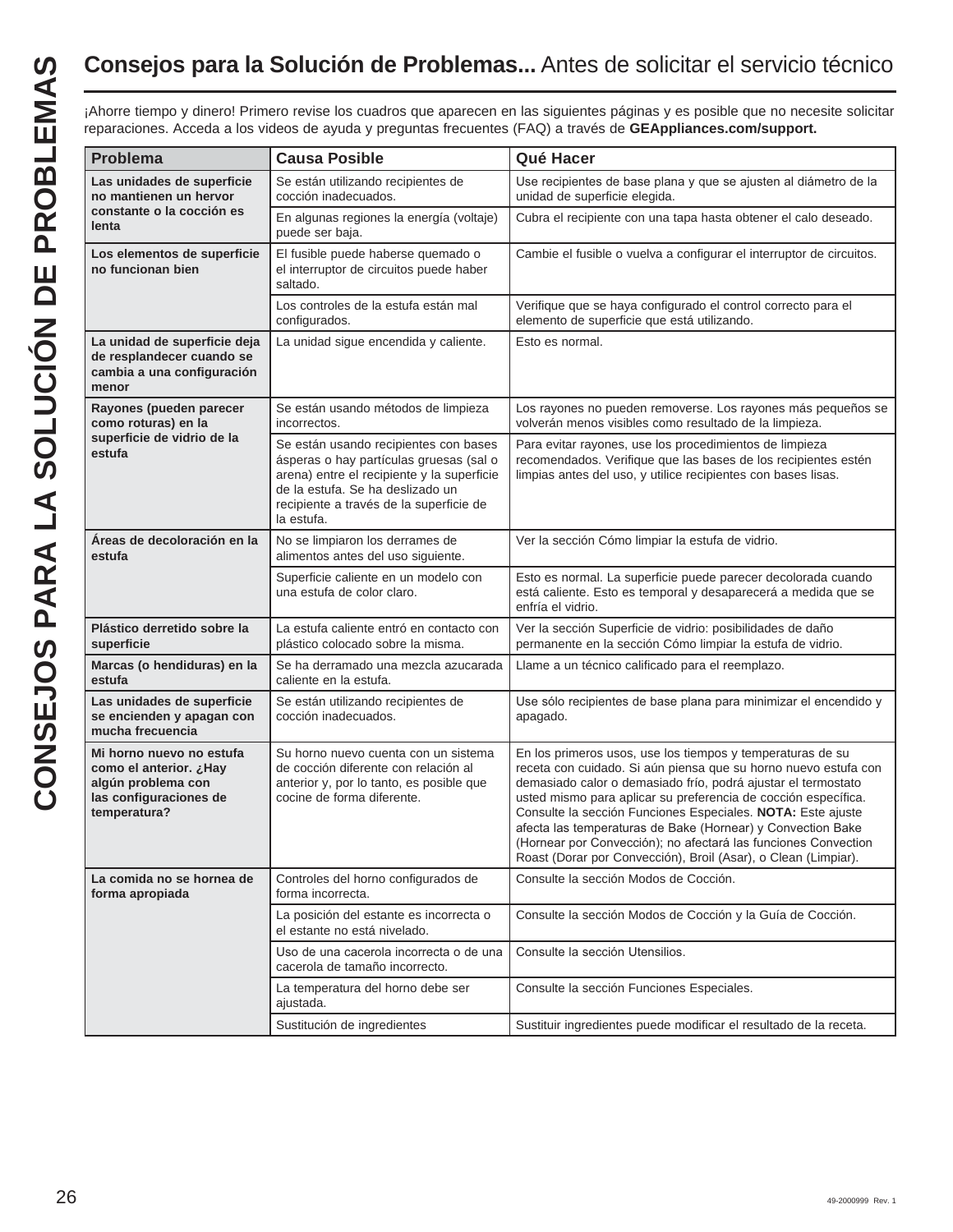## **Consejos para la Solución de Problemas...** Antes de solicitar el servicio técnico

| Problema                                                               | <b>Causa Posible</b>                                                                                                                 | Qué Hacer                                                                                                                                                                                                                                                                         |
|------------------------------------------------------------------------|--------------------------------------------------------------------------------------------------------------------------------------|-----------------------------------------------------------------------------------------------------------------------------------------------------------------------------------------------------------------------------------------------------------------------------------|
|                                                                        |                                                                                                                                      |                                                                                                                                                                                                                                                                                   |
| La comida no asa de forma<br>apropiada                                 | Controles del horno configurados de forma<br>incorrecta.                                                                             | Asegúrese de seleccionar el modo correcto para asar.                                                                                                                                                                                                                              |
|                                                                        | Se usó una posición incorrecta del estante.                                                                                          | Para acceder a sugerencias de ubicación de estantes,<br>consulte la Guía de Cocción.                                                                                                                                                                                              |
|                                                                        | Se cocinó comida en una olla caliente.                                                                                               | Asegúrese de que el utensilio esté frío                                                                                                                                                                                                                                           |
|                                                                        | Utensilio de estufa inadecuado para asar.                                                                                            | Use una olla específicamente diseñada para asar                                                                                                                                                                                                                                   |
|                                                                        | El papel de aluminio usado para la olla y la<br>rejilla para asar no se ajustó ni cortó de forma<br>apropiada, según lo recomendado. | Si usará papel de aluminio, deberá usarse conforme con las<br>aberturas de la olla.                                                                                                                                                                                               |
|                                                                        | En algunas áreas, es posible que el nivel de<br>corriente (voltaje) sea bajo.                                                        | Precaliente el elemento para asar durante 10 minutos.                                                                                                                                                                                                                             |
| La temperatura del horno<br>es demasiado caliente o<br>demasiado fría  | La temperatura del horno debe ser ajustada.                                                                                          | Consulte la sección Funciones Especiales.                                                                                                                                                                                                                                         |
| El horno no funciona o<br>parece no funcionar                          | Es posible que un fusible de su hogar se<br>haya quemado o que el disyuntor se haya<br>desconectado.                                 | Reemplace el fusible o reinicie el disyuntor.                                                                                                                                                                                                                                     |
|                                                                        | Controles del horno configurados de forma<br>incorrecta.                                                                             | Consulte la sección Uso del Horno.                                                                                                                                                                                                                                                |
|                                                                        | El horno se encuentra en Sabbath Mode<br>(Modo Sabático)                                                                             | Verifique que el horno no esté en Sabbath Mode (Modo<br>Sabático). Consulte la sección Funciones Especiales.                                                                                                                                                                      |
| Sonido de "chisporroteo"<br>o "traqueo"                                | Éste es el sonido de metal calentándose o<br>enfriándose durante las funciones de cocción<br>y limpieza                              | Esto es normal.                                                                                                                                                                                                                                                                   |
| ¿Por qué la estufa hace un<br>sonido de "clic" cuando<br>uso el horno? | Su estufa fue diseñada para mantener un<br>control más ajustado sobre la temperatura del<br>horno.                                   | Esto es normal.                                                                                                                                                                                                                                                                   |
| El reloj y el temporizador<br>no funcionan                             | El fusible puede haberse quemado o el<br>interruptor de circuitos puede haber saltado.                                               | Cambie el fusible o vuelva a configurar el interruptor de<br>circuitos.                                                                                                                                                                                                           |
|                                                                        | El enchufe de la estufa no está introducido del<br>todo en el tomacorriente.                                                         | Verifique que el enchufe eléctrico esté conectado a un<br>tomacorriente con tensión y adecuada conexión a tierra.                                                                                                                                                                 |
|                                                                        | Los controles del horno están mal<br>configurados.                                                                                   | Ver la sección Controles del Horno.                                                                                                                                                                                                                                               |
| El cajón de<br>almacenamiento no cierra                                | El cable de energía puede estar obstruyendo el<br>cajón en la parte trasera inferior de la estufa.                                   | Cambie la ubicación del cajón y del cable de energía. Ver las<br>instrucciones de Remoción del cajón de almacenamiento en<br>la sección Cuidado y limpieza de la estufa.                                                                                                          |
|                                                                        | El soporte de cajón trasero se encuentra sobre<br>el riel de la guía.                                                                | Vuelva a colocar el cajón. Ver las instrucciones de Remoción<br>del cajón de almacenamiento en la sección Cuidado y<br>limpieza de la estufa.                                                                                                                                     |
|                                                                        | El mecanismo de cierre suave podrá ser<br>desacoplado del cajón.                                                                     | Vuelva a iniciar el mecanismo - consulte la sección del Cajón de<br>Cierre Suave.                                                                                                                                                                                                 |
| La puerta del horno<br>alineada.                                       | La puerta no está bien                                                                                                               | Dado que la puerta del horno es desmontable, a veces está<br>torcida se desequilibra durante la instalación. Para alinear la<br>puerta, vuelva a instalar la misma. Consulte las instrucciones<br>sobre "Cómo Retirar la Puerta del Horno" en la sección<br>"Cuidado y Limpieza". |
| El horno no funciona en<br>forma remota                                | Problemas en el enrutador, no hay señal<br>inalámbrica, etc.<br>El horno no está conectado.                                          | Para solicitar asistencia con la conectividad de red<br>inalámbrica, comuníquese al 1.800.220.6899.                                                                                                                                                                               |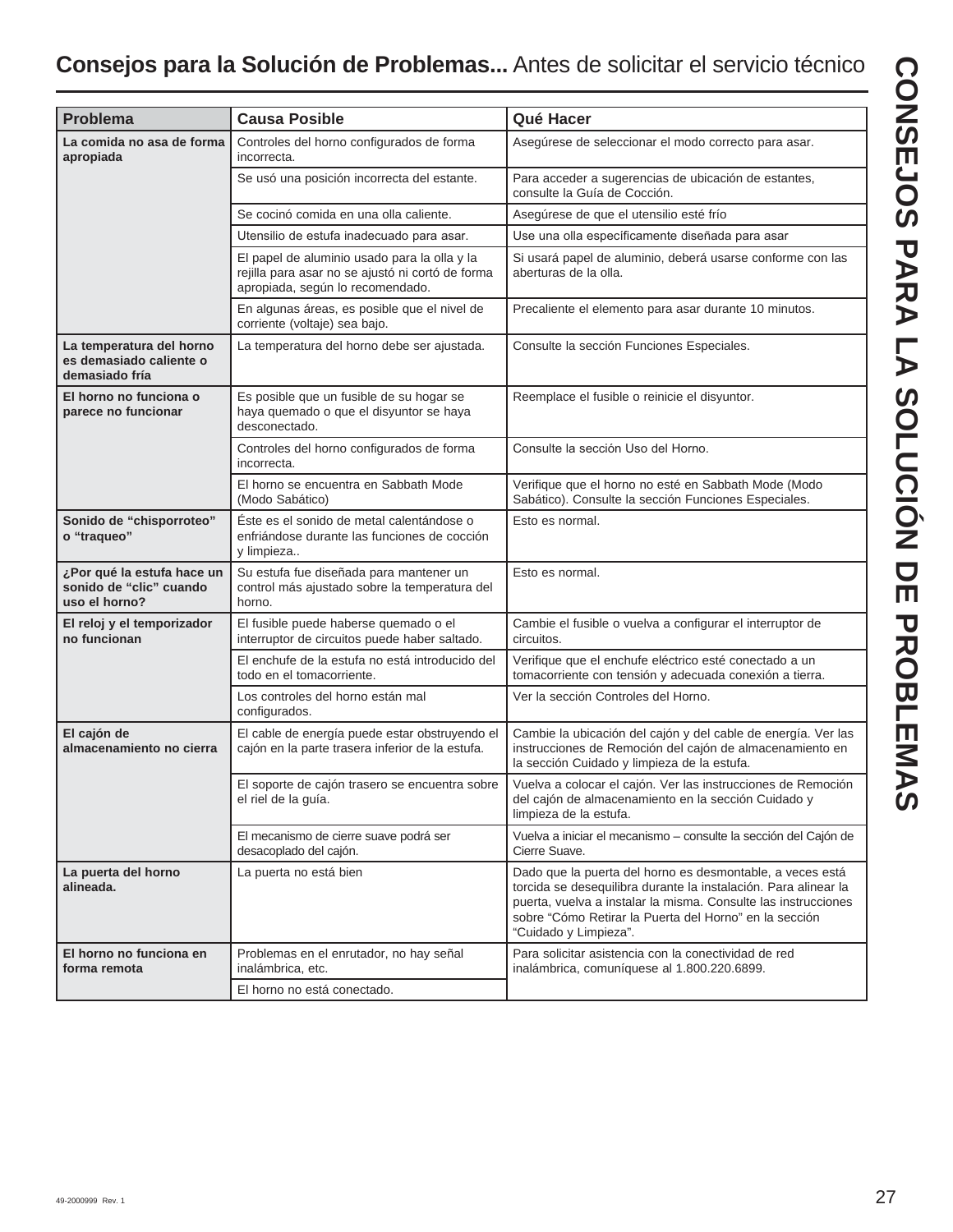| Problema                                                                                                          | <b>Causa Posible</b>                                                                                                                                                                                                            | Qué Hacer                                                                                                                                                                                                                                                                                                                                                               |  |
|-------------------------------------------------------------------------------------------------------------------|---------------------------------------------------------------------------------------------------------------------------------------------------------------------------------------------------------------------------------|-------------------------------------------------------------------------------------------------------------------------------------------------------------------------------------------------------------------------------------------------------------------------------------------------------------------------------------------------------------------------|--|
| La luz del horno no                                                                                               | La lámpara está floja o presenta defectos.                                                                                                                                                                                      | Ajuste o reemplace la lámpara.                                                                                                                                                                                                                                                                                                                                          |  |
| funciona                                                                                                          | La luz de funcionamiento del interruptor está rota.                                                                                                                                                                             | Llame al servicio técnico.                                                                                                                                                                                                                                                                                                                                              |  |
| El modo de limpieza<br>automática del horno no                                                                    | La temperatura del horno es demasiado caliente<br>como para configurar la limpieza automática.                                                                                                                                  | Espere a que el horno se enfríe y reinicie los controles.                                                                                                                                                                                                                                                                                                               |  |
| funciona                                                                                                          | Los controles del horno están configurados de forma<br>incorrecta.                                                                                                                                                              | Consulte la sección de Limpieza del Horno.                                                                                                                                                                                                                                                                                                                              |  |
| Exceso de humo durante<br>un ciclo de limpieza                                                                    | Suciedad o grasa excesiva.                                                                                                                                                                                                      | Presione la tecla Cancel/Off (Cancelar/ Apagar) Abra las<br>ventanas para liberar el humo en la habitación. Espere hasta<br>que la luz de la función LOCKED (Bloqueado) desaparezca.<br>Limpie el exceso de suciedad y reinicie el ciclo de limpieza.                                                                                                                   |  |
| Humo excesivo al asar                                                                                             | La comida está demasiado cerca del quemador.                                                                                                                                                                                    | Baje la posición del estante con comida.                                                                                                                                                                                                                                                                                                                                |  |
| La puerta del horno no<br>se abrirá luego de un<br>ciclo de limpieza                                              | El horno está demasiado caliente.                                                                                                                                                                                               | Espere a que el horno se enfríe por debajo de la temperatura<br>de bloqueo.                                                                                                                                                                                                                                                                                             |  |
| El horno no limpia luego<br>de un ciclo de limpieza                                                               | Los controles del horno están configurados de forma<br>incorrecta.                                                                                                                                                              | Consulte la sección de Limpieza del Horno.                                                                                                                                                                                                                                                                                                                              |  |
|                                                                                                                   | El horno estaba demasiado sucio.                                                                                                                                                                                                | Limpie derrames excesivos antes de iniciar el ciclo de<br>limpieza. Es posible que, en hornos con mucha suciedad, sea<br>necesario usar la limpieza automática nuevamente o usarla<br>durante un período de tiempo más prolongado.                                                                                                                                      |  |
| <b>DOOR LOCK D</b> (Traba<br>de la Puerta) titila en la<br>pantalla.                                              | El ciclo de limpieza automática fue seleccionado pero<br>la puerta no está cerrada.                                                                                                                                             | Cierre la puerta del horno.                                                                                                                                                                                                                                                                                                                                             |  |
| La luz de DOOR LOCK<br>(Puerta Bloqueada) está<br>encendida cuando desea<br>estufar.                              | La puerta del horno está bloqueada debido a que<br>la temperatura interior del horno no descendió por<br>debajo de la temperatura de bloqueo.                                                                                   | Presione la tecla Cancel/Off (Cancelar/ Apagar) Deje que el<br>horno se enfríe.                                                                                                                                                                                                                                                                                         |  |
| "F – y un número o<br>letra" titila en la pantalla                                                                | Tiene un código de error de función.                                                                                                                                                                                            | Presione la tecla Cancel/Off (Cancelar/ Apagar) Permita que<br>el horno se enfríe durante una hora. Vuelva a poner el horno<br>en funcionamiento.                                                                                                                                                                                                                       |  |
|                                                                                                                   | Si el código de función se repite.                                                                                                                                                                                              | Desconecte totalmente la corriente de la estufa durante por lo<br>menos 30 minutos y vuelva a conectar la misma. Si el código<br>de error de función se repite, llame al servicio técnico.                                                                                                                                                                              |  |
| La pantalla queda en<br>blanco                                                                                    | Es posible que un fusible de su hogar se haya quemado<br>o que el disyuntor se haya desconectado.                                                                                                                               | Reemplace el fusible o reinicie el disyuntor.                                                                                                                                                                                                                                                                                                                           |  |
|                                                                                                                   | El reloj está apagado.                                                                                                                                                                                                          | Consulte la sección Funciones Especiales.                                                                                                                                                                                                                                                                                                                               |  |
|                                                                                                                   | El horno se encuentra en Sabbath Mode (Modo<br>Sabático)                                                                                                                                                                        | Verifique que el horno no esté en Sabbath Mode (Modo<br>Sabático). Consulte la sección Funciones Especiales.                                                                                                                                                                                                                                                            |  |
| Corte de corriente, el<br>reloj titila                                                                            | Corte o exceso de corriente                                                                                                                                                                                                     | Reinicie el reloj. Si el horno estuvo en uso, deberá reiniciar el<br>mismo presionando la tecla Cancel/ Off (Cancelar/ Apagar)<br>configurando el reloj y reiniciando cualquier función de cocción.                                                                                                                                                                     |  |
| Olor a "quemado"<br>o "aceite" desde la<br>ventilación                                                            | Esto es normal en un horno nuevo y desaparecerá<br>con el tiempo.                                                                                                                                                               | Para acelerar el proceso, configure un ciclo de limpieza<br>automática por un mínimo de 3 horas. Consulte la sección de<br>Limpieza del Horno.                                                                                                                                                                                                                          |  |
| Olor fuerte                                                                                                       | Un olor en la aislación alrededor del interior del horno<br>es normal desde las primeras veces en que el horno<br>es usado.                                                                                                     | Esto es temporario y desaparecerá luego de varios usos o de<br>un ciclo de limpieza automática.                                                                                                                                                                                                                                                                         |  |
| Se oye un ventilador<br>(en algunos modelos)                                                                      | Un ventilador de convección puede encenderse y<br>apagarse automáticamente.                                                                                                                                                     | Esto es normal. Para potenciar al máximo una cocción pareja,<br>el ventilador está diseñado para girar en ambas direcciones,<br>con una pausa entre ellas. El ventilador de convección<br>funciona durante el precalentamiento del ciclo de horneado.<br>El ventilador se apagará después de que el horno haya<br>alcanzado la temperatura configurada. Esto es normal. |  |
|                                                                                                                   | Un ventilador de refrigeración puede encenderse y<br>apagarse automáticamente.                                                                                                                                                  | Esto es normal. Se encenderá y apagará un ventilador de<br>refrigeración para enfriar las piezas internas. Puede funcionar<br>aún después de que el horno se haya apagado.                                                                                                                                                                                              |  |
| La puerta de vidrio del<br>horno parece estar<br>"teñida" o tener un color<br>"arcoíris". ¿Es esto un<br>defecto? | No. El vidrio del horno interno está cubierto con una<br>barrera de calor que refleja este último nuevamente<br>hacia el horno, a fin de evitar la pérdida de calor y de<br>mantener fría la puerta externa mientras se hornea. | Esto es normal. Bajo ciertas luces y ángulos, es posible que<br>visualice esta tinta o arcoíris.                                                                                                                                                                                                                                                                        |  |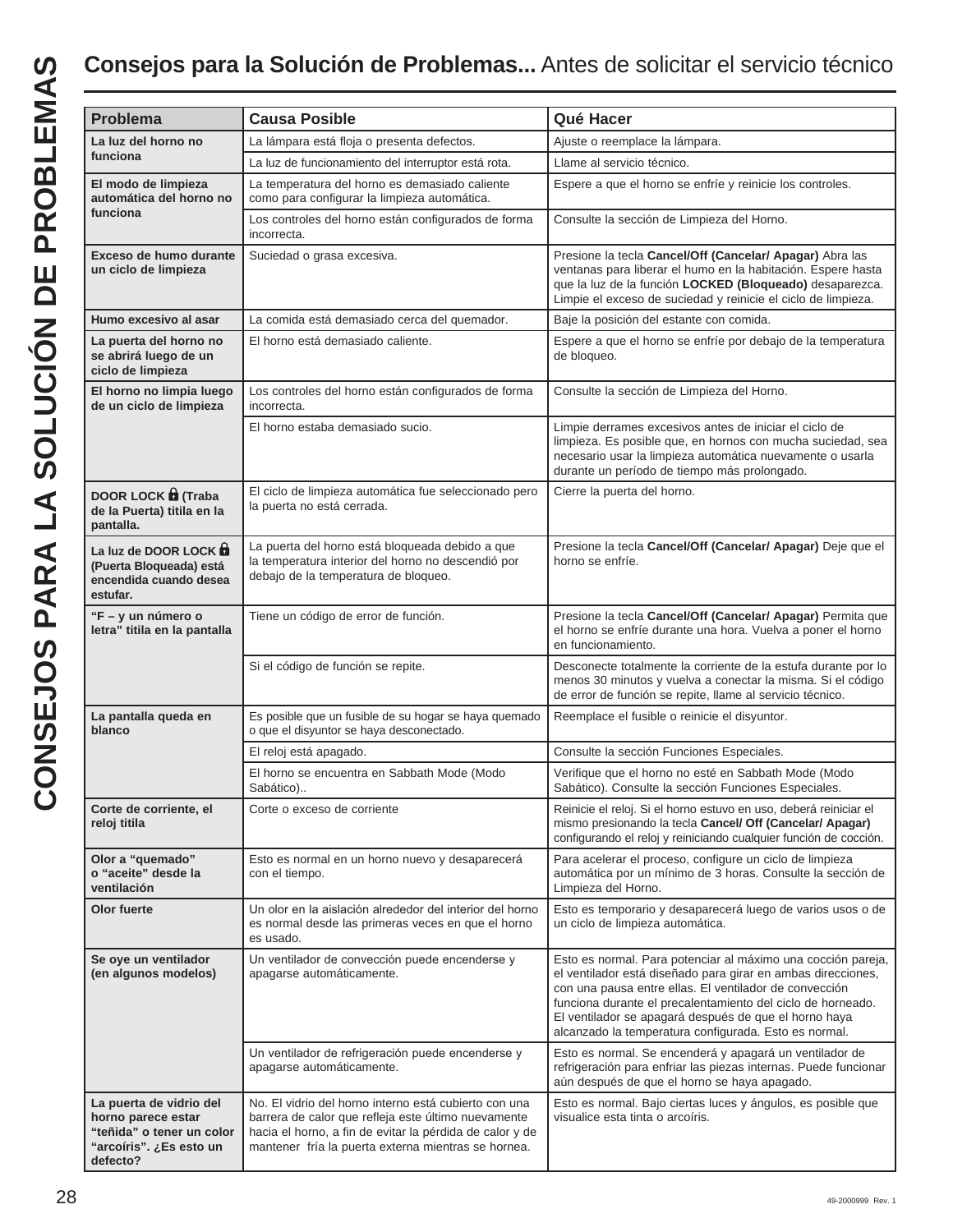## **Consejos para la Solución de Problemas...** Antes de solicitar el servicio técnico

| <b>Problema</b>                                                                          | <b>Causa Posible</b>                                                                                                                                                                                                                          | Qué Hacer                                                                                                                                                                                                                              |
|------------------------------------------------------------------------------------------|-----------------------------------------------------------------------------------------------------------------------------------------------------------------------------------------------------------------------------------------------|----------------------------------------------------------------------------------------------------------------------------------------------------------------------------------------------------------------------------------------|
| A veces el horno tarda más<br>en precalentarse a la misma<br>temperatura                 | Utensilio o comida en el horno                                                                                                                                                                                                                | El utensilio o la comida en el horno hará que éste tarde más en<br>precalentarse. Retire estos artículos para reducir el tiempo de<br>precalentamiento.                                                                                |
|                                                                                          | Número de estantes en el horno                                                                                                                                                                                                                | Agregar más estantes al horno hará que éste tarde más en<br>precalentarse. Retire algunos estantes.                                                                                                                                    |
|                                                                                          | Diferentes modos de cocción                                                                                                                                                                                                                   | Los diferentes modos de cocción utilizan diferentes métodos de<br>precalentamiento para calentar el horno en un modo de cocción<br>específico. Algunos modos tardarán más que otros (tales como:<br>horneado por convección múltiple). |
| La pantalla destella                                                                     | Corte de energía.                                                                                                                                                                                                                             | Reconfigure el reloj.                                                                                                                                                                                                                  |
| La pantalla no muestra<br>"OFFSET"                                                       | Los botones de control del horno no se<br>presionaron correctamente.                                                                                                                                                                          | Los botones BROIL HI/LO (asar alto/bajo) y BAKE (hornear)<br>deben presionarse al mismo tiempo y sostenerse durante 3<br>segundos.                                                                                                     |
| El control emite una señal<br>después de ingresar un<br>tiempo de cocción o de inicio    | Olvidó ingresar un temperatura de<br>horneado o un horario de limpieza.                                                                                                                                                                       | Presione el botón <b>BAKE</b> (hornear) y la temperatura deseada o<br>el botón SELF CLEAN (auto-limpieza) y el tiempo de limpieza<br>deseado.                                                                                          |
| Resulta difícil deslizar las<br>bandejas del horno                                       | Las parrillas de color plateado brillante<br>se limpiaron en un ciclo de auto<br>limpieza.                                                                                                                                                    | Aplique una pequeña cantidad de aceite vegetal en una toalla de<br>papel y frote los bordes de las bandejas del horno. No rocíe con<br>Pam <sup>®</sup> u otro lubricante en spray.                                                    |
| El cajón no se desliza bien o<br>hay que tirar de él                                     | El cajón no está bien alineado.                                                                                                                                                                                                               | Extienda el cajón por completo y presiónelo hasta el fondo. Ver<br>la sección Cuidado y limpieza de la estufa.                                                                                                                         |
|                                                                                          | El cajón está muy cargado o la carga<br>no está equilibrada.                                                                                                                                                                                  | Reduzca el peso. Redistribuya el contenido del cajón.                                                                                                                                                                                  |
| Emisión de vapor desde la<br>ventilación                                                 | Cuando se utilizan los hornos, es<br>normal ver una emisión de vapor de la<br>ventilación del horno. A medida que el<br>número de bandejas o la cantidad de<br>alimentos a cocinar se incrementa, la<br>cantidad de vapor visible se elevará. | Esto es normal.                                                                                                                                                                                                                        |
| Quedan restos de agua en la<br>puerta del horno luego del<br>Ciclo de Limpieza al Vapor. | Esto es normal.                                                                                                                                                                                                                               | Retire el agua restante con una esponja o tela seca.                                                                                                                                                                                   |
| El horno no realiza la limpieza<br>al vapor.                                             | En la pantalla titila la palabra HOT<br>(Caliente).                                                                                                                                                                                           | Espere a que la estufa se enfríe a temperatura ambiente y<br>reinicie los controles.                                                                                                                                                   |
|                                                                                          | Controles del horno configurados de<br>forma incorrecta.                                                                                                                                                                                      | Consulte la sección Uso de Limpieza al Vapor.                                                                                                                                                                                          |
|                                                                                          | La puerta del horno no está cerrada ni<br>en la posición bloqueada.                                                                                                                                                                           | Asegúrese de cerrar la puerta. Para los modelos con traba,<br>asegúrese de mover la manija de la traba de la puerta totalmente<br>hacia la derecha.                                                                                    |
| El horno no funciona en forma<br>remota (en algunos modelos)                             | Problemas en el enrutador, no hay<br>señal inalámbrica, etc.                                                                                                                                                                                  | Para solicitar asistencia con la conectividad de red inalámbrica,<br>comuníquese al 1-800-220-6899.                                                                                                                                    |
|                                                                                          | El horno no está conectado.                                                                                                                                                                                                                   |                                                                                                                                                                                                                                        |
|                                                                                          | La función de control remoto<br>activado está desactivada                                                                                                                                                                                     | Active la función de control remoto activado (consulte la sección<br>de Funciones Especiales de este manual)                                                                                                                           |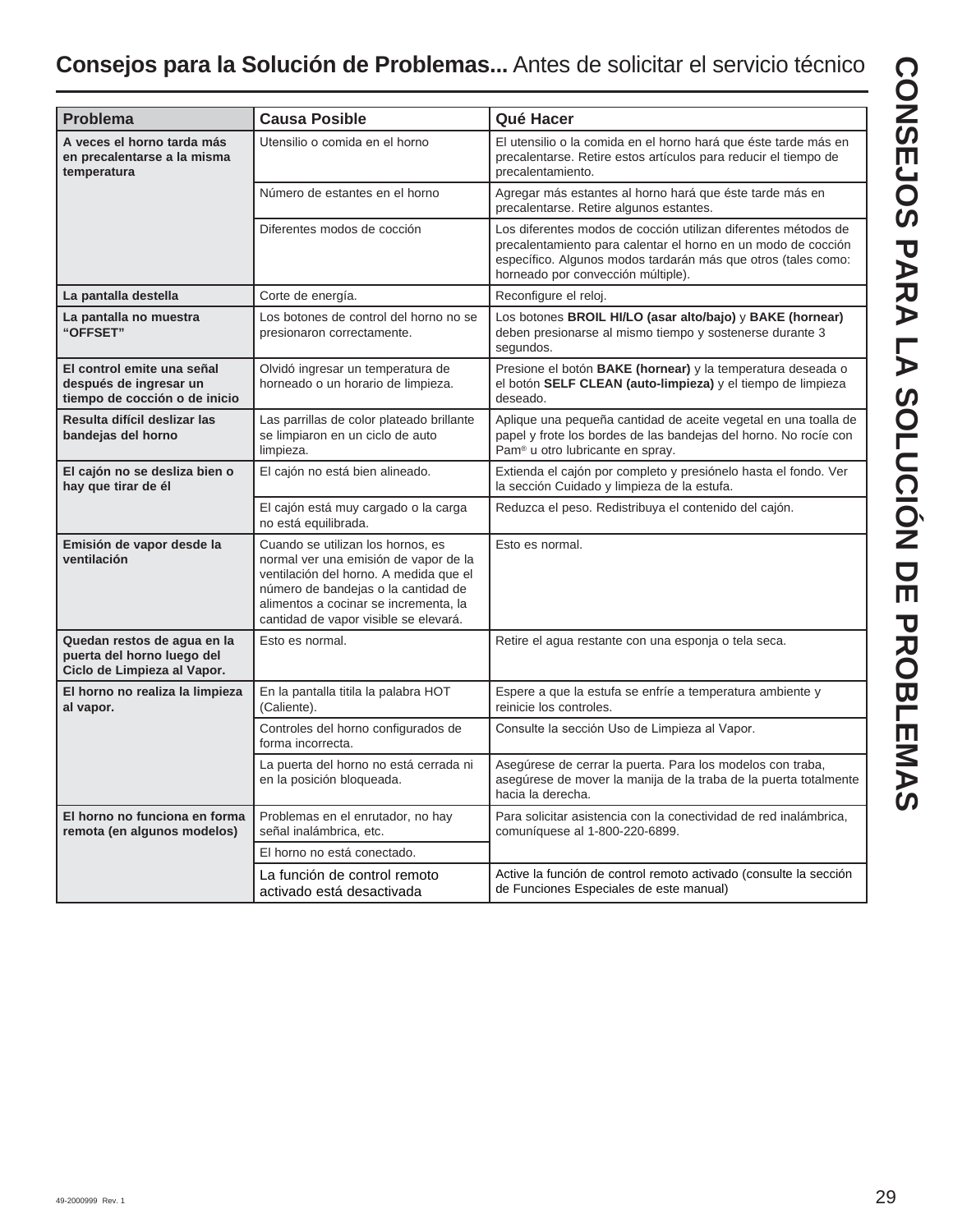# **Garantía Limitada de la Estufa Eléctrica de GE Appliances**

#### **GEAppliances.com**

Todo el servicio de garantía es provisto por nuestros Centros de Servicio de Fabricación, o un técnico autorizado de Customer Care®. Para programar una visita del servicio técnico a través de Internet, visítenos en **GEAppliances.com/service\_and\_support/**, o llame al 800.GE.CARES (800.432.2737). Cuando llame para solicitar el servicio, tenga los números de serie y modelo disponibles.

Para realizar el servicio técnico de su electrodoméstico, se podrá requerir el uso de datos del puerto de abordaje para su diagnóstico. Esto da al técnico del servicio de fábrica de GE Appliances la habilidad de diagnosticar de forma rápida cualquier problema con su electrodoméstico, y de ayudar a GE Appliances a mejorar sus productos al brindarle a GE Appliances la información sobre su electrodoméstico. Si no desea que los datos de su electrodoméstico sean enviados a GE Appliances, solicitamos que le indique a su técnico no entregar los datos a GE Appliances en el momento del servicio.

| Por el Período de         | GE Appliances reemplazará                                                                                                                                                                                                                                                                                       |
|---------------------------|-----------------------------------------------------------------------------------------------------------------------------------------------------------------------------------------------------------------------------------------------------------------------------------------------------------------|
| Un Año<br>compra original | <b>Cualquier parte</b> de la estufa que falle debido a un defecto en los materiales o la fabricación. Durante<br>Desde la fecha de la esta garantía limitada de un año, GE Appliances también proveerá, sin costo, todo el trabajo y el<br>servicio en el hogar para reemplazar la parte que presente defectos. |

#### **Qué no cubrirá GE Appliances:**

- Viajes del técnico del servicio a su hogar para enseñarle sobre cómo usar el producto.
- Instalación, entrega o mantenimiento inadecuados.
- Fallas del producto en caso de abuso, mal uso, modificación o uso para propósitos diferentes al original o uso comercial.
- Daños a la estufa de vidrio provocados por el uso de limpiadores distintos de las cremas y paños recomendados.
- Daños a la estufa de vidrio provocados por derrames endurecidos de materiales azucarados o plástico derretido que no se limpiaron de acuerdo con las instrucciones del Manual del Propietario.
- Reemplazo de fusibles de la casa o reinicio de disyuntores.
- Daños ocasionados sobre el producto por accidente, incendio, inundaciones o catástrofes naturales.
- Daños sobre el acabado, tales como óxido sobre la superficie, deslustres o manchas pequeñas no informadas dentro de las 48 horas luego de la entrega.
- Daños incidentales o consecuentes causados por posibles defectos sobre este producto.
- Daño causado después de la entrega.
- **Producto no accesible para brindar el servicio requerido.**
- Solicite el servicio técnico para reparar o reemplazar las lámparas, excepto las lámparas LED.
- A partir de enero 1, 2022, daños estéticos sobre la placa de cocción de vidrio tales como, pero sin limitarse a, astillas, rayones, o residuos horneados que no se hayan reportado dentro de los 90 días desde el momento de la instalación.
- A partir de enero 1, 2022, daños sobre la placa de cocción de vidrio debido a impactos o uso inadecuado. Vea el ejemplo.



#### **EXCLUSIÓN DE GARANTÍAS IMPLÍCITAS**

Su única y exclusiva alternativa es la reparación del producto, como se indica en la Garantía Limitada. Las garantías implícitas, incluyendo garantías implícitas de comerciabilidad o conveniencia sobre un propósito particular, se limitan a un año o al período más corto permitido por la ley.

Esta garantía limitada se extiende al comprador original y a cualquier propietario posterior de los productos comprados para uso doméstico dentro de EE. UU. Si el producto está en un área donde no se encuentra disponible un Proveedor Autorizado del Servicio Técnico de GE Appliances, usted será responsable por el costo de un viaje o se podrá requerir que traiga el producto a una ubicación del Servicio Técnico de GE Appliances autorizado para recibir el servicio. En Alaska, la garantía limitada excluye el costo de envío o visitas de servicio a su domicilio. Algunos estados no permiten la exclusión o limitación de daños fortuitos o consecuentes. Esta garantía limitada le otorga derechos legales específicos, y usted también podría tener otros derechos que varían de estado a estado. Para conocer cuáles son sus derechos legales, consulte a la oficina de asuntos del consumidor local o estatal o al Fiscal de su estado.

#### **Garante: GE Appliances,** *a* **Haier** *company*

Louisville, KY 40225

**Garantías Extendidas:** Adquiera una garantía extendida de GE Appliances y conozca los descuentos especiales que están disponibles mientras su garantía aún está vigente. Puede acceder a la misma a través de Internet en cualquier momento en

#### **GEAppliances.com/extended-warranty**

o llamando al 800.626.2224 durante el horario comercial. Los Servicios para los GE Appliances aún estarán disponibles cuando su garantía caduque.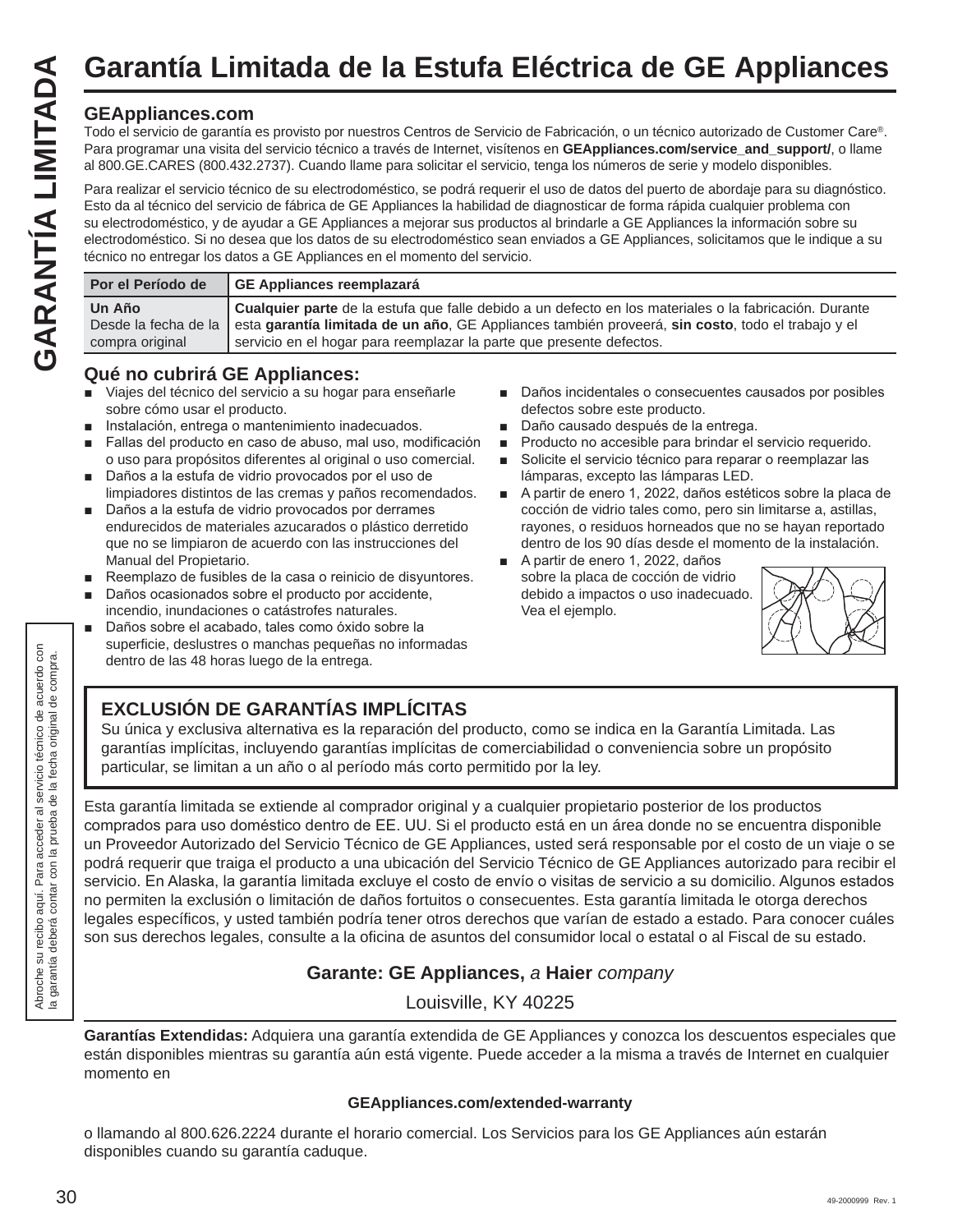#### **¿Busca Algo Más?**

#### **¡GE Appliances ofrece una variedad de accesorios para mejorar sus experiencias de cocción y mantenimiento!**

Para acceder a números telefónicos e información de sitios Web, consulte la página de Soporte para el Consumidor.

Estos y otros productos están disponibles:

#### **Accesorios**

| Olla para Asar Pequeña (8 $\frac{3}{4}$ " x 1 $\frac{1}{4}$ " x 13 $\frac{1}{2}$ ")  |  |
|--------------------------------------------------------------------------------------|--|
| Olla para Asar Grande* (12 $\frac{3}{4}$ " x 1 $\frac{1}{4}$ " x 16 $\frac{1}{2}$ ") |  |

| Olla para Asar Extra Grande** (17 3/4 " x 1 1/4" x 19 1/2 ") |  |  |
|--------------------------------------------------------------|--|--|
|--------------------------------------------------------------|--|--|

#### **Piezas**

Estantes del horno

Elementos del horno

Lámparas de luz

Sonda

#### **Suministros de Limpieza**

Limpiadores de Acero Inoxidable CitriShine™

Limpiador para Electrodomésticos de Acero Inoxidable

Almohadillas de Limpieza no Abrasivas para Superficies de Cocción de Cerámica

Limpiador para Superficies de Cocción de Cerámica

Espátula para Superficies de Cocción de Cerámica

Kit de Limpiador para Superficies de Cocción de Cerámica (el kit incluye crema y espátula para placa de cocción)

\*La olla para asar grande no entra en estufas de 20"/24".

\*\*La olla XL no entra en hornos de pared de 24", empotrables de 27" o estufas de 20"/24".

NOTAS: Vaya al sitio web de GE Appliances para ver los limpiadores recomendados.